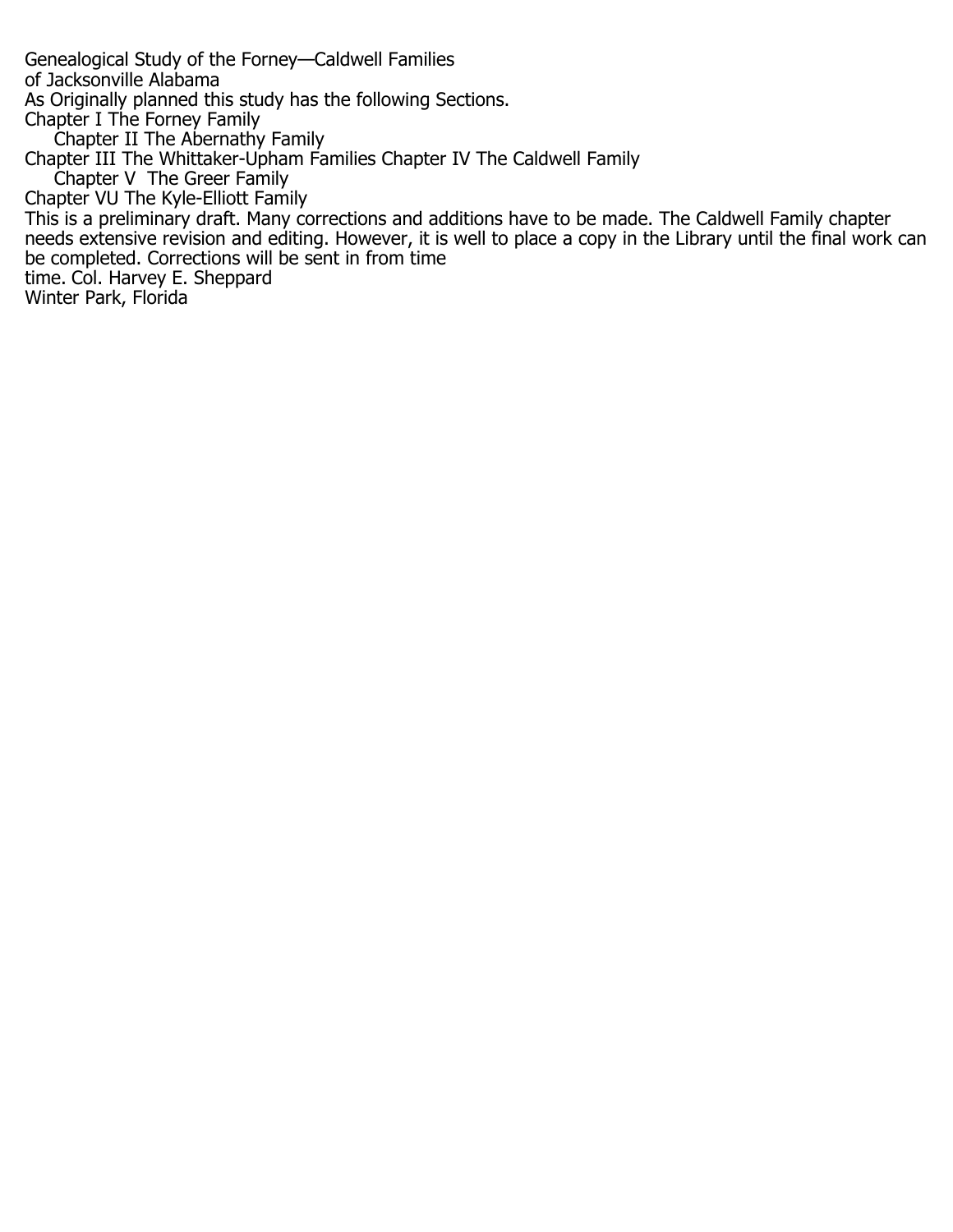## Chapter I

## The Forney Family

The great tide of German, Swiss, and French emigration to the Colony of Pennsylvania from 1685 to 1775 has had a tremendous impact on American history. These were the people who settled the frontier from the Valley of the Mohawk to Western North Carolina. This sturdy stock did not shrink from working with their own hands, and they had left whatever ideas they might have had about master and servant behind them in Europe. This was a significant break, since they were not from the lower class of European peasantry. The new lands beckoned to these stolid individuals with everything to gain and nothing to lose. They became by necessity better scouts than the Indians, and readily adopted the ways and hardships of the wilderness. With little sense of loyalty to the politics of Europe, they gave more help to the coastal and tidewater regions in the Revolution than they ever received and successfully held their homes against the Indian raids that ranged from Fort Stanwix to Boonesborough. They did not do it all, of course, but they were a predominating stock, and their descendants have written American history from the Valley of Virginia to Texas and California.

William Penn was the hearty and inviting hand. Queen Anne of England largely furnished the means, but the binding element was the fertile and untouched valleys of the frontier which no thrifty German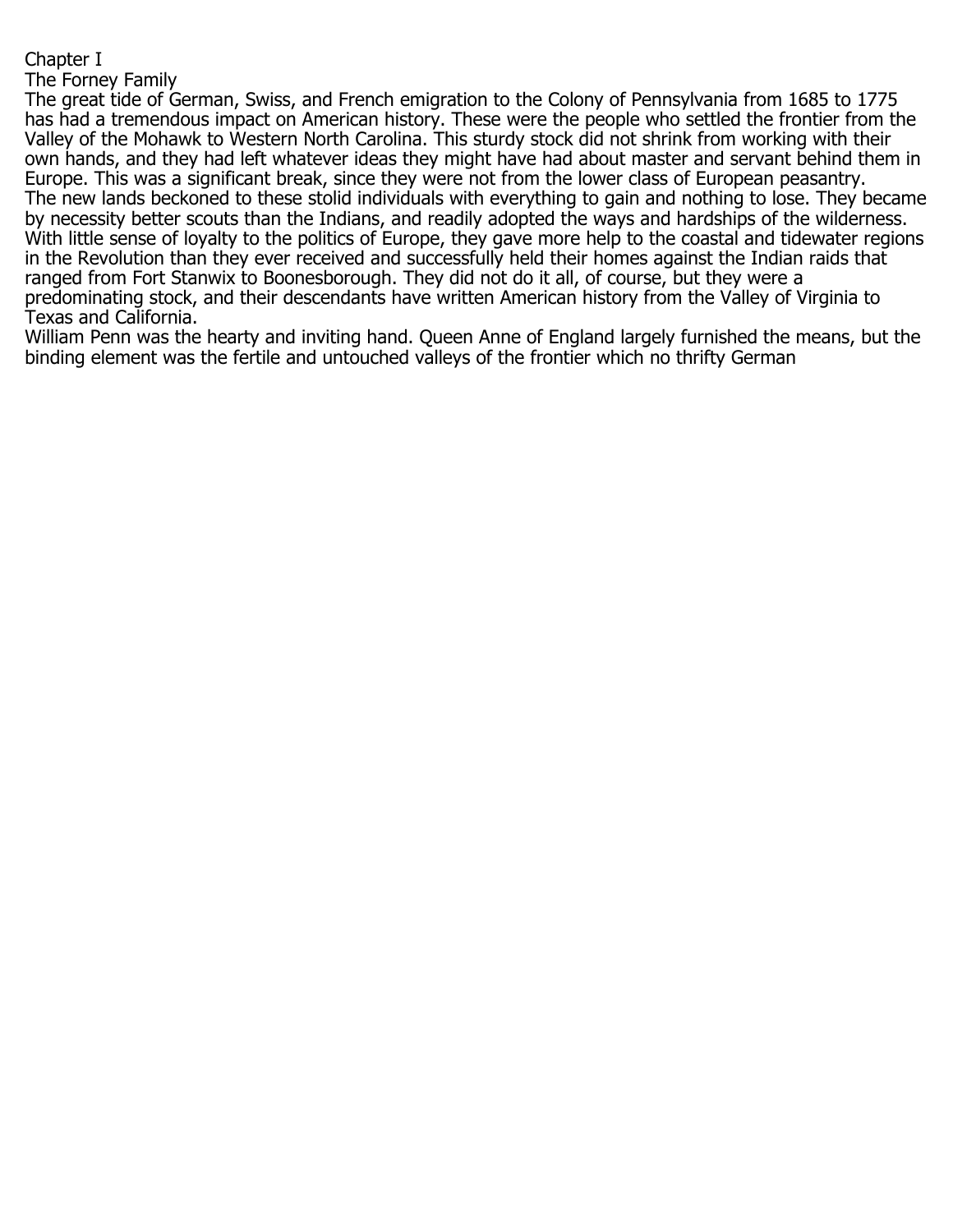could ignore. Rupp quotes Governor Thomas of Pennsylvania as saying in 1738: "This province has been for some years the asylum of the oppressed Protestants of the Palatinate and other parts of Germany, and I believe that it may truthfully be said that the present flourishing condition of it is in a great measure owing to the industry of these people; it is not altogether fertility of the soil, but the number and industry of the people, that makes a flourishing country."

A brief historical review of the situation in the Rhineland might show the cause of this emigration to America. The Thirty Years War, the last of the great religious wars had laid waste the Rhineland. Protestants had been aligned against Catholics under leaders whose ambitions had been mainly political and Germany had been torn asunder. Cardinal Richelieu's policy had been to confirm the Huguenots in all the rights and privileges they had been granted under the Edict of Nantes as long as they were deprived of their fortresses and hence no threat to the Crown of France.

Richelieu did not want a united Germany and he did not intend that the Catholics under Maximilian of Bavaria should get control of all of Germany. Maximilian had been made an Elector of the Empire and controlled the Palatinate. Richelieu brought in Sweden on the side of the Protestants and Gustavus Adolphus, one of the greatest generals of history, swept victoriously across Germany. After his death in 1632, The League of Heilbron was formed under Bernard of Saxe-Weimar. Bernard made himself master of Alsace. 2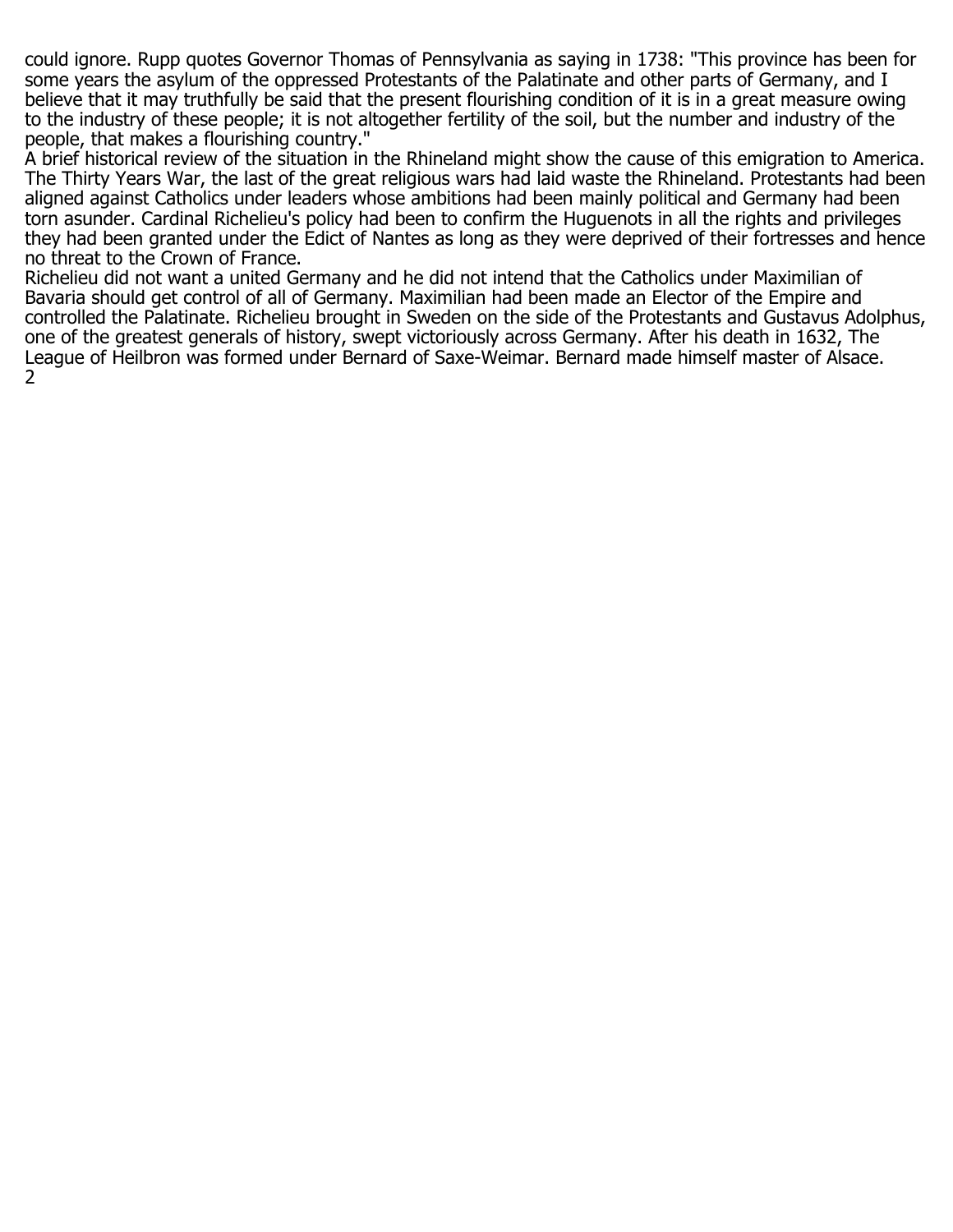The Peace of Westphalia in 1648 confirmed French possession of Alsace, although Strassburg remained a free city of the Empire. The independence of every German Prince in matters of religion was recognized, but a consolidated Germany was impossible and would not be achieved until the days of Bismark. The position of the Protestants in the Palatinate, who had formed the League of Augsburg, was still

exceedingly precarious, and when the Edict of Nantes was revoked October 23, 1685 they could expect no better fate than to be ground between the Catholics of France, and the armies of the Hapsburgs. At this time the agents of William Penn in Germany became active in advertising the new colony. Land was offered for sale as cheap as a dollar an acre. Religious freedom was promised, and all Christians would have a share in making the laws under which they were governed.

One can well imagine the appeal that such a proposition would make to the distressed German Protestants and to the Huguenots.

In 1689 Louis XIV attacked the League of Augsburg, but William and Mary were on the throne of England and France found herself ringed by enemies. In spite of this the French ravaged the Rhineland without mercy and laid waste the Palatinate in the first year.

In 1702, Anne became Queen of England and put into action various means of aiding Germans to go to America. The Rhineland had been made a homeless waste and thousands of Germans left for America during the next thirty years, including many French Huguenots who had fled to the Palatinate from Alsace. 3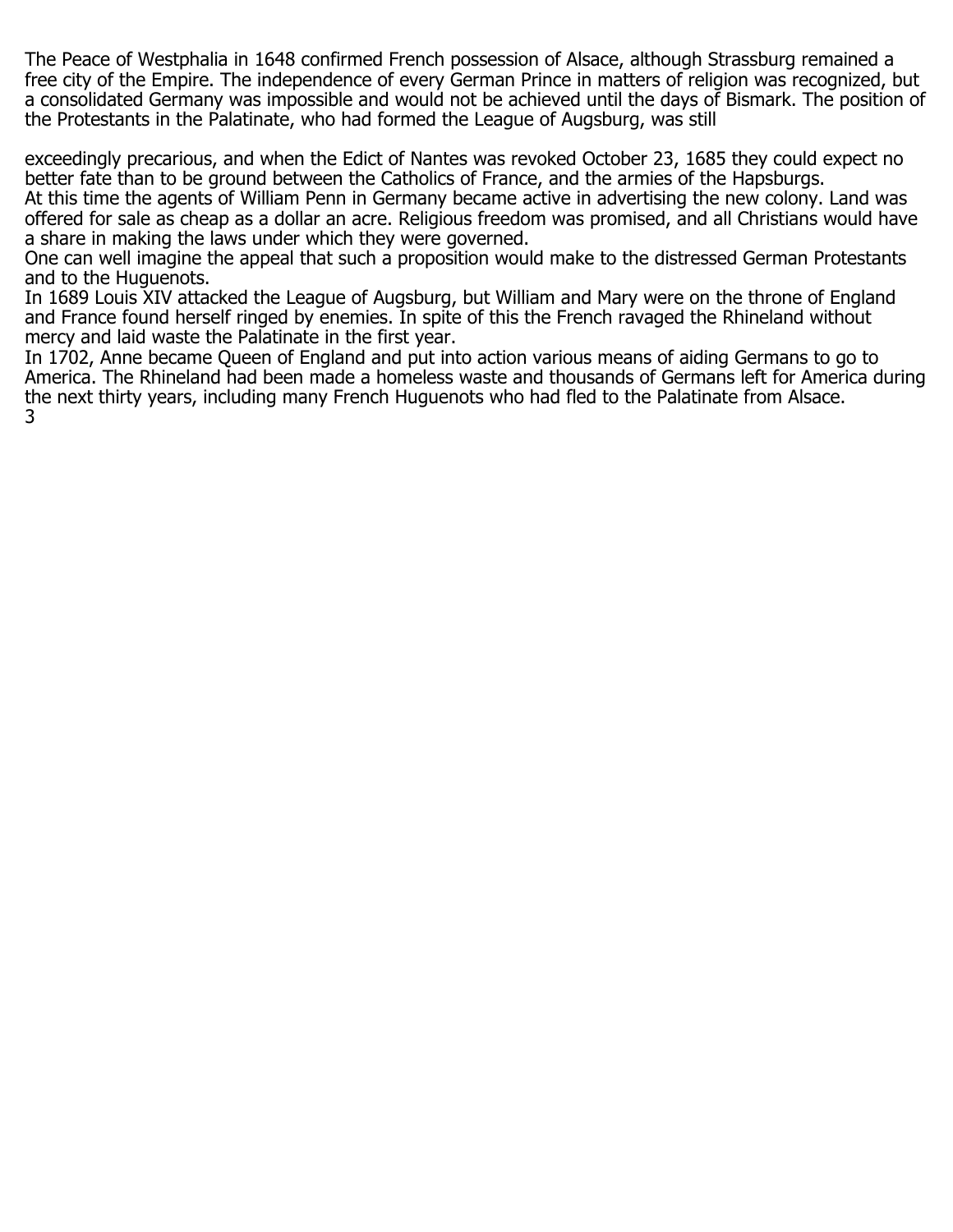It was quite impossible for the poorer peasants of the Rhineland to undertake such a trip. They had to endure whatever precarious existence was forced on them without hope of a chance in the New World. No opportunities were offered to the Germans as were available to English yeomanry. As an important result, therefore, the French and German emigrants of this period were from the middle and upper classes and from impoverished nobility. There was always a certain amount of money and usually better than average education.

The father of Jacob Forney fled from France in 1685 at the

revocation of the Edict of Nantes and settled in Alsace. The family or Ferney of Fornier had been prominent in France and had once owned large

4

among them the Chateau Ferney near Geneva. In 1758 it became the home of Voltaire who occupied it for the last 20 years of his life.

estates, They were huguenots and were quite familiar with the scenes of pillage, rapine, and murder that characterized the wars in the Rhineland. Jacob Forney was born about 1721. His father died four years later. Jacob went to Amsterdam when he was fourteen, and at the age of eighteen sailed to America on the "Friendship", landing at Philadelphia September 3, 1739. It is very probable that he was assisted on this trip by British agents, but it was also required that he provide a portion of his expenses on his own. It is likely that Jacob Forney could speak German, as well as French and almost certain that he had some cultural education. It is not likely that he spoke English. This was before the time when English was considered an important language in Europe outside of the home island. However, all educated Englishmen could speak French,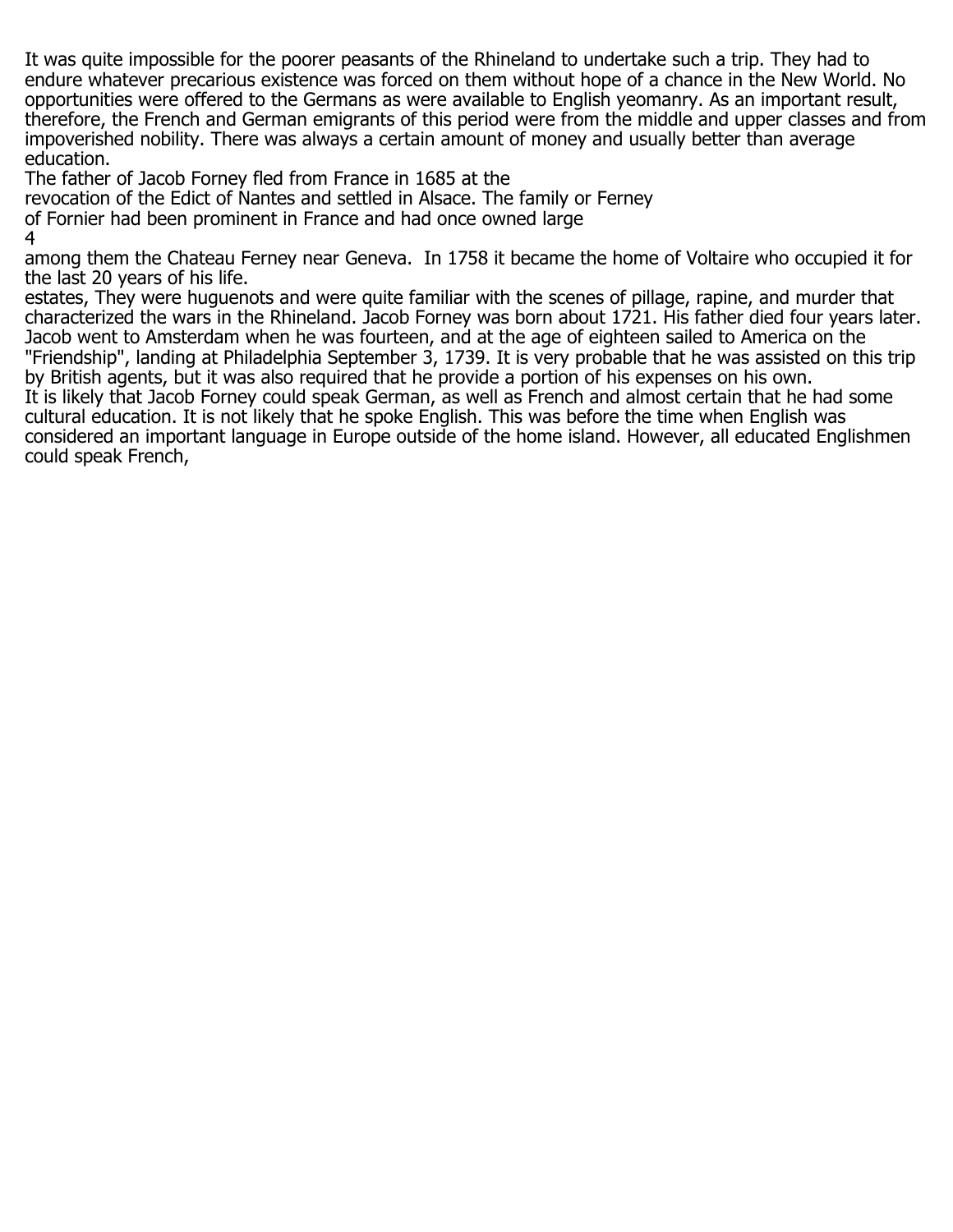and this was true in the American colonies as well, so he was not under as serious a handicap as might be supposed.

It is said that he found work in the iron industry. Very likely he visited other French emigrants in Pennsylvania, and found, as had so many others, that the best lands had been taken up, and that the valleys beyond the mountains in Pennsylvania were not only relatively poor, but menaced by the French and Indians. The attitude of the State of Pennsylvania at this time is indicated by the fact that there were no outposts and no protection given to frontier settlers in spite of sporadic Indian raids. The last frontier settlement was Wills Creek (Cumberland, Maryland) and the inadequate defenses there had been erected and manned by Virginians. Fort Pitt (Pittsburg) was in the hands of the French, and Pennsylvania claimed that all French forts were beyond its boundaries. On this excuse, they refused to assist the Virginia Governor Dinwiddie in supporting any operations against Fort Pitt. Even much later, in 1755, Pennsylvania would furnish no support to General Braddock except wagons in his ill-fated expedition against the French. Virginia, Maryland, and North Carolina all furnished troops.

When Jacob Forney was of age, about 1742, he returned to Alsace to secure a small legacy. After adjusting his affairs he sailed again for America on the ship "Saint Andrews" bearing a number of emigrants from the Canton of Berne in Switzerland. On the ship he met Maria Bergner, b. in 1724, the daughter of Peter Bergner. Peter Bergner (Burgner) was born before 1700 in Grindelwald, Berne Canton, 5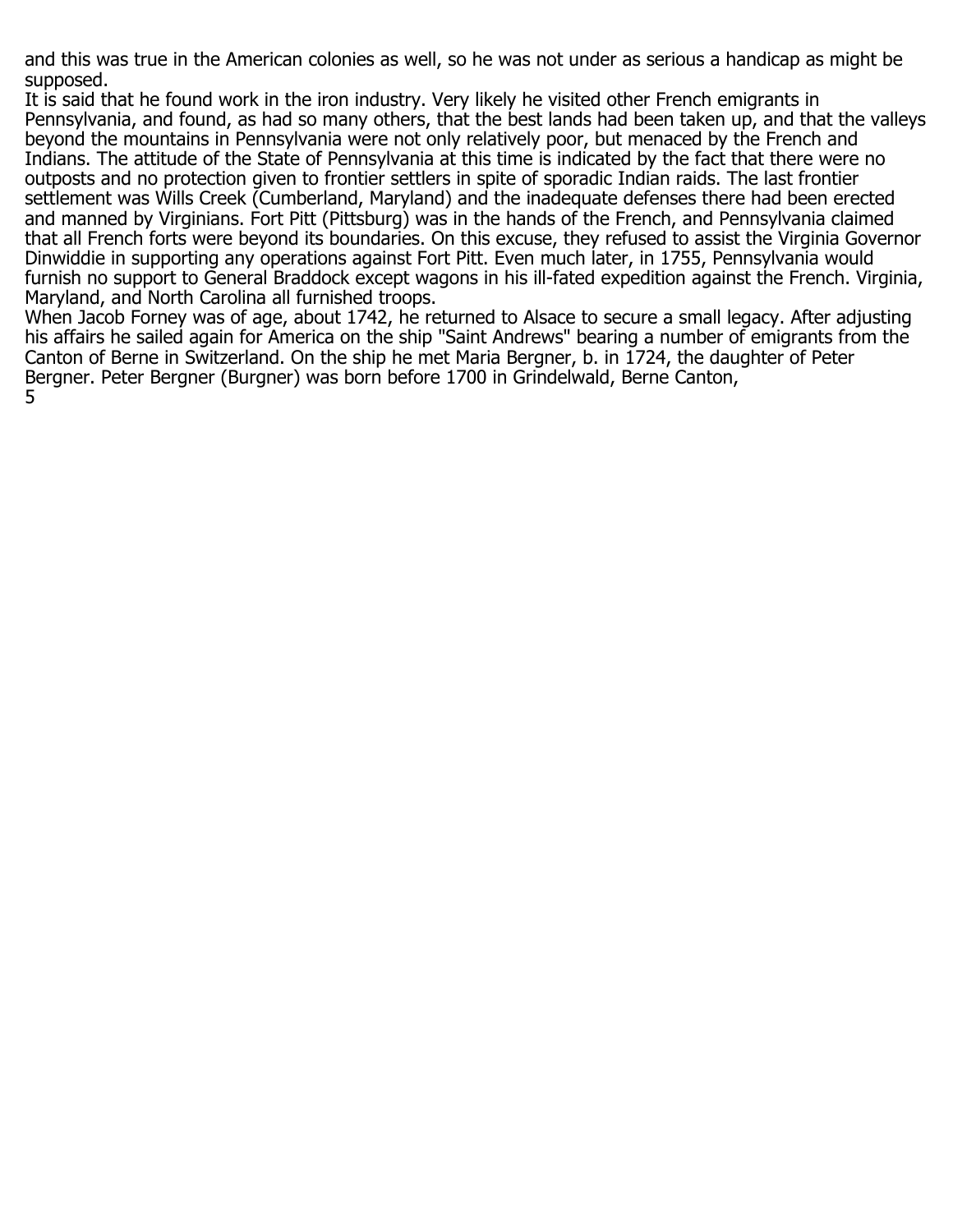and was probably on the same ship with his brothers David and Christopher. The young lady nursed Jacob Forney through an illness on the voyage, and when they landed in 1752 they were married. For two years they lived in the Cocalico Creek District, Lancaster County.

About 1754 the Forneys migrated to North Carolina, crossed the Catawba River, and settled on lands in Tryon, later Lincoln County, North Carolina. The move was probably made in the Fall, since the custom was to migrate after the Fall harvests. The journey would have taken about two months on one of the only two roads leading south from Pennsylvania. One led to Alexandria, Fredericksburg, and Richmond, thence south to the Tryon settlements. From there, after learning of the country from travelers they could move out the Yadkin trace to the country beyond the Catawba.

The other road was farther west and went through Frederick and the settlements that were to become Orange, Culpeper, and Charlottesville, thence to Richmond and North Carolina. It is likely that they took the eastern route as it was probably much more passable.

The Valley of Virginia had been settled only a few years. It was to be ten more years before any road would cross the Blue Ridge, except the old ox road from Alexandria and Dumfries to Winchester.

In Maryland there were no roads west of Frederick, as General Braddock was to learn the following year. The only way to reach Wills Creek (Cumberland) was by Winchester and from there to the Ohio the trail was only an Indian path, although wagons had made the trip. Young Major George Washington was only twenty-two, and it was to be some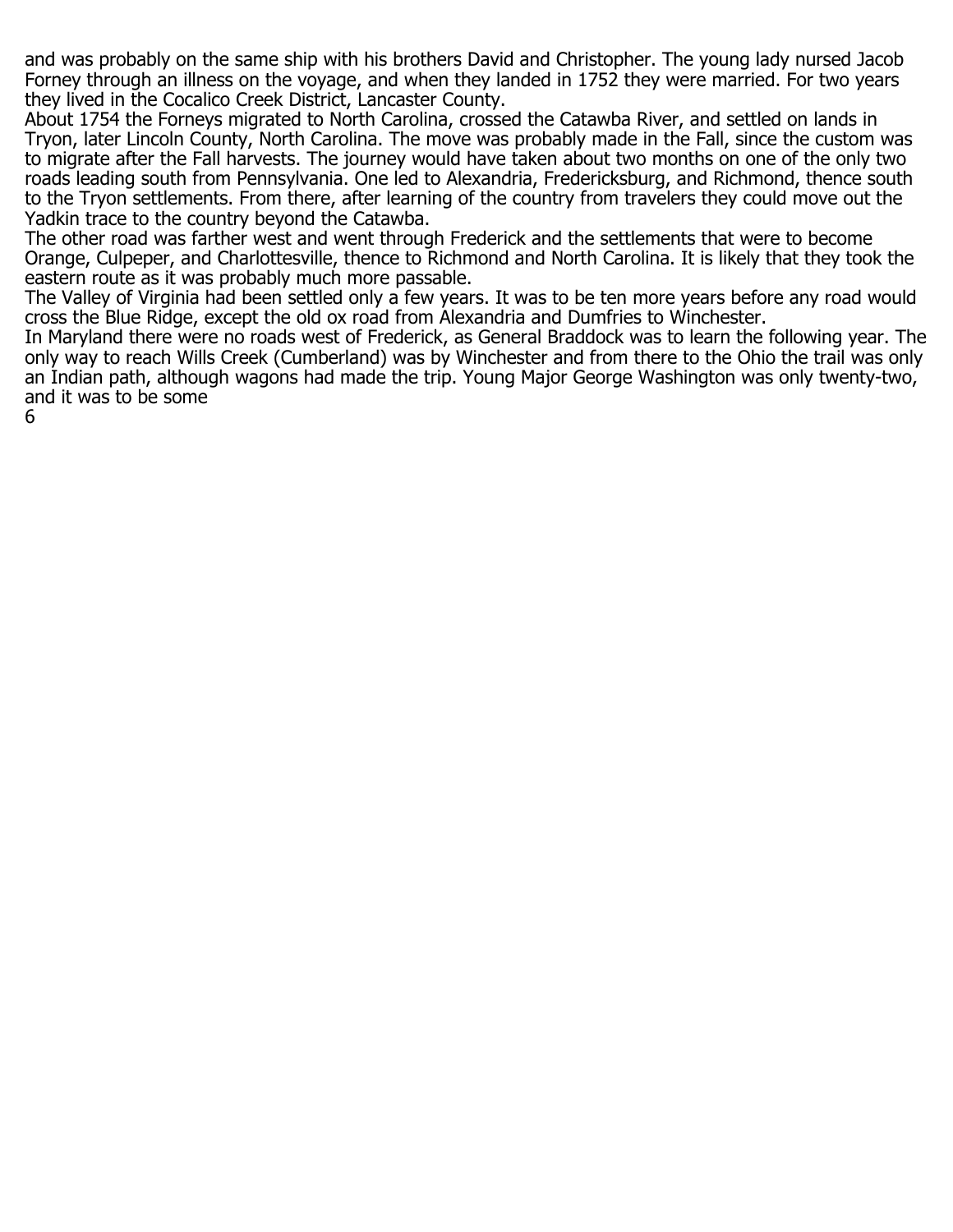years before he would begin to construct the line of forts along the Virginia frontier for protection against the Indians. Daniel Boone's great adventure into Kentucky was still nearly twenty years in the future. North Carolina was new and unexplored, except for the settlements of Albemarle. The first settlers had crossed the Catawba in 1745, but by the time Jacob Forney arrived there were still no roads. The pioneer had to cut his own path for his wagons and pack horses. There were no schools or churches, and the settler had to be completely self-sufficient. He had to clear his own land and grow crops, build his own cabin, and also his furniture and everything else he required. His wife had to know how to spin and weave cotton and linen cloth, and how to fashion clothing from the crudely tanned leather of the frontier. Doctors, of course, were non-existent. Neighbors freely lent what help they could in sickness and child bearing, but families often faced these problems with no outside help.

It is not known whether any children were born to the couple before they left Pennsylvania, nor is it certain how many children they had. Eight are known to have reached maturity: Jacob (b. Nov.

6, 1754), Peter (b. Apr. 21, 1756), Abram (b. Oct 1758), Catherine (b. 1760), Elizabeth, Christina (b. 1762), Eve (b. 1766), and Susan (b. Aug 20, 1767).

Soon after Tryon County was formed in 1769, Jacob Forney was appointed one of seven commissioners to contract for the building of a courthouse, prison, and stocks for the county, and to levy a tax of two shillings on each taxable poll to meet this expense. No doubt 7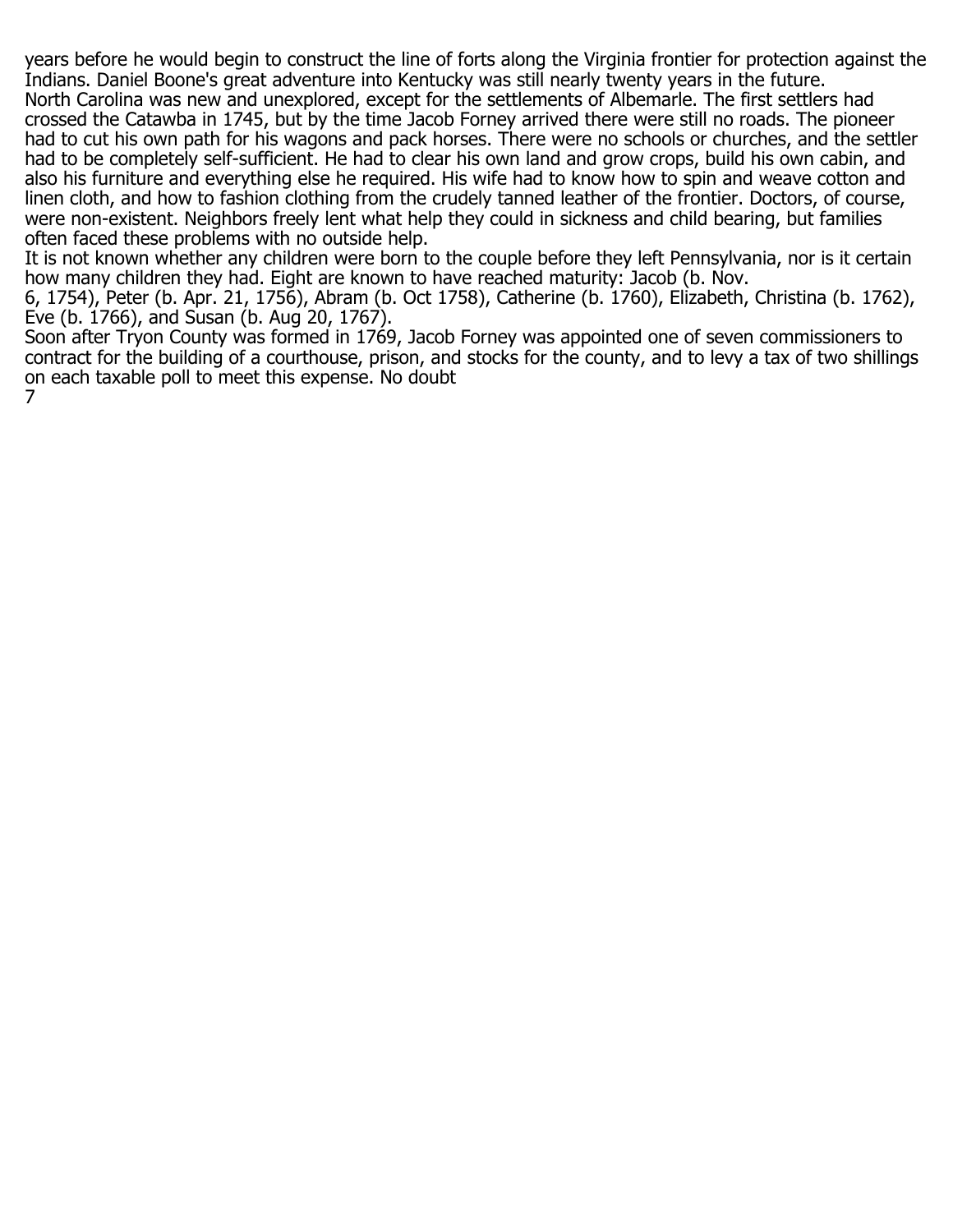there was some opposition to the tax, and apparently the citizens objected to even this appearance of law and order. Nothing was accomplished, and the appointment of new commissioners in 1770, 1773, and 1774 had as little success. Finally on July 26, 1774 a site for the courthouse was agreed upon, but the building was postponed indefinitely. Court was held in the home of Christian Mauney until 1783 when the county seat was moved to Lincolnton long after the region had become Lincoln County.

Jacob Forney was active from the first in supporting the cause of independence. He was a member of the Tryon Committee of Safety and was one of the signers of the resolution of protest against the British tyranny which were adopted at Tryon Courthouse (the living room of Christian Mauney's) August 14, 1775. He suffered heavy loss from the British invasion and also, it is said, from Indian depredations. The Indian

losses were probably minor. This country did not experience the terrible massacres that were suffered on the Virginia frontier from the Shawnees. The Cherokees were not as well led, or as well paid by the French or the British. There was little Indian trouble in North Carolina.

The British were bad enough. Jacob Forney had a prosperous plantation. His sons had farms nearby and probably adjoining.

Peter Forney is known to have had quite a large one. When Lord Cornwallis invaded the county, he spent three days at Ramsour's Mill, and on the 26th of January, stopped in his advance by high water, he was led by a Tory to Jacob Forney's plantation, two miles from the 8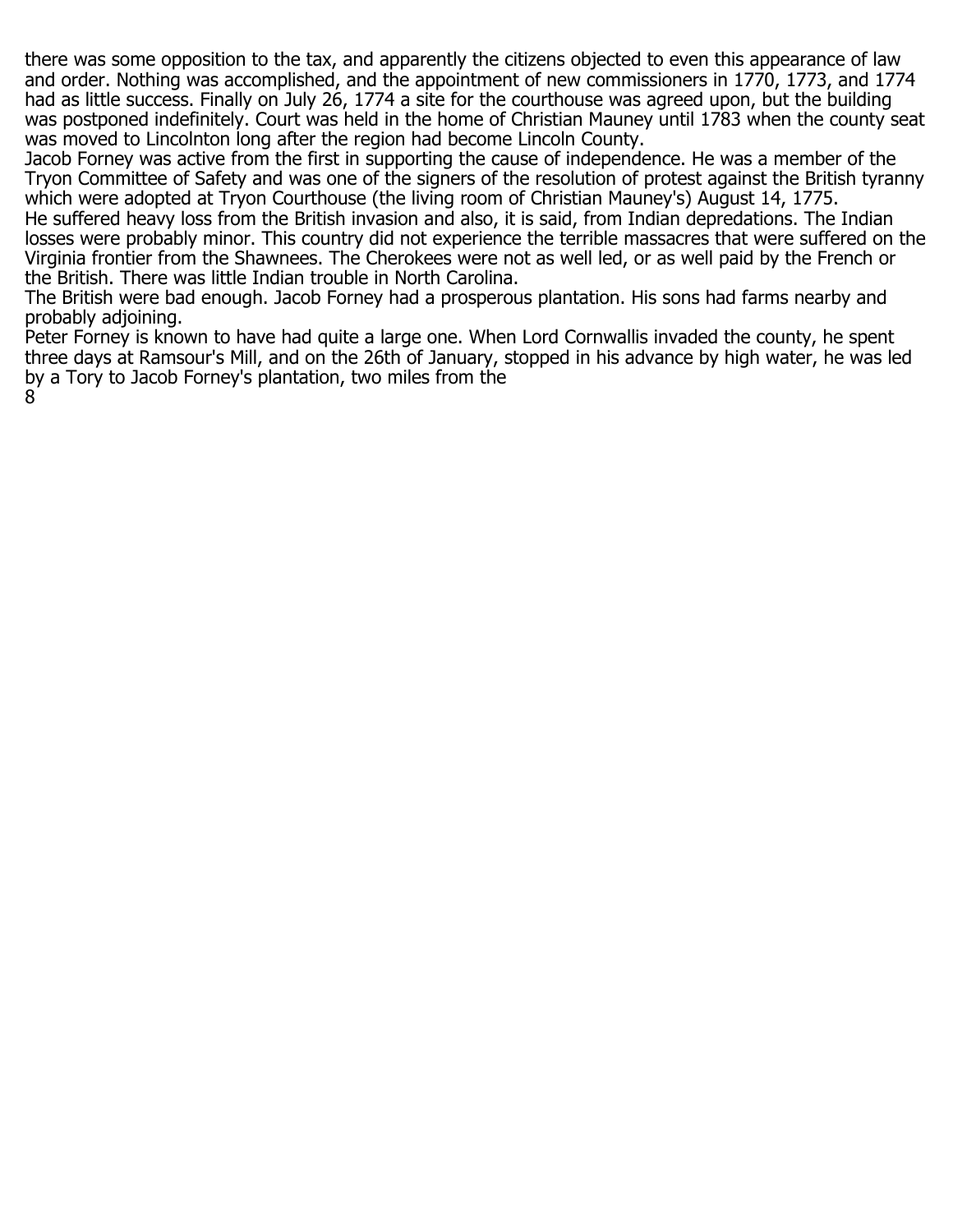main road. He took over the home as his headquarters, forcing the elderly couple to live in the cellar. His troops stripped the region of everything edible, and also the plantation of Peter Forney, who was away in the Army. When the swollen Catawba River had fallen sufficiently on February 1st, Cornwallis crossed his troops. He carried with him about 170 pounds sterling in loot, gold, silver, and jewels, much of which had been a part of Jacob Forney's legacy in Germany. A large flat rock near the home, on which tradition says Cornwallis used to dine, is still called "Cornwallis' Table."

Jacob Forney died in Lincoln County in 1806 at the age of 85.

His grave and that of his wife, who died in 1812, lie in the Old Dutch Meeting House graveyard about three miles from the Forney homestead and near Macpelah Church. In August 1928, a boulder was erected near the Meeting House in honor of Jacob Forney. The inscription reads, "In memory of Jacob Forney, French Huguenot and Pioneer, born in Alsace in 1721, died in North Caroline 1806, and his wife Maria Bergner." Jacob Forney, Jr., the eldest son of Jacob Forney, was born November 6, 1754. He was a patriotic citizen and fought in the Revolution. He is listed as a member of Capt. Beatty's Company July 26, 1775. Nothing is known of the actions in which he might have been engaged. He was not, apparently, at Ramsour's Mill, nor at King's Mountain with his brother. After the war he moved to Burke County where he married Mary Corpening. He settled on Upper Creek a few miles northwest of Morganton. The couple had eleven 9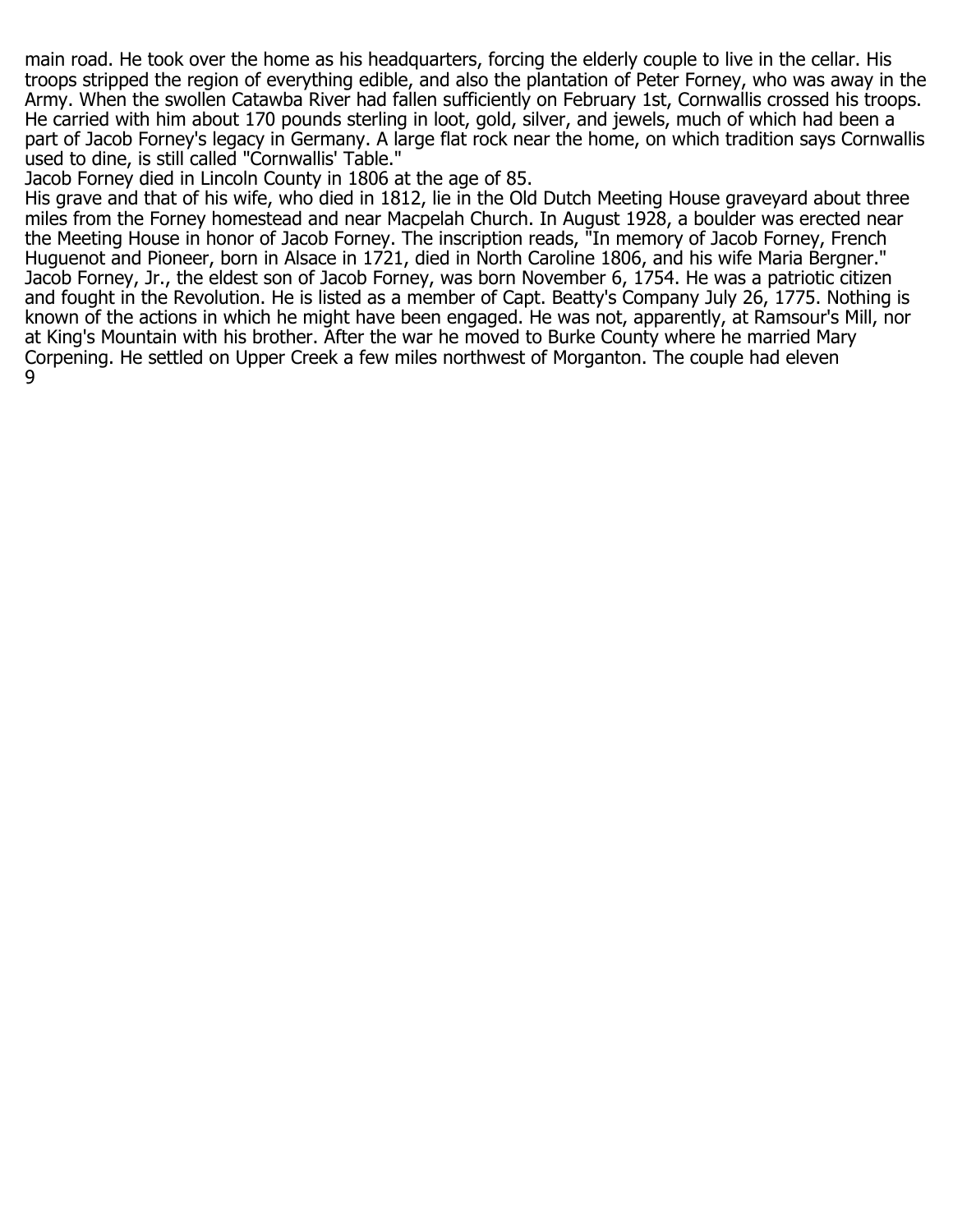children, one of whom died young. Seven sons and three daughters reached maturity, all of whom married and had numerous descendants. Jacob Forney, Jr., died November 7, 1840 at the age of 86, and was buried at his home in Burke County.

The children of Jacob and Mary Corpening Forney were:

- 3 (1) Elizabeth E. Forney, died young.
- 3 (2) Thomas J. Forney, married S. C. Harris of Montgomery County.
- 3 (3) Isaac Newton Forney, married M. L. Corpening of Burke County.
- 3 (4) Marcus L. Forney, married S. Conally of Burke County.
- 3 (5) Albert Gallatin Forney, married Eglantine Logan of Rutherford County.
- 3 (6) Fatima E. Forney, married H. Alexander Tate of Burke County.
- 3 (7) Peter Bergner Forney, married M. S. Connelly of Caldwell County.
- 3 (8) James Harvey Forney, married Emily Logan of Rutherford County.
- 3 (9) David J. Forney, married S. C. Ramsour of Lincoln County.
- 3 (10) Mary L. Forney, married W. P. Reinhardt of Catawba County.
- 3 (11) Catherine S. Forney, married A. T. Bost of Catawba County.

Peter Forney 2

Peter Forney was born April 21, 1756. By the time of the Revolution, he had a prosperous plantation of his own near his father's. He attended the local schools which must have been most primitive at the time. In June 1776 he became a member of Captain James Johnston's Company, a part of Colonel William Graham's Regiment. The command marched to Fort McFadden, near the present town of Rutherfordton.

Finding that most of the inhabitants had fled because of fear of the Cherokees, he joined a small detachment of 100 men under Captains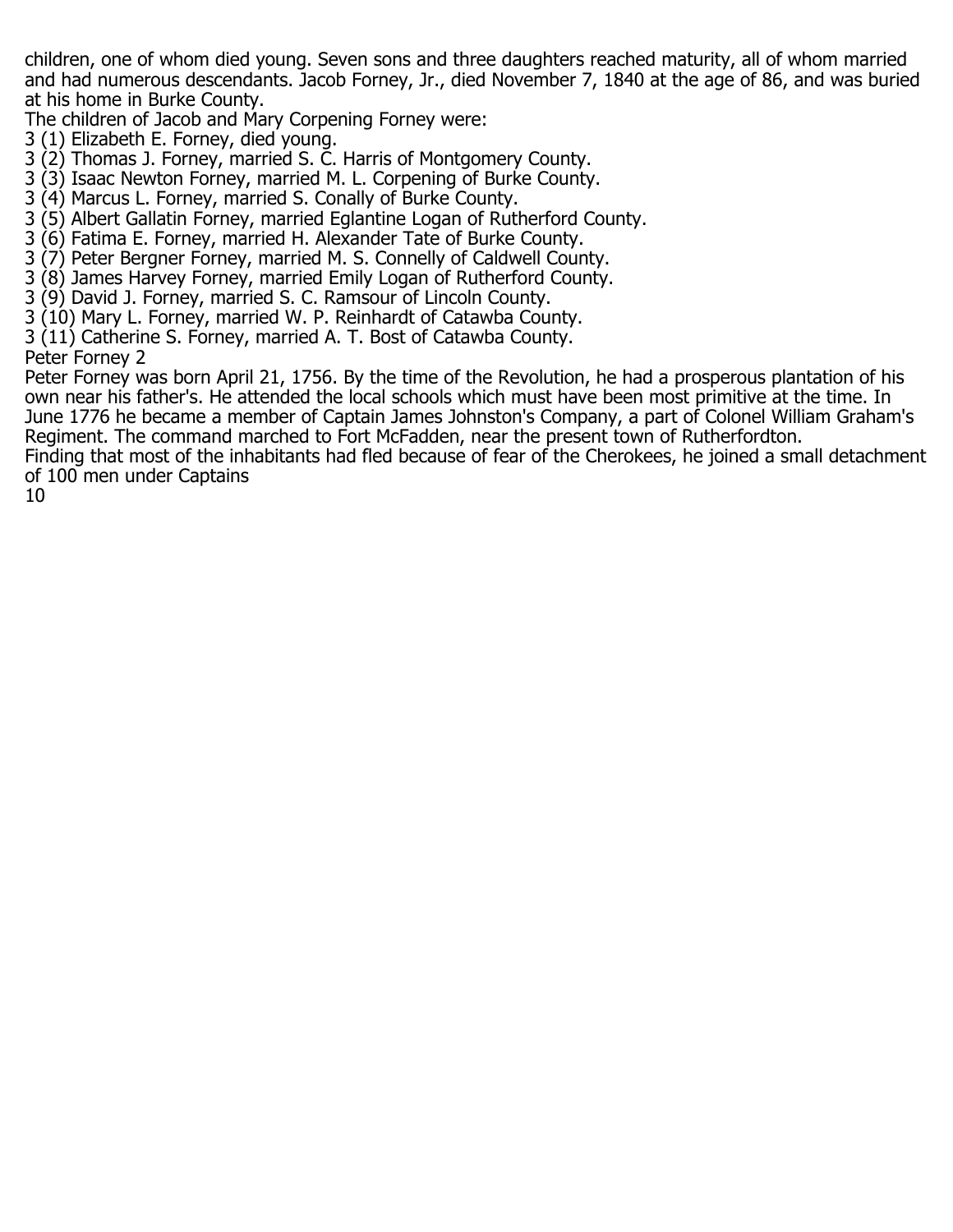Johnston, Cook, and Hardin to overtake the Indians. Not being successful they finally returned to the fort. In 1777 he volunteered as a Lieutenant in Captain James Reid's Company, which was organized to contain a considerable body of Tories assembled near the South Carolina border. Under command of Colonel Charles McLean, the troops marched into South Carolina. They did not come up with the main body but took several prisoners suspected of being Tories, and returning to North Carolina conveyed them to Salisbury. Forney attached himself to Captain Kuykendalh's Company until June. In 1779, Forney volunteered as a Lieutenant in Captain Neal's Company to march to the relief of Charleston. At Charlotte he was made a Captain by Colonel Hampton. Marching by way of Camden to Charleston under command of Colonel Hall, Colonel Dickson, and Major John Nelson, Continental officers, they arrived, only to have the enlistment of the troops expire and the campaign end without significant action. In the Spring of 1780, he again volunteered to serve under Lt. Colonel Hambright, and went in pursuit of Colonel Floyd, a Tory leader on Fishing Creek, South Carolina. Floyd fled to Rocky Mount and the expedition returned.

As he returned home, Forney was informed of a large body of Tories under Colonel John Moore in the vicinity of Ramsour's Mill near the present town of Lincolnton. He informed General Rutherford, who was encamped on June 19th at Colonel Dickson's, three miles north of Tuckaseege Ford, and two miles west of present Mount Holly.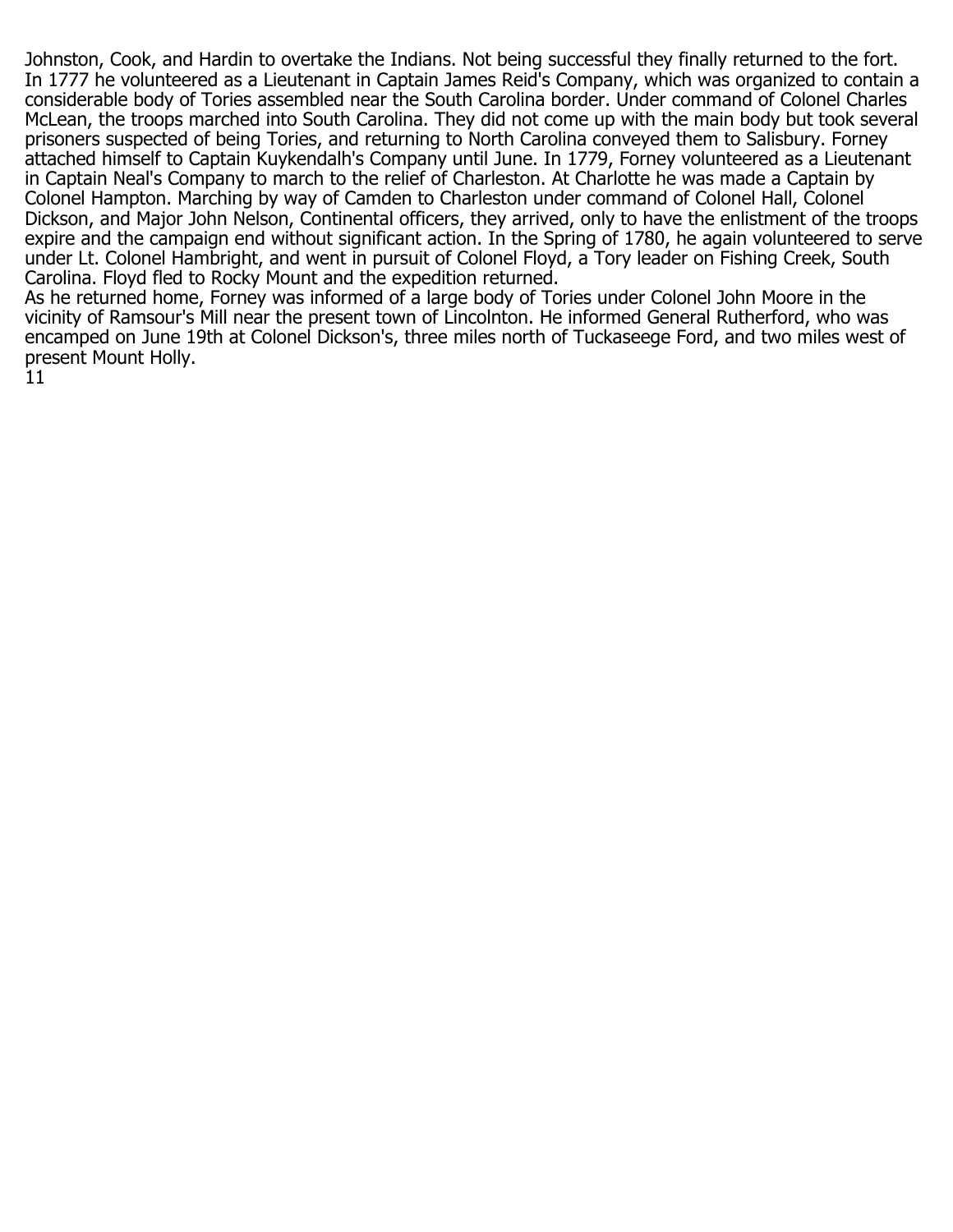Rutherford sent word to Colonel Locke, who with another force was camped on Mountain Creek about 20 miles away, to join him at Dickson's. Meanwhile Locke sent a message to Rutherford that he would proceed that night to Ramsour's Mill. Neither officer received the messages. Early the next morning the Battle of Ramsour's Mill took place, General Rutherford arriving about two hours after the Battle. Peter Forney's brother Abram fought in Colonel Locke's command in that battle.

In 1781 Peter Forney marched in General Rutherford's army to the relief of Wilmington. This resulted in the evacuation of the British commander, Major Craig, to Charleston and was the last action of the war in North Carolina.

He married Nancy Abernethy on February 27, 1783, and together they raised a large family. The family of Nancy Abernethy is discussed in Chapter II. The children of this marriage were: May Oct. 12

3 (1) Daniel Munroe Forney (1784-1847), m. Harriet Brevard, daughter of Alexander and Rebecca Davidson Brevard on October 18, 1817.

3 (2) Mary (Polly) Forney (1785-1867), m. Christian Reinhardt, Jr., of Lincoln County, son of Christian Reinhardt, the pioneer, and Barbara Warlick Reinhardt, on January 25, 1803. 3 (3) Moses Forney, (b. 1789) called "Uncle Mose", died in Alabama unmarried. Nov. 26, 1860

Apr. 29

3 (4) Jacob Forney (1787-1856), married Sarah Hoke, of Lincoln County (1800-1881) on March 5, 1817.

3 (5) Joseph Forney (b. Dec. 22, 1792, d. Dec. 15, 1812).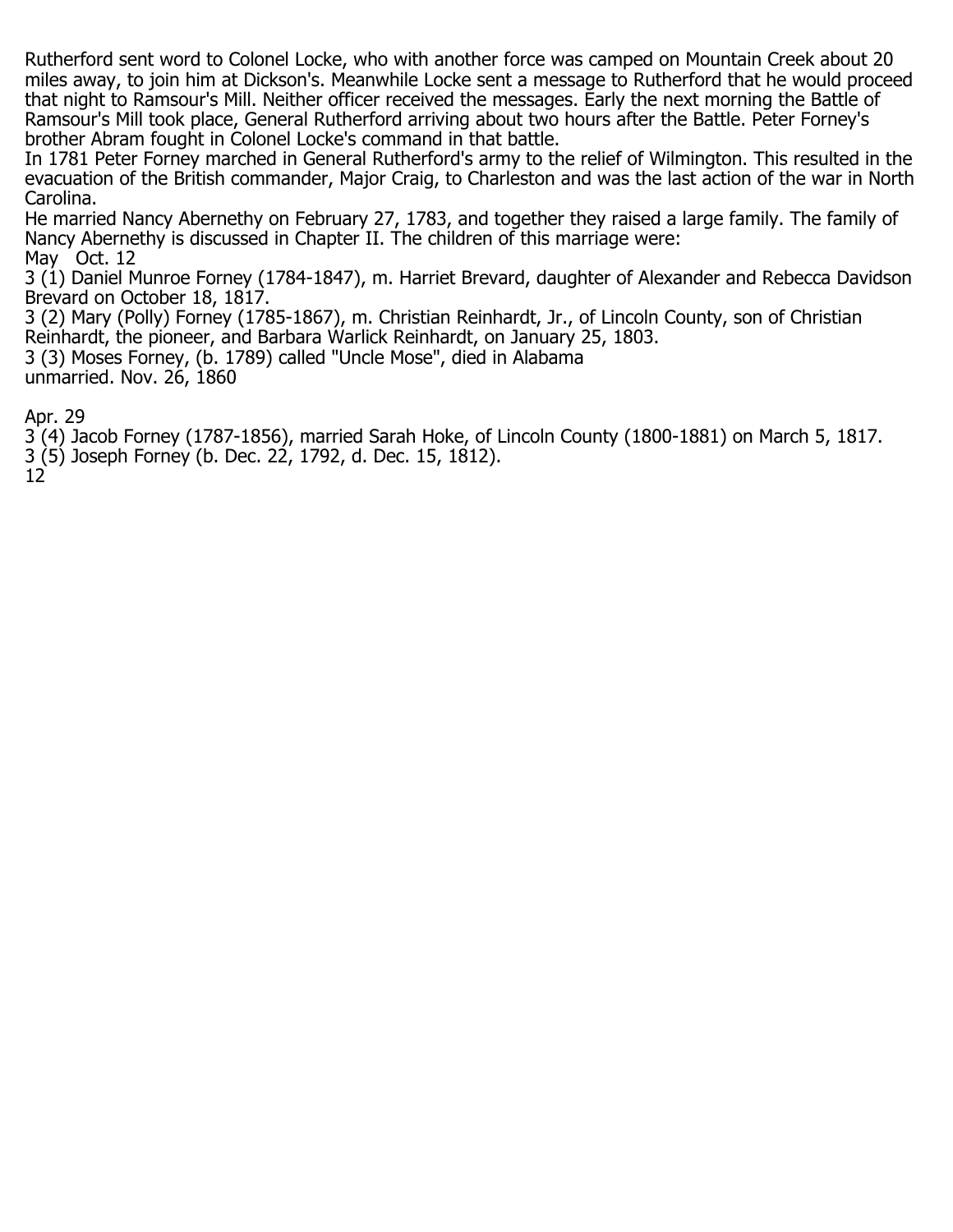31 March 1795- Jan.11 1844

Dec. 29, 1812

3 (6) Eliza Forney (Francis Elizabeth), married Henry Young Webb of North Carolina, and after his death married Dr. John Meek of Alabama.

(1797-1881)

3 (7) Susan Forney, married Bartlett Shipp (1786-1869), of

Lincoln County, on November 24, 1818.

3 (8) Lavinia Forney (Jan. 1, 1800-June 8, 1875), m. John Fulenwider, Jr., of Lincoln County.

(1802 1894)

(1790-1854)

3 (9) Nancy Forney, m. Dr. William Johnston Oct. 3, 1820.

3 (10) Caroline Forney, m. Oct 2, 1824 Ransom Gayle Hunley of South Carolina.

3 (11) Sophia Graham Forney, m. Dr. Cyrus L. Hunter, on January 18, 1834. Author of Sketches of Western North Carolina, Raleigh, 1897.

3 (12) J. Monroe Forney, married Sarah Fulenwider of Cleveland County.

In 1789, when iron was first discovered in the county, Peter Forney, together with Abram Forney, Abram Earhardt, and Turner Abernethy erected a forge at Big Ore Bank and were the pioneer iron manufacturers of this section. Later Peter Forney bought out the interests of his partners, and formed a new partnership with John Davidson of Mecklenberg County, Joseph Graham, and Alexander Brevard. They erected Vesuvius Furnace, on the public road near Beattie's Ford, and later known as Smith's Furnace, and Mount Tirzah, now known as Brevard's Forge. Finally Peter Forney sold out his iron interests with the exception of Mount Welcome Furnace which he left to his son-in-law Dr. William Johnston. Dr. Johnston operated it 13

Mar 7, 1820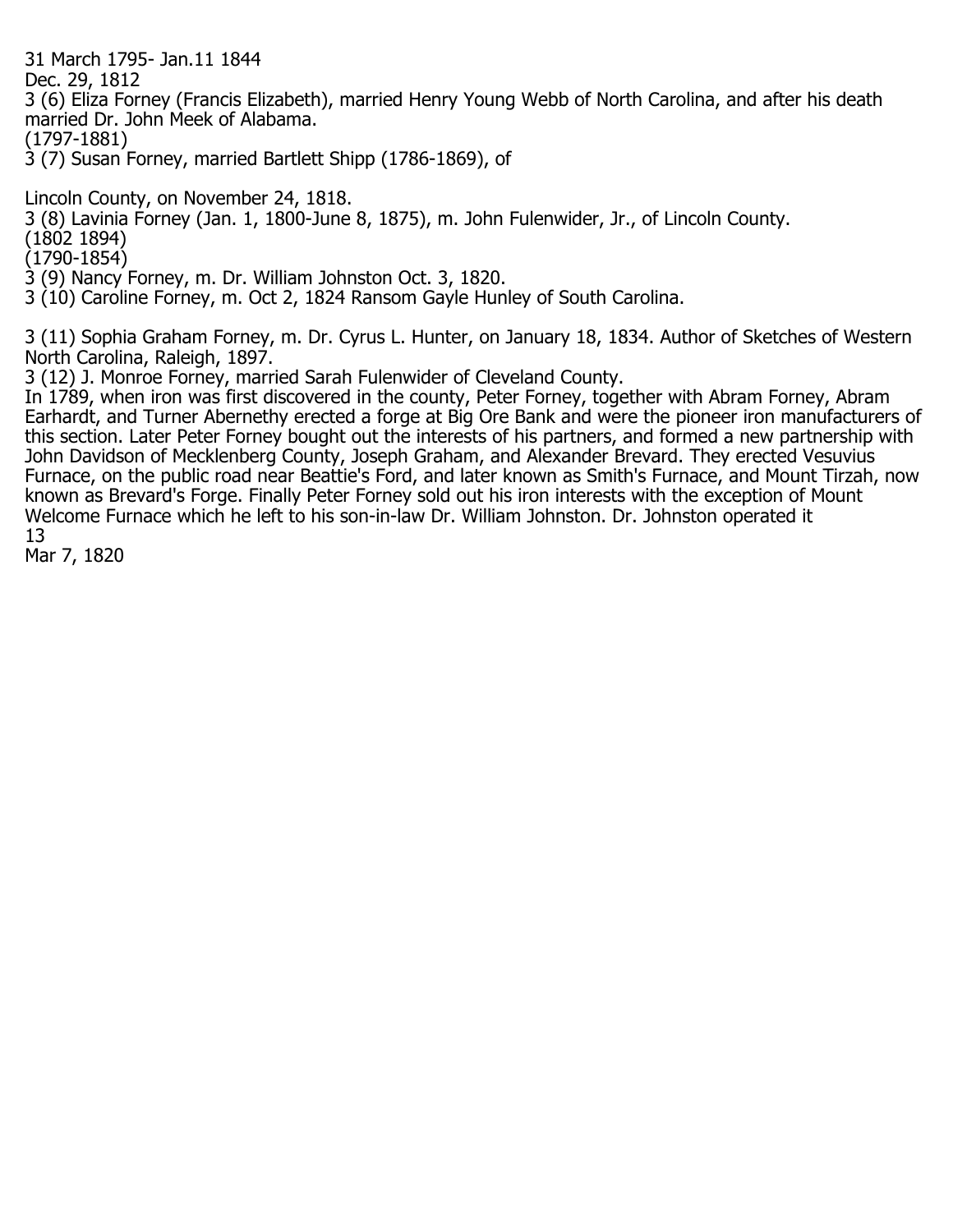successfully with his sons until 1880.

Peter Forney was commissioned a General of the State Militia.

He was a member of the North Carolina Legislature from 1794 to 1797, State Senator 1800-1802, and Councilor of the State in 1811. In 1813 he was elected to the United States Congress and served one term. He declined reelection and was succeeded by his son, Daniel Forney. He was a Jeffersonian Democrat and was elector for Jefferson in 1804, Madison in 1808, Monroe in 1816, and for Jackson in 1824 and 1828. He died at his home, Mount Welcome in Lincoln County, February 1, 1834 and was buried in the family burying ground.

Major Abram Forney 2

Major Abram Forney, who fought at Ramsour's Mill and at King's Mountain, was born in October 1758. The title of Major was acquired after the war, as he drew pension for service in the North Carolina Militia as a sergeant and a captain. After the war he joined Peter Forney in the iron business in 1789.

He married Rachel Gabriel on February 27, 1803. They had two sons, Abram E. Forney (who had a son Maj. H.A. Forney), and John W. Forney, who died young. Abram Forney died July 22, 1849, in the 91st year of his age.

## Catherine Forney 2

Catherine Forney (1760-1798), the eldest of the Forney daughters, married Abram Earhardt, who became a partner of her brother Peter in the iron business. After his death she married Robert Rosamund (1754-1887). 14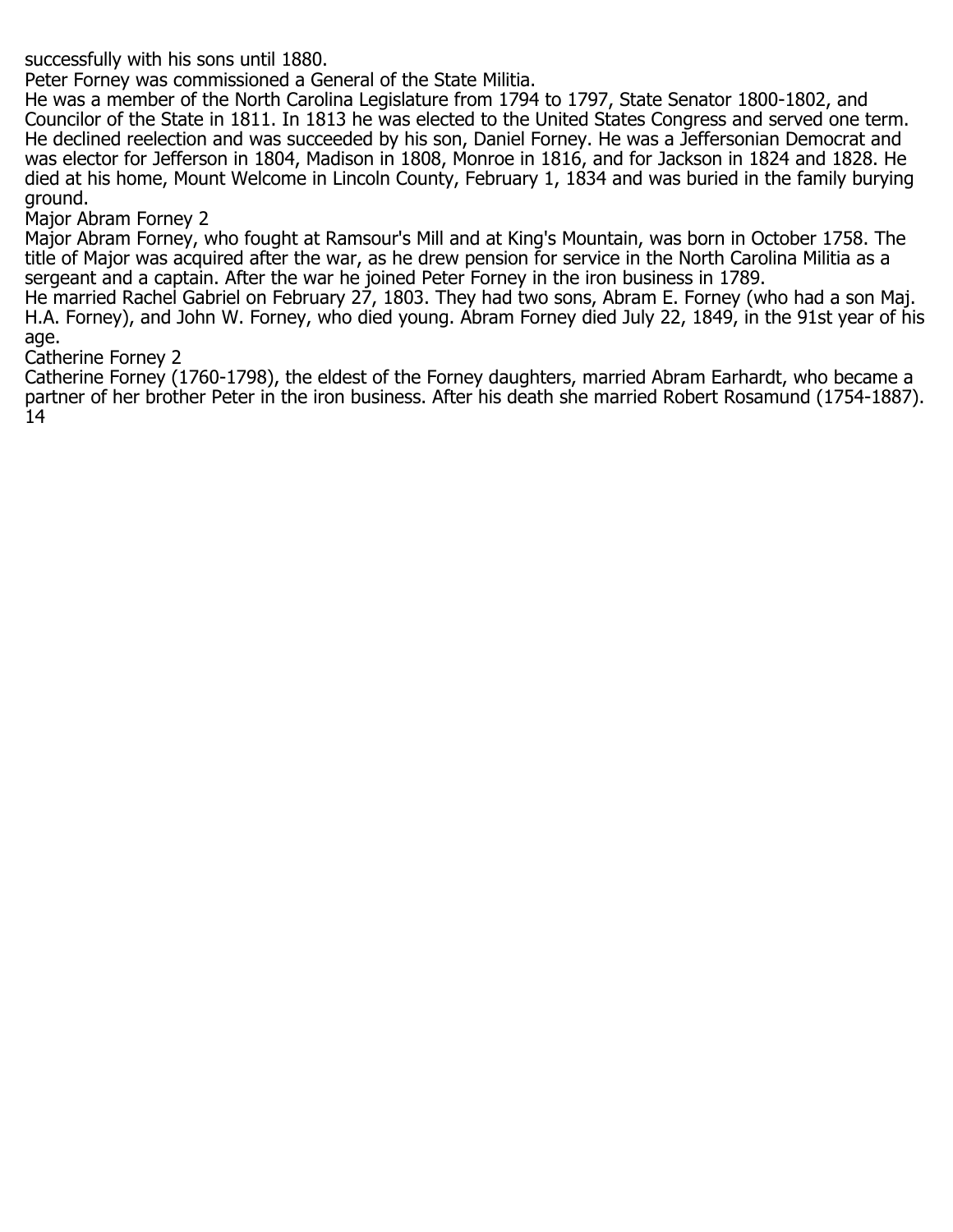Hoke. More details on the Abernethy Family are given in Chapter II. The Family of Peter Forney and Nancy Abernethy Daniel Munroe Forney 3

Daniel Munroe Forney, the eldest son, was born in Lincoln County in May 1784. He attended the local schools and the State University. In accordance with the custom of the times he frequently brought guests home from the University for protracted visits at Mount Welcome. Among these were Henry Y. Webb, who married Daniel's sister Elizabeth, and Robert H. and Alfred M. Burton, who married Mary and Elizabeth Fulenwider, sisters of the husband of another of Daniel's sisters, Lavinia.

Daniel succeeded his father in Congress in 1815, after serving for a time as a Major in the War of 1812 on the Canada Campaign.

15

Elizabeth Forney, 2, married John Young.

Christina Forney, 2, (1762-1842) married David Abernethy (1759-1838) on May 27, 1780.

Eve Forney, 2, b. 1766, married Robertson Goodwin (1766-1843). Susan Forney, 2, (Aug. 20, 1767-Feb. 12, 1850) married John D. Abernethy (Dec. 20, 1761-June 7, 1843), on April 21, 1784. Both of the above Abernethys were brothers of Peter Forney's wife, and sons of David Abernethy, a pioneer of Lincoln County. A son of John D.

(July 21, 1801 - July 26, 1877

Jun 10, 1812 - March 4, 1883

and Susan Forney Abernethy, Miles W. Abernethy, was a member of the

North Carolina House of Commons 1831-32, and after moving to Alabama served in the Alabama Senate for several terms. He married Anne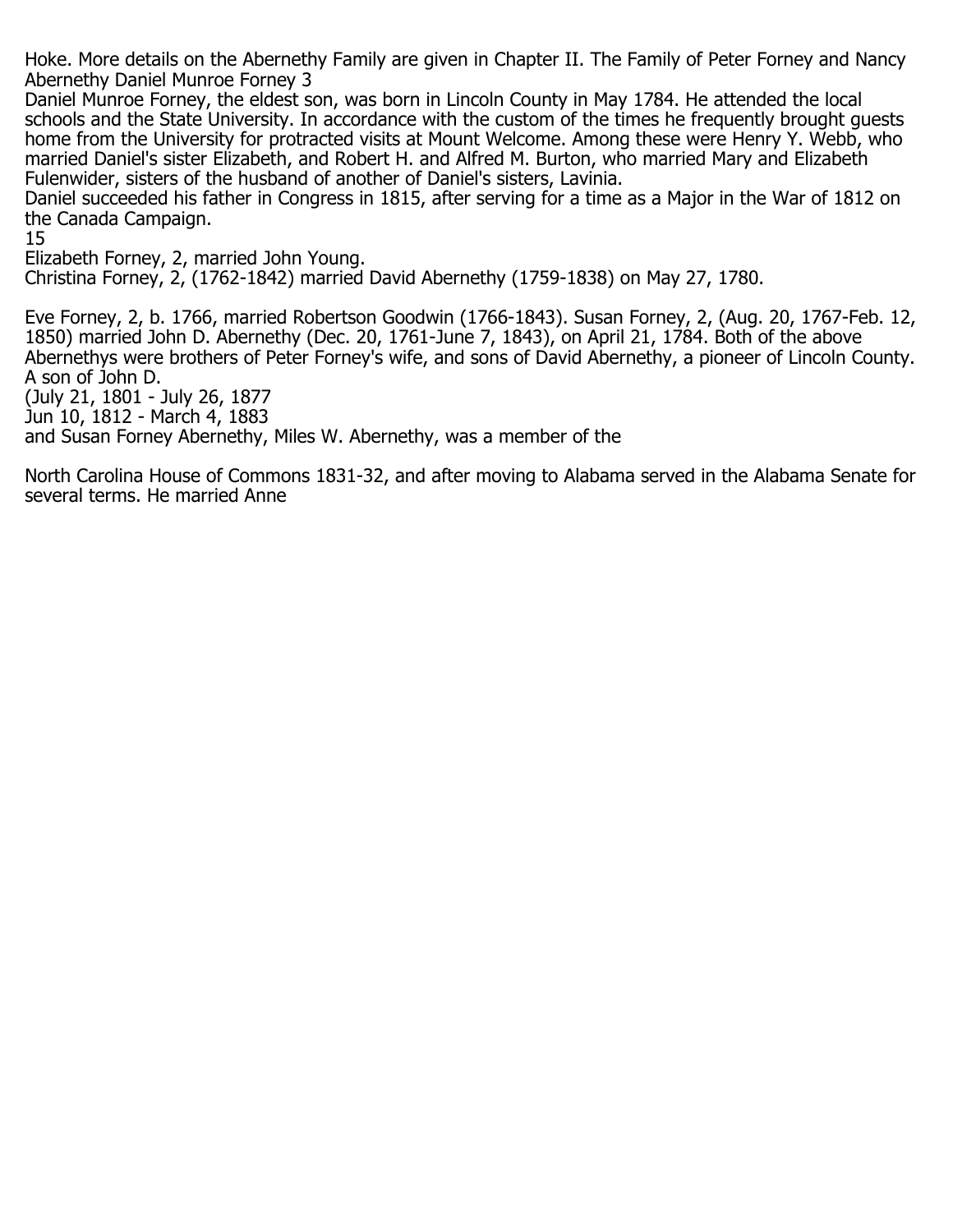Meanwhile, he had been courting Harriet Brevard, daughter of a neighbor, Captain Alexander Brevard (b. April 1755, d. Nov. 1, 1829), and widely known for her charm and beauty. Apparently there were several suitors for the young lady at length stated that she would marry the man who built her the handsomest house. Major Forney became acquainted with the famous architect, Benjamin Henry LaTrobe, designer of the National Capitol, and he engaged him to design his home. It was a costly residence, and easily the finest of its day in that section. The brick was made by slaves locally, but the interior furnishings came from France. In any event, Major Forney married Harriet Brevard on October 18, 1817, and their home became the center of lavish hospitality for a number of years. Major Forney was appointed by President Monroe to treat with the Creek Indians in 1820. He was a State Senator from Lincoln County for four terms, 1823-26, and served as councilor of the State 1829-30. In 1834, the year of General Peter Forney's death, Major Forney disposed of his property in North Carolina and joined several of his brothers and sisters in emigrating to Alabama. He moved to Lowndes County, Alabama, where he operated a large plantation and became interested in various business enterprises. He died October 15, 1847 and was buried in the family burying ground in Lowndes County.

The children of Major Daniel Munroe Forney and Harriet Brevard Forney were as follows: 16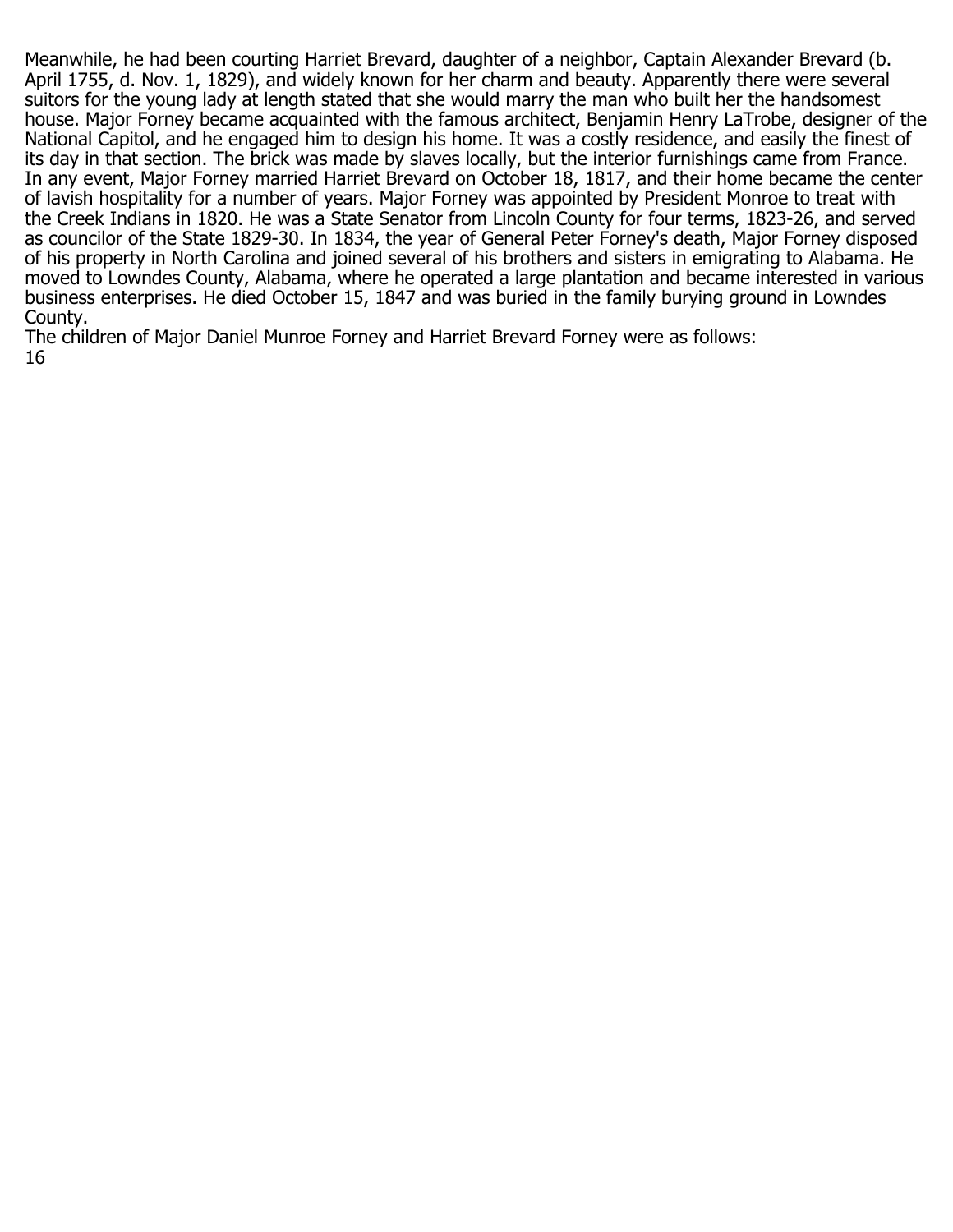4 (1) Rebecca Eloise Forney, m. Major General Jones M. Withers of Mobile, a distinguished Confederate General.

4 (2) Anne Mariah Forney, m. Judge Samuel Dalton John Moore of Alabama.

4 (3) Alexander Brevard Forney, b. Sep. 15, 1819, d. 1848, unmarried.

 $4(4)$  Harriet Forney, died young.

4 (5) Macon Forney, died young.

4 (6) Susan Forney, m. Dr. B. C. Jones of Alabama.

4 (7) Mary Emma Forney, m. Col Melancthon Smith of Alabama. Mary (Polly) Forney 3

Mary (Polly) Forney (1785-1867) married Christian Reinhardt, Jr., (Oct. 3, 1775-1844) son of Christian Reinhardt and Elizabeth Warlick Reinhardt, on January 25, 1803. His father had been an early settler and prominent in political affairs. The Tryon County court met in 1772 at Christian Reinhardt's and the Battle of Ramsour's Mill had been fought on his land. In 1784, the town of Lincolnton had been established on lands adjacent to the Reinhardt plantation. The couple had five sons and four daughters, all of whom moved west and

17

June 12

remained there except one son, Franklin M. Reinhardt (1807-1869). He Returned to North Carolina and engaged in the iron business. He married Sarah, daughter of David Smith. Their children were: J. F. Reinhardt (d. 1913), J. Edward Reinhardt, Forney Reinhardt, Ephraim Reinhardt, Robert S. Reinhardt, and Mary Reinhardt. J. F. Reinhardt represented Lincoln County in the General Assembly for six terms. Christian b.1810 Michael George 1826 Nancy Forney 1828

Selina 1828

Barbara Ann 1830

Susan Shipp b.1833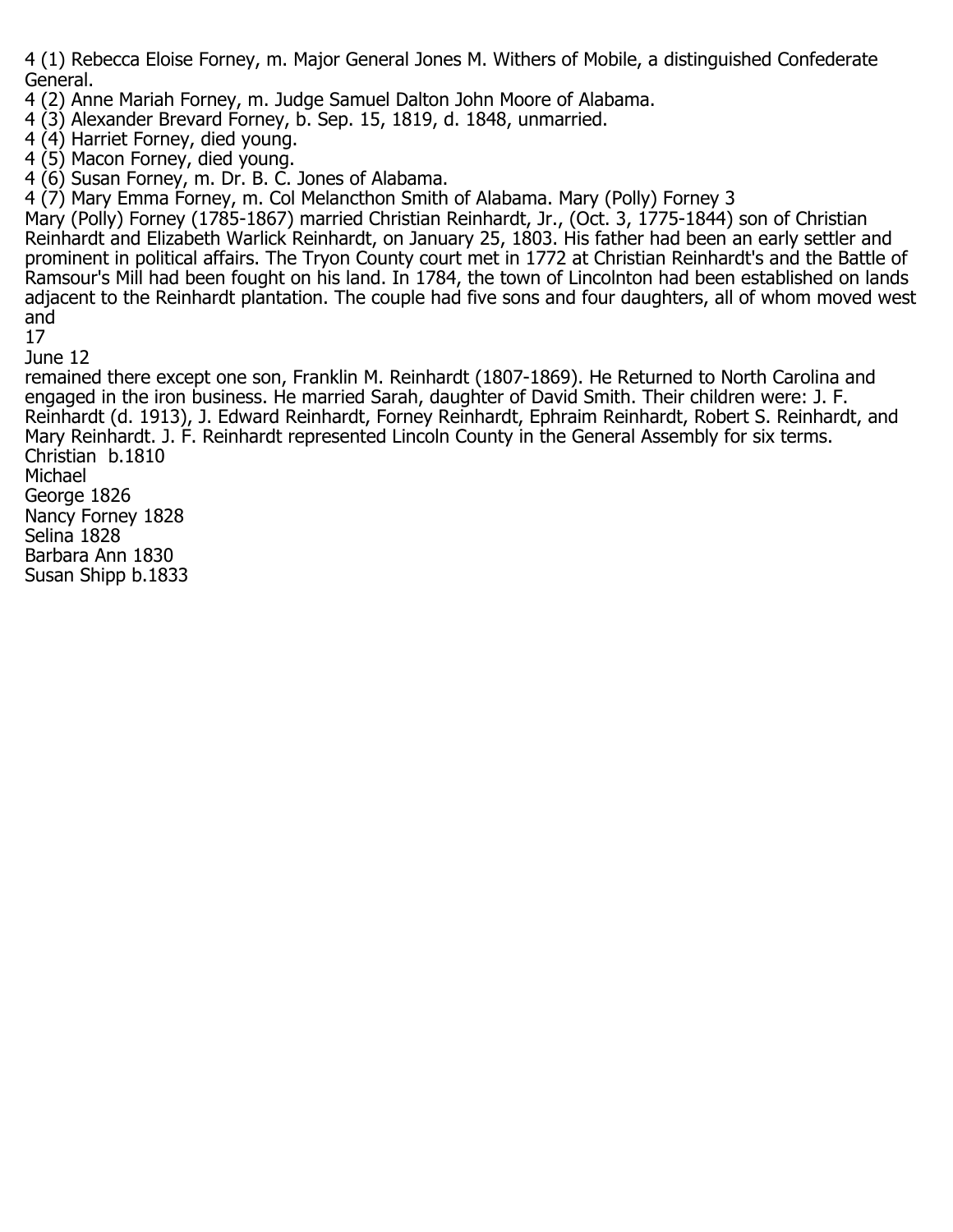Frances Elizabeth Forney 3

she died in 1867.

Frances Elizabeth Forney (Eliza), the 6th child of Peter Forney 2, was born in Lincoln County March 31, 1795. She married Henry Young Webb in Lincoln County on December 29, 1812. (See Webb Family Lineage in "William Webb Crawford", by Lee Forney Crawford, pp 40-49) Henry Y. Webb was born August 4, 1784. He practised law in Lincoln County, and was appointed territorial judge of Alabama by President Monroe, after a term in the North Carolina Legislature in 1817. He was elected later to the same position in the State of Alabama. He died September 20, 1823, after which in 1826 Eliza Forney married Dr. John Meek of Alabama. It is highly probable that the Forneys learned much about early pioneer Alabama through Eliza, and that she encouraged the later movement of so many of her relatives and friends to Alabama. She died in Arkansas January 11, 1844.

Henry and Eliza Webb had several children as follows:

4 (1) Frances Ann Webb (b. Oct. 14, 1813 - d. 1842), m. Colonel John R. Hampton. They moved to Bradley County, Arkansas, and had three children. Colonel Hampton became Governor of the State of 18

Jacob Forney built a home for Mary Forney Reinhardt in Jacksonville, Ala before

Robert S. Reinhardt was prominent in the cotton business. He was a founder of the Southern Cotton Spinners Association, and later a President of the American Cotton Manufacturers Association. A grandson, Abram Forney Reinhardt, was sheriff of Lincoln County, 1928-1936.

Arkansas. One of the children, Susan Hampton married Dr.Greene Newton

4 (2) William P. Webb (Oct.22, 1815 - Sep. 6, 1890), m. Martha Bell (1820-1875) of Alabama, a descendant of the Burwells,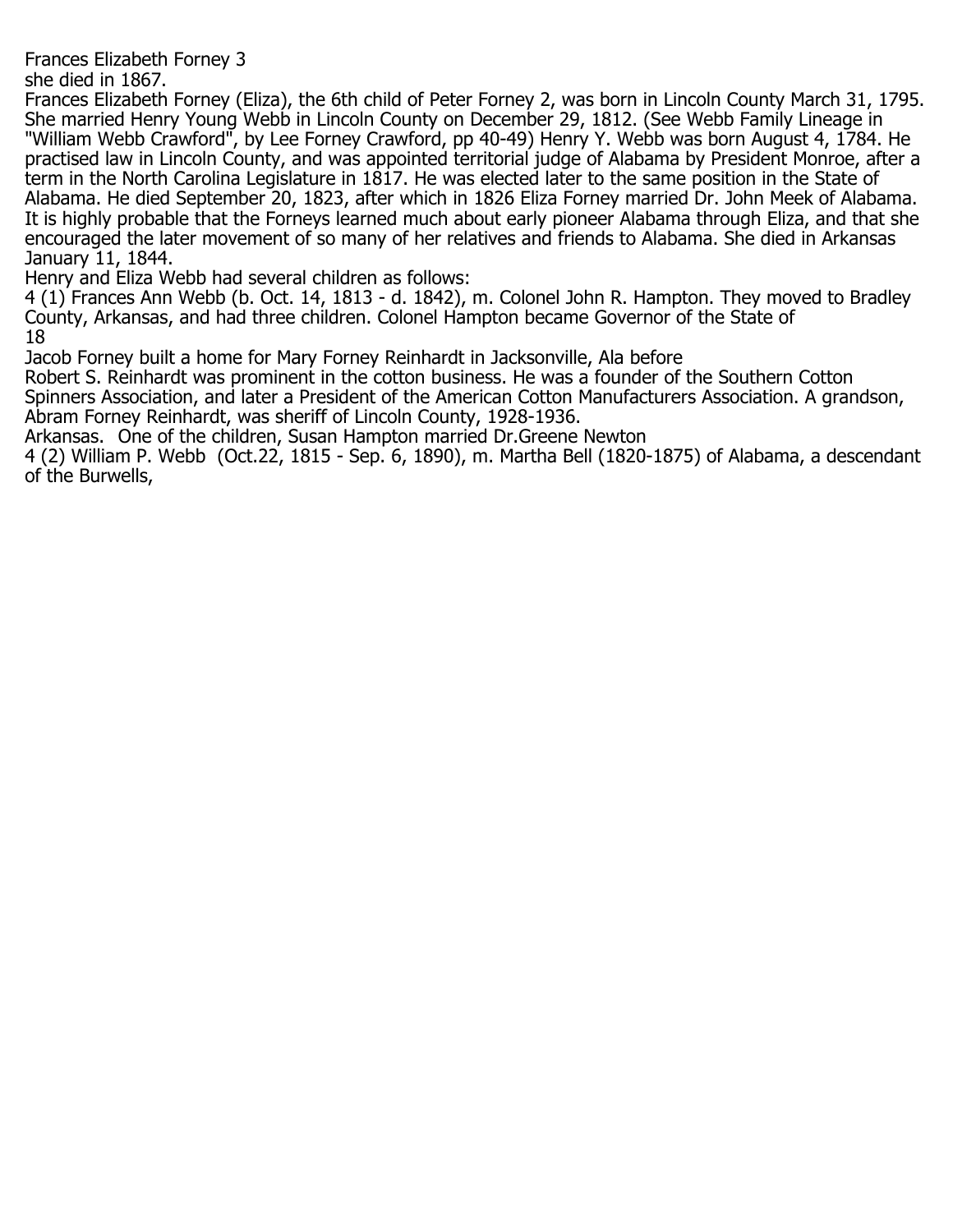Bacons, and Digges of Virginia. Their children were:

- 5. James E. Webb, Hale County, Alabama, m. Zemma Creswell.
- 5. Frances Elizabeth Webb, m. Robert L. Crawford of St. Louis, Missouri.
- 5. Judge William Henry Webb, m. Donna Louise Abrigo of Monterey, Mexico and later m. Augusto Abrigo
- 5. Rev. Frank Bell Webb, pastor of the Presbyterian Church. Union Springs, Alabama, m. Mary Paxton.
- 5. William Wirt Webb, St. Louis, Mo., m. Carrie Kurtz.
- 5. Martha Ball Webb
- 5. Annette Webb
- 5. Virginia Foster Webb

4 (3) Col. James Daniel Webb, of the 51st Alabama Regiment died of wounds at the Battle of New Church, near Winchester, Tenn., July 3, 1863. He married Justina (Jesse) Smith Walton. This couple had six children. 4 (4) Susan E. Webb (1820-1832).

4 (5) Dr. Henry Y. Webb, m. Elizabeth S. Alexander, a great-

granddaughter of Abraham Alexander, Chairman of the Mecklenburg Convention of 1775. They had several children.

The children born to Eliza and Dr. John Meek, of Alabama, were:

- 4 (6) Samuel W. Meek, m. Myra Cabeen of South Carolina.<br>4 (7) John A. Meek, of Franklin, Kentucky, m. a Miss Newto
- $(7)$  John A. Meek, of Franklin, Kentucky, m. a Miss Newton of Arkansas.<br>4 (8) Lav
- 4 (8) Lavinia Meek, m (1st) Col. Harry Williams of Louisiana,
- and (2nd) E. B. Cryer of Trenton, Louisiana.
- 4 (9) Nancy Meek.
- 4 (10) Sarah Meek.
- 19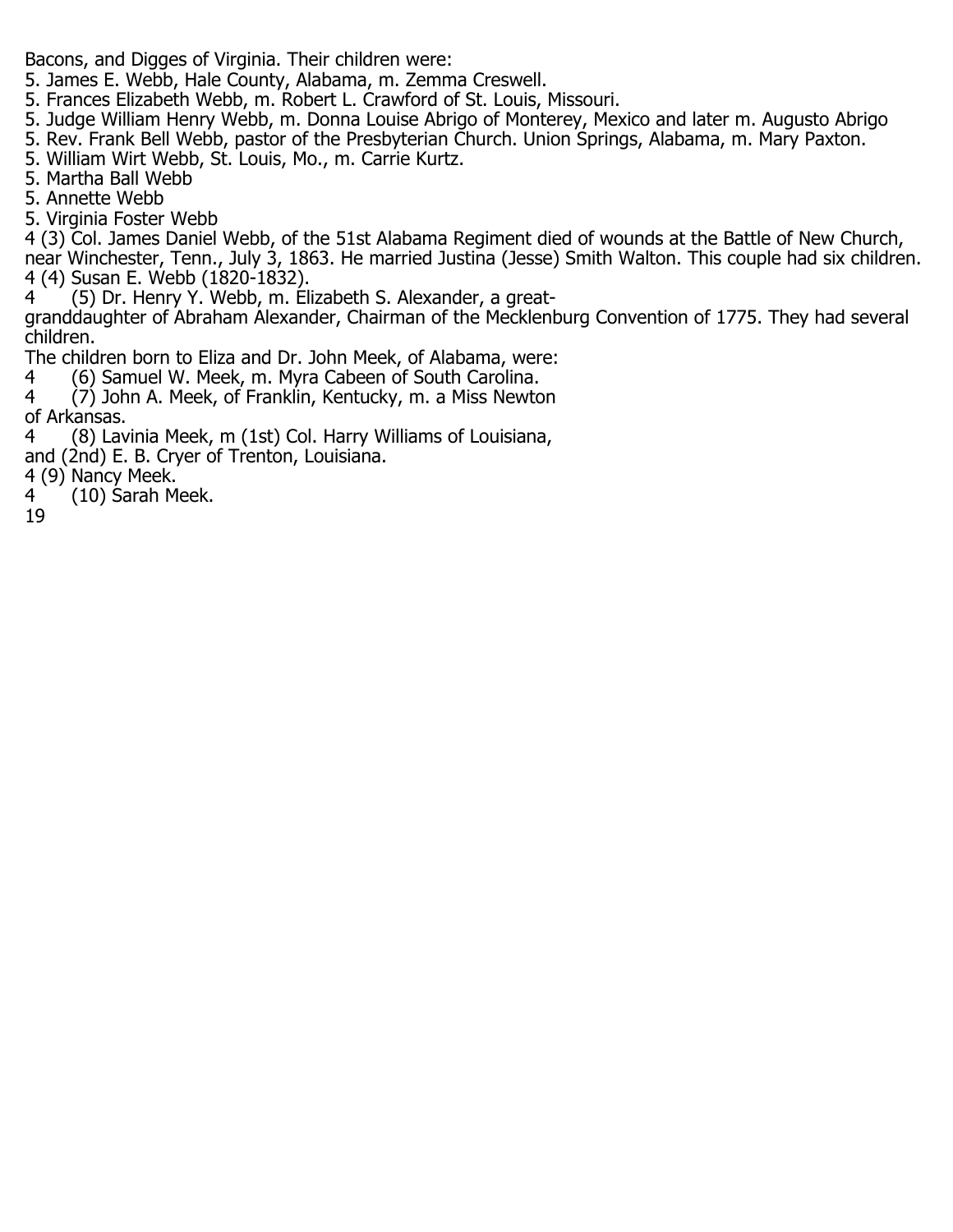Susan Forney 3

Susan Forney, the 7th child of Peter Forney, was born in 1797, and died in 1881. She married Bartlett Shipp, son of Thomsas and Hannah Joyce Shipp, on November 29, 1818. Bartlett Shipp was born March 6, 1786, and died May 26, 1869. His father was at Yorktown with Washington in 1781. Bartlett was a soldier of the War of 1812.

He met Susan on a visit to the home of Peter Forney, and they were married soon thereafter. He bought the house of his brother-in-law Jacob Forney and lived on that plantation until his death May 26,

1869. He practised law and was a member of the State Legislature 1824-1834. Their children were:

4. Judge William M. Shipp (1819-1890) m. (1st) Catherine Cameron of Hillboro, and (2nd) Margaret Iredell of Raleigh, North Carolina, a daughter of Governor Iredell.

4. Eliza Shipp, m. William Preston Bynum, a judge of the North Carolina Supreme Court.

4. Susan Shipp, m. Capt. V. Q. Johnson, for many years

Superintendent of the Carolina Central Railroad.

Lavinia Forney 3

Lavinia Forney, 8th child of Peter Forney, was born in Lincoln County January 1, 1800, and died in Jacksonville, Alabama, on June 8, 1875. She married John Fulenwider, Jr., in Lincoln County on March 7, 1820. John Fulenwider (July 31, 1795-October 25, 1849) was the son of John and Elizabeth Ellis Fulenwider. His father was a Swiss and a veteran of the Battle of Ramsour's Mill and King's Mountain. He was a pioneer in the manufacture of iron in Lincoln County (1756-1826). 20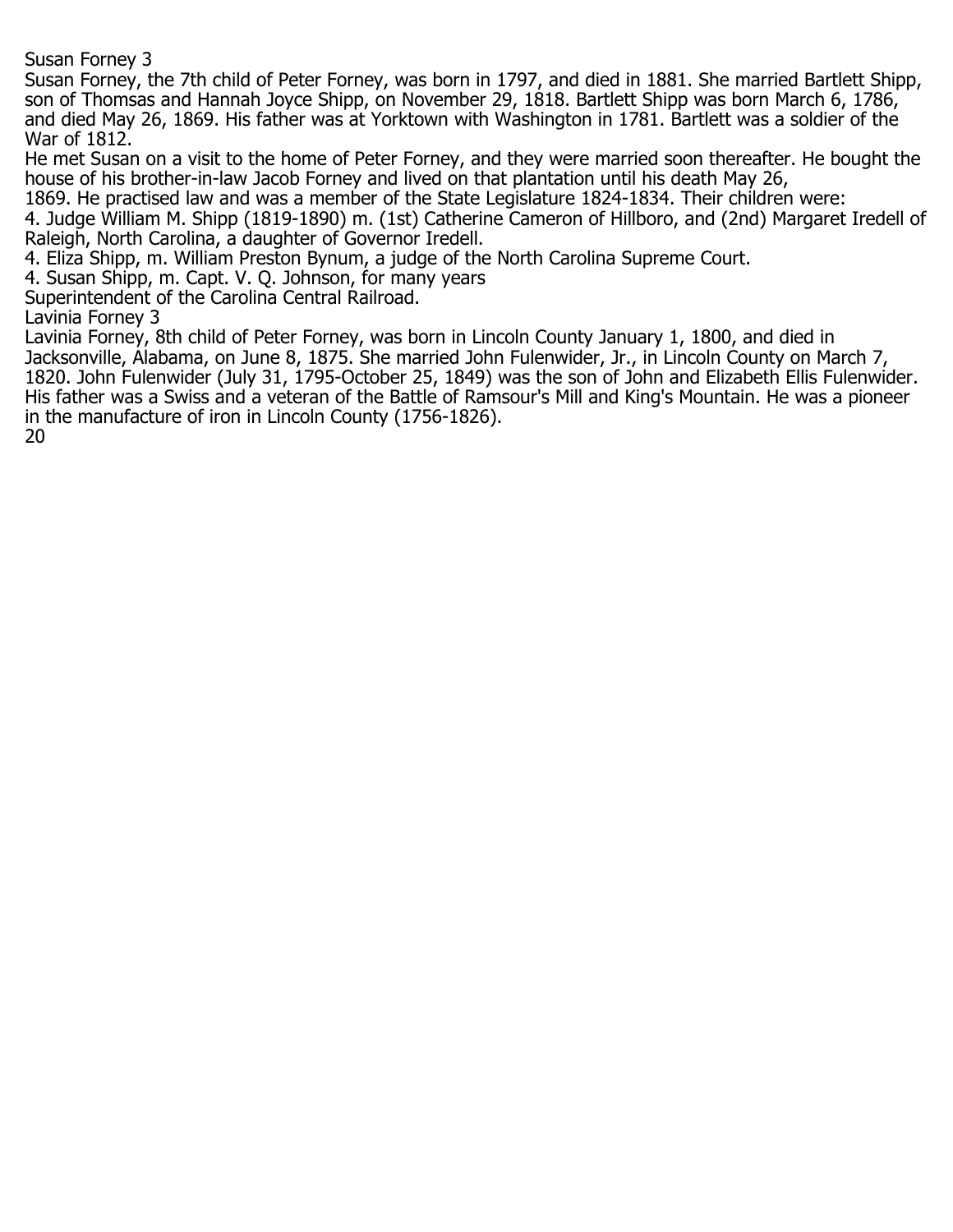The couple moved to Alabama in 1846. Their children were:<br>4 (1) John M. Fulenwider, m. Frances Hudson of Alabam

4 (1) John M. Fulenwider, m. Frances Hudson of Alabama.<br>4 (2) Eliza Fulenwider, m. L. M. Rudisill, esg., of

4 (2) Eliza Fulenwider, m. L. M. Rudisill, esq., of

Catawba County, North Carolina.<br>4 (3) Robert Fulenwider,

- 4 (3) Robert Fulenwider, m. Mary Sellers of Alabama.<br>4 (4) Daniel Monroe Fulenwider, m. Mary Ann Leslie of
- Monroe Fulenwider, m. Mary Ann Leslie of

Alabama.<br>4 (5).

- 4 (5) Jane Fulenwider, m. Joshua Kirby of Alabama.
	-

4 (6) Fannie Fulenwider, m. James Gore of Alabama. 4 (7) Louisa Fulenwider, m. Robert Lloyd of Alabama.<br>4 (8) Mary Fulenwider did not marry.

 $(8)$  Mary Fulenwider did not marry.

Nancy Forney 3

Nancy Forney (1802-1894), 9th child of Peter Forney, married Dr. William Johnston (1790-1854) on October 3, 1820. Dr. Johnston inherited Mount Welcome Forge from General Peter Forney and operated it until his death. The forge continued in operation by Dr. Johnston's sons until 1860. His father, Col. James Johnston (1742-1805), son of Henry Johnston the pioneer, was born in 1742 and had come to Tryon County in 1755. He had been a member of the Provincial Congress in 1776, and a member of the State Senate from Lincoln County for three terms. Dr. Johnston was born in 1790 and served in the House of Commons from Lincoln in 1820, the year of his marriage. He died on September 30, 1854 at the age of 64 and was buried at Machpelah.

The children of this marriage were: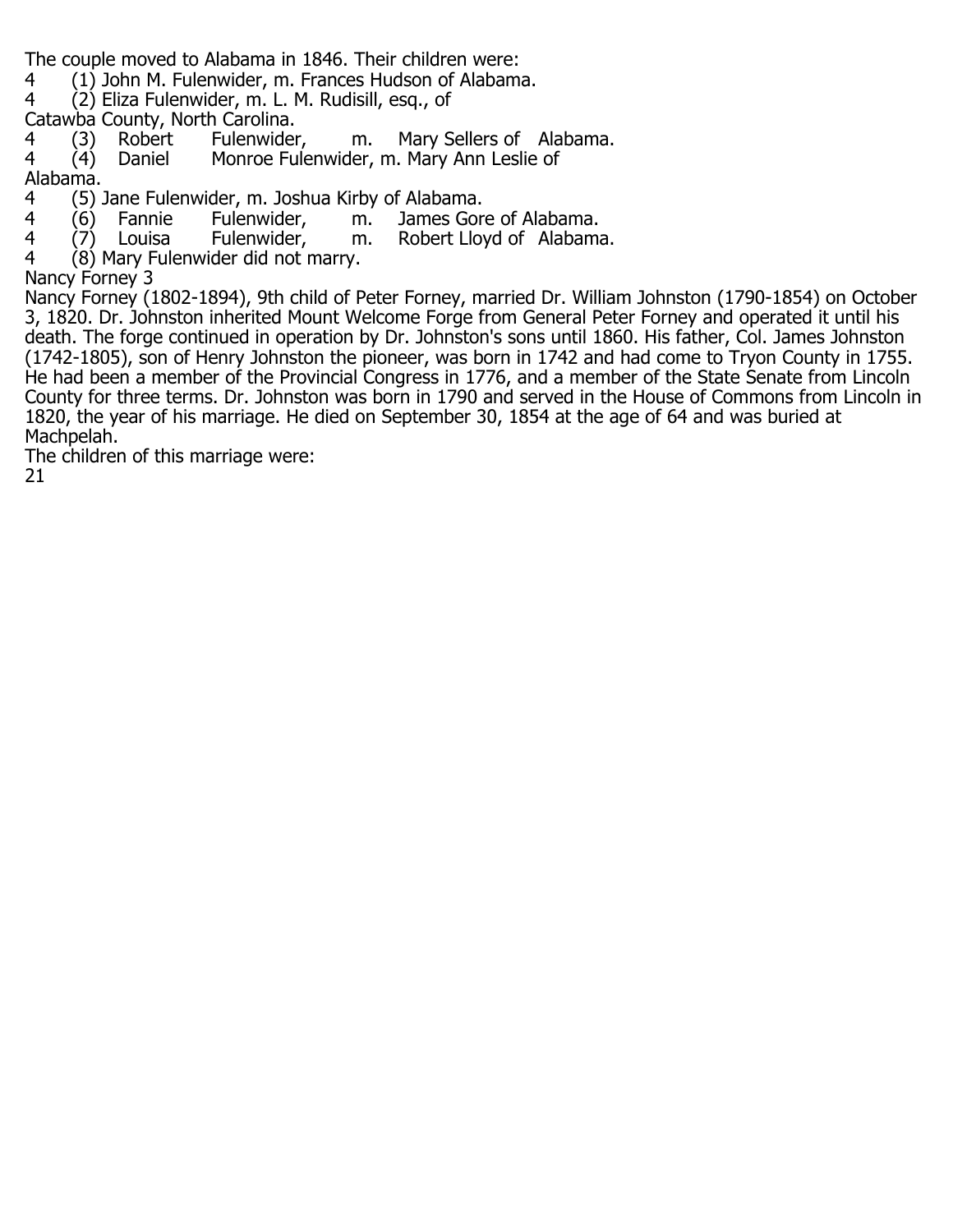4 (1) Annie C. Johnston (b. at Birmingham 1827, d. in

1928 at the age of 101 years, m. Dr. Joseph W. Calloway of Rutherford County (d. May 15, 1857, age 72). They had 5 children.

- 4 (2) Jane E. Johnston, died at school in Greensboro,
- Guilford County, October 24, 1841.
- 4 (3) Martha S. Johnston, m. Richard R. Hunley of Alabama.<br>4 (4)
- 4 (4) Captain James F. Johnston, of Charlotte and a
- Confederate officer.<br>4 (5) Susan L. Jo
- 4 (5) Susan L. Johnston, of Charlotte.<br>4 (6) William P. Johnston, died voung. 4 (6) William P. Johnston, died young.
- $(7)$  Margaret Johnston, m. Colonel Peter F. Hunley of
- Alabama.<br>4 (8)
- 4 (8) General Robert D. Johnston, commanded the 23rd
- North Carolina Regiment, and later a Brigade in the Confederate Army. He was born in 1837 at Mount Welcome, the home of Peter Forney, and graduated from the State Uni
- versity in 1858. He was wounded at Seven Pines and at Spotsylvania. He married Lizzie Johnston Evans. After the war he practised law in Charlotte until moving to Alabama in 1877, where he continued his practise in Birmingham. He died at the home of his son, Evans Johnston in Winchester, Virginia, February 1, 1919 at the age of 82, and is buried in the Confederate cemetery there.
- 4 (9) Dr. William H. Johnston, m. Cathleen Gage of Chester
- County, South Carolina.
- 4 (10) Captain Joseph Forney Johnston, b. March 23, 1843.
- He enlisted as a private on Co. I, 18th Alabama and became a 1st Lieutenant in that regiment. He was wounded at Chickamauga and was transferred to Virginia where he served on the staff of his brother General Robert D. Johnston. He was wounded four times.
- 22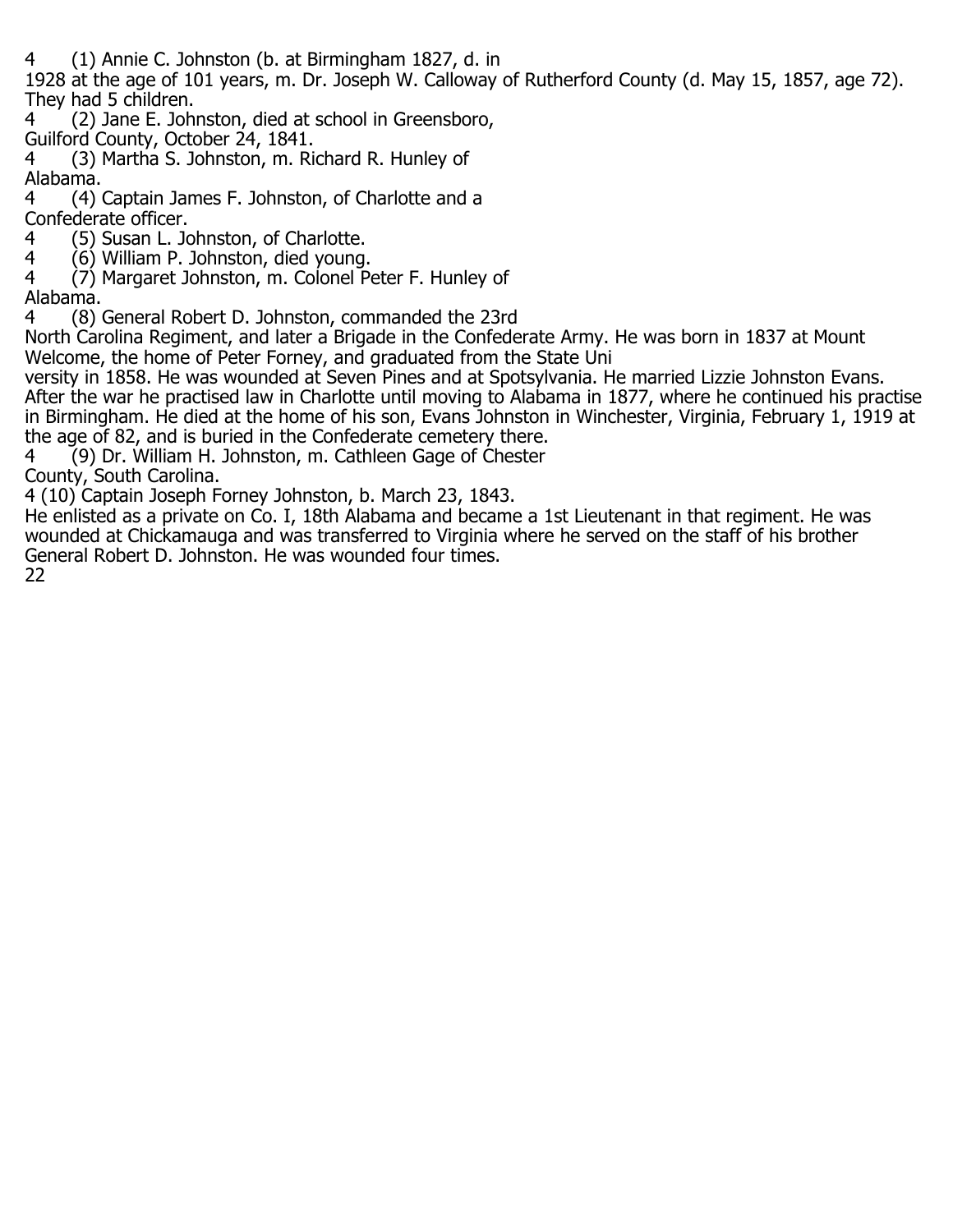After the war he studied law under his kinsman General William H. Forney, was admitted to the bar and practised in Selma until 1884 when he moved to Birmingham. He was Governor of Alabama 1896-1900, President of the Alabama National Bank until 1904, and served in the United States Senate from 1907 until his death in Washington August 8, 1913. He married Theresa Hooper of Alabama, a descendant of William Hooper of North Carolina, a signor of the Declaration of Independence. The couple left one son, Forney Johnston, a

23

lawyer of Birmingham. Joseph Forney Johnston, Jr b. Selma AL

Sept 9, 1879 m. Clara Vernon Cocke,

Oct. 3, 1905 Issue Joseph F Johnston III

Paul

Virginia

Virginia

4 (ll) Catherine Johnston, died young.

4 (l2) Bartlett S. Johnston, left school at 16 to join the Confederate Navy. Operating on the Carolina Coast he was in the Battle of Sailor's Creek, April 6, 1865, was captured and held at Johnson's Island until the end of the war. He settled in Baltimore where he married Caroline Brooks. He died at the home of a daughter, Mrs. Gibson on June 25, l927.

Caroline Matilda Forney 3

Caroline Matilda Forney, 10th child of Peter Forney, married Ransom Gayle Hunley of South Carolina on October 2, 1824. Their children were:

4 (1) Richard R. Hunley, m. Martha S. Johnston of Lincoln

County, daughter of Nancy Forney, and a first cousin.

4 (2) Col. Peter F. Hunley, m. Margaret Johnston of

Lincoln County, another daughter of Nancy's and a first cousin.<br>4 (3) Mary Hunley, m. Gen. E. W. Martin of Alabama.

4 (3) Mary Hunley, m. Gen. E. W. Martin of Alabama.

- 4 (4) Annie Hunley, m. Alfred Agee, esq., of Alabama.<br>4 (5) Ransom Hunley, died voung.
- $(5)$  Ransom Hunley, died young.

Caroline Forney died at the age of 79.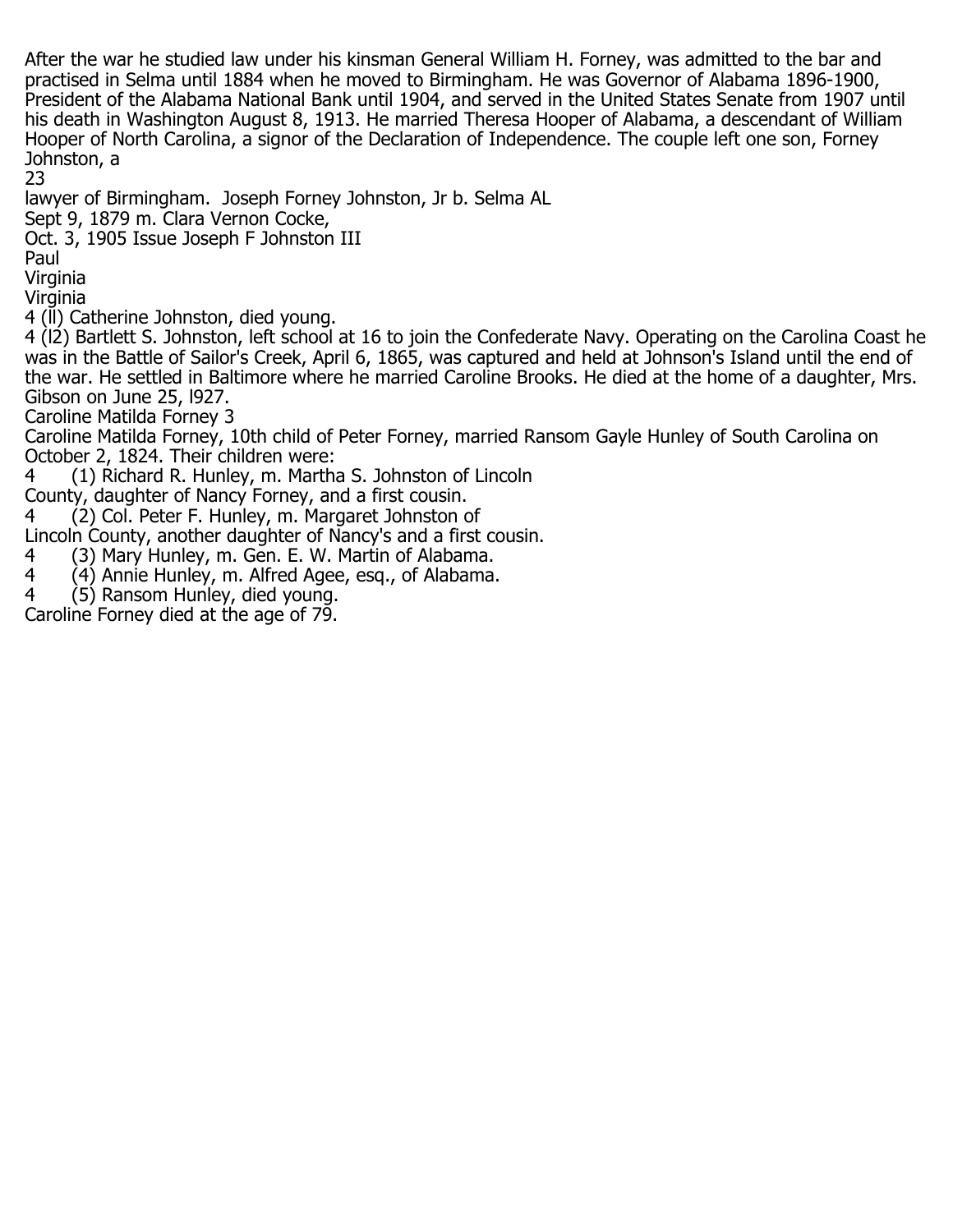Sophia Graham Forney 3

Sophia Graham Forney, the 11th child of Peter Forney, married Dr. Cyrus L. Hunter on January 18, 1834. Dr. Hunter was born in 1807, the son of Rev. Humphrey Hunter (May 14, 1755-Aug. 21, 1827) who came from Ireland as a boy and served in the Revolution. He took a great interest in history and was the author of Hunter's Sketches of Western North Carolina (Raleigh 1877). He died December 15, 1881. Their children were:<br>4 (1) Nancy Jane

4 (1) Nancy Jane Hunter, died young.<br>4 (2) Caroline Elmina Hunter, died vou

4 (2) Caroline Elmina Hunter, died young.<br>4 (3) Henry Stanhope Hunter, severely wo

4 (3) Henry Stanhope Hunter, severely wounded in the Civil

War<br>4 4 (4) Captain George William Hunter, mortally wounded at

the Battle of Chancellorsville.<br>4 (5) Sophia F. Hunter, m

4 (5) Sophia F. Hunter, m. John H. Sharp, of Norfolk,

Virginia.

J. Monroe Forney 3

J. Monroe Forney married Sarah Fulenwider of Cleveland County, the daughter of Jacob Fulenwider and Mary Hoyle.

The Family of Jacob Forney 3

Jacob Forney, the second son of General Peter Forney, was born at Mount Welcome, Lincoln County, October 10, 1787. He married Sabina (Sarah) Swope Hoke (b. Lincoln County, September 17, 1800, d. February 26, 1881 at Jacksonville, Alabama) on March 5, 1817. The couple moved with their children to Alabama in 1835, along with numerous friends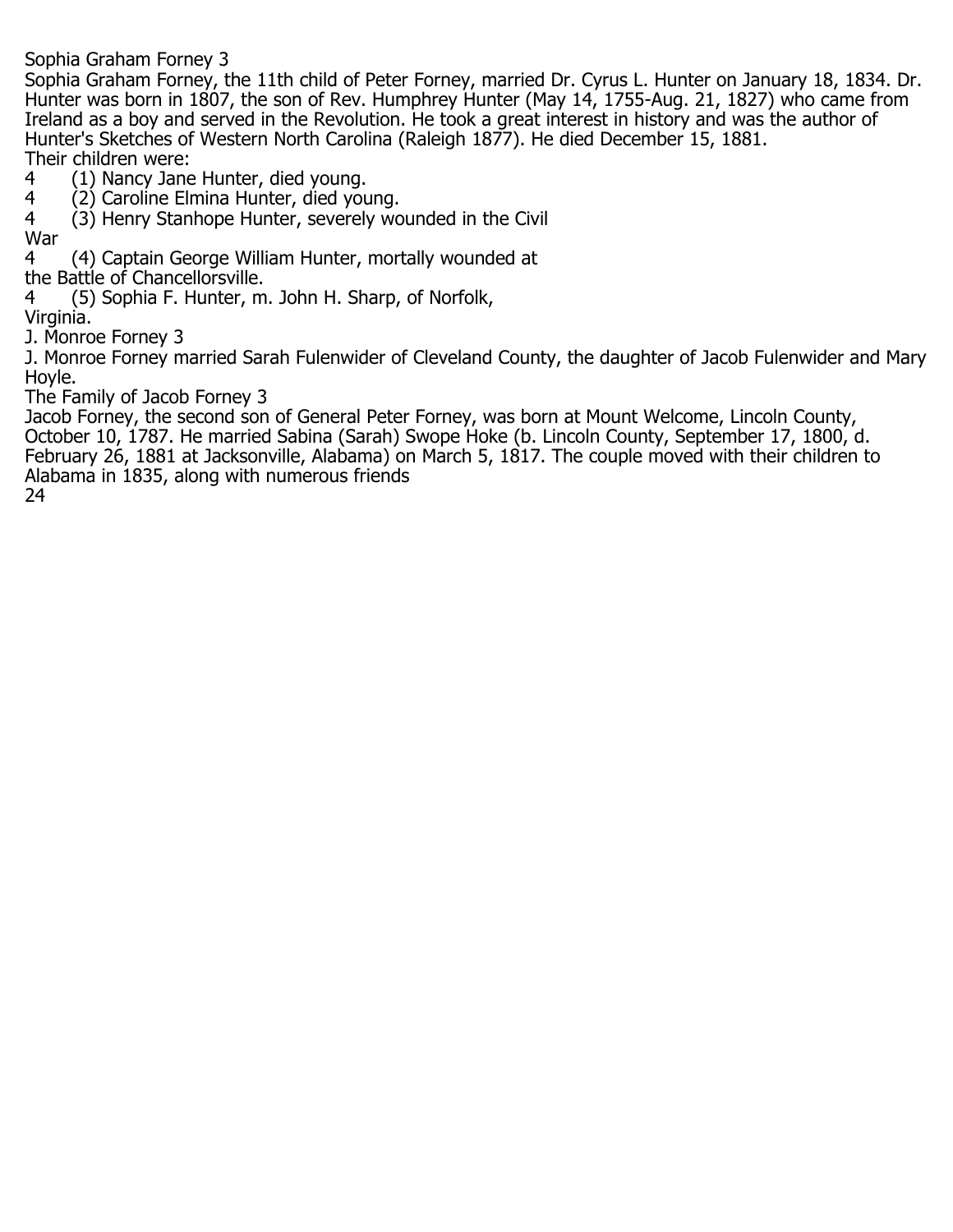and relatives, including Hokes and Abernethys, and settled in Benton (now Calhoun) County. Jacob Forney established a store in Jacksonville and purchased land from the Indian Princess Satoah. There were five sons and four daughters, three of whom were born after the move to Alabama. He died in Jacksonville April 29, 1856. Sarah Forney died in Jacksonville February 26, 1881.

Before discussing this family and their descendants, it is well to review the ancestry of Sarah Hoke Forney. She was descended from the Swope family, emigrants to America in the 18th Century. The Swope Family

Yost Swope, or Jacob Schwab, the founder of this branch of the family in America, was born February 22, 1678 in the town of Sinsheim, in the Duchy of Baden, Germany. His father was Burgomeister of Leimen, a small town about three miles south of Heidelberg. His father died a short time before Yost Swope was born. He married in early manhood

(or May 20?)

and lived in Leimen. A son John was born in Leimen May 26, 1704. In 1720, Yost Swope, with his wife and five children, emigrated to Lancaster County, Pennsylvania, the Rhineland having been laid waste. He was attracted by the same influences as those which worked so strongly on Jacob Forney.

He bought 1000 acres of land from the government in Upper Leacock Township, where he lived until his death in 1735. He was buried on his place, but in 1884 his remains, with those of his wife, were moved to Heller's Churchyard, Lancaster County, where many of his descendants are buried.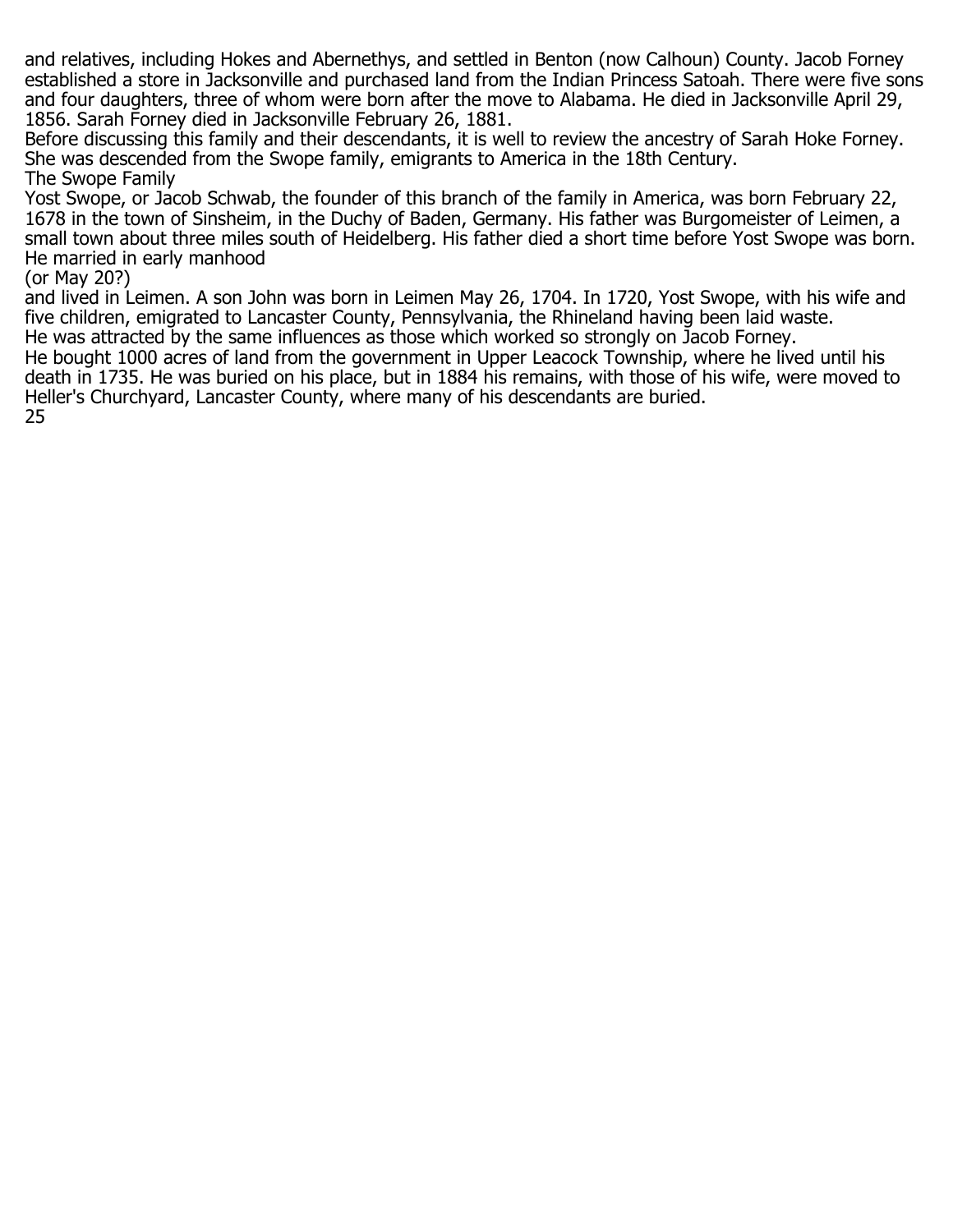(or May 20?)

John Swope, or Schwab was born in Leimen, Germany, May 26, 1704.

He settled in Pennsylvania with his father and married Anna Dorothea Linse (Line) in 1725. They had ten children, 3 sons and 5 daughters reached maturity. She died in 1740 and John married again to Catherine Elizabeth Grove (Kroft, Graff, Greve, v. sp.) on May 25, 1742. She was born November 2, 1725, and died August 14, 1775. There were nine children. John Swope died December 18, 1780 and was buried at Old Hellers (Salem) Church.

The Swope children were as follows:

1st marriage: George Michael Schwab John Schwab

Anna Barbara Schwab m. Philip Gloninger Anna Marie Schwab, b. Jan 5, 1733 Anna Catherine Schwab, b. May 15, 1734, m. Ludwig Schott

John Conrad Schwab, b. May 21, 1736, m. Clara Shriver

Anna Margarette Schwab, b. March 27, 1738 m. George Diehl

Anna Dorothy Schwab, b. Jan. 4, 1740.

2nd marriage: Maria Juliana Schwab, b. March 17, 1743 John Jacob Schwab, b. July 9, 1744 m. Sabina Smyser

Mary Sabina Schwab, b. Dec. 26, 1748, d Aug 9 1826

m. John Hoke

Catherina Schwab, b. Nov. 10, 1745 John Henry Schwab, b. March 10, 1747, d Sept 11, 1808 m. Barbara Wilder

Susanna Schwab, b. May 22, 1750 d Aug 13, 1776 unmarried

John Daniel Schwab, b. Nov. 4, 1751, d Dec 17, 1821

m. Elizabeth Grabill

Anna Louise Schwab, b. Nov. 12, 1753 d Feb 12, 1773 John Adam Schwab, b. May 21 , 1756, d Feb 7, 1821 m. Sarah Grabill, Upper Leacock Township, Lancaster County

Mary Sabina Swope was born December 26, 1748. She married John

26 (b 1747-1751)

Hoke of York County, son of Jacob Hoke and Anna Margretha John Hoke

d June 1766 in York County

d 1785 in York County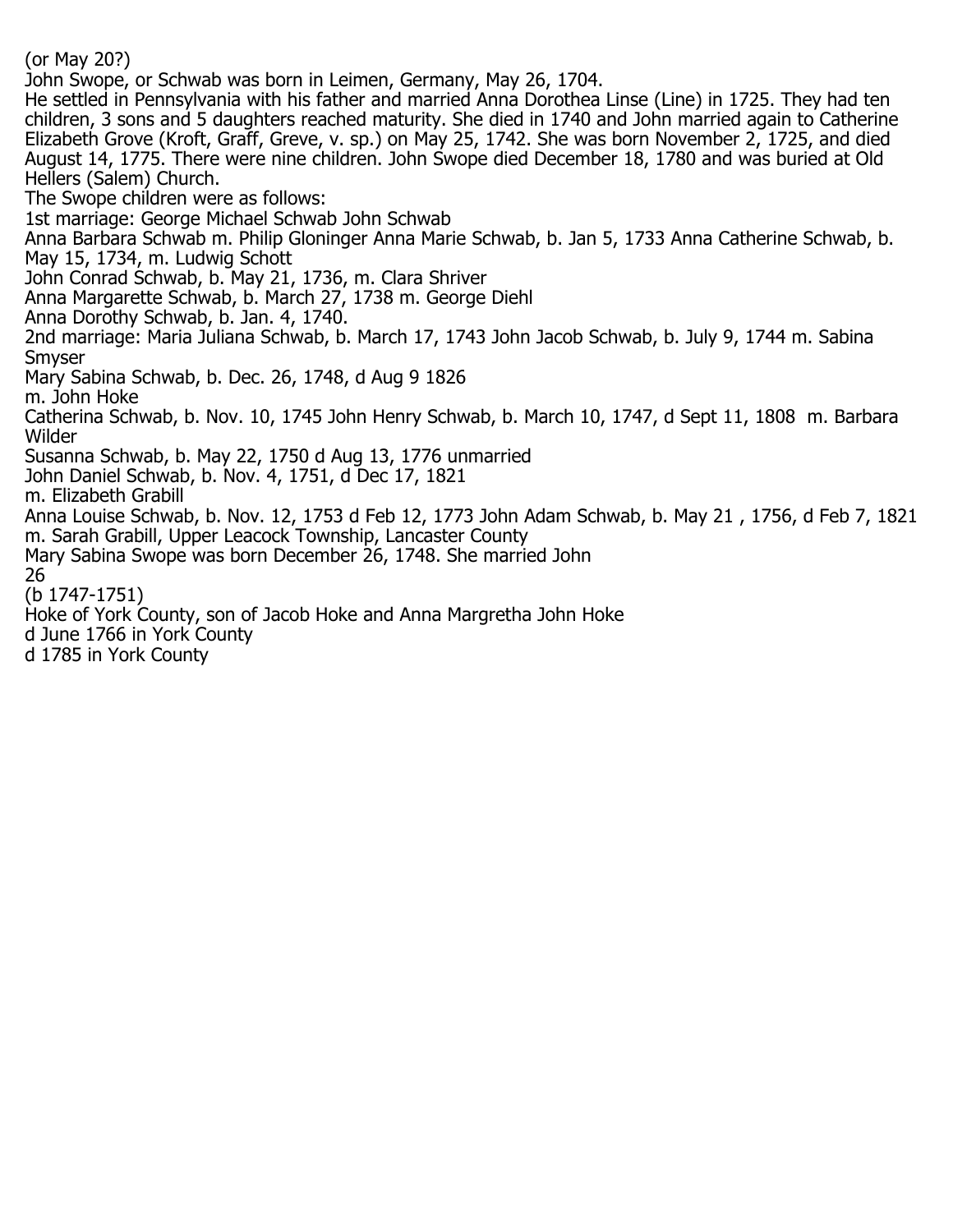was a commander of York County militia in the Revolution. He died in 1781 and in 1797, Sabina with her family moved to Lincoln County, North Carolina. She died August 9, 1826, and was buried in the Lutheran Cemetery at Lincolnton.

John and Sabina Swope Hoke had four sons and one daughter who reached maturity. Their children were: John Henric Hoke (b. February 19, 1764, d. July 9, 1836) m. October 4, 1785 Catherine Ramseur (d. April 10, 1829).

John Peter Hoke, baptised June 9, 1766, died young.

John Frederick Hoke, b. August 17, 1767. He married four times (1) a Miss Hater of York County, by whom he had four children, (2) Elizabeth Lowrance, one child, (3) Elizabeth Stirewalt, (4) Rebecca Kibler. In 1797 John moved with his family and his mother to North Carolina and settled on Liles Creek in Catawba County. Sarah Hoke, b. April 17, 1771, married Conrad Michael of Lincoln County.

Daniel Hoke, b. November 10 (or 26) 1773 in York, Pennsylvania. He married Barbara Ramseur of Lincolnton, N. C. in 1796. He was a Captain in the 2nd Regiment of Lincoln County in the War of 1812. He served in the North Carolina House of Commons for seven terms, 1809-13, and 1815-16, and was State Senator from 1829 to 1833. In 1835 he migrated to Alabama, along with Jacob Forney and his family who had married his daughter Sarah. Barbara Ramseur, a sister of Catherine Ramseur was born February 5, 1780, and died September 2, 1849. She was the granddaughter of Diedrich Ramseur (1690-1780) who was born in Germany and came to Lincoln County, North Carolina with his wife Kadina (Catherine) prior to the Revolution.

Three children survived him: (1) Jacob Ramseur, m. Ann Carpenter (daughter of Peter and Anne Weaver Zimmerman Carpenter), and was operating Ramseurs Mill the year of the Battle fought there in the Revolution. He died January 11, 1826, (2) David Ramseur, m. Mary Warlick, and (3) Catherine Ramseur, m. Jacob Carpenter. Jacob Ramseur had five children: John, David, Jacob, Peggy m. Daniel Warlick, and Barbara who married Daniel Hoke. and Catherine.

and was buried in Jacksonville Ala. d. Aug 29, 1852 in Jacksonville, Ala. (Maria Sabina)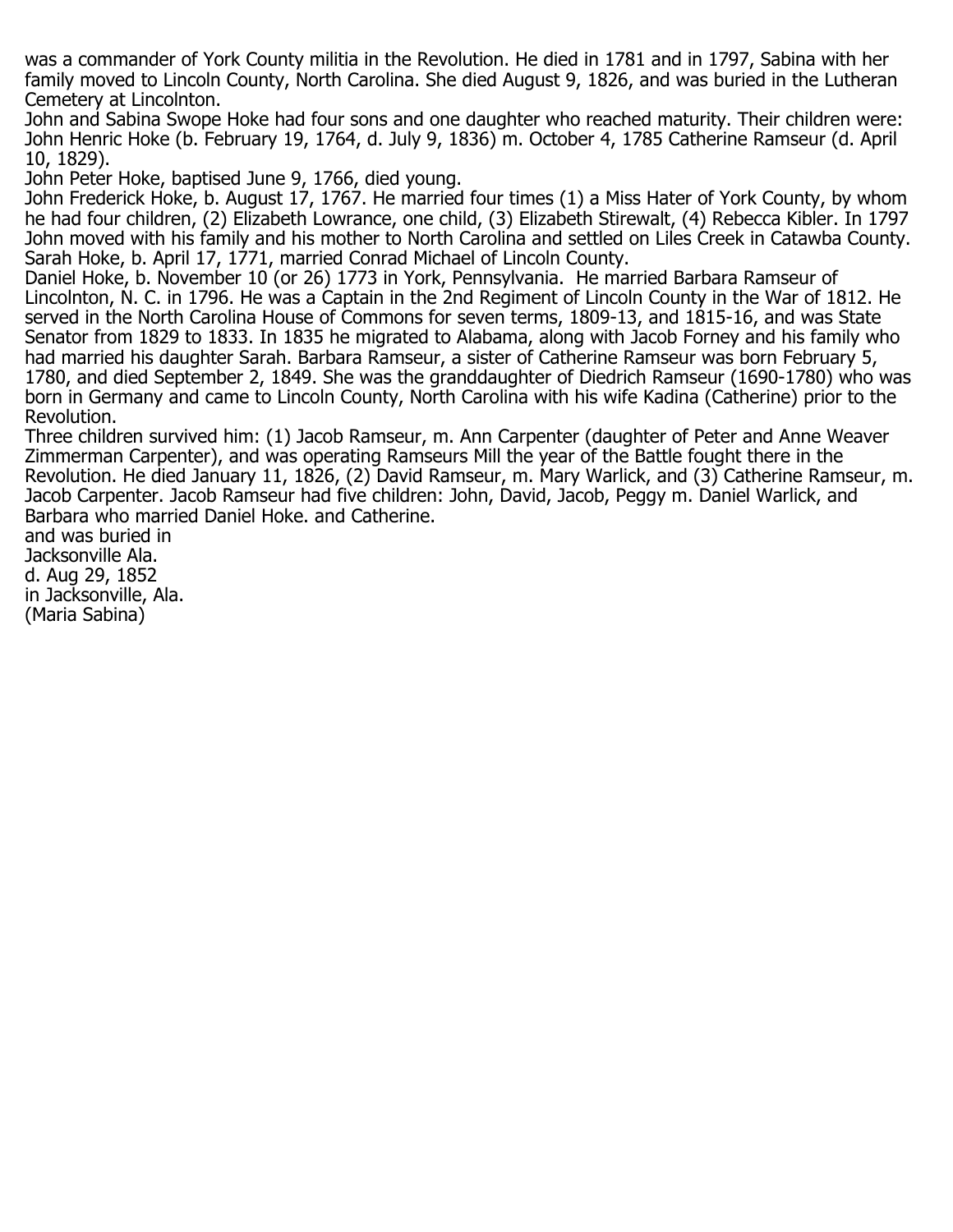Colonel John Hoke, born May 26, 1779 in Pennsylvania, married

on January 9, 1808, Barbara Quickel (Dec. 26, 1789-June 5, 1845). She was the daughter of Michael Quickel (1748-1826), the pioneer, and Anna Mariah Friday, his wife. John Hoke died June 9, 1844. He reared a large family, many of whom became prominent. One son, Colonel Michael Hoke (1810-1844) served in the House of Commons for five terms. Michael Hoke was the father of General Robert F. Hoke of the Confederate Army. The children of Daniel Hoke and Barbara Ramseur Hoke were as follows: Jacob Hoke, died without issue. (single space) They were buried in Jacksonville Anna John D. Hoke, b. Sept. 18, 1803, d. March 24, 1873, he married Ann Maria Whittaker, of Troy, New York (b. July 14, 1816, d. Dec. 22, 1891). Their children were: Daniel, Lizzie, Graham, Walter, and Annie Alexander. b. Nov. 4,1805 d May 19, 1863 Dec 28, 1884 George Hoke, m. Martha Minge Douglas. Their children were Sarah Hoke, Mary Emma Warlick Hoke, and Georgia Martin Hoke. b July 4, 1810 d Feb 25, 1883 Alfred Hoke, m. Susan Abernethy. March 10, 1810 - June 7 1880 Daniel Hoke, b. April 16, 1808, d. January 9, 1878, never married. Daniel Forney Hoke (Dec 2, 1849 - Oct 28, 1922) Èugene Hoke son of John D. Hoke Apr 15, 1844 - Sept 23, 1846) John Eugene Hoke May 15, 1847 - May 26, 1848) Gertrude Hoke July 18, 1842-June 10, 1843) Twin sister of Gertrude died in infancy. George Frederick Hoke died at age of 12 Sep 18 1849 Mary Amelia Abernethy (1847-1936 Married in St. Lukes Church, Jacksonville 28 Henry William Hoke, b. February 8, 1816, d. July 29, 1838, died without issue. b 1824 d 1888 Joseph Hoke, never married. Ann Hoke, b. November 6, 1812, d. March 5, 1889, m. on June 17, 1835, to Miles W. Abernethy, b. July 22, 1801, d. July 25, 1877. He was a son of John D. and Susan Maria Forney Abernethy. He was a member of the House of Commons 1831-1832, Clerk of the Court 1833-37, and after the move to Alabama in 1837 was elected to the State Senate. His only son Miles was killed in action in Virginia during the Civil War. Their daughters were: Mary Amelia, Anna, Julia, Frances, Carrie, and Ella. Mary Abernethy married Horace Lee Stevenson who served in the 10th Alabama during the war. (1843-1922) Turner Abernethy (1853-1893)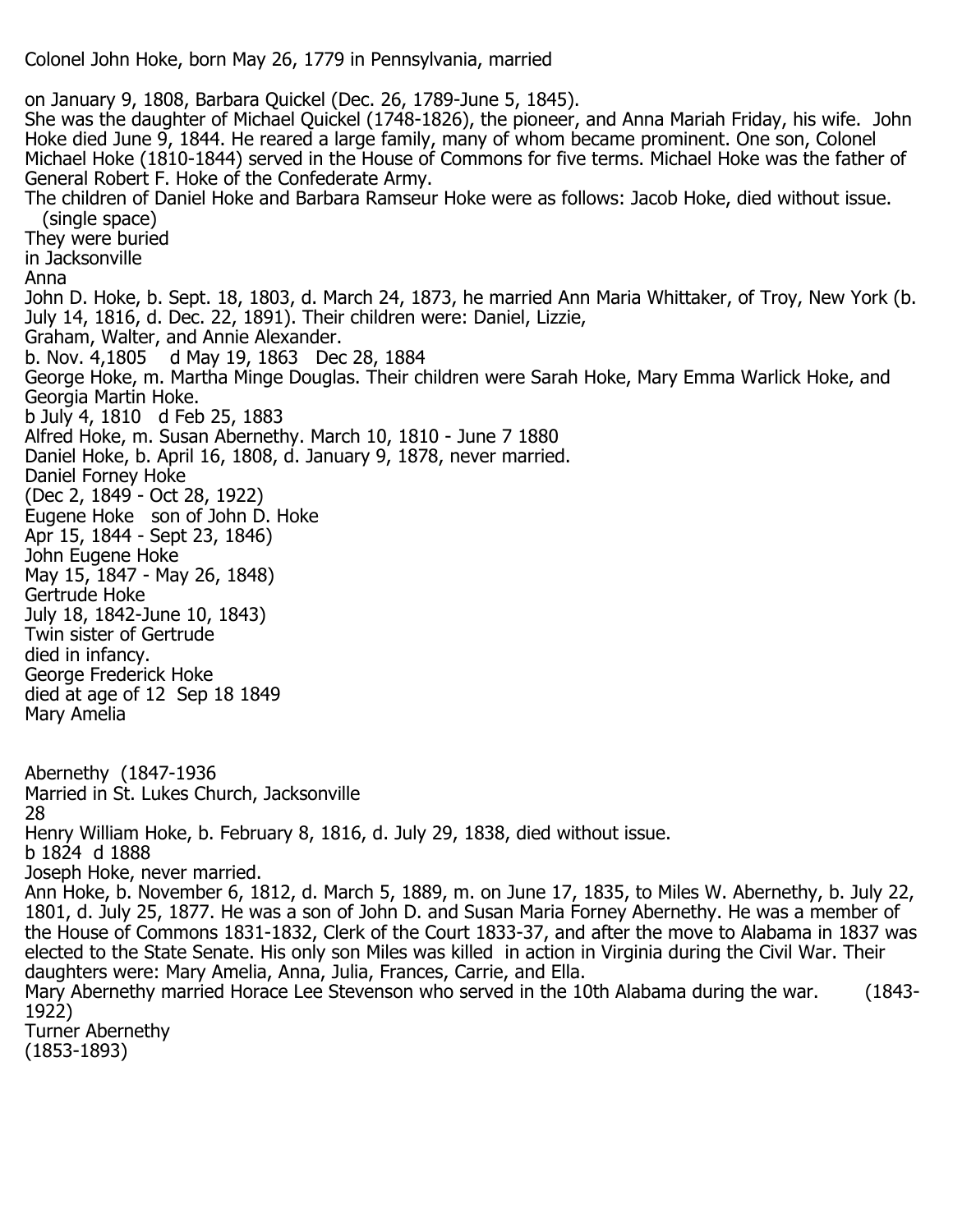b July 25, 1818

b June 30, 1821 Eliza Hoke, married Moses Dean. Their children were: William, Walter, Maud Vance, Lou Edwards, and Alfred.

Katherine Hoke married John Clark.

Sabina (Sarah) Hoke, b. September 17, 1800, d. February 26, 1881, married Jacob Forney b. October 10, 1787, d. April 29, 1856, on March 5, 1817.

The Family of Sarah Hoke and Jacob Forney 3

4 (1) Daniel Peter Forney, b. February 24, 1810, d. September

10, 1880. He practised law in Jacksonville, and was a Major in the 2nd Alabama Regiment in the Mexican War. He was commissioned a Captain in Alabama State troops in 1861, and became a Major and Inspector General in the Confederate Army. He died unmarried.<br>4 (2) Joseph Bartlett Forney, b. February 21st), 1

4 (2) Joseph Bartlett Forney, b. February 21st), 1821,

d. November 10, 1884. He married Mary Elizabeth Whittaker (b. February 26, 1824, d. June 25, 1915) of Troy, New York, a sister of Ann Whittaker (who had married his uncle John D. Hoke) on September 4, 1849. He is believed to have met Mary Whittaker through the Roosevelts of Hyde Park, New York, with whom he was acquainted. A letter of this courtship survives.

Mary Whittaker was descended from a prominent family of Colonial patriots, discussed in Chapter II. She died on June 25, 1915, surviving her husband by many years. Joseph Forney served as the local commissary of the Confederate Army during the Civil War. He was postmaster of Jacksonville in 1879. Their children were:

5 (1) Sarah Frances Forney, b. November 23, 1855, d. December

22, 1930, m. November 29, 1875 to Walter Greer Caldwell. The Caldwell family is reviewed in Chapter

 IV. (1850-1897) They lived in the home in Jacksonville built by Joseph Bartlett Forney in 1864. (Hal)<br>5 (2) Henry Whittaker Forney, b.

- 5 (2) Henry Whittaker Forney, b. April 4, 1852, d. unmarried
- in California. buried in Park View Cemetery<br>5 (3) Joseph Reed Forney, b. November 27, 1853, d. No 5 (3) Joseph Reed Forney, b. November 27, 1853, d. November 10, 1854.

5 (4) Jessie Lane Forney, b. September 8, 1864, d. in 1897. She was an excellent artist and some of her paintings survive. April 12, 1936 in Stockton Calif. (Marriage in J'ville [?]) 29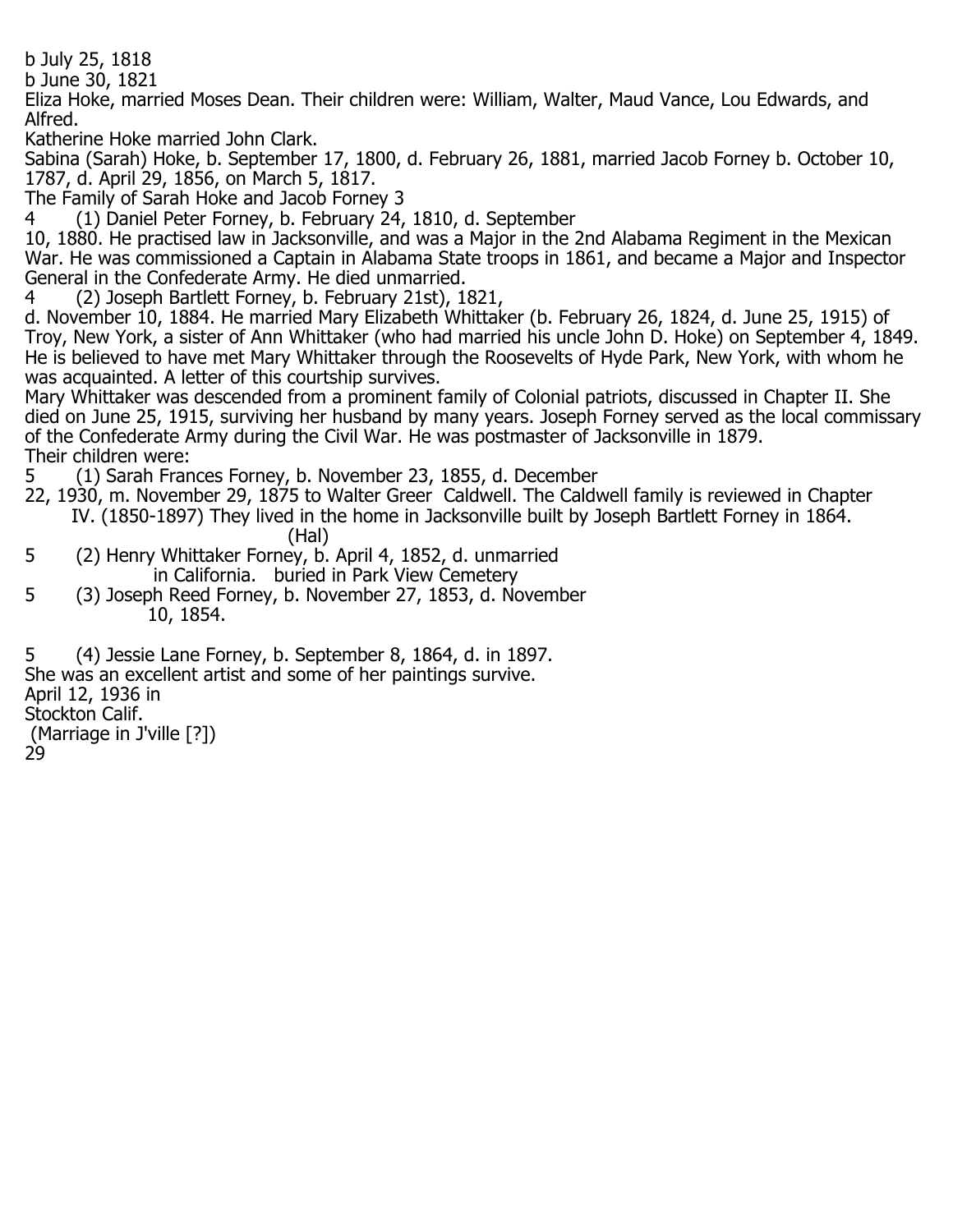## 1st Lt Co I, First Alabama

Regiment in the Mexican War.

William Henry Forney, was born at Jacob Forney's plantation near Beattie's Ford, Lincoln County, North Carolina, on November 9 (or 11th), 1823. He married Mary Eliza Woodward of Alabama on October 4, 1854. He was a distinguished lawyer and politician, fought in the Mexican War, and became a Brigadier General in the Confederate Army. He died in Jacksonville on January 16, 1894 after a distinguished career. Particulars of his life will be found in the appendix to this chapter. Mary Eliza Woodward was a daughter of Edward Levi Woodward, a merchant of Calhoun County, b. May 20, 1807, d. February 13, 1882 in Jacksonville. He married Malinde Jane Francis (b. August 15, 1813, d. March 12, 1882) on November 29, 1832. Edward Woodward's grandfather Captain Henry Woodward fought in the French and Indian War. He commanded the 10th Virginia Company at Fort Necessity and was at Braddock's defeat in 1757. From General Washington's account books it is recorded that he lost at cards to General Washington on January 6, 1755. In 1756 Lt Colonel Adam Stephens wrote to Washington, "We have had sermons the last two Sundays. The Genius Product of Fort Cumberland: Captain Woodward officiates. If you run across a cargo of second hand sermons, please send them by the first wagons."<br>4  $(3)$ 

 $(3)$ 

Mary Eliza Forney resided in Baltimore (?) late in life.<br>5 (1) Joseph Woodward Forney (July 29, 1855-O

5 (1) Joseph Woodward Forney (July 29, 1855-October 12, 1859).<br>5 (2) Mary Avery Forney (Oct. 20, 1857-November 27, 1928 at

 $(2)$  Mary Avery Forney (Oct. 20, 1857-November 27, 1928 at

Baltimore, Md.) m. 1878 Richard Jones Baker. The Baker family of Baltimore was very kind to Confederate prisoners. General William H. Forney, while a prisoner at Fort McHenry became well acquainted with the family. Two of his daughters married Baker brothers. The fact that the daughters attended Cary's Finishing School in Baltimore after the war helped this situation along.

Issue: 6. Henry Forney Baker, b. July 23, 1880, m.

April 10, 1917 Anne Lucas Neyle (b. July 21, 1890)

6. Charles Joseph Baker, b. March 12, 1882, m. November 12, 1914 Emsie Julia Neyle, b. April 24, 1892. The children of William H. Forney and Mary Eliza (Woodward) Forney were: **Baltimore**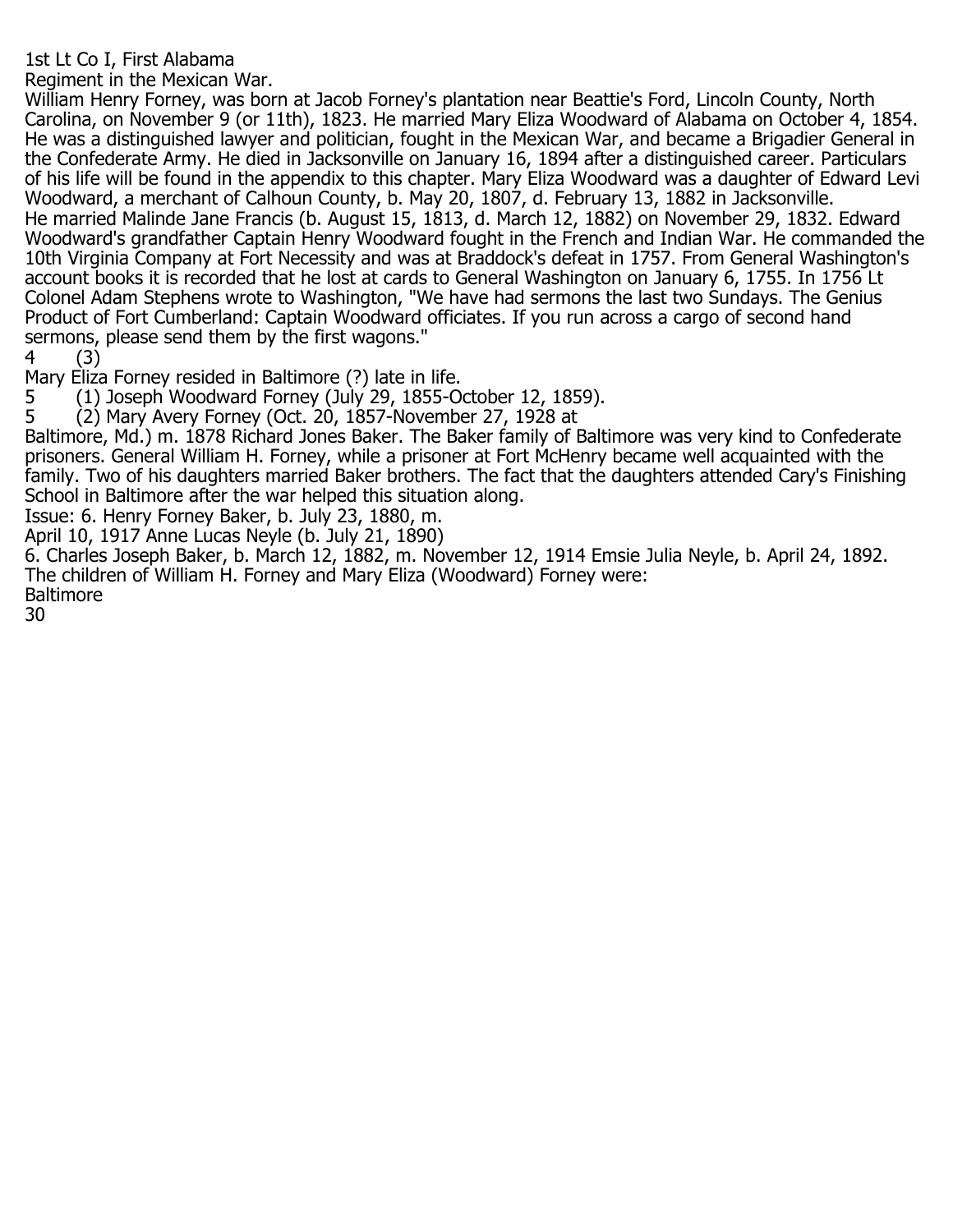- 6. George Forney Baker (Sept 30, 1884-1930).
- 6. Cary Forney Baker (Nov. 14, 1886-Dec. 18, 1950) m. (1st Dorothy Gillespie Robbins (1893-1939), (2nd) October 3, 1950 Jean Taylor.
- 6. Avery Forney Baker, b. March 21, 1891, m. George Boyle.
- 6. Kathleen Forney Baker, b. June 14, 1895.
- 5 (3) Yelverton Cass Forney (March 31, 1859-Dec 19, 1863).
- 5 (4) William Henry Forney, Jr. (Dec. 21, 1860-March 19, 1862).<br>5 (5) Fannie White Forney, b. Sept. 21, 1863-?) d at 93 year
- 5 (5) Fannie White Forney, b. Sept. 21 , 1863-?) d at 93 years
- 5 (6) George Hoke Forney (June 8, 1866-July 6, 1947 at Lakeland,
- Florida) m in 1898 Jessie D. Groverman.
- Issue: Ellis (died young), Fannie, Henry, Cary, and Helen.
- 5 (7) Ida Amelia Forney (March 26, 1868-November 10, 1916 at
- Baltimore) m. October 28, 1886 Frank M. Baker.
- Issue: 6. Marion Forney Baker, b. Sept. 6, 1887
- 6. Edna Forney Baker, b. May 5, 1890
- 6. Fanny Forney Baker, b. July 26, 1892
- 6. Frank M. Baker, Jr., b. February 25, 1901, m. June 28, 1930 Christina Ruark, b. May 7, 1904.
- 5 (8) Carrie Brandon Forney (April 8, 1871-Feb. 18, 1872)
- 5 (9) John Cortlan Forney (Nov. 23, 1873-May 25, 1957 at
- Jacksonville, Alabama) m. February 7, 1900 Anne N. Bonholzer (Sept. 22, 1875-Nov. 21, 1941).
- He was a graduate of the Uni of Alabama in 1892 and received his law degree in 1894
- Issue: 6. Anne Forney, b. August 11, 1901, m. June 12, 1926 Claude Sizemore, b. Dec. 9, 1895) Practice
- Law in
- Birmingham
- 6. Katherine Eliza Forney, b. Oct. 1 , 1902.
- 31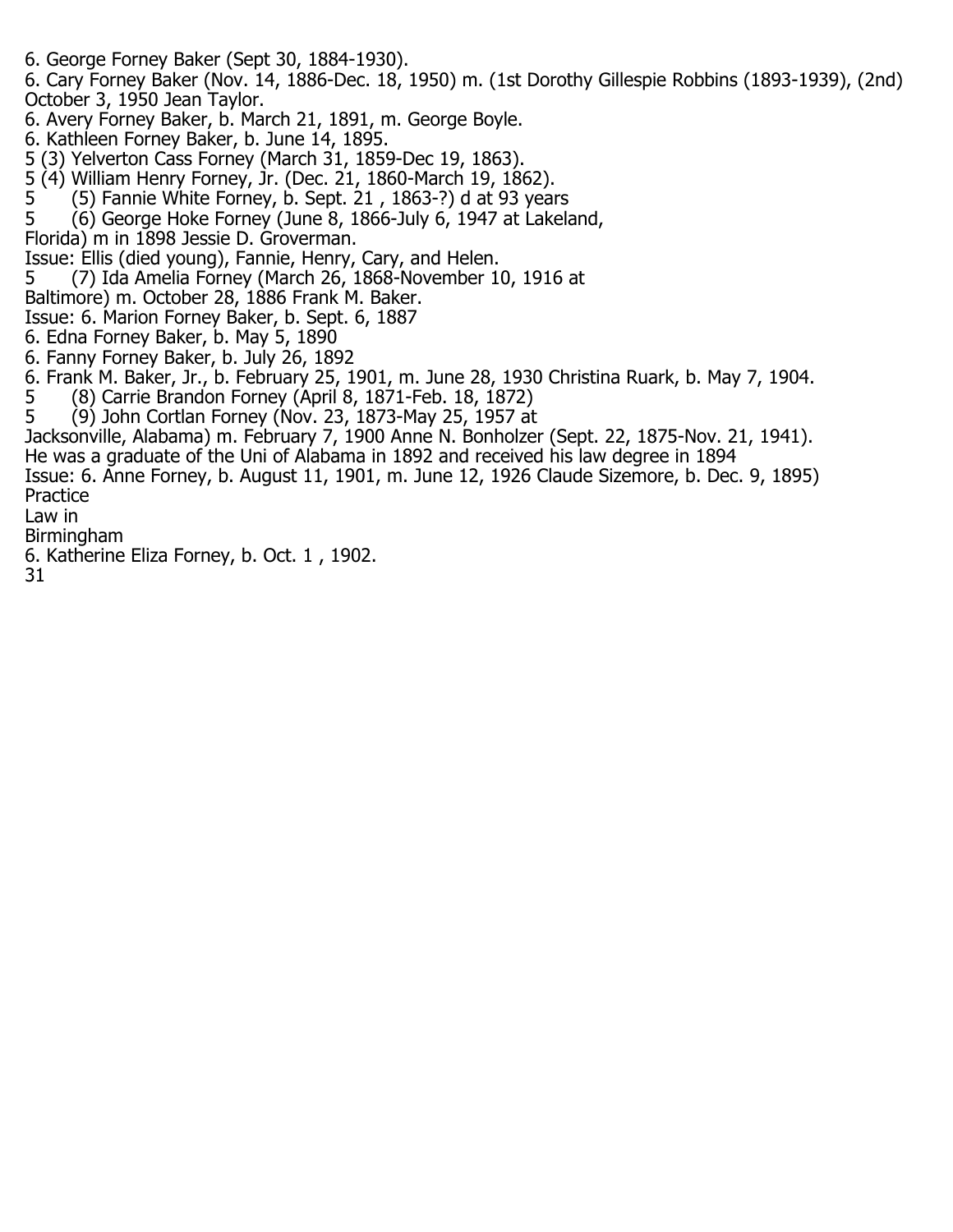6. Francis Woodward Forney, b. March 19, 1906, m. Sept. 21, 1939 Joseph David Giles, Jr. (Sept. 7, 1912- Nov. 12, 1964)

Issue: Anne Elizabeth (Nancy) b. Aug. 12, 1941, m. Aug. 29, 1961 Dr. W. C. McCorkle, Jr.

Jane Margaret b. Nov. 28, 1942.

Joseph David Giles III, b. March 23, 1948. d April 1977

6. Lee Forney, b. March 9, 1907, m. Dec. 20, 1944. d July 1976

William Webb Crawford, Jr., b. March 19, 1892.

Lee Forney Crawford is the author of "William

Webb Crawford" and "Forney Forever".

William W. Crawford, Jr. was a descendant of Francis Elizabeth Forney who married Judge Henry Young Webb.

5 (10) Jennie Cary Forney (June 26, 1876-January 20, 1887)

4 (4) Barbara Anne Forney, b. December 11, 1826 in Lincoln County, N.C., d. December 24, 1907 at Jacksonville.

She married Major Peyton Rowan of Alabama (b. October 18, 1816, d. December 24,/Aug 10 1907) on April 16 1856.

Their children were: Mrs. Bernard Gaston, Sallie

L. Rowan, George H. Rowan, and John F. Rowan.

d Aug 6, 1939 unmarried 1897-1945.

4 (5) John Horace Forney was born at Batley Forge, Lincoln

County, N.C. on August 12, 1829. He graduated from the U.S. Military Academy in the Class of 1852, and became a distinguished General of the Confederate Army. He married Septima Rutledge on February 5, 1863.

She was born February 3, 1836, the daughter of Henry Adolphus and Caroline Bell (Nicholson) Rutledge, and the granddaughter of Edward Rutledge Signer of the Declaration of Independence. General Forney died September 13, 1902 at Jacksonville, Alabama. Septima

Rutledge Forney died in Jacksonville on March 26, 1920. Particulars of General Forney's life will be found in the appendix.

Emma b July 16, 1887 d - May 13, 1939 in Nashville Tenn. (1749-1800) Aug 10, 1907 32 Septima Sexta

Middleton Rutledge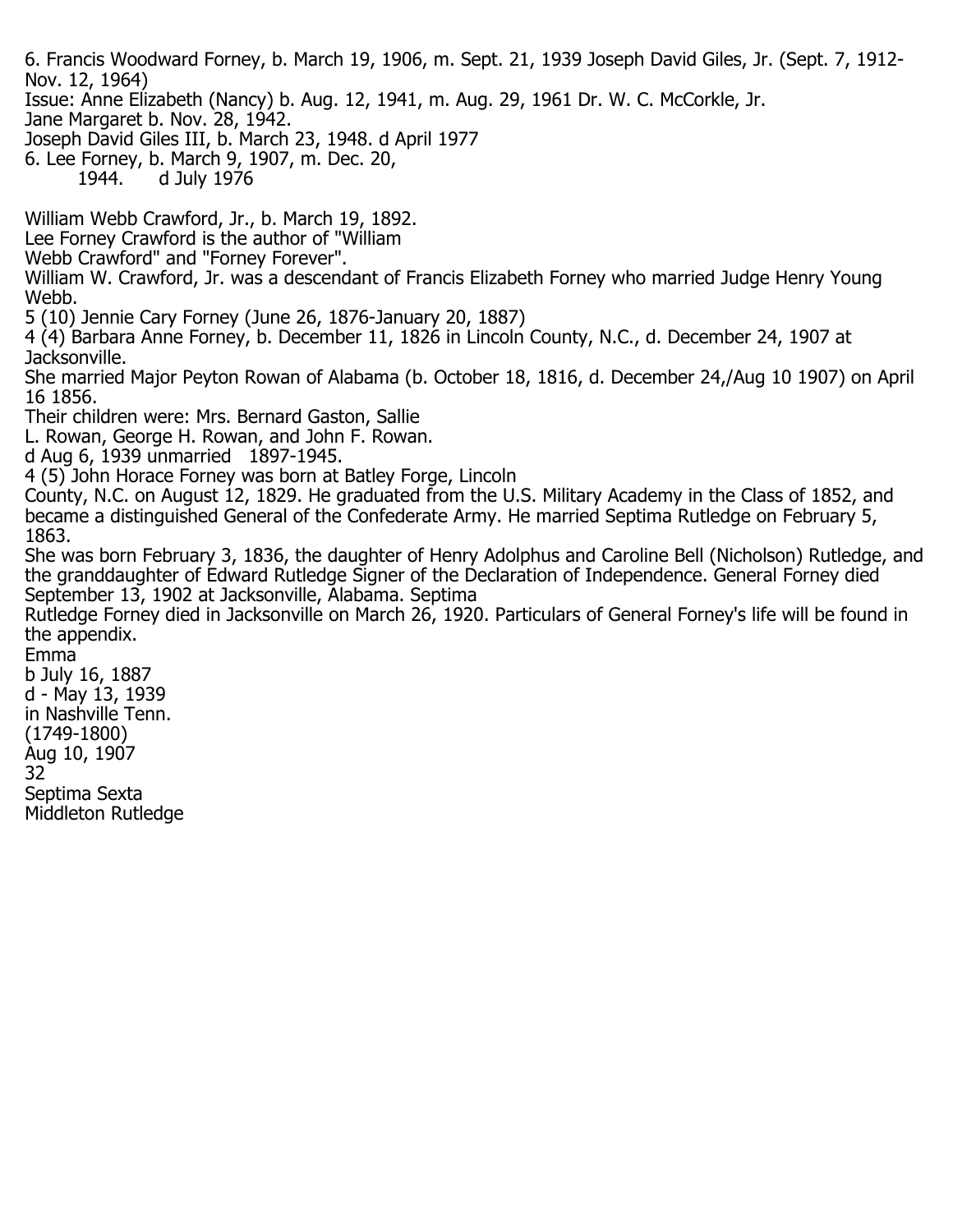Their children were: 5 (1) Emma Rutledge Forney, b. May 30, 1864 - d Sept 14, 1953 Fogg<br>5 5 (2) Henry Forney, b. April 19, 1867, d. May 10, 1867. 5 (3) Jacob Forney, b. October 8, 1868, d. December 24, 1902 at Springville, Alabama. He was accidently killed by Springville A a discharge from a 22 cal. rifle on Christmas Eve. He married June 7, 1899 Katherine Burt McLaughlin (b. 1879-d. August 13, 1952 at Evansville, Ill. 7 Mary Issue: 6. Caroline Forney, b. March 25, 1900 m. June 25, 1924 Charles E. Pain, (b. Oct. m (2d) Rudolph Gustatson Prof Pedagogy at Univ of Alabama Taught at Jacksonville State Normal School in 1892 Pres in 1893 served 7 years Pr 1892-1899 6. Dr. John McLaughlin Forney, b. Oct. 19, 1901, d. December 22, 1964. A prominent Navy Surgeon in World War II. m. (1st) August 4, 1926 Kathleen Clarke Foster. b Apr 4, 1902 Issue: 7. John McLaughlin Forney, Jr. b. June 4, 1927, m. Oct. 21, 1951 Margaret Pride Binger. b Sept 15, 1930 There were 5 children 7. Manly Foster Forney (June 16, 1932-May 15, 1954). 7. Richard Middleton Forney, b. Oct. 17, 1940, m. August 29, 1964 Patricia Lynn Garner. (b Jan 7, 1943) (2nd marriage) Elizabeth Ann flynn. 2nd Elizabeth Ann Flinn<br>5 5 (4) Mary Caroline Forney (February 8, 1871-July 24, 1939) Taught at Jacksonville State College for 40 years. 5 (5) Sabina Hoke/(Swope M) Forney (b Aug 6, 1873)(d. April 16, 1966) m. Feb 16, 1898 Macon Abernathy Stevenson a son of Horace Lee Stevenson (1843-1922) and Mary Amelia Abernathy. (1847-1936) Issue: 6. John Forney Stevenson, b. Oct 6, 1899, (July 25, 1981) m. Dec. 29, 1928 Mary Frank, b. Sept. 2, 1901. 6. Horace Lee Stevenson, b. Jan 11, 1902 m March 17, 1954 6. Mary Abernathy Stevenson m. Arnold Arexas Poling b Aug 21 1905 b Dec 30, 1903 d Aug 13, 1980 6. Eleanor Stevenson m. Archibald Rutledge, Jr. (2nd) Twins b Aug 21, 1905 d Sept 21, 1970 6. Grace Stevenson m. Hollis McAbee (2nd) 6. Emma Rutledge Stevenson m (2nd) (b. Sept 11, 1912) George Marjaklas (Marguklas) and 2nd Archie Guyton. b. Nov 1, 1867 d Jan 13, 1951 to Sara Katherin Segrest M Henry E Fussell ? Katherine Sabina Stevenson b. Oct 27, 1935 (?) # Memorial in St. Lukes Church, Jacksonville, Ala. 33 Eleanor Stevenson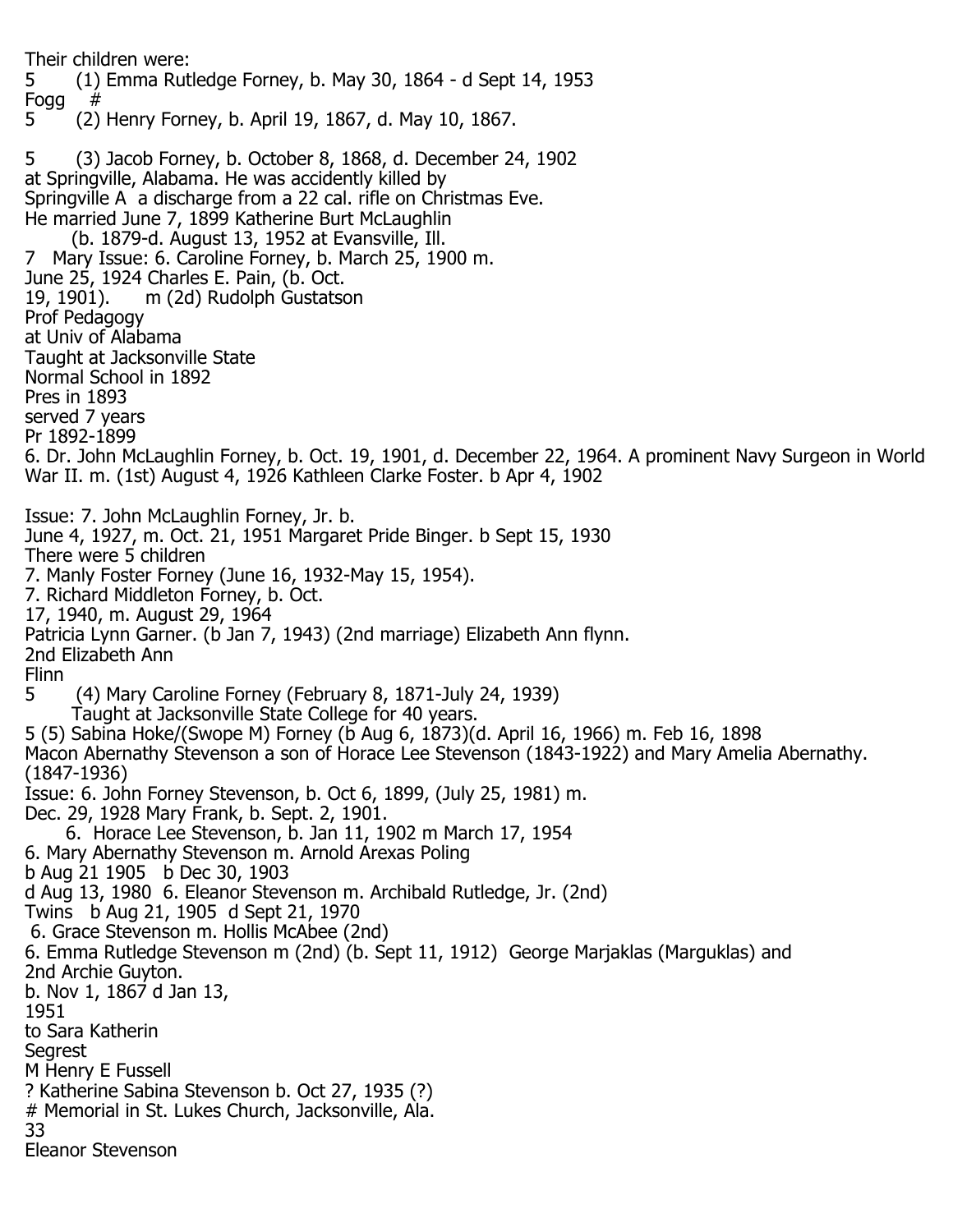MM Morris Parks 2M Rutledge Sabina Swope Morgan Forney (unmarried) U.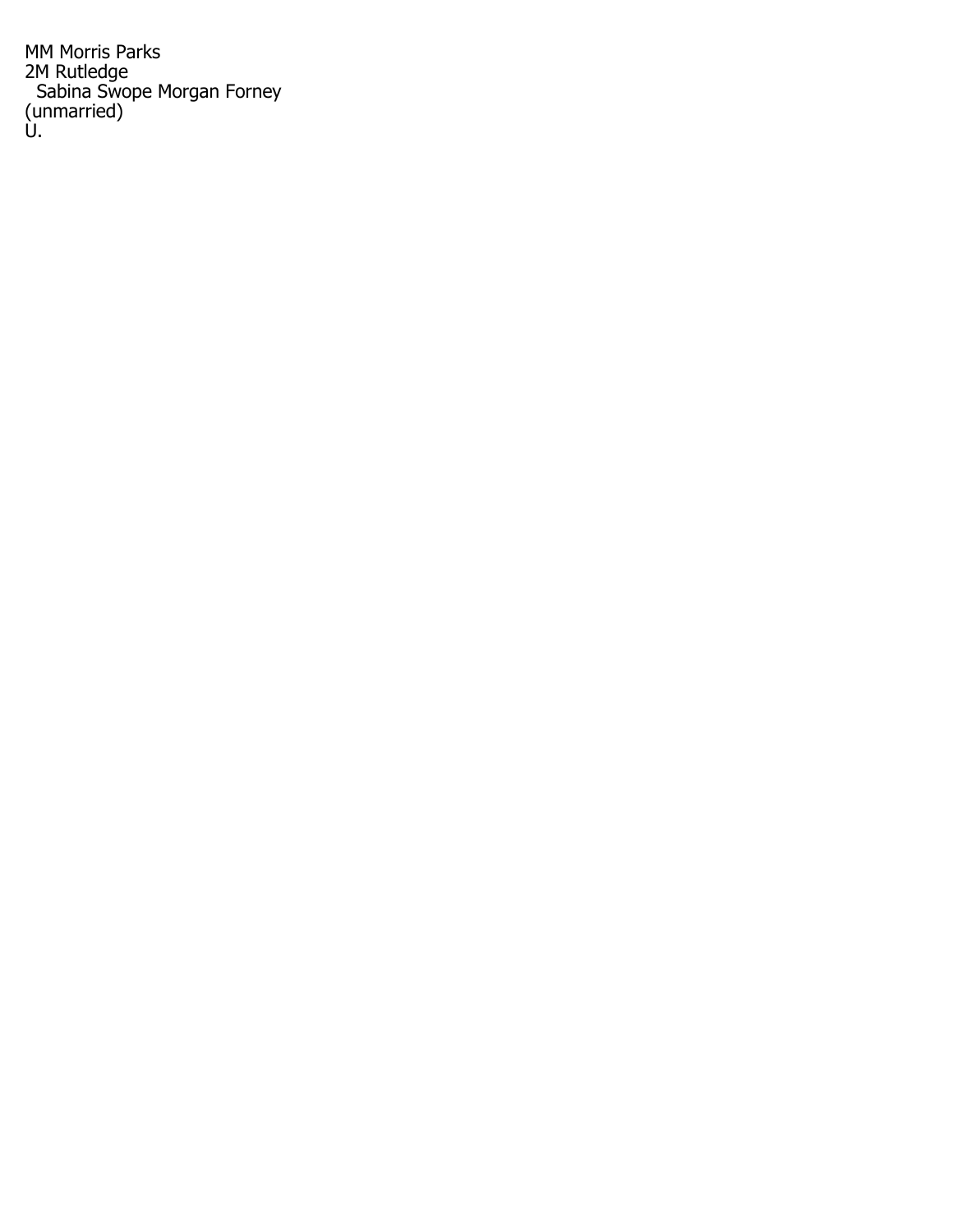5 (6) Anne Rowan Forney, b. June 1, 1876, m. December 22, 1897 Dr. Clarence W. Daugette (b. Oct. 14, 1873-d. Aug. 9, 1942). Dr Daugette was a graduate of Auburn University in the class of 1893 He became a instructor at the Jacksonville State Norman School in 1894. Became President of the college in 1899 and served as President for 43 years. Issue: 6. Kathleen Forney Daugette, b. October 22(6), 1898, m. August 8, 1925 William Clifton Carson. (b July 31, 1894 d. March 8, 1964 6. Palmer Daugette, b. January 10, 1901 m. (1) Henry Talbot, 2nd August 22, 1928 Dr. William J. Calvert, Jr. 38 Issue: 7. W. J. Calvert III b March 10, 1943 6. Col. Clarence W. Daugette, Jr., b. Sept. 16, 1903, m. June 22, 1946 Florence Earle Throckmorton. Issue: Alberta Martin Daugette b June 25, 1948 Florence Annie Daugette b Oct 14, 1949 Clarence W. Daugette III b March 13, 1951 \* 6. Forney Rutledge Daugette, b. February 28, 1908 d. October 28, 1961 m. May 18, 1929 Mary Elizabeth Moody. b Nov 13, 1932 Issue: 7. Forney Rutledge Daugette, Jr. m. Aug 6,1955 Mary Reed Simpson. b May 7, 1934 They have 5 children 6. Rankin Middleton Daugette, b. Sept. 16, 1910. d. July 11, 1975 5 (7) Kathleen Theresa Forney b. August 8, 1878, d. March 21, 1881. Eliza<br>4 4 (6) Emma E. Forney, b. July 6, 1832, d. February 8, 1918, m (Oct 3 1850) (lst Col. Benjamin Rice, and (2nd) Rev. Thomas Alexander Morris. Children by the second marriage were: Jan 30,1858 5. Sally Morris, d. May 23, 1894. 5. Ida Bierne Morris (Feb. 28, 1861-Feb. 1938) m. September 29, 1886 Frank Johnstone Jervey (Nov. 12, 1857-March 13, 1895). Issue: 6. Annie Arden Jervey, b. July 21, 1887, m. 1912 John C. Ball 6. Col. Thomas Morris Jervey, b. Nov. 9, 1888 m. March 11, 1922, Margaret May Maynard Kathleen Theresa Daugette, b. Oct 24, 1898 # Married in St. Luke's Church, Jacksonville, Al. 34 7. William Clarence Daugette b may 25, 1936 d March 8, 1944 M (2nd) 1 Sept 1959 Julia Wellborn In Jacksonville William d Sept 13, 1974)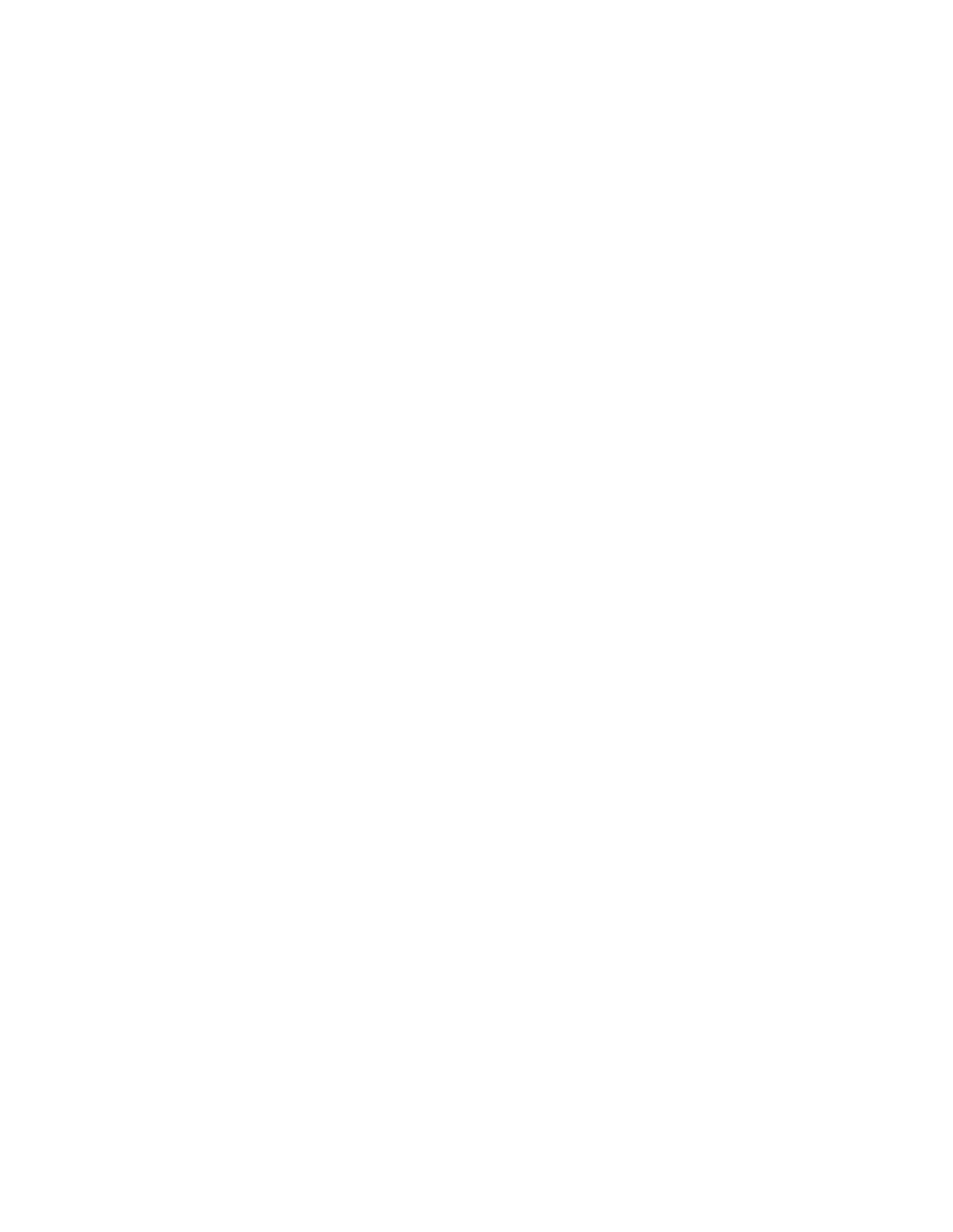6. Theodora Jervey m. Wm. Norrin (s) Bucklin 6. Capt. Francis Johnstone Jervey, b. Nov. 26, 1893 m. Dec. 31, 1925 Annie White 5. Annie Amelia Morris m. Capt. C. C. Pinckney 5. Emma Forney Morris (Oct. 9, 1869-Nov. 30, 1950) 5. Thomas Morris, d. unmarried. 4 (7) Lt Col. George Hoke Forney(b Apr 24, 1835)(1836-May 5, 1864). Commanded the First Confederate Battalion and was killed at the May 5, 1864 Battle of the Wilderness at the age of 28. The First Battalion was organized in the Spring of 1862 from two companies of the Second Alabama. It fought at Corinth, Baker's Creek, Vicksburg and Jackson. In March 1864 it was transferred to the Army of Northern Virginia and placed in Davis' Brigade where it served until the close of the war. It was engaged in the Battles of the Wilderness, Cold Harbor, Petersburg, Weldon Railroad and Hatcher's Run where it was captured April 2, 1865. Col. Forney was buried by his servant who brought his coat home to Alabama. Returning with a party after the war, the search for the location of the grave was unsuccessful and his body was never found. 4 (8) Amelia Catherine Forney, b. April 10, 1838, d. April 27, 1914, m. October 31, 1858 Maj. John McGehee Wyly (d. May 4, 1896), son of Benjamin Cleveland Wyly (b. Landin, Tenn. April 12, 1812, d. Jacksonville, Alabama June 5, 1885) and Ann McGehee (March 16, 1818-May 13, 1859). Benjamin Wyly's mother was Sarach Hawkins Clark Wyly, a granddaughter of John Sevier, First Governor of Tennessee. Amelia was buried in Montgomery, Ala. Nora Castleman 28 July 1864 - Jan 16, 1881 George Macon Sept 1, 1866 - July 19, 1883 Thomas R. b. Nov 14, 1870 Peter Forney June 9, 1873 Augustus Forney June 3, 1875 Francis Henry Oct 18, 1877 Emma Rowan Feb 19, 1880 Children were 5 Sadie Williams b Oct 11, 1866 5. Nancy Williams b Sept 12, 1868 35 4 (9) Mariah Eloise (Ida) Forney, b. May 10 (5), 1841(d March 1, 1860) (m. December 19, 1865 Richard D. Williams of Alabama (b. January 10, 1839(38), d. December 19, 1865 (82) Sarah and Sadie same Children of this marriage were: b Feb 28, 1860

 5. Anne Wyly, m. a Mr.(David F) Lowe of Montgomery. m Nov 7, 1882 F.M.

5. Sadie Wyly, m. a Mr. Billing of Montgomery.

5. Benjamin F. Wyly of Atlanta b Jan 22, 1862 m Ellie Peck Jan 26, 1887 5. Henry Forney Wyly of Gadsden, Alabama. b July 22, 1889 Sarah Swope (June 23, 1872 - Oct 31, 1894) m F McCullough Billings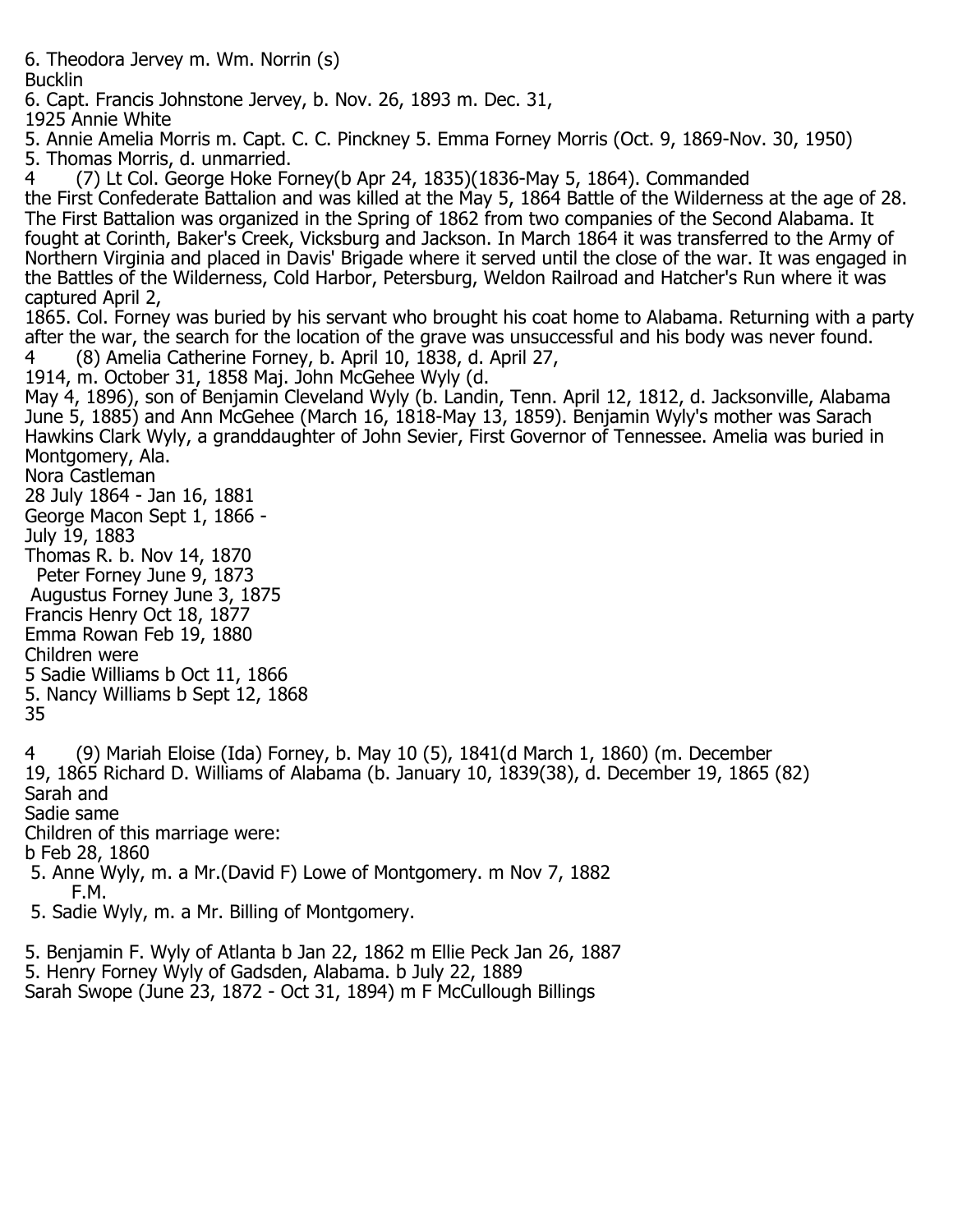#### Appendix

Major General John Horace Forney

Major General John Horace Forney was born at Lincolnton, North Carolina, August 12, 1829, and in 1835 went with his parents to Calhoun County, Alabama. He received an appointment to the United States Military Academy, graduating in the Class of 1852, at which time he was brevetted Second Lieutenant in the 7th Infantry. He served in garrison in Kentucky and on frontier duty in Indian Territory. In 1855 he was appointed First Lieutenant, 10th Infantry and served as a staff officer to Colonel Charles F. Smith on the expedition to Pembina. In 1857, he commanded a Pioneer Corps with General A. S. Johnston in the Utah Campaign. On November 12, 1860, he was assigned to the Military Academy as Assistant Instructor in Infantry Tactics.

Foreseeing the coming struggle between the North and the South, he resigned in December 1860, and going to Montgomery offered his services to Governor Moore. He was commissioned Colonel of Artillery in the State Forces and sent to take command at Pensacola. On March 16, 1861 he was promoted to Captain in the regular army of the Confederacy and made a staff officer by General Bragg. When the 10th Alabama Regiment was organized he was appointed as its Colonel, and commissioned June 4, 1861. The regiment proceeded to Virginia and was assigned to the Brigade of Gen. Kirby Smith, of which Col.

Forney was in command for three months after the Battle of First Manassas.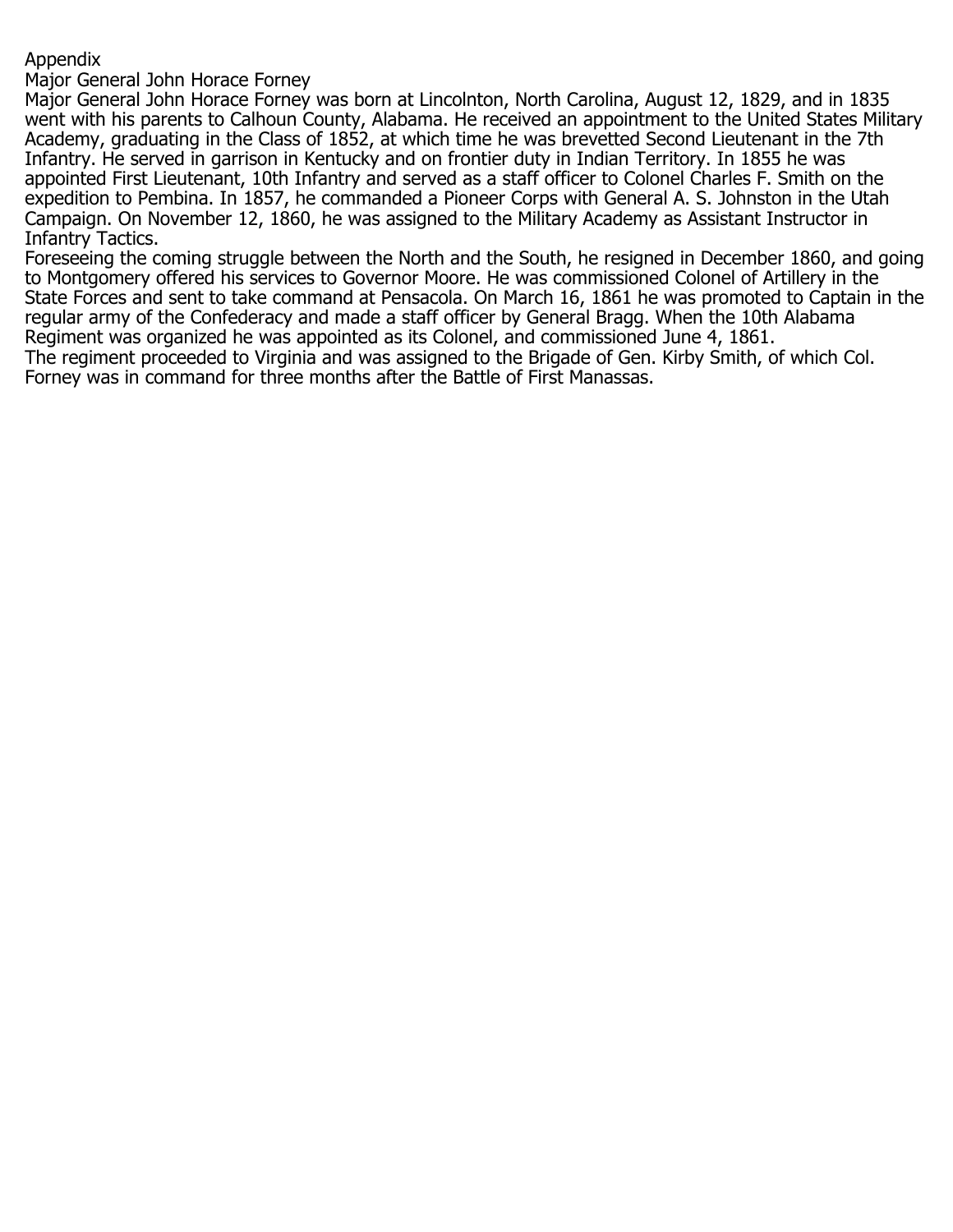At the Battle of Dranesville, and again in command of his regiment, he was severely wounded in the arm. On March 10, 1862, he was promoted to Brigadier General and placed in command of the Department of the Gulf, stationed at Mobile. On October 27th he was promoted to Major General and in 1863 commanded a Division before and during the siege of Vicksburg. He managed to arrange for his wife, Septima Rutledge Forney, to leave Vicksburg just before the Union troops completed a ring around the city.

After General Forney was exchanged he was transferred to the Trans-Mississippi Department and commanded a division under General Magruder. His division was preparing to run the blockade from Galveston, Texas and join Confederate forces in the east when General Lee surrendered. The division was disbanded in June 1865.

After his return to Alabama, General Forney devoted the rest of his life to farming and civil engineering. He died September 13, 1902 at Jacksonville.

A monument with a statue of General Forney was dedicated on the battlefield of Vicksburg was dedicated July 19, 1951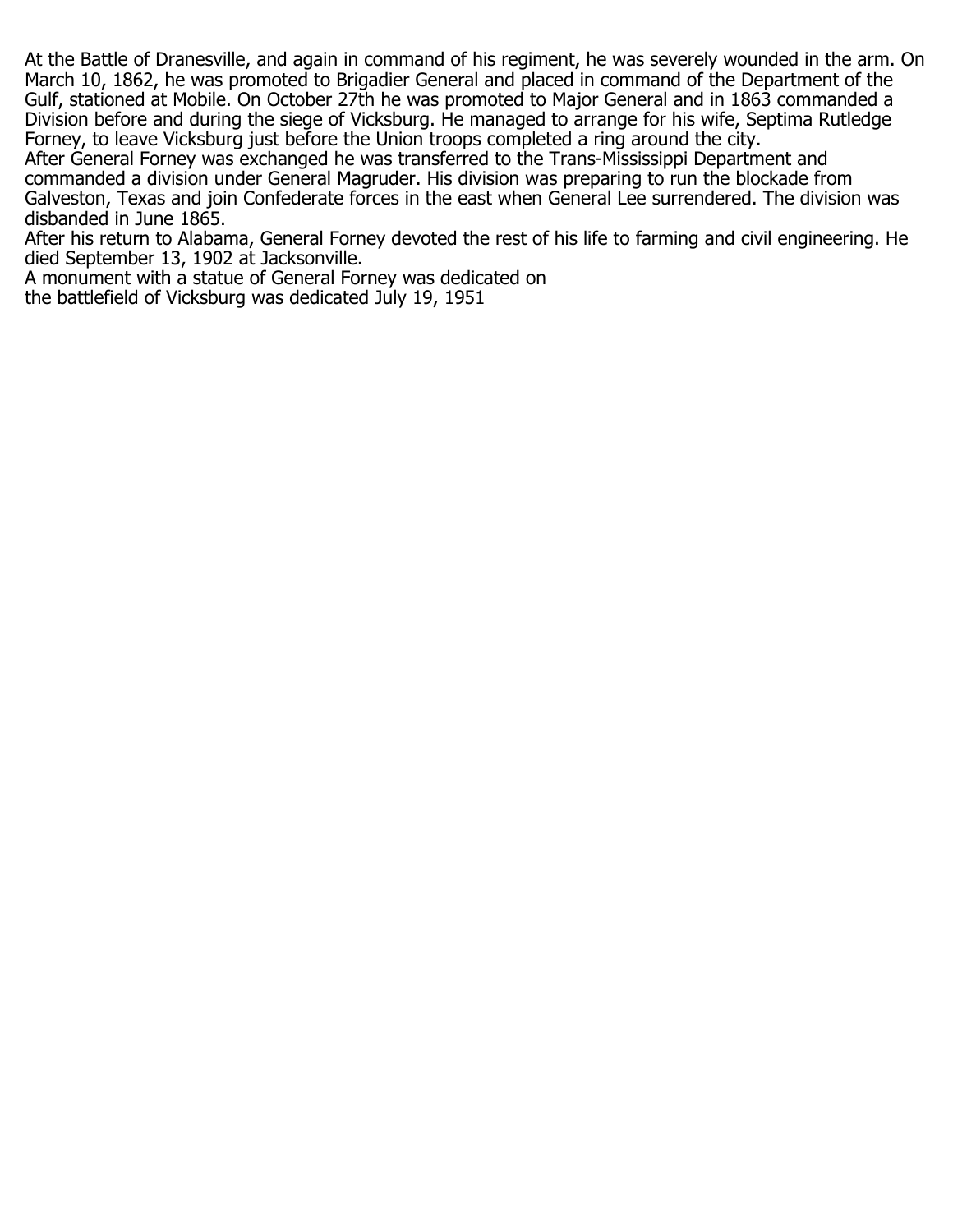Appendix

General William Henry Forney

General William Henry Forney was born in Lincolnton, North Carolina, on November 11, 1823. In 1835 he went with his parents to Calhoun County, Alabama, where he received his elementary education. He graduated from the University of Alabama in the Class of 1844 and studied law with his brother in Jacksonville when war was declared with Mexico. He served as a lieutenant in Coffee's First Alabama Regiment of volunteers and participated in the siege of Vera Cruz. After his return he continued his studies in the office of the Hon.

T. A. Walker, and was admitted to the bar in 1848. He married Mary Eliza Woodward on October 4, 1854, and represented Calhoun County in the Alabama legislature in 1859-60.

After Alabama seceded from the Union, the 10th Alabama Regiment was mobilized and he was commissioned a Captain in the regiment, commanded by his brother, Colonel John Horace Forney. He moved with the regiment to Virginia, arriving in the Shenandoah Valley a short time before the unit was ordered to Manassas. Delayed at Piedmont Station (now Delaplane), the regiment did not arrive in time to participate in the First Battle of Manassas.

At the Battle of Dranesville, on December 20, 1861, Forney was wounded in the leg but returned to duty in two months. In the meantime he had been promoted to Major on December 21st and on March 17, (Co. G)

(March 9-28, 1847)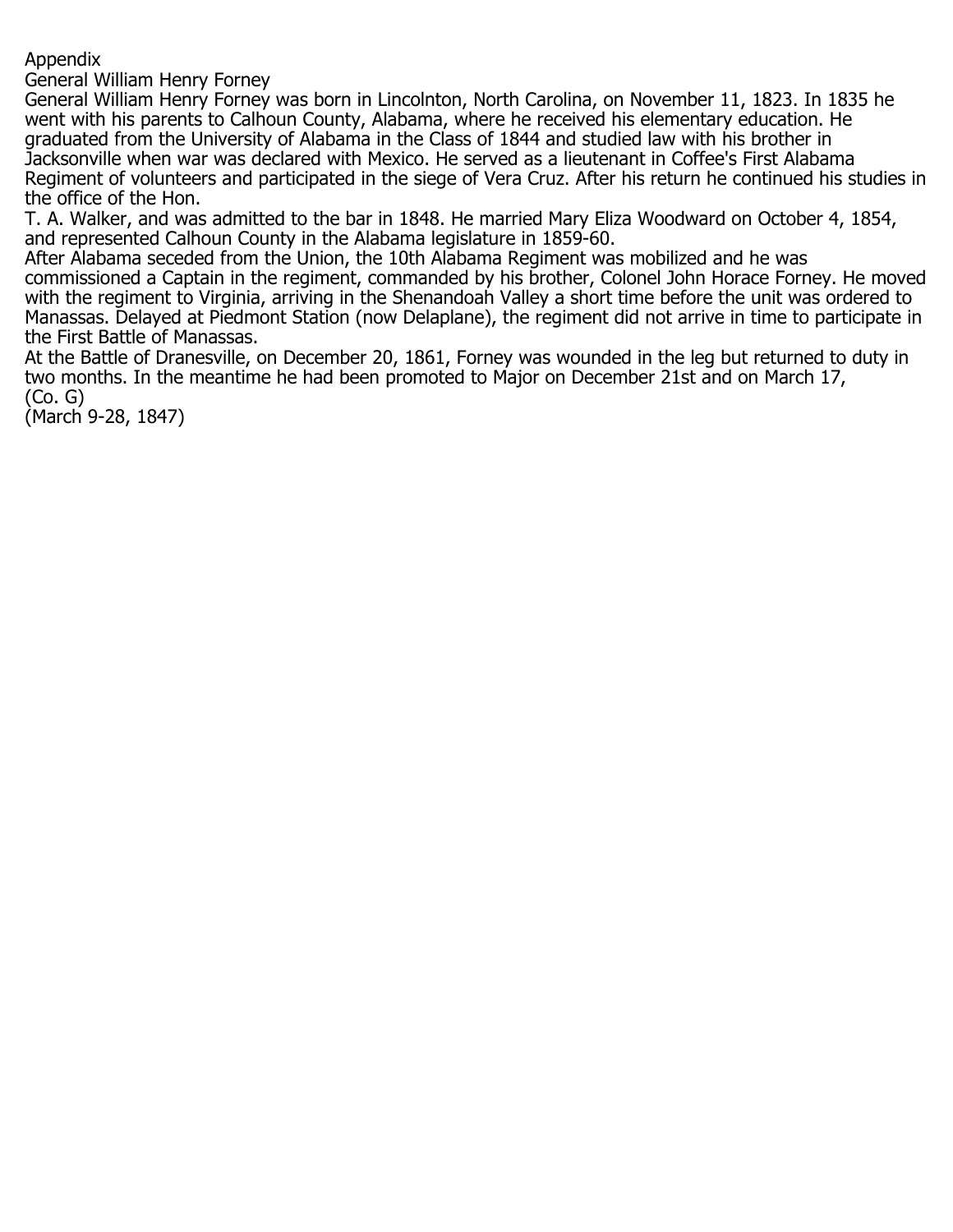1862, was promoted to Lt. Colonel. At the Battle of Williamsburg,

May 5, 1862, he was wounded in the shoulder by a ball, which broke the bone of his right arm. William and Mary College had been converted into a hospital for wounded soldiers, and while there he was taken prisoner by the enemy and held for four months until exchanged.

He participated with his regiment in the Battle of Fredericksburg, December 11-13, 1862. He fought at Chancellorsville, and in the Battle of Salem Church where he was again wounded in the leg while commanding his regiment. Promoted to Colonel of the regiment, he commanded it in the Battle of Gettysburg where he was wounded in the assault on Little Round Top, July 2, 1863, a ball entering his right arm, as he fell a ball carried away part of a heel bone, his most serious wound. He was taken prisoner and moved to the prison hospital at Fort McHenry, Baltimore.

While in the hospital at Fort McHenry Colonel Forney was visited frequently by a southern sympathizer, Mrs. Charles J. Baker, of Athol, near Baltimore. Two of her young sons often came to visit and jokingly promised to come south and marry the two Forney daughters. Two of their young brothers did come south after the war and married the Forney girls, promised in fun to their brothers.

On his recovery Colonel Forney was transferred to Fort Delaware prison. He was one of fifty-five officers sent to Hilton Head, South Carolina, where it was planned to expose Confederate prisoners to the fire of Confederate batteries at Charleston in retaliation for an alleged similar treatment afforded to Union prisoners in the hands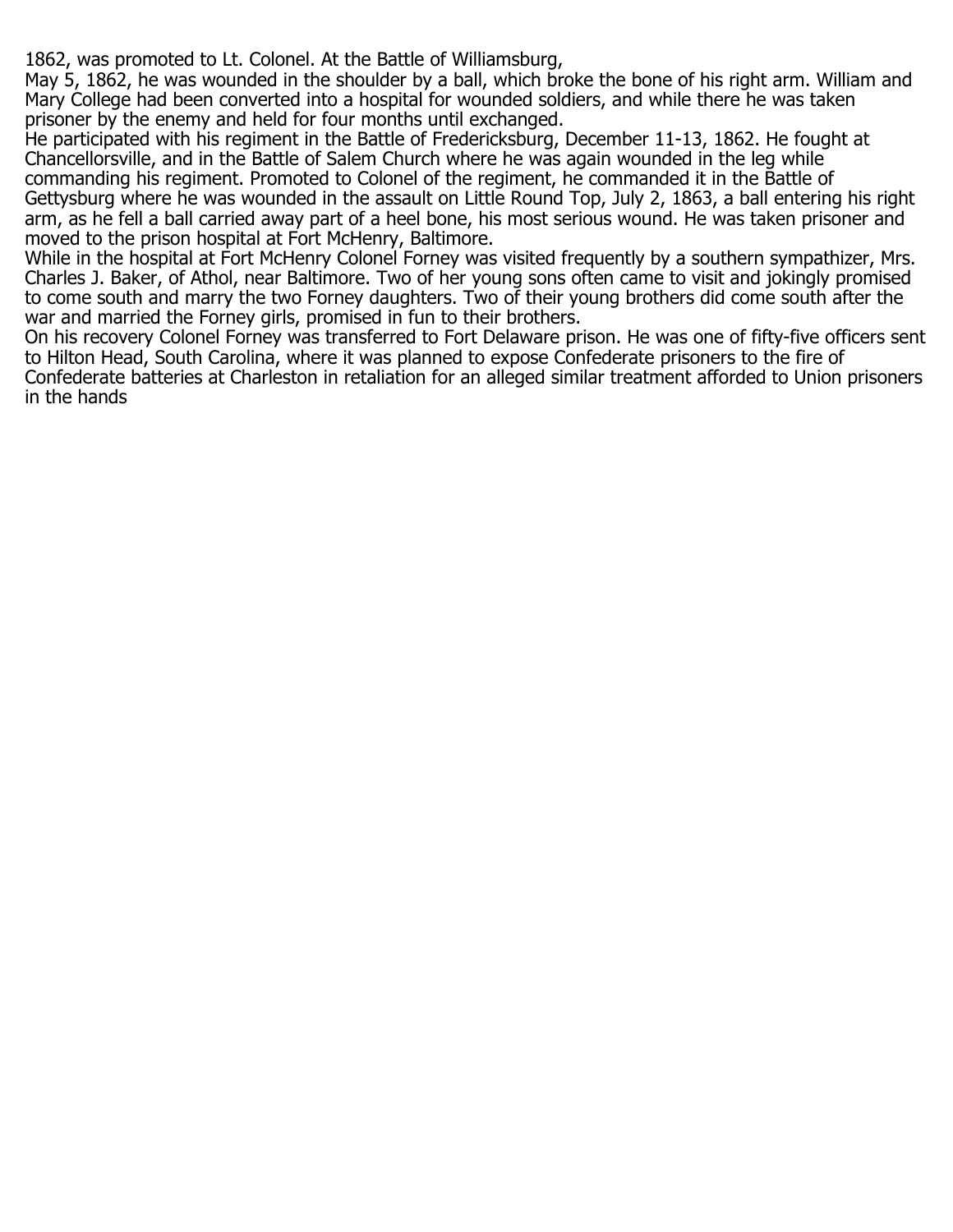of the South. When the Union General became convinced that these charges were false, he arranged to exchange the prisoners, and Colonel Forney was sent to his home in Jacksonville, having been a prisoner for thirteen months. This was the last group of prisoners to be exchanged by the North for the rest of the war, General Grant having already issued orders stopping the practice.

Forney returned to assume command of his regiment on August 31, 1864, although still on crutches. On February 23, 1865 he was promoted to Brigadier General and assigned to a Brigade. He surrendered his command, 1050 strong, at Appomattox Court House, and was paroled April 9, 1865.

 He was elected to the Alabama Senate in 1865 and served until the reconstruction measures were put in force. He was elected to Congress and served from 1875 to 1893. The first Alabama cadet to graduate from West Point, following the war was appointed by him in 1880. This cadet became Major General William L. Sibert, one of the builders of the Panama Canal and the first Chief of the Chemical Warfare Service. General Forney died at Jacksonville on January 16, 1894.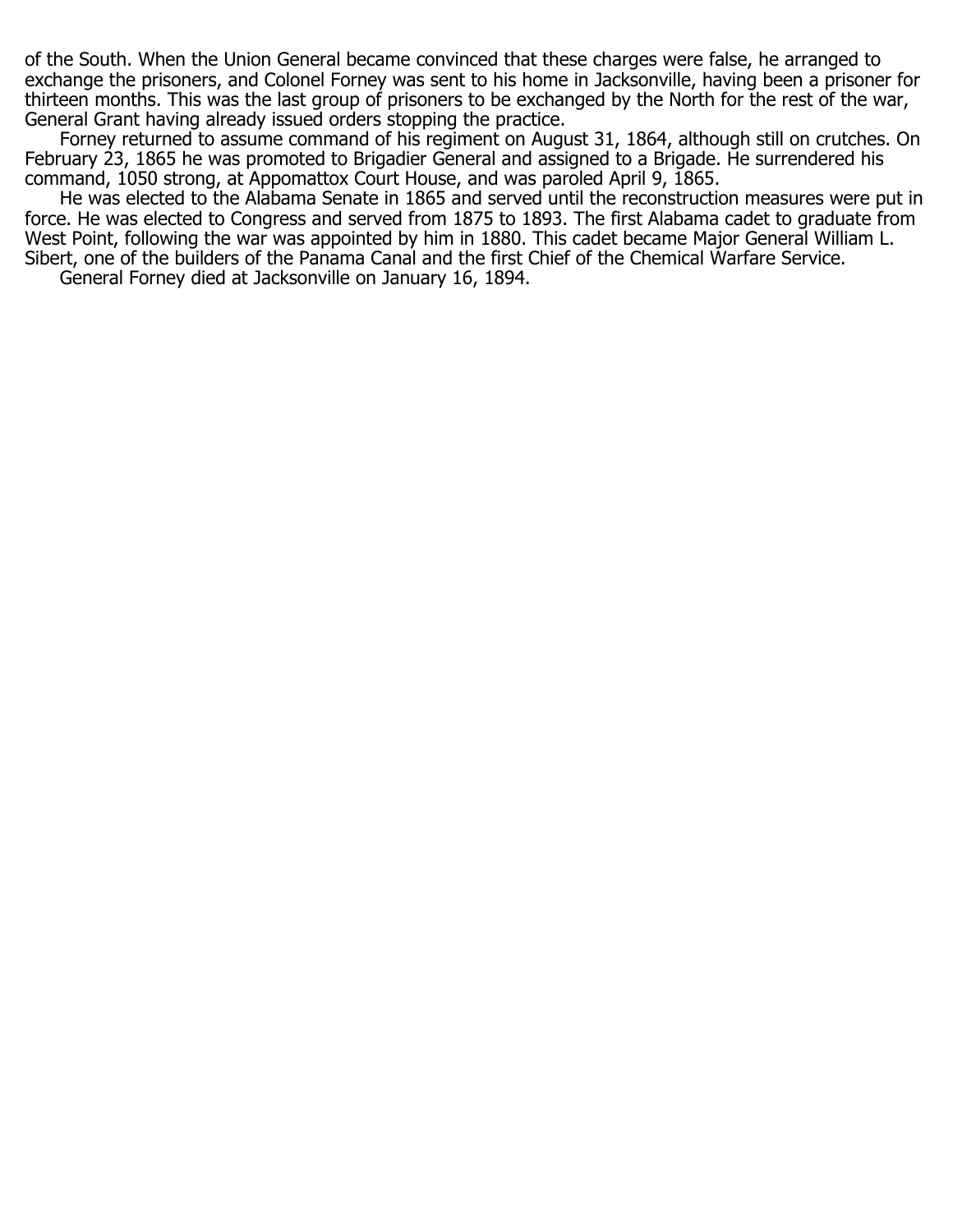### Chapter II

#### The Abernathy Family

 The distinguished family of Abernathy traces its ancestry back to the French nobility of the eleventh century. From this period it is not difficult to go back to Charles Martel himself, since the intermarriages of closely related families was as common as the recognition of the numerous wars both political and religious, took a terrible toll of the better men. The shuffling of titles and transfer of estates by the will of the higher nobles was frequent and many a man rose to power from unrecorded obscurity by the strength of his arm or his diplomatic cunning.

The division of classes between the serfs and peasants and the nobility was sharp, but morals were lax and the tremendous urge to raise sons not only spread the blood of the noble families through the entire peasant class, but insured a resurgence of the population that overcame the devastation of wars and plagues.

 The descent from Charles the Great to close ties with the Beaumonts, Plantagenets, and Beauforts moves as follows:

- 1. Charlemagne (742-Jan.(28th) 814), Emperor of the West, m. in 771 Hildegarde of Suabia
- 2. Pepin (Pippin) (776-810), King of Italy, m. Bertha of Toulouse
- 3. Bernard (810-818 dates of reign), King of Lombardy, m. Cunegonde
- 4. Pepin, Count of Vermandois, d. 840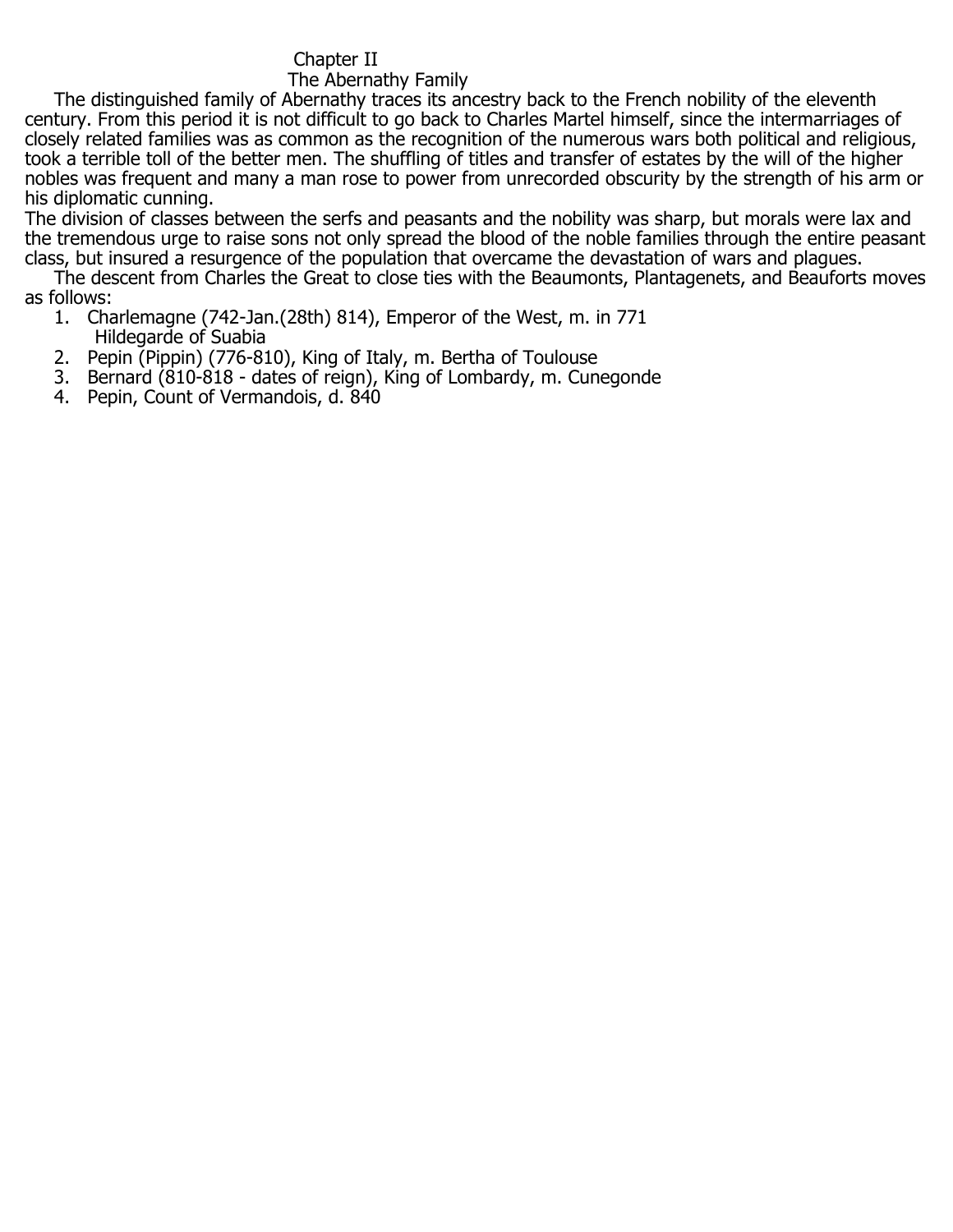| 5. Herbert I, Count of Vermandois, killed in 902 by an assassin in                                                                                   |
|------------------------------------------------------------------------------------------------------------------------------------------------------|
| the pay of Baldwin II of Flanders.<br>6. Herbert II, Count of Vermandois, (902-943) m. Hildebrand, daughter                                          |
| of Robert, Marquess(is) of Neustria, King of France 922-923.<br>7. Albert I, m. Gerberga, Princess of France. Herbert with Hugh the Great            |
| of Neustria (Hildebrands brother?)                                                                                                                   |
| Herbert III, Count of Vermandois, m. Ermengarde. rebelled against Louis IV<br>8.<br>King of France who succeeded Robert I.                           |
| 9. Otho, Count of Vermandois, m. Pavis. when Herbert died in 943 Hugh the                                                                            |
| Great was the most powerful noble<br>in France His son Hugh Capet was to                                                                             |
| establish the Capetian Dynasty of France                                                                                                             |
| 10. Herbert IV, Count of Vermandois, m. Adele de Vexin.<br>heiress of Vermandois                                                                     |
| 11. Adelheid (also Adelaide), a daughter, m. Hugh Magnus, son of<br>King of France Henry I, and Anne of Russia (1031-1060), and brother of Philip I. |
| Hugh Magnus became Earl of Vermandois, was a leader in the First Crusade (1096) and died at Tarsus,                                                  |
| Cilicia in 1102.<br>12. Isabel (de) Vermandois (d. Feb. 13, 1131), m. Robert de Beaumont, Earl                                                       |
| of Mellent in Normandy, d. June 5, 1118. Isabel later married                                                                                        |
| William, (2nd) Earl of Warren and Surry, by whom there were numerous descendants. Robert de<br>Beaumont fought at Hastings and was                   |
| largely responsible for Henry I being crowned king.<br>13. Robert de Beaumont (1104-1168). He became (2nd) Earl of Leicester in                      |
| 1118, m. Amicia de Waer.                                                                                                                             |
| Robert de Beaumont, Earl of Leicester, d. 1290, m. Petronella de<br>14.                                                                              |
| Grantmesnil. d Jan 12, 1235/36<br>Saier                                                                                                              |
| 15. Margaret (de) Beaumont, m. Saire de Quincy (1st) Earl of Winchester, a<br>Surety. (d. 1219). He served in the Crusades at the siege of           |
| Damietta in 1219.<br>after 11 Feb 1222/23<br>16. Hawise (de) Quincy, m. Hugh de Vere, Earl of Oxford (d. 1221), a Surety.                            |
| (Gen Robert E Lee was a direct descendant of this marriage                                                                                           |
| 17. Robert de Vere, (5th)Earl of Oxford, (b 1240) d. (Sept 7) 1296, m. (by Feb 22, 1252) Alice (de)<br>Saunford, d 1285                              |
| daughter of Gilbert de Saunford.b 1256<br>18.<br>Joan (de) Vere, d. 1293, m. (1283) William de Warrenne. d. 1285 or 1286                             |
| 1305                                                                                                                                                 |
| 19. Alice (de) Warrenne, d. 1338, m. Edmund FitzAllan (8th) Earl of Arundel,<br>b. (May 1)1285, executed at Hereford November 17, 1326.              |
| 1st Earl of                                                                                                                                          |
| Leicester<br>b 1155, d. Holy Land                                                                                                                    |
| Nov. 3, 1219.<br>b ca 1210 d before                                                                                                                  |
|                                                                                                                                                      |
| Dec. 23, 1263                                                                                                                                        |
| son of Robert de Vere                                                                                                                                |
| a Surety<br>Killed in a tournament at                                                                                                                |
| Croydon Dec 15, 1286<br>From this marriage descended                                                                                                 |
| William Fairfax of Belvoir Virginia (1691-1757)                                                                                                      |
| George Washington, First President of the United States<br>Colonel Robert Carter of Corotoman, Virginia, whose                                       |
|                                                                                                                                                      |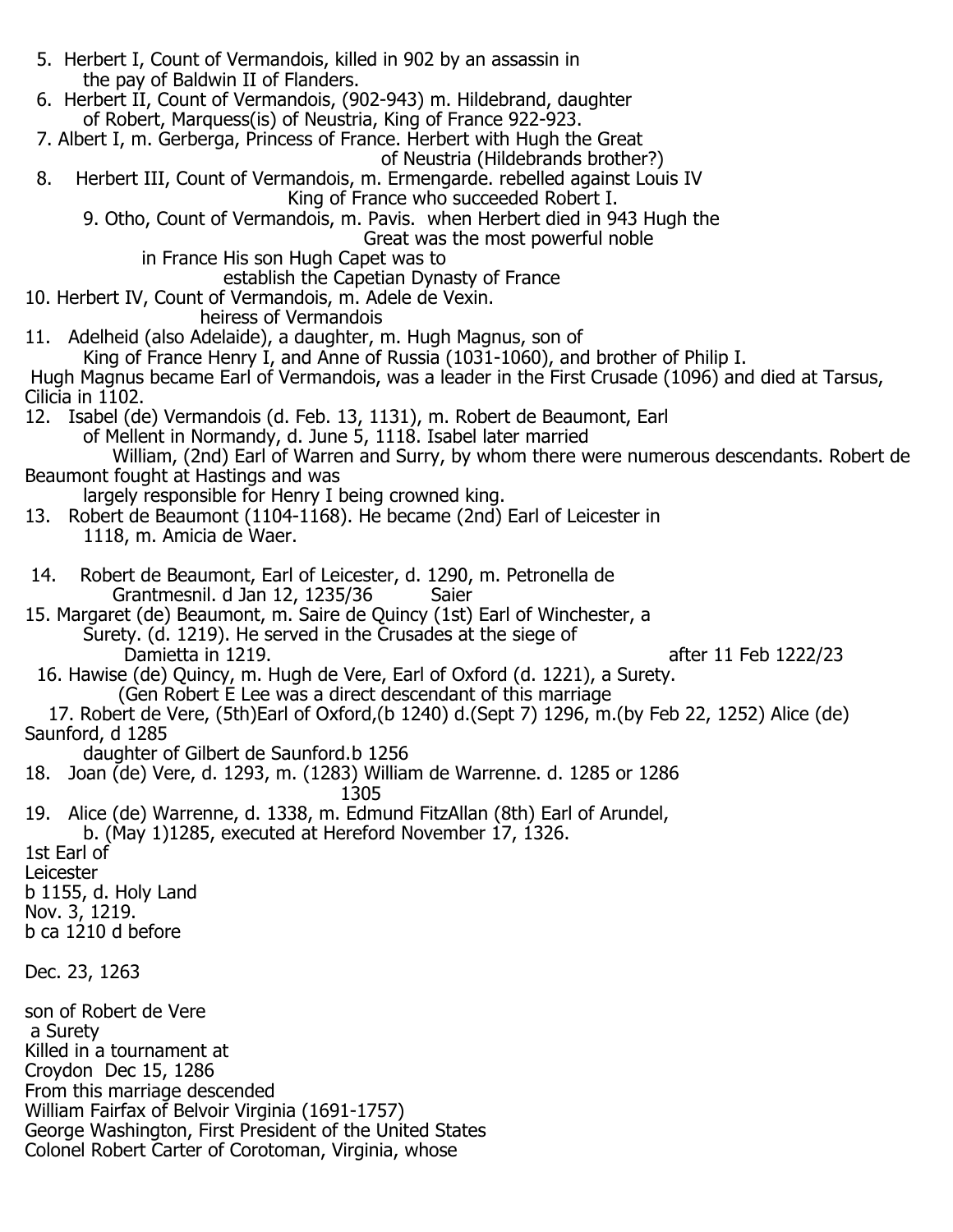daughter Anne married Benjamin Harrison of Berkeley

ancestor of Gen. Wm Henry Harrison and General Benjamin Harrison, Presidents of the United States From a twin daughter Isabel de Vere

Also descended (?) from Isabel De Vermandois and William de Warenne (2) Alfred the Great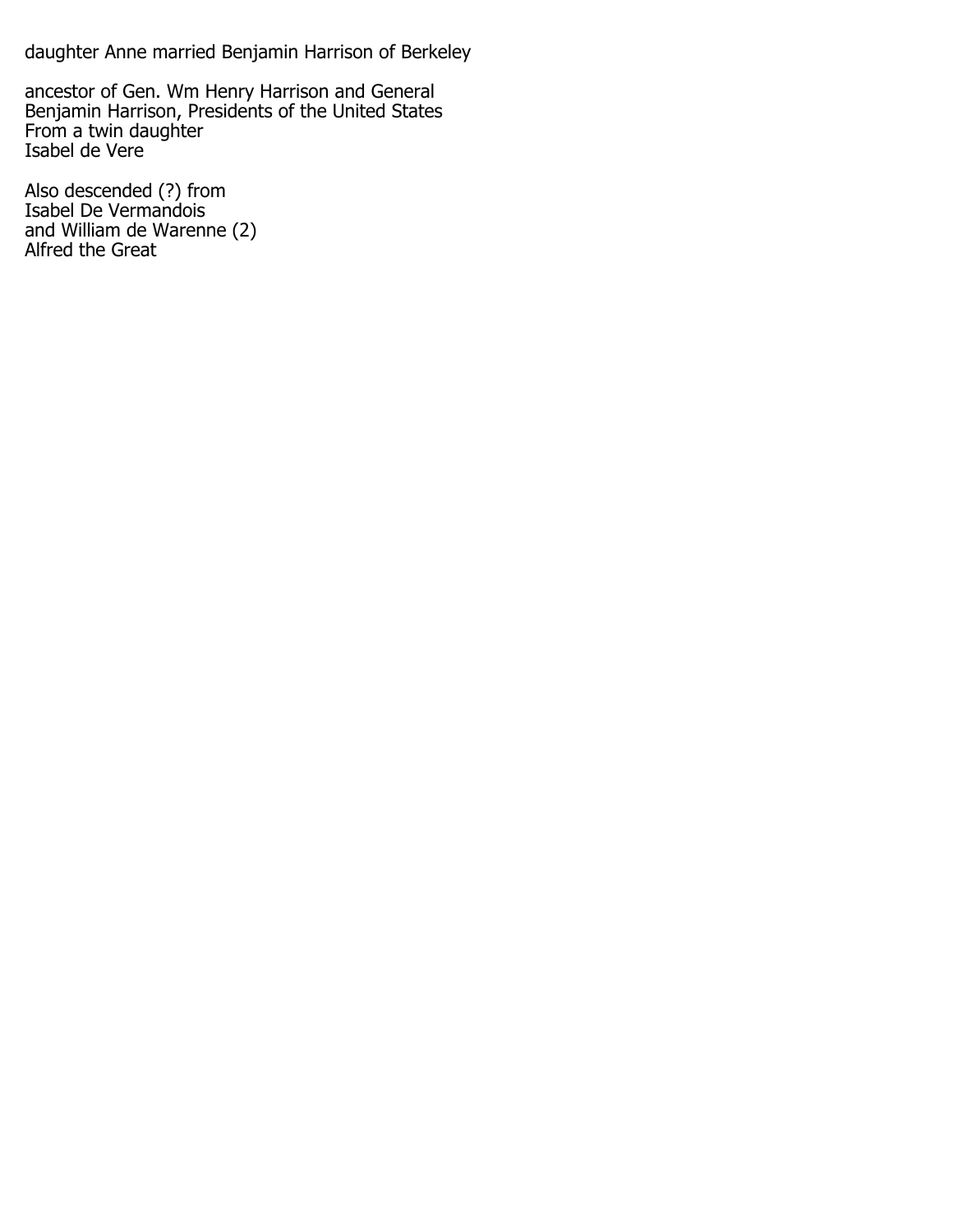sister Eleanor married, in turn, two kings of England and two of her sons became Kings of England. Duke Robert was married, but had no heir until he fell in love with Arlette, daughter of a tanner. To this romantic,

but irregular, union was born in 1027 a son, William.

(Maud) She was a daughter of the Count of Flanders and a descendant of King Alfred of England.

William on a visit to Edward the Confessor was promised the

 crown of England. In 1056 Harold, second son of Earl Godwin, ruler of Wessex was driven on the coast of Normandy while crossing the Channel

a prisoner of William he was required to do homage

and to support the Duke's position When Edward the Confessor

should die.

Edward died Jan 5, 1066 and Harold was crowned King.

13 Jan 24, 1375/6

(2nd) (Feb 5, 1344/5)

of woodstock, b  $1352$  d Apr 23 1397

20. Richard Fitzalan, Earl of Arundel, (1307-1376), m. Eleanor

 Plantagenet, d. (Jan 11) 1372, daughter of Henry, Earl of Lancaster, d. 1345, and Maud, d. 1317, or 1322. Arundel inherited the estates of de Warrenne in 1347 and in 1361 he became Earl of Surrey. He was Regent of England in 1355, and died January 24, 1376.

- 21. Alice Fitzalan, d. 1416, m Thomas de Holland, KG, Earl of Kent and half-brother of Richard II, d. 1397. Apr 23
	- de d Dec 30, 1429 m Apr 23, 1399

22. Margaret Holland, m. Sir John Beaufort, KG. Earl of Somerset b ca. 1370, d Apr 21, 1410

 This marriage to the Beauforts brings the Royal Norman Line of England into the picture. This line is reviewed as related to the Abernathys and the Forneys.

 The Viking settlements in Normandy had developed in less than a hundred years in the tenth century to one of the strongest and best organized military states of France. Its history begins with Rollo who concluded a treaty with Charles, the Simple, King of the West Franks, defining the boundaries of the Duchy of Normandy. Strongly supporting the religious revival of the tenth century and ruling with an iron hand the Duke of Normandy was to produce the future rulers of England.

1. Duke Robert of Normandy was fourth descendant of Rollo. His

 2. William of Normandy married Matilda of France. He conquered England and was crowned King on Christmas Day, 1066. Matilda crossed the channel from Normandy in 1068, was crowned in Westminster on Whit Sunday.

on Oct 14, William William with his Norman knights crossed the Channel and on Oct 14, 1066 defeated Harold at Hastings. Harold was killed and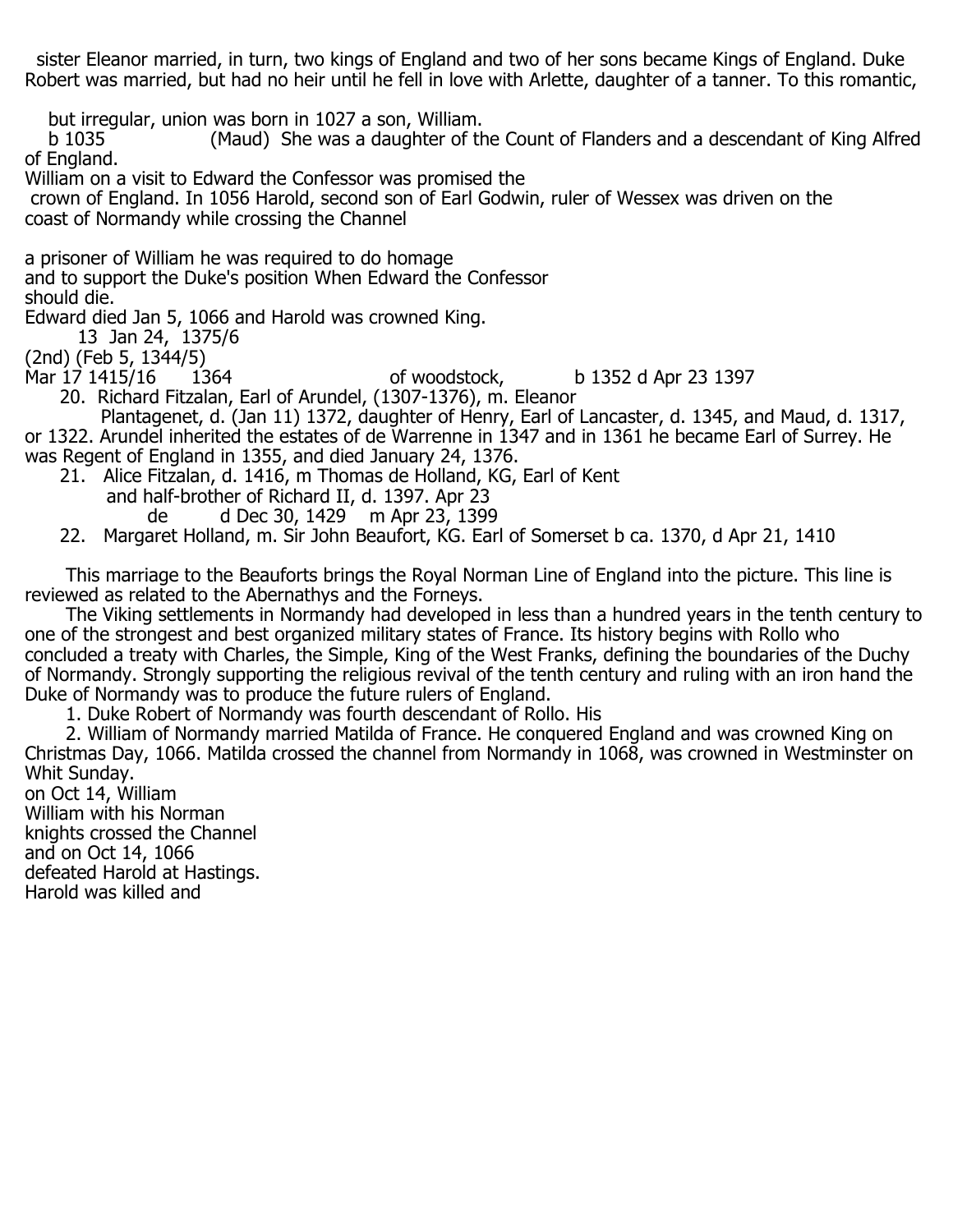2. William of Normandy (b. 1035) married Matilda (Maud) of France.

She was the daughter of Baldwin V, Count of Flanders, and the sixth in descent from Alfred the Great of England.

The ancient English Royal Family had been restored to the throne with Edward the Confessor. The Duke of Normandy claimed that while on a visit to England Edward the Confessor had promised the throne of England to him. In 1056 Harold, the second son of Godwin,

Earl of Wessex, was driven on the coast of Normandy while crossing

the English Channel. Taken prisoner by William, Duke of Normandy, he

was required to do homage to the Duke and and commanded to support

the Duke when Edward the Confessor should die. Edward the Confessor died

January 5, 1066 and Harold, was Edward's brother-in-law, was named King

by the Witan (Parliament). William, with his Norman knights,

crossed the channel (and) on October 14, 1066 and defeated the army of Harold

at the Battle of Hastings. Harold was killed and the Witan

immediately elected Edgar Atheling King. In December he renounced

succession in favor of William, who was crowned Christmas Day, 1066.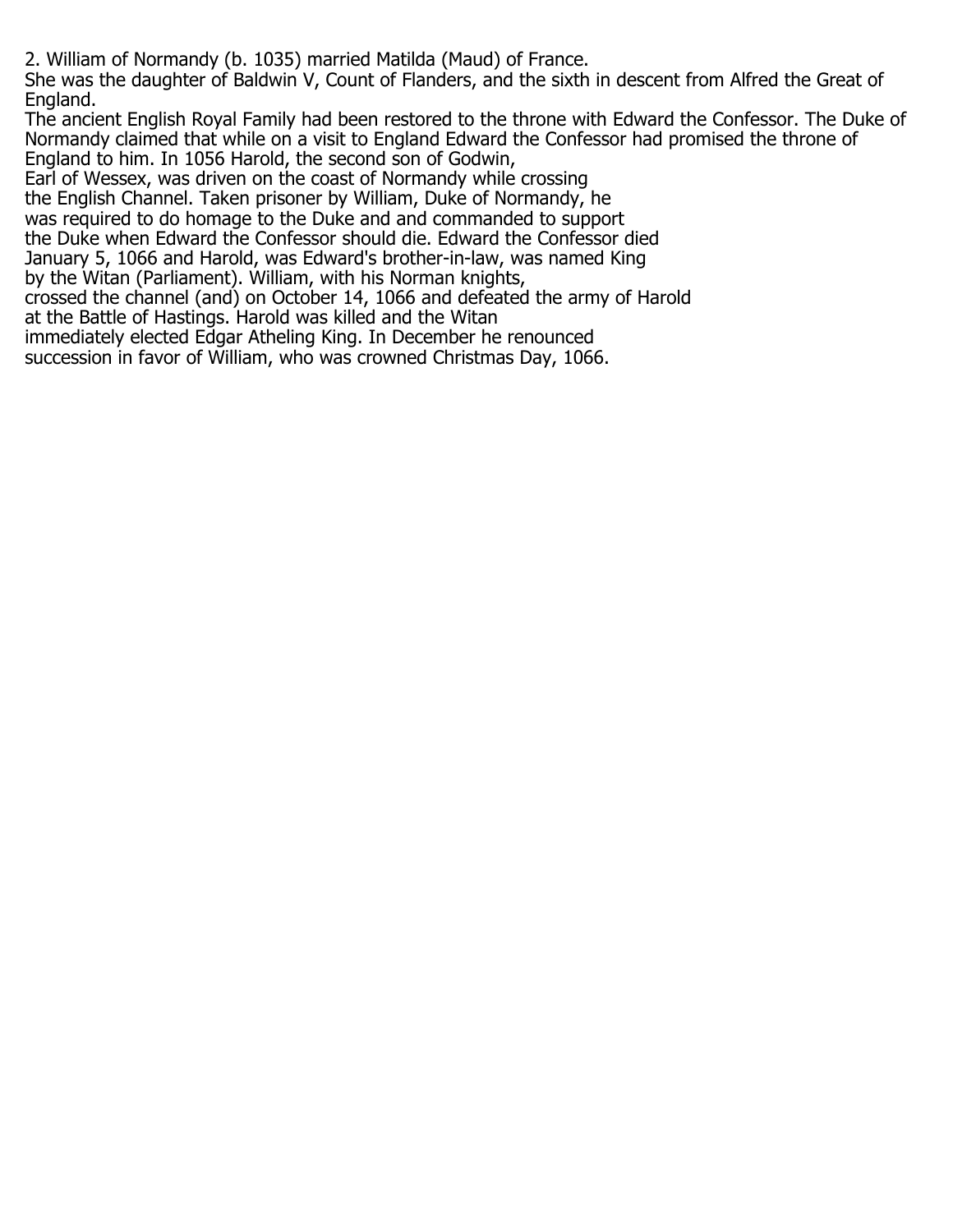Later in the year Henry was born on English soil. William I died in 1087, and his eldest son William, called Rufus the Red, ruled until he was murdered in the New Forest in 1100.

(Nov 11, 1100)<br>3. Henry succeeded his brother and in the same year marrior Henry succeeded his brother and in the same year married Matilda (1079-May 1 1118)  $\sqrt{3}$ VI Canmore (1031-1093) and St. Margaret of the

 of Scotland. She was a daughter of Malcolm, King of Scotland, and niece of the last surviving Saxon claimant to the English throne. By being thus a descendant of a long line of English kings she brought the blood of the ancient British Royal Line back to the throne of England. The only surviving child, a daughter, Matilda, was born in 1102/4. Henry died December 1, May 1, 1118

1135, Matilda in 1177. Sept 10 1167

Matilda, or Maud as the English called her, was one of the most remarkable women of history. She was a proud, hard, and cynical woman who lived for politics above all other passions. She had been betrothed at the age of eight to the Holy Roman Emperor (Henry V). He died in 1125, and Henry had

meanwhile obtained the oath of the Norman barons to stand by her. He<br>(Apr 3, 1127) Duke of Normandy Duke of Normandy married her to Geoffrey (V) Count of Anjou, called Plantagenet because of his

habit of wearing a switch of broom (planta genesta) in his hat. Unwilling to accept a woman as ruler, the barons were sharply divided at Henry's death. Years of civil war followed during which there was great famine and suffering throughout England. These events worked on the consciousness of the people and convinced them that a strong monarchy was necessary. Maud died January 30, 1164.(d Sept 10, 1167) Royal English House (d 1093)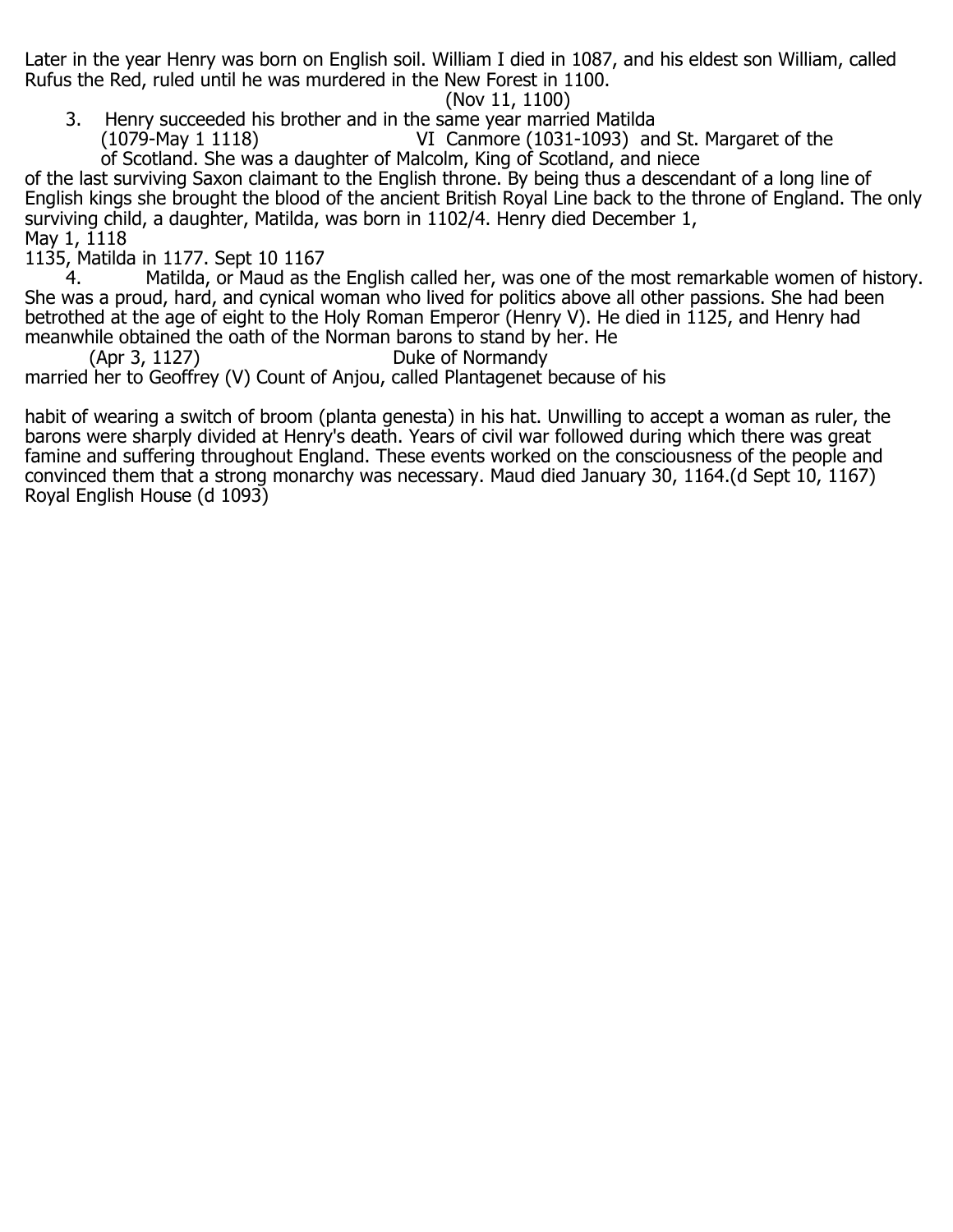5. Henry, son of Maud and Geoffrey Plantagenet, was born in 1133. By 1150 he had become Duke of Normandy. In the following year his father's death made him Count of Anjou, Touraine, and Maine. As such he became one of the most powerful nobles of France. Louis VII of France spent all his days in pious devotion and his nights in vigil or penance. He practised with faithful simplicity the Law of Christ. These exemplary habits did not endear him to his warm-blooded and vigorous queen, Eleanor of Aquitane (b. 1122), who was a reigning Princess in her own right. When Henry at 19 presented himself to do homage to Louis VII as a French noble, his manly youth, personality, and dynamic energy promptly decided Eleanor. She obtained approval of the Papacy for a divorce and her marriage to Henry

two months later startled Europe. She was about thirty years of age. Immense and powerful domains were united by this brilliant political stroke. War began at once, but all resistance was crushed within a year by the Norman knights under Henry. A treaty was concluded with England, and on the death of another son of the conqueror, Henry was crowned Henry II of England in 1154. He died July 6, 1189, and left his kingdom to Richard, the Lion-hearted. Eleanor of Aquitane died in 1204.

Richard on the crusades, succeeded Richard in 1199. He married Isabella 7. Henry III was only 9 in 1216 when William the Marshall succeeded in getting him back to England and had him crowned at Gloucester on May 18, 1153 Taillefer, called Isabella of Angouleme (b. 1185 ?), in (Aug 24,) 1200. John died October 19, 1216. Isabelle died in 1246.

(Oct 1, 1207-Nov. 16, 1272)

II Curt Mantel, (2nd) 6. John, born in 1167, who had governed England in the absence of Lackland, Dec 24, 1166/7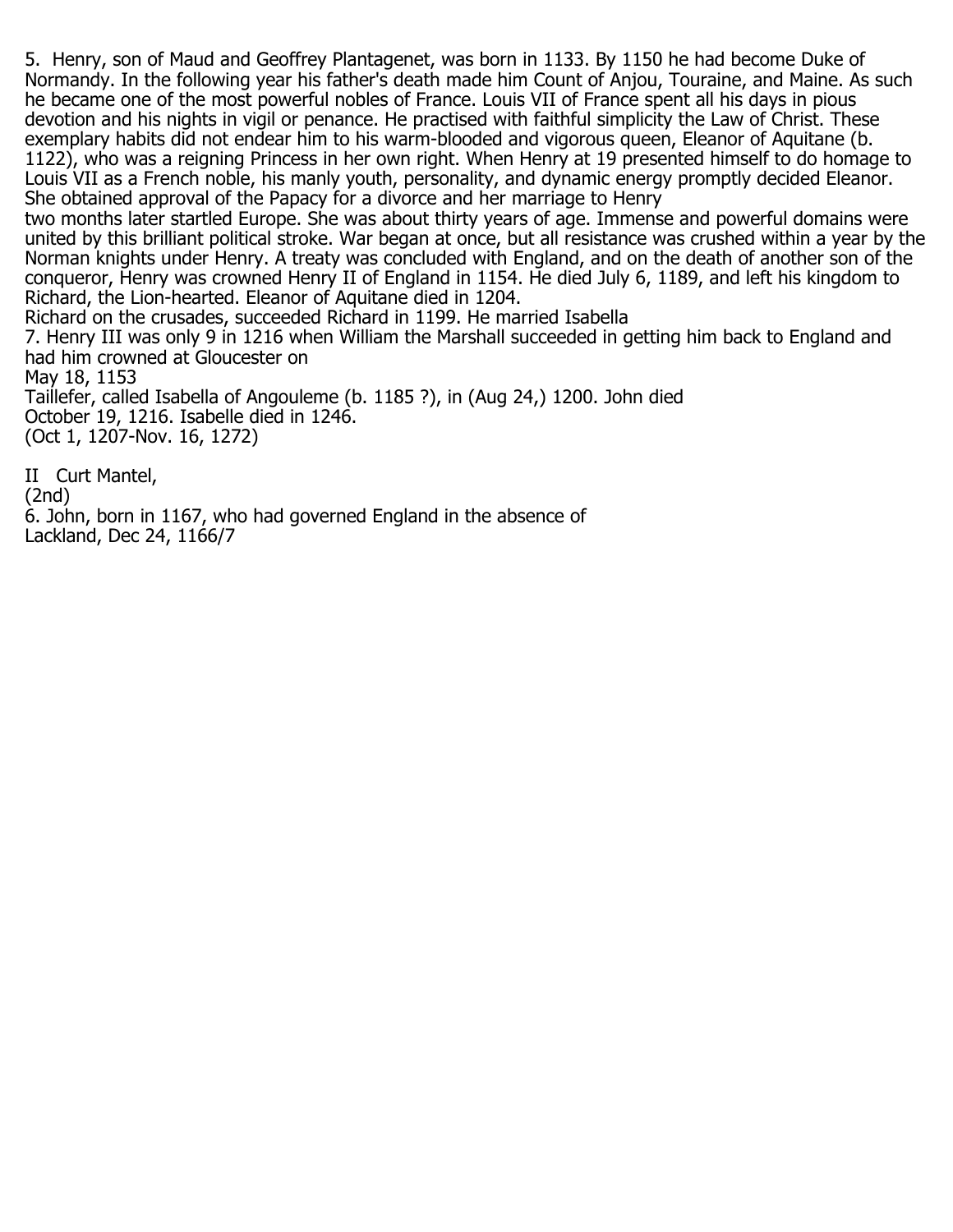October 28th under very austere circumstances which Henry never forgot. On July 7, 1236, he married Eleanor of Provence. He died November 17,

1272 after a long reign, and Eleanor died in 1291. (or Jan 14, 1237) daughter of Raymond Earl of 8. Edward I was born June 18, 1239, and was 33 when he became King. in 1272 was crowned Aug 19 daughter of Ferdinand III, King of Castile and Leon He married Eleanor of Castile (b. 1247) in (October) 1253/4. He was called "Long Shanks" and his reign was one of England's greatest. Eleanor died 1290 (1290) Edward November 28, 1294, and Henry on July 7, 1307. Apr 25 9. Edward II, born in 1284, had married Isabella of France,(b. 1295), the daughter of the French King. Called the "She Wolf of France", she became disgusted with the degenerate habits of Edward and went to France. There she became the lover of the exiled Roger Mortimer and returned with him and the 14 year old Prince Edward to England. In the wars that followed she was victorious and Edward II was murdered in Berkeley Castle September 21, 1327. Isabella died at Castle Rising on August 22, 1358. Nov 13, was crowned in 1327 and the following year on January 24 at his palace at Sheen, now called Richmond daughter of William III Count of **Hainault** Earl Hainault. was called(?) the "Good" and Holland 10. Edward III was born in 1312. He married Philippa of Hainault in 1328 at the age of 15. He died June 21, 1377. Philippa died in August 1369. Edwards 4th son 11. John, Duke of Lancaster, was born in Ghent on June 23, 1340. The name was corrupted by the English to "Gaunt" and he was known in history as John of Gaunt. After the death of his first wife, his children had been placed in charge of Katherine de Roet, a widow of Sir Otho de Swynford, and January 1396 a daughter of a knight of Hainant. John made Katherine his third wife, having had four children by her and secured an Act of Parliament (1397) making his children legitimate by the name of Beaufort, the name of the castle in which they were born. John died February 3, 1399. Katherine died in 1403 Katherine was sister in law of Geoffrey Chaucer and widow of Sir Hugh Swynford.

daughter of Philip IV when she was only twelve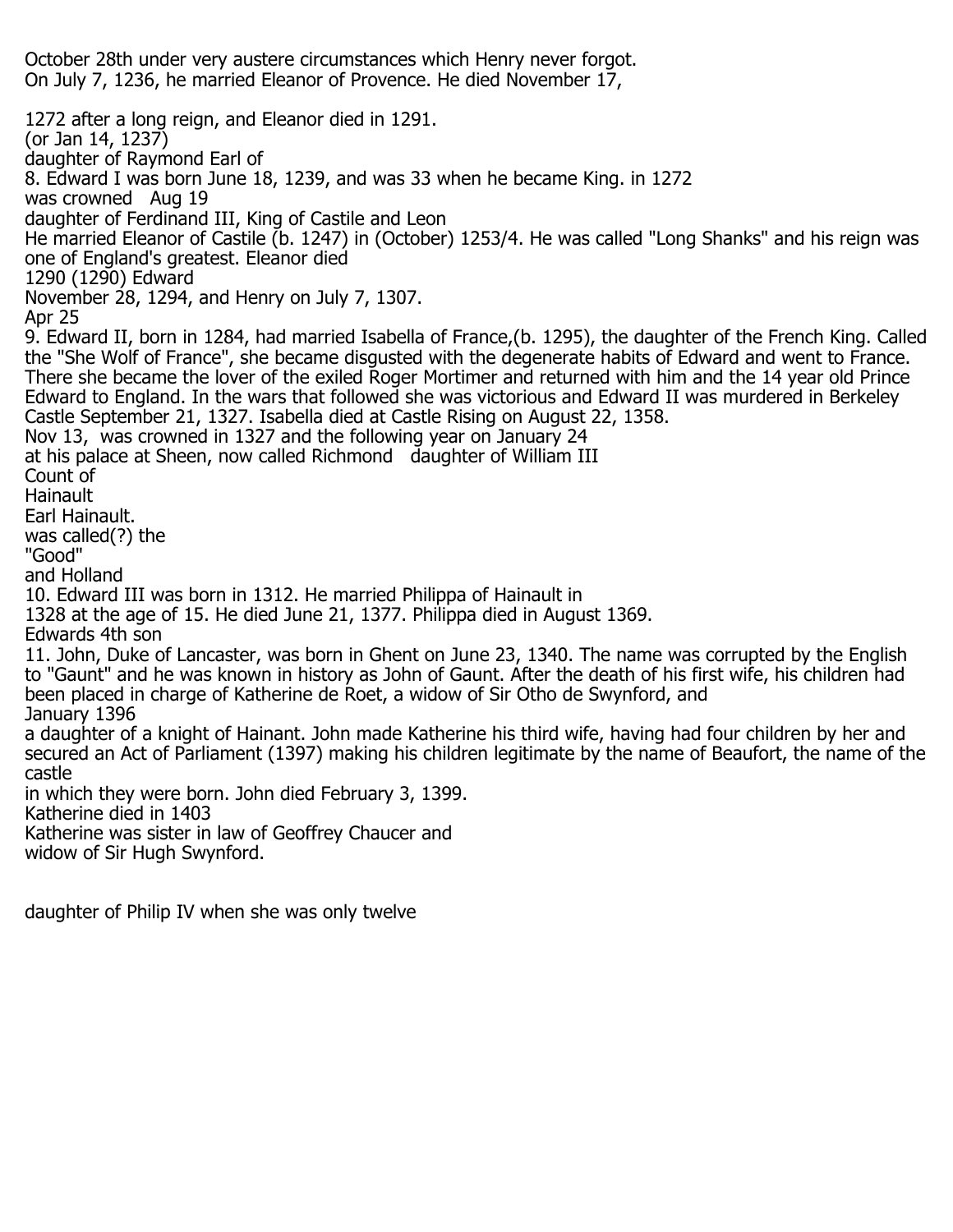James I had been a prisoner in England since Jan 10, 1407. Finally a treaty was concluded and it was decided he marry lady (?) Joan (Jane) de Beaufort daughter of Thomas Holland Earl of Kent ca. Apr 23, 1399 married 2nd Thomas Duke of Clarence b Dec 1394 d 20/21 Feb 1437 John of Beaufort (1373-1410), the eldest of the three sons of Marquis Earl and (?) Marquess of Dorset de John of Gaunt, was created Duke of Somerset and married Margaret Holland. Among several children of this marriage was a daughter named Joan. Joan de Beaufort was also known as Jane. She married James I, of Scotland, February 12 (2), 1424 (1423/4), and shortly became his widow and the Queen Dowager 0 He was Lord High Admiral of England From this marriage there was descended Mary Queen of Scots and James I of England.<br>13. Jo 13. Joan de Beaufort married Sir James Stewart, the Black Knight of 1439 Lorne, in 1429. She died July 15, 1445.<br>(2nd son by 2nd marriage) d (1469) half (2nd son by 2nd marriage) 14. James Stewart, 1st Earl of Buchan brother of James II of He was High Chamberlain of Scotland, and its Ambassador to France (1473) England, married Margaret Ogilvie. He died between Jan 1497 and Jan 1499 (1500). Scotland<br>15. M 15. Mary Stewart m. in 1504 or 1505 Alexander, Lord Saltoun of Abernathy, who died in 1527. (The ancestors of Alexander are discussed on page 80, William Webb Crawford, by Lee Forney Crawford.) 16. William Abernathy (d. 1543) m. in 1512 Elizabeth Hay, daughter of William Hay, 4th Earl of Erroll, and Christian, daughter of John Lyon, 3rd Lord Glamis. 17. William Abernathy m. Marie.<br>18. Alexander Abernathy married 18. Alexander Abernathy married and had a son.<br>19. Thomas Abernathy, b. 1641, d. 1695. 19. Thomas Abernathy, b. 1641, d. 1695.<br>20. John Abernathy, b. 1665, d. 1726, m. 20. John Abernathy, b. 1665, d. 1726, m. Euphemia Lumsden (d. 1720) in 1685. 21. John Abernathy, b. 1703. Robert Abernathy, d. 1772, m. Mary, his second marriage in 1718. of Scotland. From her first marriage to James I was descended Theodore Roosevelt, President of the U.S. whose niece Eleanor married Franklin Delano Roosevelt. d. July 15 (2) (1) Feb 2, 1423/4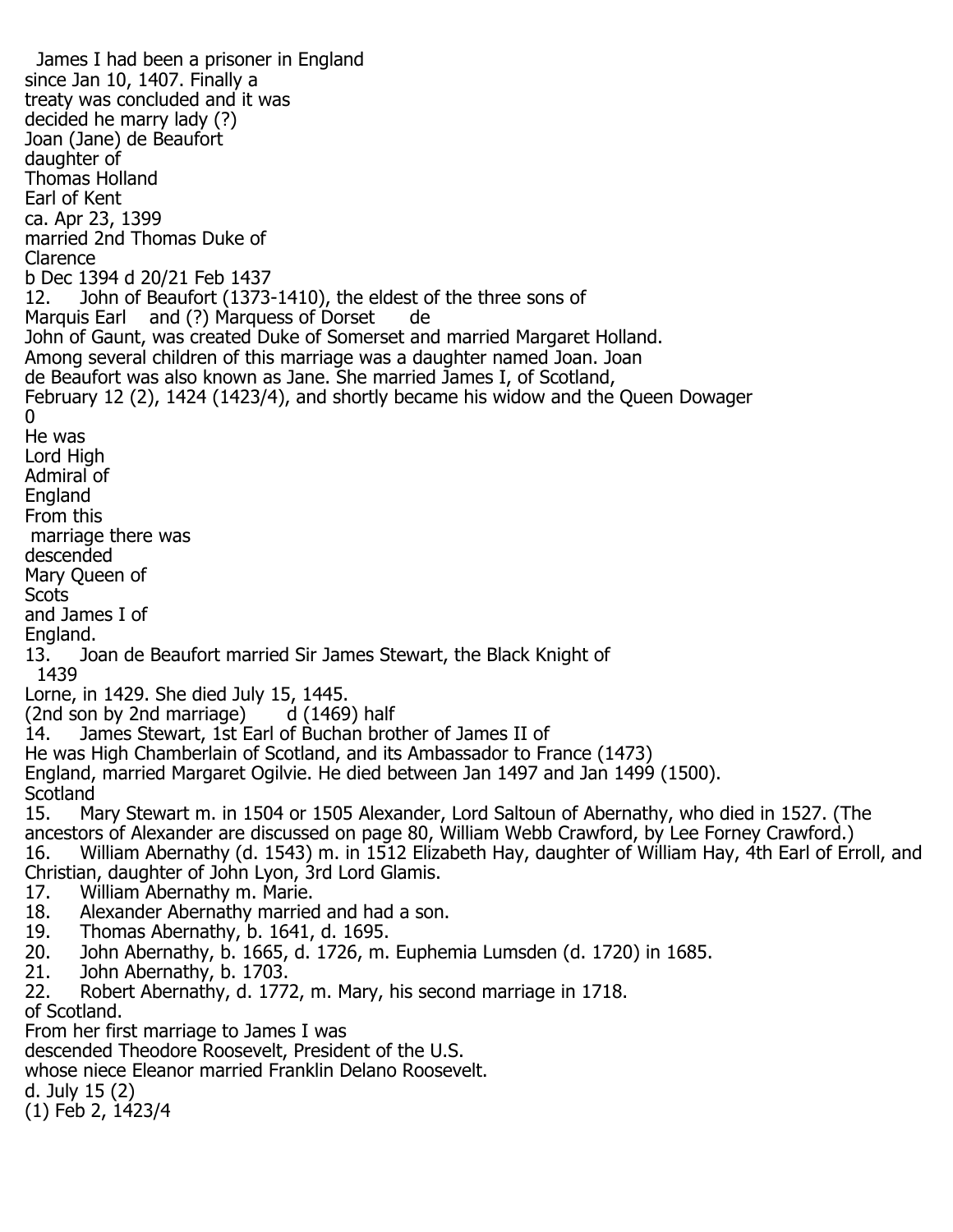23. David Abernathy, b. May 24, 1726, d. in 1814, m. in 1748 Nancy Ann Turner. They lived in Lincoln County, North Carolina, and Nancy died sometime after 1814.

- 24. Nancy Abernathy m. Peter Forney (1756-1834).
- 25. Jacob Forney (1787-1856) m. Sabina Swope Hoke (1800-1881).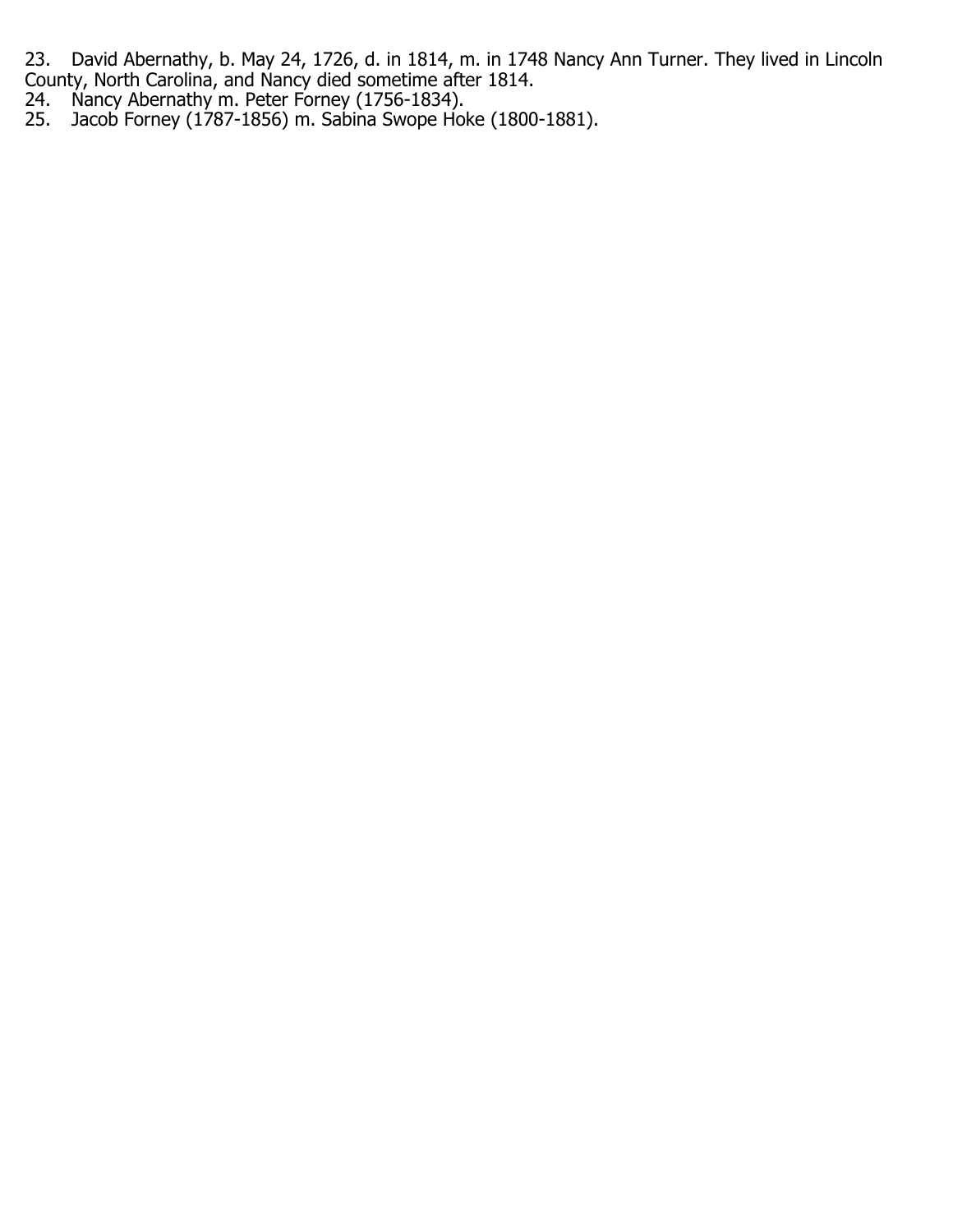Appendix A

ELEANOR OF AQUITAINE

Eleanor of Aquitaine, a remarkable and brilliant woman whose

career greatly affected the course of history, deserves more than

a passing mention. Her genealogy is summarized below.

1. William VII and IX Count of Poitou, Duke of Aquitaine, (William the Troubadour) (1071-1126), m. Philippa of Toulouse (d. 1117)<br>Issue: William VI

William VIII and X Count of Poitou (The Toulousan)

(1099-1137), m. Aenor, daughter of Aimeri de Chatellerault and Dangereuse, a mistress of William the Troubadour.<br>Issue: E

Eleanor (1122-1204)

Petronille, m. Ralph de Vermandois William Aigret (died in infancy)

Raymond, Prince of Antioch (b. 1114)

3. Eleanor (1122-1204), m. 1137, Louis VII, King of France

Issue: Marie (b. 1145), m. Henry, Count of Champagne Adele (b. 1150), m. Thibaud of Blois This marriage was annulled in 1152.

Eleanor m. (2nd) Henry of Anjou, Duke of Normandy, son of

Geoffrey the Fair and Matilda, daughter of Henry I of England.

Issue: William, b. 1153, died in infancy.

Henry (1155-1183), m. Marguerite, daughter of Louis VII of France, in 1160. Marguerite was the daughter of his second wife, Constance of Castile, who was to die in child birth of a second daughter, Alais. Henry was 5 1/2 years old, and Marguerite 2 1/2 when this marriage took place at Neubourg.

Matilda (1156-1189), m. 1165 (at the age of nine)

Duke Henry the Lion of Saxony (b. 1125-)

Issue: Otto, Holy Roman Emperor.

Richard, the Lion Heart, (1157-1199), m. Berengaria of Navarre. He was made Duke of Aquitaine at the age of 12 in 1169. He succeeded his father as King of England in 1199. He was betrothed to Alais, but refused to marry her because of her reported liaison with his father.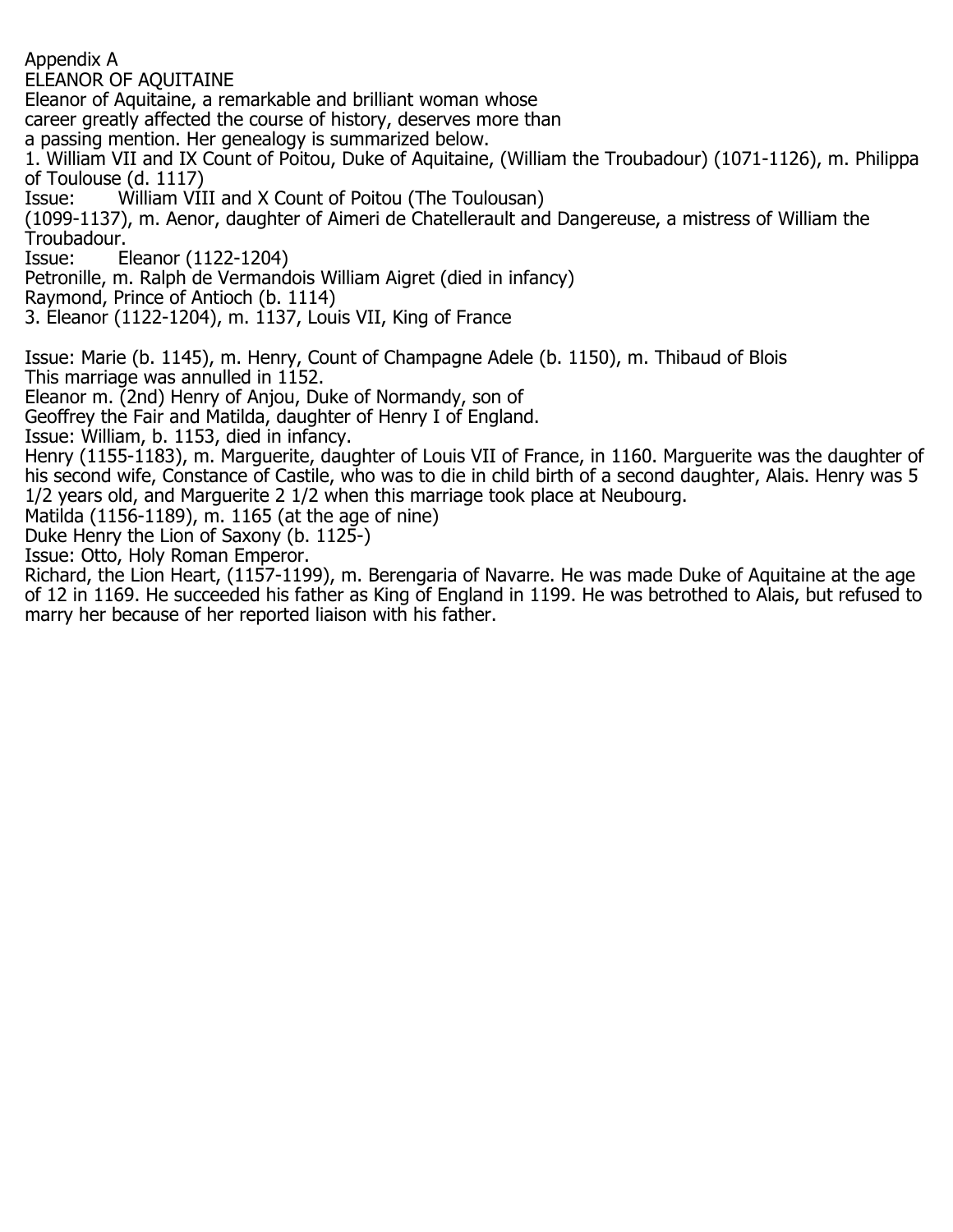Geoffrey (1158-1186), m. (1181) Constance of Brittany. Eleanor (1161-1214), m. in 1169 at the age of 8, Alfonso III of Castile (b. 1155). A daughter of this marriage Blanche, m. Louis VIII of France. Joan (1165- 1199) born in Anjou, m. (1st) William of Sicily, and (2nd) Raymond of Toulouse.

John (1166-1216), born at Oxford on Christmas Eve, m. Isabella of Gloucester, and (2nd) Isabella of Angouleme, who became the mother of Henry III. John succeeded Richard the Lion Heart as King of England.

An important historical note about the young Henry should be reviewed briefly. Henry II resolved to have his eldest son crowned at once, a move opposed by Thomas a Becket, Archbishop

of Canterbury. While the Archbishop was in France Henry had June 1170

his son crowned at Westminster by the Archbishop of York. This angered Thomas who returned to England armed with papal authority to excommunicate the bishops responsible. The bishops went to France and appealed to Henry, who was celebrating Christmas Eve with his family at the hunting lodge of Bor-le-Roi. Henry was enraged and burst out with some indiscrete remarks about Thomas. Some knights immediately left for Canterbury and assassinated the Archbishop in his Cathedral. Henry was stricken with remorse and the whole of Europe was horrified at the act. Eleanor, reflecting on Henry's many infidelities withdrew to Poitiers in

1171. War broke out between Henry and his sons, allied with

the King of France and the King of Scotland. Henry eventually prevailed and was reconciled with his sons. The young Henry remained under strict control of his father and died before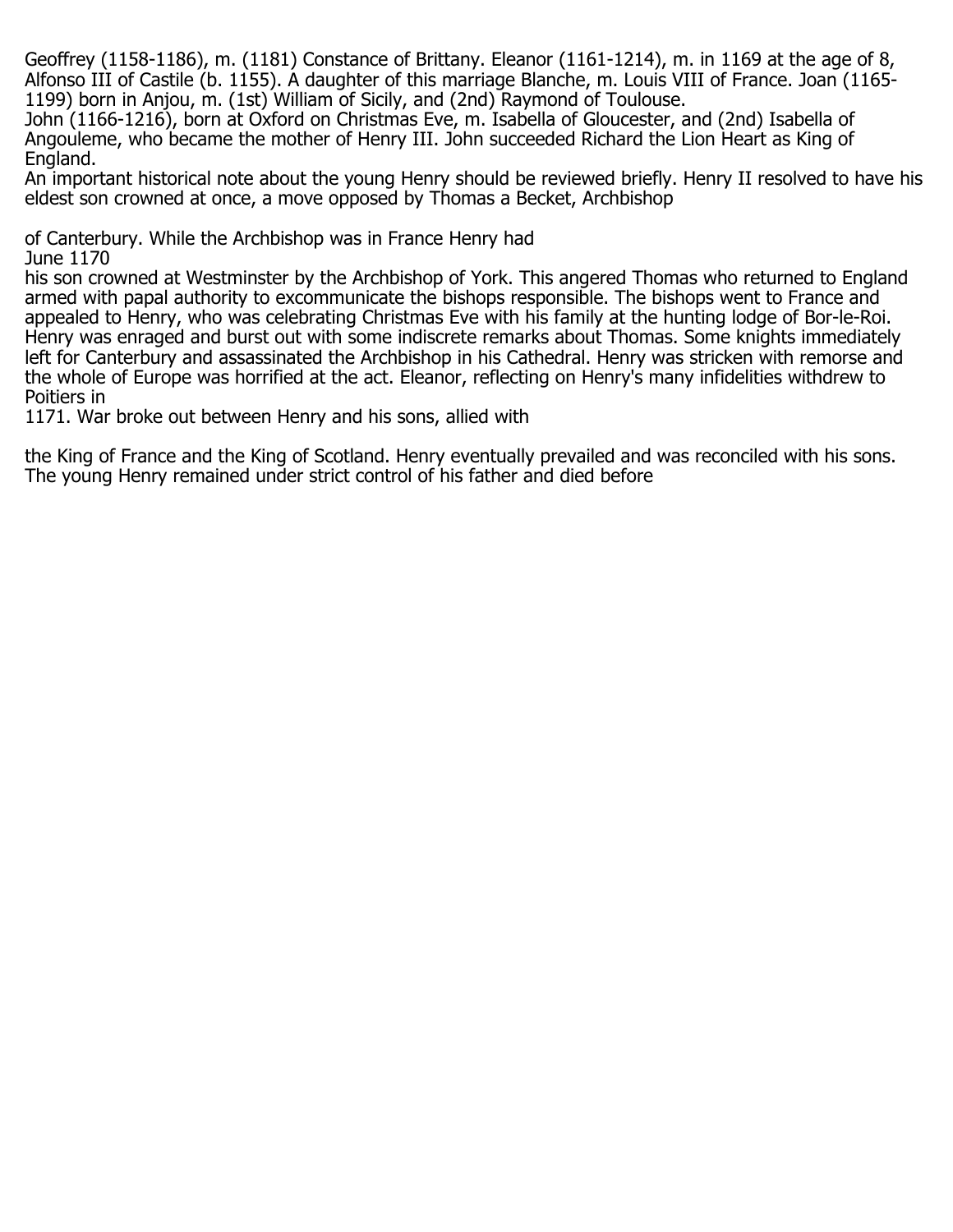he could become the real ruler of England. Eleanor was confined

at Salisbury Castle for nine years for her part in the affair, but was finally reconciled with Henry when she was assured that her favorite, Richard, would succeed to the throne.

Louis VII, of France, took a third wife after the death of Constance of Castile, marrying Adela, sister of Henri, Count of Champagne. From this union was born Philip, who became King of France, and who continued to harass Henry until he died shortly after agreeing to take up the cross of the crusades.

Eleanor's granddaughter Blanche of Castile, daughter of Queen Eleanor of Castile, married Philip's heir, who became Louis VIII of France.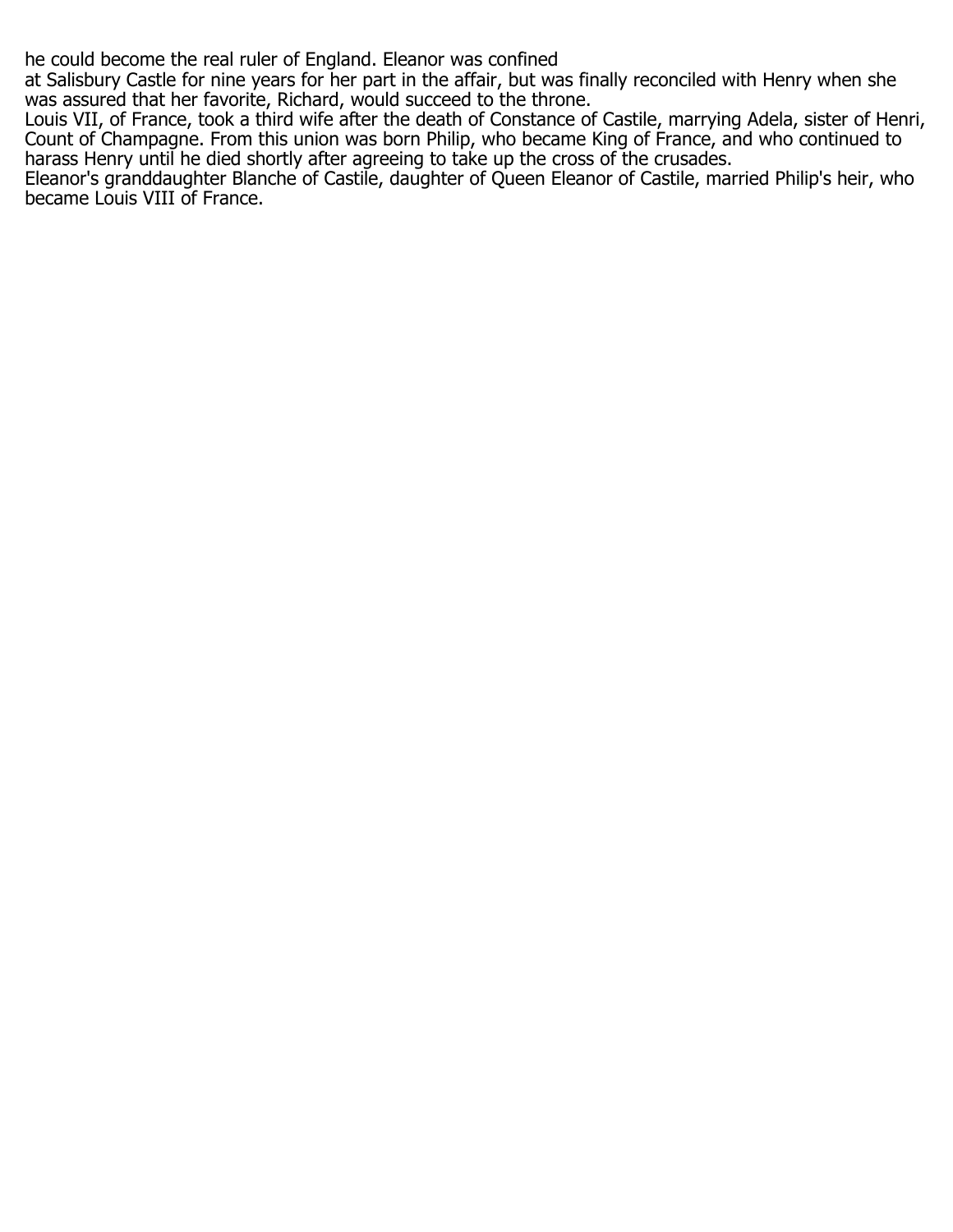Chapter III

The Whittaker and Upham Families

Mary Elizabeth Whittaker, of Troy, New York, married Joseph Bartlett

Forney, great-grandson of the pioneer Jacob Forney, on September 4, 1849.

Descended from a long line of early settlers in New England, she was born

in Troy, New York, February 26, 1824, the daughter of Ira Whittaker and

Sarahette Upham. Ira was the son of Ephraim Whittaker, a soldier of the

Revolution and Sarah was also descended from veterans of that conflict.\*

John Upham, the first of that name to come to America, was born in

England in 1600. He settled in Weymouth, Massachusetts, in 1635 with his d 1671

wife Elizabeth Upham (b. 1603) and the family as follows:

Sarah Upham, age 26 (a sister of John Upham)

John Upham, Jr., age 7 (d 1640)

Nathaniel Upham, age 5 (d March 20, 1661-2 at Cambridge) Elizabeth Upham, age 3 (d Jan 12, 1705-6.) John Upham died February 25, 1681 at Leicester, Massachusetts.

(d Oct. 1676)

A son, (2) Phineas Upham, was born at Weymouth about 1635. Apparently that left posterity.

he was the only child to reach maturity, and he was known as Lieutenant Upham, holding that rank during the Indian Wars against King Philip. He married Ruth Wood, February 14, 1658, and had the following children:

\*The records of the Upham family were obtained by Fannie Reed Gale from family and official records in February 1896.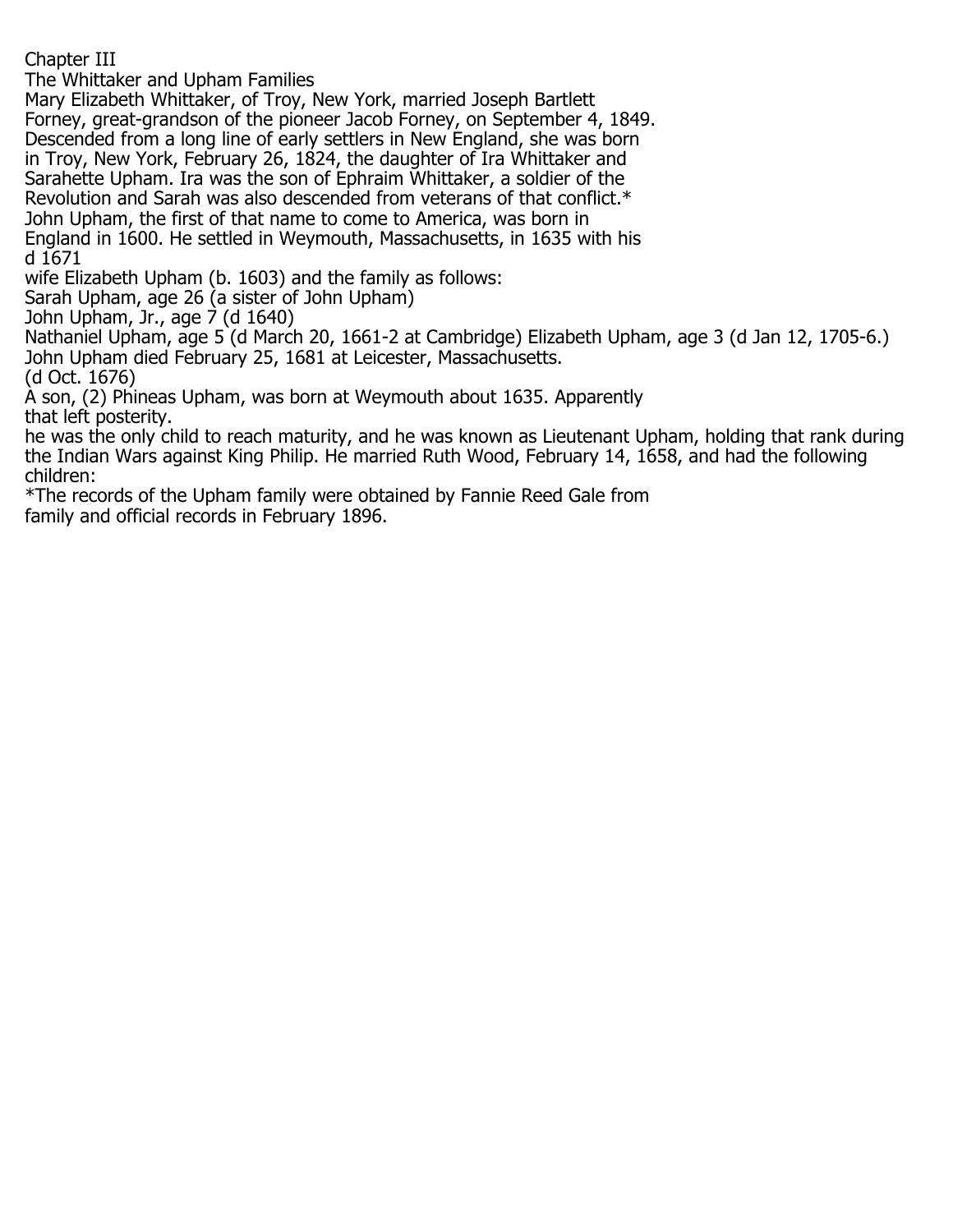- 3. Phineas Upham, Jr., b. May 22, 1659
- 3. Nathaniel Upham, b. 1661
- 3. Ruth Upham, b. 1664, d. December 8, 1676
- 3. John Upham, b. December 9, 1666, d June 9, 1733
- 3. Thomas Upham, b. 1668 d Nov 26, 1735 3. Elizabeth Upham, (date unknown)
- 3. Richom (Rebecca ?), b. 1676(1675) d May 18, 1734

Richard

3. Nathaniel Upham, the second son, lived in Malden, Mass., and married Sarah Floyd of Malden (about 1684). She (He) died December 11, 1717. The couple had nine children:<br>4. Nathaniel Upham, b. 1685, or 86

- 4. Nathaniel Upham, b. 1685, or 86
- 4. Sarah Upham, b. 1688, m. Samuel Groves(Grover) in 1713<br>4. Ruth Upham, b. 1691, m. Nathaniel Nichols in 1716
- 4. Ruth Upham, b. 1691, m. Nathaniel Nichols in 1716
- 4. Dorothy Upham, b. date unknown, m. John Colman in 1722(1723)
- 4. Noah Upham, b. 1694 d Feb 8, 1766
- 4. Abigail Upham, b. 1696
- 4. Johannah Upham, b. 1699 m. Samuel Wesson 1717
- 4. Lois Upham, b. 1701 m. James Hill 1727
- 4. Eunice Upham, b. 1707 m Benjamin Wesson, Apr 18,1726
- 4. Nathaniel Upham, of Malden, Massachusetts, married Mary Tutwell,

of Boston, February 6, 1706. He died at Leicester (in 1764). There were nine children of this marriage. Daniel b 1713

d 1714<br>5. M

- 5. Mary Upham, b. 1707, died young.
- 5. Phebe Upham, b. 1709, d. 1725
- 5. Martha Upham, b. 1710, d. May 30, 1725
- 5. Nathaniel Upham, b. 1715
- 5. Daniel Upham, b. 1719 (or 20), d. September 18, 1738
- 5. Abigail Upham, b. 1724, d. September 22, 1738
- 5. Sarah Upham, b. 1718, m. Samuel Hussy 1736 in Boston

- Mary b 1737-8, d Sep 8 1738. Nathaniel Upham was born in Malden, Mass., in 1715. He married
- Rebecca Dill in Newton, Mass., November 4, 1736. They had five children:
- 6. Daniel Upham, b. Dec. 8, 1743 m. Sarah Sprague<br>6. Nathaniel Upham, b. Jan (June) 22, 1745, m (2) P
- 6. Nathaniel Upham, b. Jan (June) 22, 1745, m (2) Phebe Kimball d March 27, 1833
- 6. Thomas (Phineas) Upham, b. August 25, 1747, m. Mary Lewis
- 6. Mahitabel Upham, b. 1750, m. Mr. Metcalf<br>6. Rebecca Upham, b. 1753, m. John Lewis (l
- Rebecca Upham, b. 1753, m. John Lewis (brother of Mary Lewis above)

d Oct 3, 1812

at Marlborough, N.H. Mary Lewis daughter of

Capt James Lewis and Martha Culuns Lewis (b March 11, 1703)

On roll of Cpt James Lewis

Company, in Col Noles Regiment

marched June 27, 1777 to

reinforce the garrison at Ft

Ticonderoga. In 1787 he

moved from Marlborough to

NY State.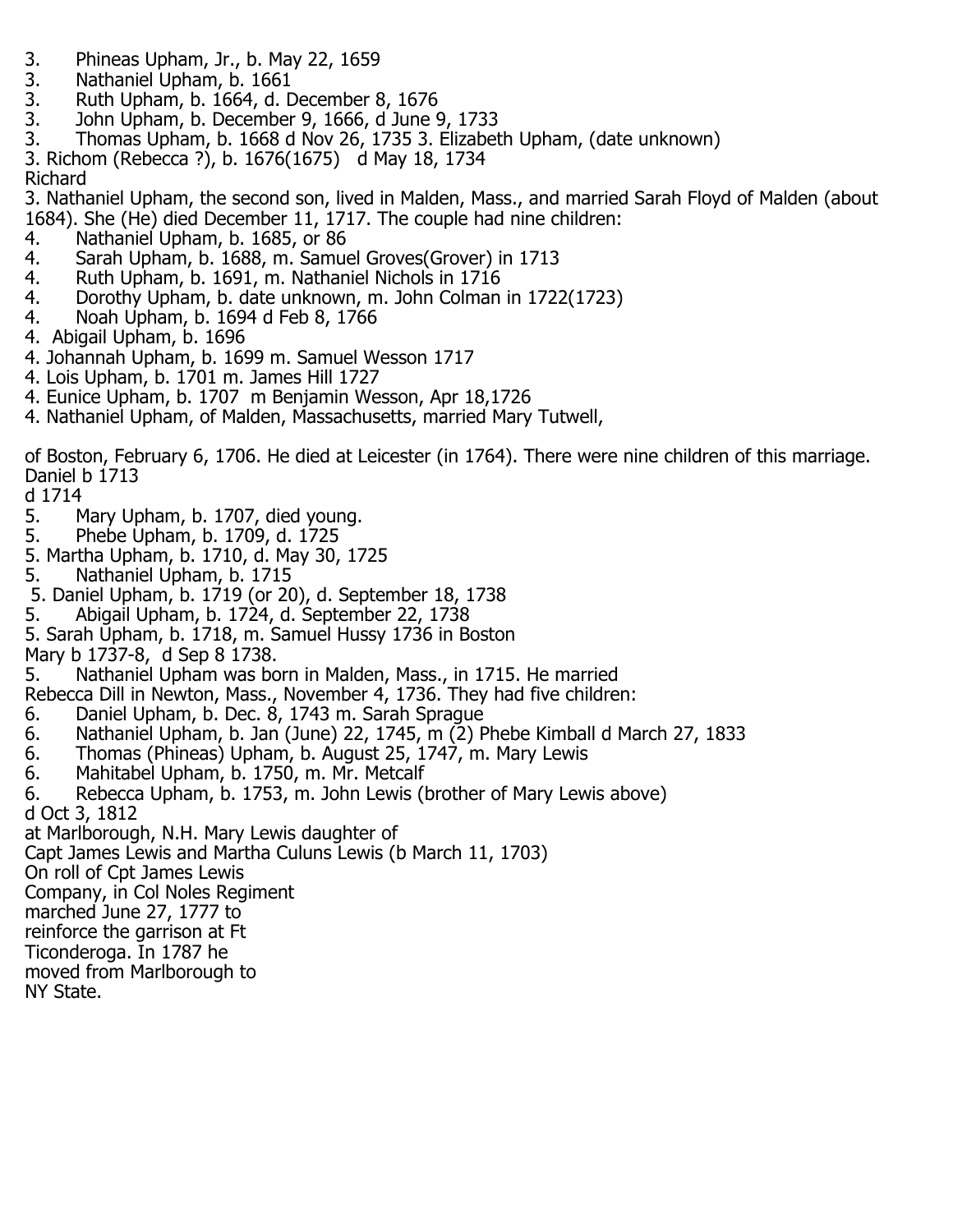6. Thomas (Phineas) Upham of Marlborough, New Hampshire and Sand Lake, New York, b. August 25, 1747 in Leicester, Mass., married Mary **Collins** 

Lewis, daughter of Captain James Lewis and Martha Culuns Lewis. Mary

Lewis was born March 11, 1753. Her brother John Lewis married Rebecca

Upham, sister of Thomas Upham. Thomas Upham was on the role of his father Hale's

in-law's company in Colonel Nole's Regiment which marched on June 28 (29), 1777, to reinforce the garrison at Fort Ticonderoga. The same year Captain Lewis raised another company of which Thomas Upham was a member. In 1787 Thomas Upham sold his farm at Marlborough and moved to New York State, settling He died April 24, 1835

at Sand Lake. Thomas and Mary Upham had fine children:

d May 15, 1841 May 3

7. John Upham, b. August 22, 1778, m. Elizabeth Stevens (1786- 1872

d Sept 18,1856 7. Asa Upham, b. August 27, 1783, m. Achsa

Bailey (1783- 1839)

 d 1862 7. Martha Upham, July (Jan) 27, 1787, m. Aaron Sidgworth Sedgwick 7. Rosamund Upham, b. December 27, 1790, m. John Wilsey

7. Esekiel Upham, b. December 28, 1793, m. Mary Trovise

d Feb 23, 1859 (Travise)<br>7. John Upham, Sand Lake, New York, was born August 22, 1 John Upham, Sand Lake, New York, was born August 22, 1778 in Marlborough, New Hampshire. He married Elizabeth Stevens, who was born in Sand Lake June (January) 3, 1786. He died May 15, 1841, and Elizabeth Stevens Upham died at Sand Lake September 19, 1876 (1872). The couple had the following children:<br>8. Sai

8. Sarahette Upham, b. June 5, 1804, d. May 13, 1898.

In her old age she lived with Ira S. and Lydia Reed in Delevan, Illinois. She married Ira Whittaker on June 11 , 1823.

in a bhainn an t-ainm an t-ainm an Dan Bhainn an t-ainm an t-ainm an t-ainm an t-ainm an t-ainm an t-ainm an t-8. Dorsey Upham, b. April 2, 1806, m. Teresa Jones (Town). She (He) died May 22, 1828. There were two daughters of this marriage, Louisa and Sarah.

8. Mary Upham, b. March 24, 1808, d. March 9, 1813

8. John Upham, Jr., b. June 19, 1812, d. in Delevan,

Illinois, April 8, 1884. m. Eunice C. Culver of Berlin NY.

d Sept 19, 1872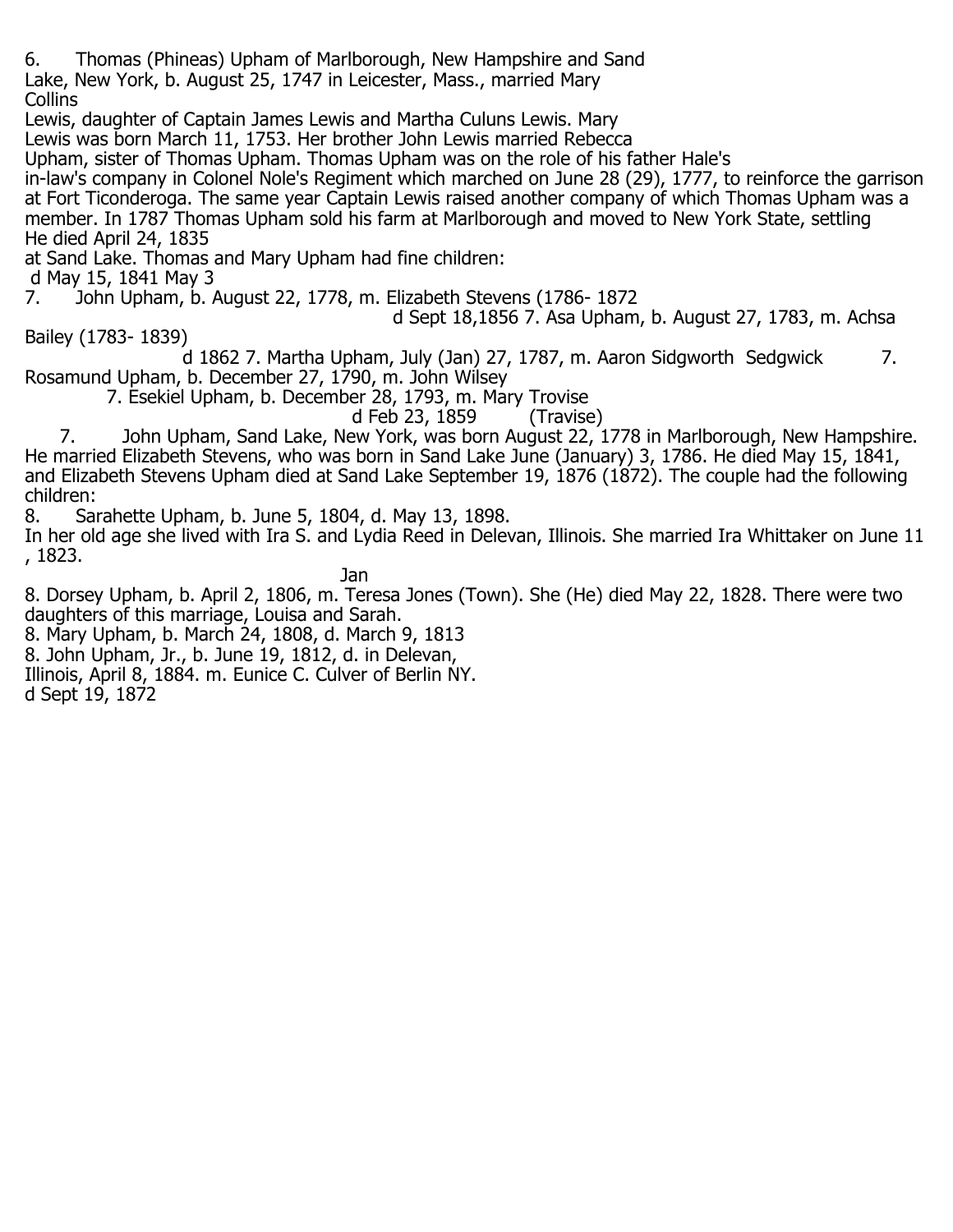8. Hannah Upham, b. April 10, 1825, m. Philotis Clark (d. in Delevan, Illinois, February 1891). S. 8. Morgan Upham, b. March 14, 1829, was killed by a fall from a roof in West Troy, New York. 8. Sarahette Upham, oldest child of John Upham and Elizabeth Stevens was born in Sand Lake, New York June 5, 1804 and died at Delevan, Illinois May 13, 1898. She married Ira Whittaker January 11, 1823 at Sand Lake. 1879 Ira Whittaker (b. December 25, 1798, d. March 28, 1878 was the son of a Revolutionary soldier. The couple had four children: Issue: Grace and Daisy Reed. 9. Mary Elizabeth Whittaker, b. February 26, 1824, d. June 25, 1915. Married Joseph Bartlett Forney (1821-1884). in Troy NY. Sept 4, 1849 Read and later to Moline, Illinois in Portland, Oregon Read Sheldon 9. Lydia Ann Whittaker, b. April 29, 1826, d. May 13, 1898, m. Ira S. Reed (Read) in Troy, N.Y., January 1, 1848, d. July 19, 1915 (1914), The family moved to Delevan, Illinois in 1854, Issue: 10. Mary Sheldon Reed, b. Nov 5, 1848, m. Bryon S. Pratt, October 27, 1868. (Cousin Millie to Sarah Forney Caldwell) Issue: Allen K. Pratt, b. in Delevan, Illinois, August 12, 1870, d. October 25, 1888. Bernice Dean Pratt, m. Guy Beatty, and d. in Lake Charles, La., October 22, 1902. Issue Dorothy Beatty b 1896 10. Joseph Forney Reed, b. November 3, 1850 in Dorset, Vermont, m. Ida V. Cluner, d. November 11, 1896 in Lake Charles and is buried there. Rugg 8. James P. Upham, b. September 24, 1814, d. March 26, 1820. 8. Mathias (Nathan ?) G. Upham, b. February 16, 1817, m. Mary Ann Mixter. (1817-1887) 8. James Harris Upham, b. March 26, 1820, m. (1st) Catherine Mounts, and (2nd) Millicent Ragg d. (unknown). M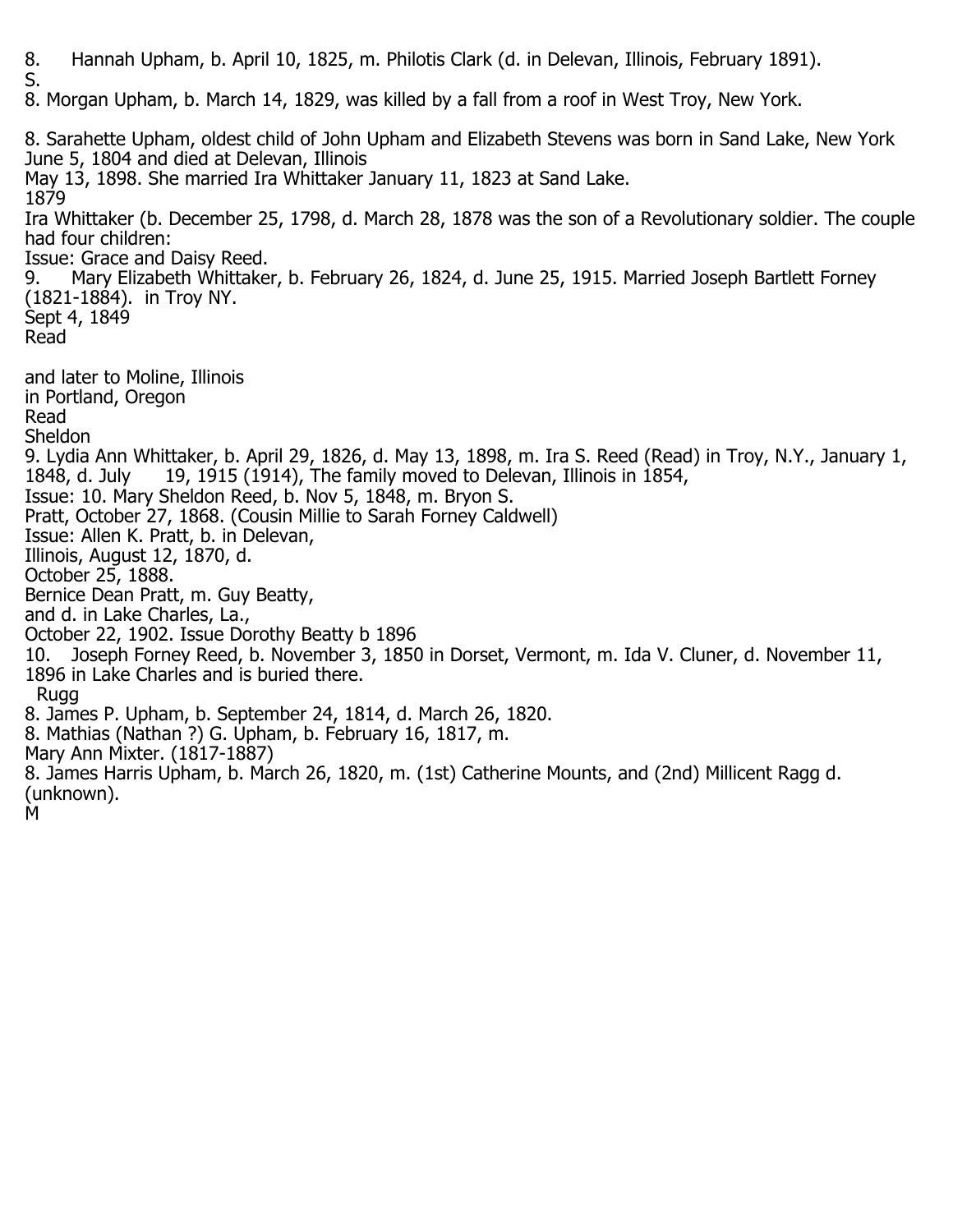10. Fannie Reed, b. in Delevan, Illinois, October 27, 1857, m. Fred Gale, d. January 2, 1914. Issue: Guy and Reed Gale. 10. Bessie Reed, b. April 18, 1862, m. Charles Stubbs. 10. Harry Whittaker Reed, b. January 29, 1867, m. Cora Rich, d. at Lake Charles February 5, 1897. Issue: Margaret and Allen Reed. 9. John Walter Whittaker, b. September 16, 1828. d. New York City 9. James Whittaker b. August 5, 1832 died at birth Aug 6, 1832 9. Matilda L. Whittaker, b. August 24, 1834, d. September 2, 1841. The Whittaker Family Ira Whittaker, who married Sarah Ette Upham, was the son of Ephraim Whittaker a Revolutionary Officer. Ephraim Whittaker was born February 19, 1755 in Drighton (now Salem) Massachusetts. In May 1755 he enlisted in the Continental Army as a Sergeant in the Regiment of Major Durkee. In 1779 he was promoted to Forage Master with the rank and pay of a Captain. He was in the Battles of Germantown and Monmouth, and was second in command of the party that captured Major General Prescott of the British Army from a British Warship. He married Hannah Stevenson (b. Dec. 4, 1763, d. Aug. 1841 on May 28, 1781 16, 1814) in Hudson, New York. He died at Troy, N.Y. July 10, 1846. The children of this marriage were: John Whittaker, b. Feb. 7, 1784, d. in New York Oct. 14, 1843. He was Agent for The Peoples Line of Steamboats on the Hudson River for many years. He married Abigale Sandfort in New York on April 28, 1816. m. Julia Ann Allen (in Troy NY)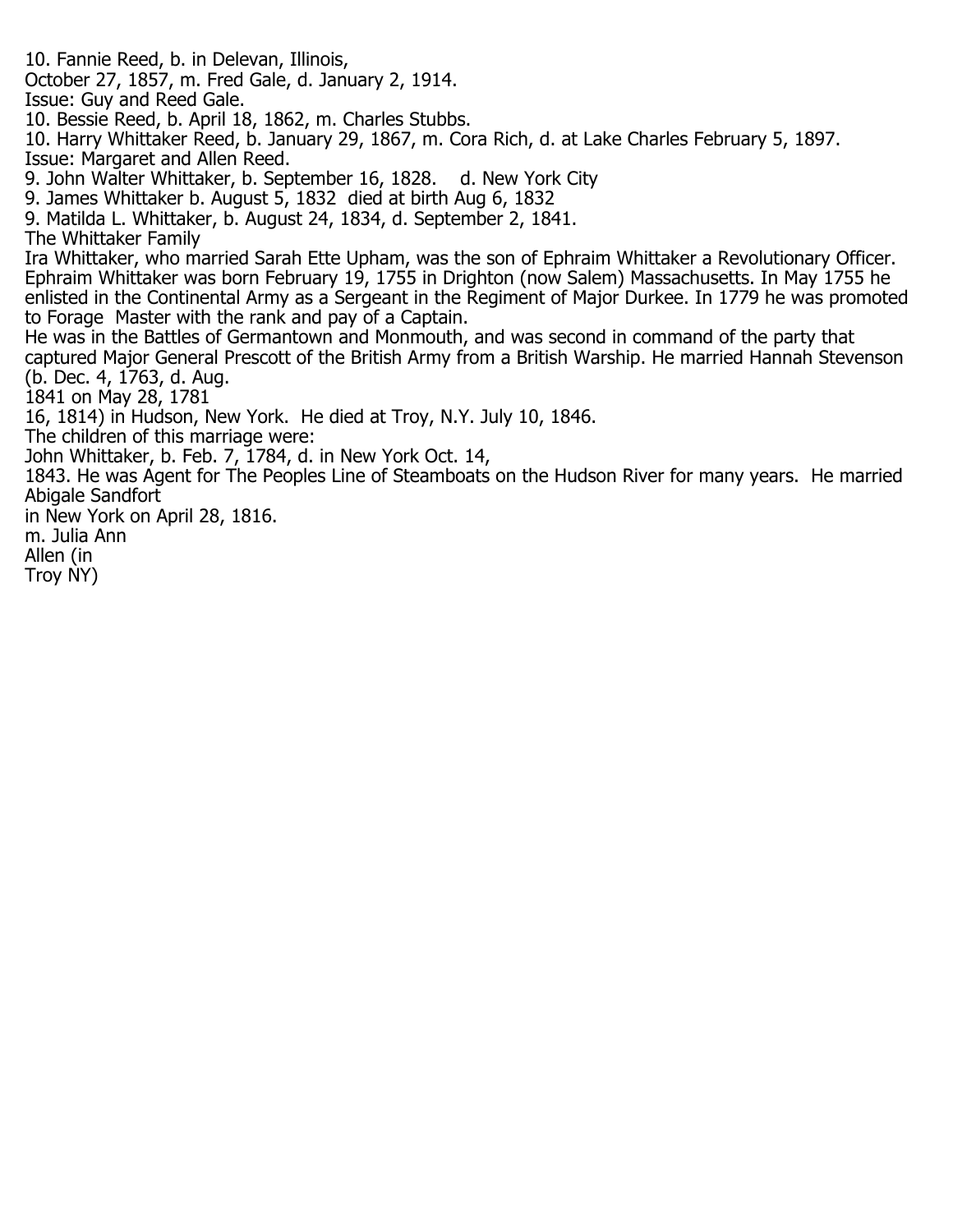Henry Whittaker, b. May 8, 1786, d. Troy, N.Y., April 19, 1829. Henry Whittaker was a lawyer. Hannah Whittaker, b. Feb. 20, 1788, d. Aug. 22, 1850. Thomas S. Whittaker, b. July 31, 1791. m. Mary Abbot, Jun 8, 1816 in Kingston, N.C. Walter Whittaker, b. Jan. 22, 1794, d. Nov. 22, 1832 at Troy. He practised law and married a Miss Thompson. Maria Adelaid

Thompson on July 4, 1815, in New York.

Ira Whittaker, b. Dec. 10, 1795, d. Sep. 1 , 1797 at Hudson NY Hudson, N.Y.

Ira Whittaker (2nd), b December 25, 1798, d. March 28, 1898,

moved to Troy with his parents in 1799, m. Sarah Ette Upham

in Bath, New York on June 11, 1823. d. March 28, 1879. at Delevan Ill.<br>29 Ann Eliza Whittaker, b. May 5, 1802, d. January 25, 1887, m. 29

29 Ann Eliza Whittaker, b. May 5, 1802, d. January 25, 1887, m. 29 September 1824 to Aaron Weeks Raymond (d. January 23, 1890).

The couple lived in Franklin, Pennsylvania and had 13 children.

The oldest child of Ira Whittaker and Sarah Ette Upham Whittaker was Mary Elizabeth Whittaker. She married Joseph Bartlett Forney, and their descendants are covered in the Chapter on the Forney family. A sister of Mary Elizabeth Whittaker, Ann Marion Whittaker (b. July 14, 1816, d.

December 22, 1891) married John D. Hoke, an uncle of Joseph Forney.

An obituary of Ephraim Whittaker is given in Appendix A to this

Chapter.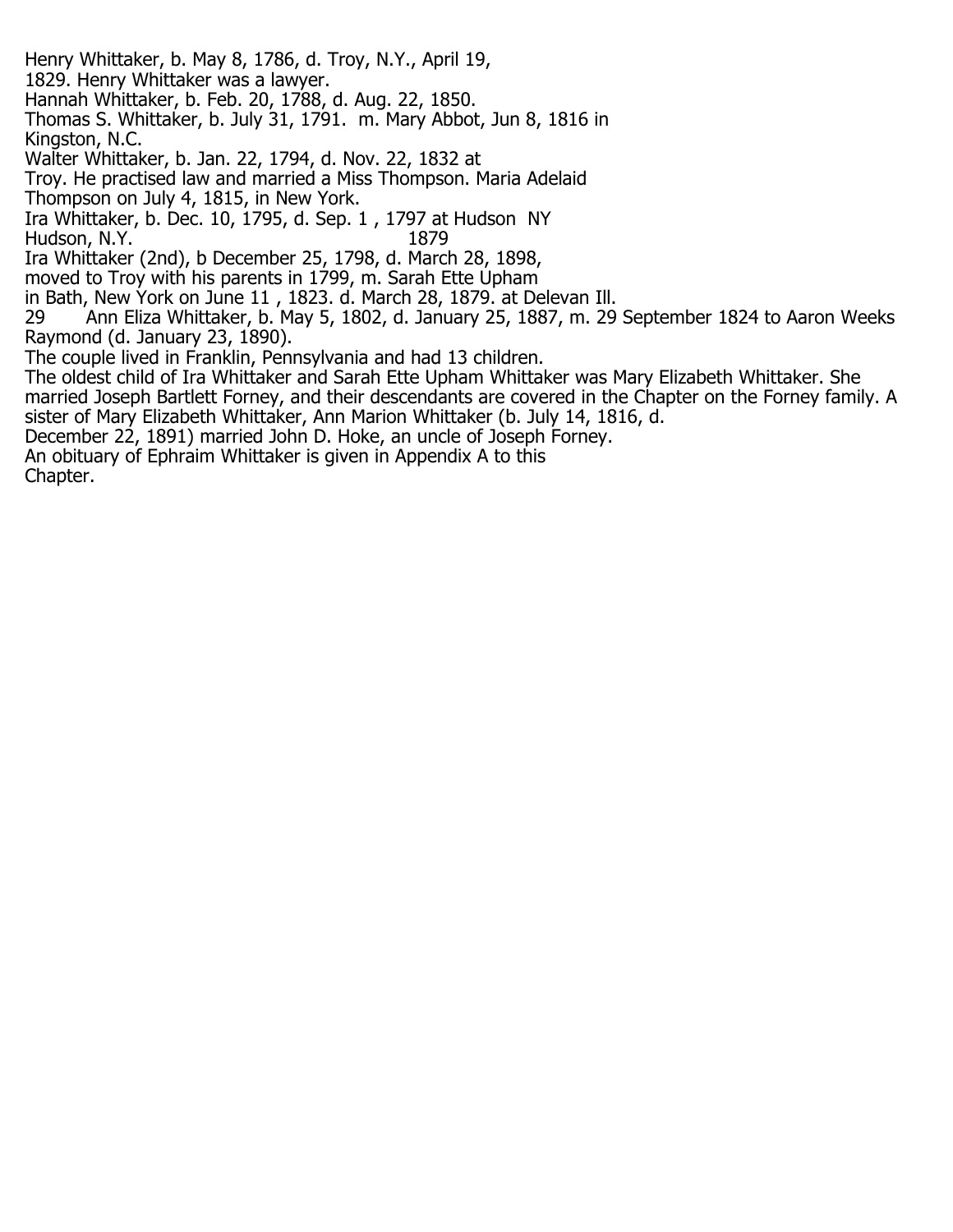# Chapter III Appendix A

Obituary of Ephraim Whitaker

(From the Troy, N. Y. Whig, July 13, 1846.)

Died, at the residence of his son, Ira Whitaker, 83 First Street at 6 o'clock, P.M., July 10, 1846, Captain Ephraim Whitaker, a soldier of the Revolution, at the advanced age of 91 years.

Captain Whitaker was born in the town of Brighton, Mass., February 19, 1755, on the 18th of May 1775, he enlisted in the Army of the Revolution. Before the Battle of Lexington he had united with a number of young men in the City of Providence, Rhode Island, in the formation of a company of cadets of which he was one of the lieutenants. This company was marshaled and disciplined by stealth and at the opening of the war was ready for the fight. The company is still in existence.

He entered the Revolutionary army as a Sergeant in the Regiment of Major Burkee. For a part of the time he acted as Forage Master with the rank and pay of Captain. He was in the Battles of Germantown, Monmouth and Saw Bits, and several minor skirmishes. The Battle of Monmouth was fought on one of the hottest and sultry days in June (the 28th). Captain Whitaker bore his full share in the heat, burden and danger of the day; he received a shot through his cap and another through his canteen, spilling the liquor with which it had been supplied in the morning.

But the most conspicuous action in the drama of the Revolution in which he bore a part, was the capture of Major General Prescott. The late celebrated General William Barton commanded the party, and Captain Whitaker was second in command. It was one of the most successful and daring exploits of the war. The expedition was planned for the purpose of getting possession of a British General Officer, and equal in rank with General Lee, then a prisoner, and who could be exchanged for him.

The story of this chivalrous action is familiar to every student of American history.

Captain Whitaker's account of the affair varies slightly from that given by the Rhode Island people. He states that the party, eighteen in number, started for "Porporin Equat Point" in Narragansett Bay, at a late hour in the night, aboard two boats, rowed by eighteen men. They were guided by a negro slave named "Quawguo" a domestic in the family of Prescott, and on arriving at Prescott's quarters, they were admitted by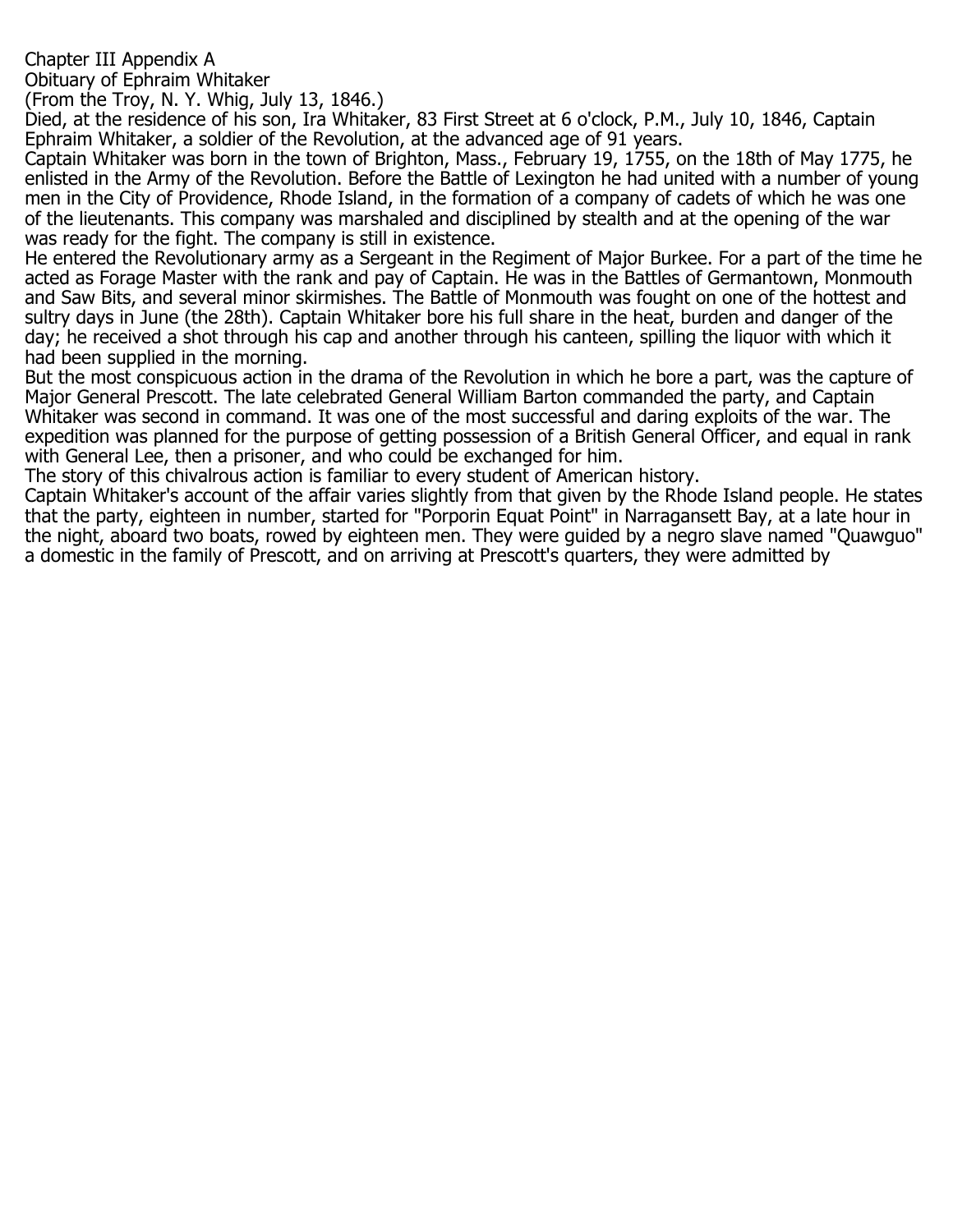the wife of Quawguo, when the British General and his Aide were seized without giving them time to dress, and hurried aboard the boats and conveyed to Providence.

In this exploit the boats were obliged to row immediately through the British fleet, then at anchor near Newport; but such was their silent procedure that they were not discovered till they had got beyond gun shot, when they gave three cheers and shouted victory. The Rhode Island account states that the party was conducted to its quarters of Prescott by a man named George Grey, who has enjoyed the honor and secured a provision for his heroism, whereas the real hero entitled to the glory of the achievement was the old negro Quawguo, who has been dead for many years, but who, up to the day of his death, was liberally provided for by the patronage and gratitude of his country.

The Capture of Andre was a mere accident, but the treason of Arnold and the execution of the gallant Andre has made it one of the most famous exploits in our history. But the capture of Prescott was a well planned and skillfully executed surprise, and should be classed among the boldest feats of human daring. It served to release from captivity, one of our best and most experienced officers, General Lee, who subsequently disgraced himself at Monmouth.

After the war, Captain Whitaker resided for a while in the village of Hudson, Columbia County, and in the spring of 1799 he removed to this city, then the village of Troy. He has lived here to see it grow from an inconsiderable village of a few wooden houses and a hundred inhabitants, to a wealthy and prosperous city.

For a number of years he was actively engaged in business, and did much towards promoting the growth and prosperity of the place. He was among the very last of the survivors of the Revolution. He was a man of iron frame and vigorous constitution, and has lived to see almost all of his compatriots in arms laid in the grave. Until within the last six months he was able to walk about with the help of his cane, and not until a year ago did the infirmities of age begin to weigh heavily upon him.

He never was sick a day in his life. His mental faculties remained unimpaired to the last. To almost all our citizens he was well known and all honored him for his public services and respected him for his private virtues.

He died from the gradual decay of his bodily frame, the wearing out of the machinery of life, while the mind was strong and clear, and fully conscious that the end of his earthly existence was at hand. His death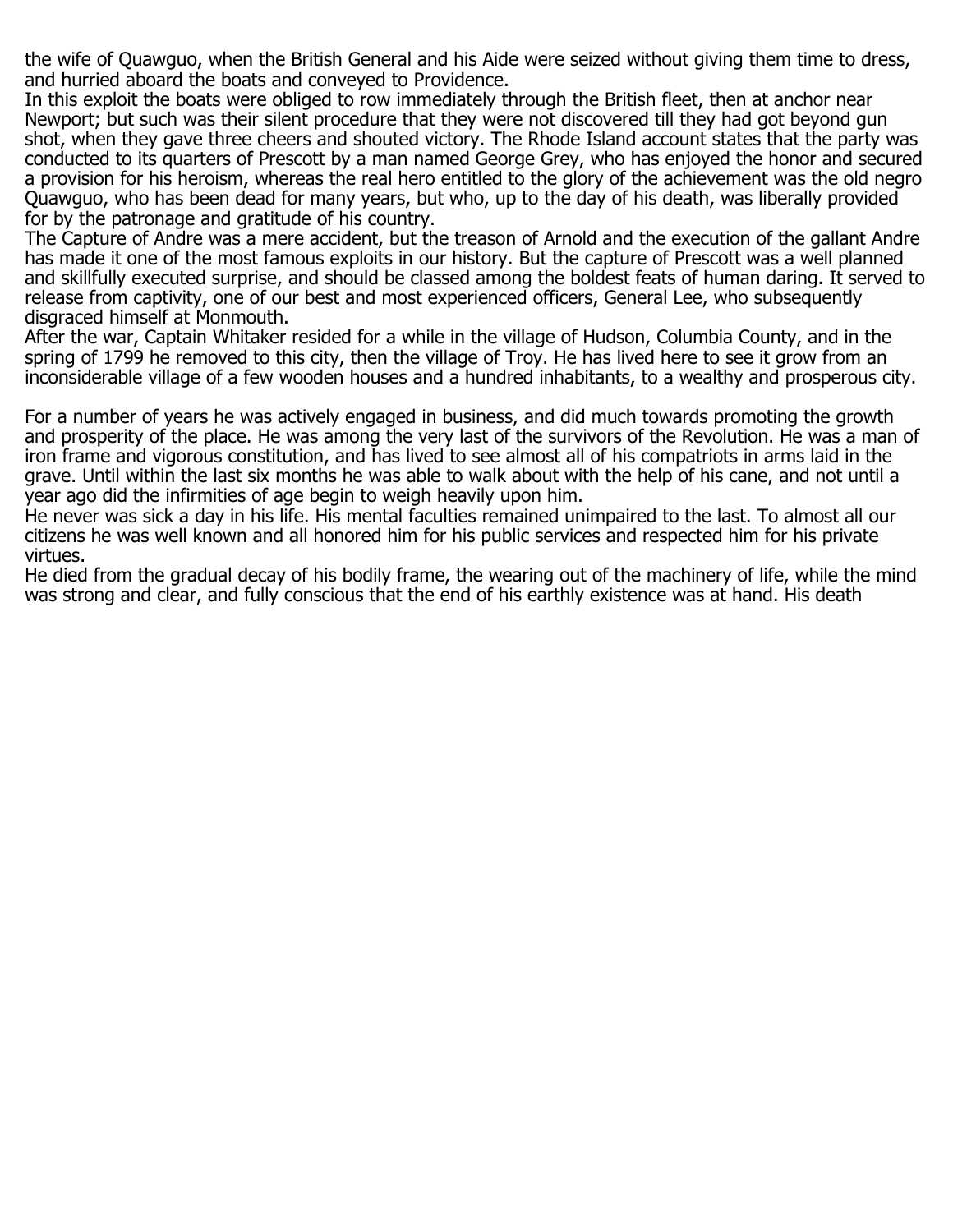had no fears for one who had faced the king of terrors in all his forms. He departed as one who was laying aside the worn and hacked and rusty armor of earthly conflicts, and buckling on the glorious panoply of faith and immortality to join the armies of the sky.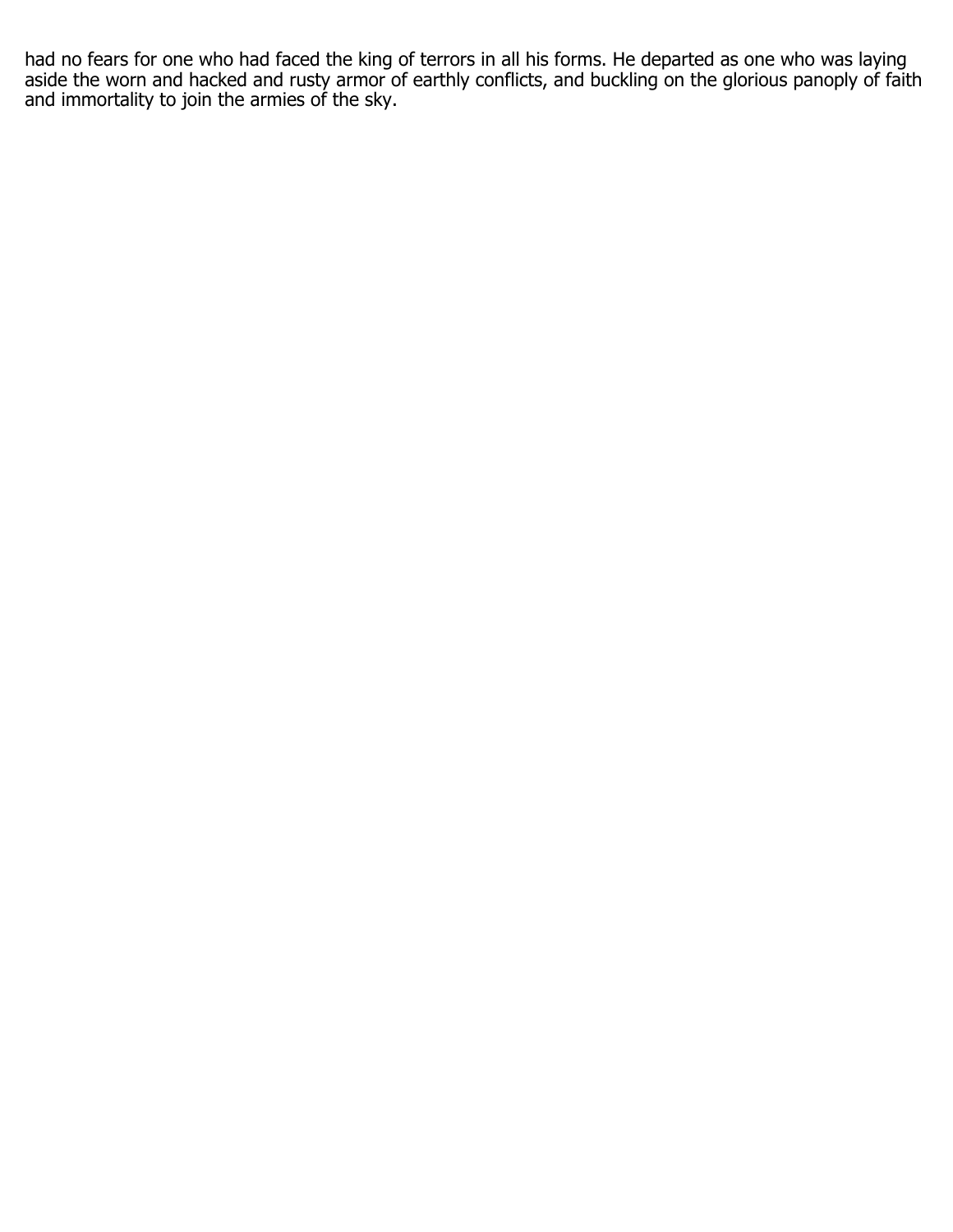## Chapter IV

The Caldwell Family

On November 8, 1846, Mary Darthula Greer, descendant of a long line of pioneers in Tennessee and of the Royal Family of Scotland, married Colonel John Henry Caldwell, and thus allied two families of prominent pioneers.

Traditions regarding the origin of the Caldwells generally center around three brothers, John, Alexander, and Oliver, or, according to another version, Jean, Robete, and Alexandre Colville, who sailed the Mediterranean with the pirate Boliosario (or Barbarroseato). They are reported to have been from Toulon, France. Being Huguenots, and banished from France by the King, they went to Solway Firth in Scotland. They purchased an old bishopric estate from the Bishop of Doneglas, which was named Cauldwell by the English King. Apparently the name was based on the fact that the estate contained three wells which were said to have the main source of water for people in the neighborhood. The refugees adopted the name, as French names were generally unpopular.

There are records of early Caldwells being knighted in Scotland by various rulers. One, created a Duke in Edinburg, was given the hand of the cross for leadership in upholding the Presbyterian faith. The coat-ofarms of Sir John Caldwell shows a cross over a seven-pointed baron's crown, and has the symbols of three wells.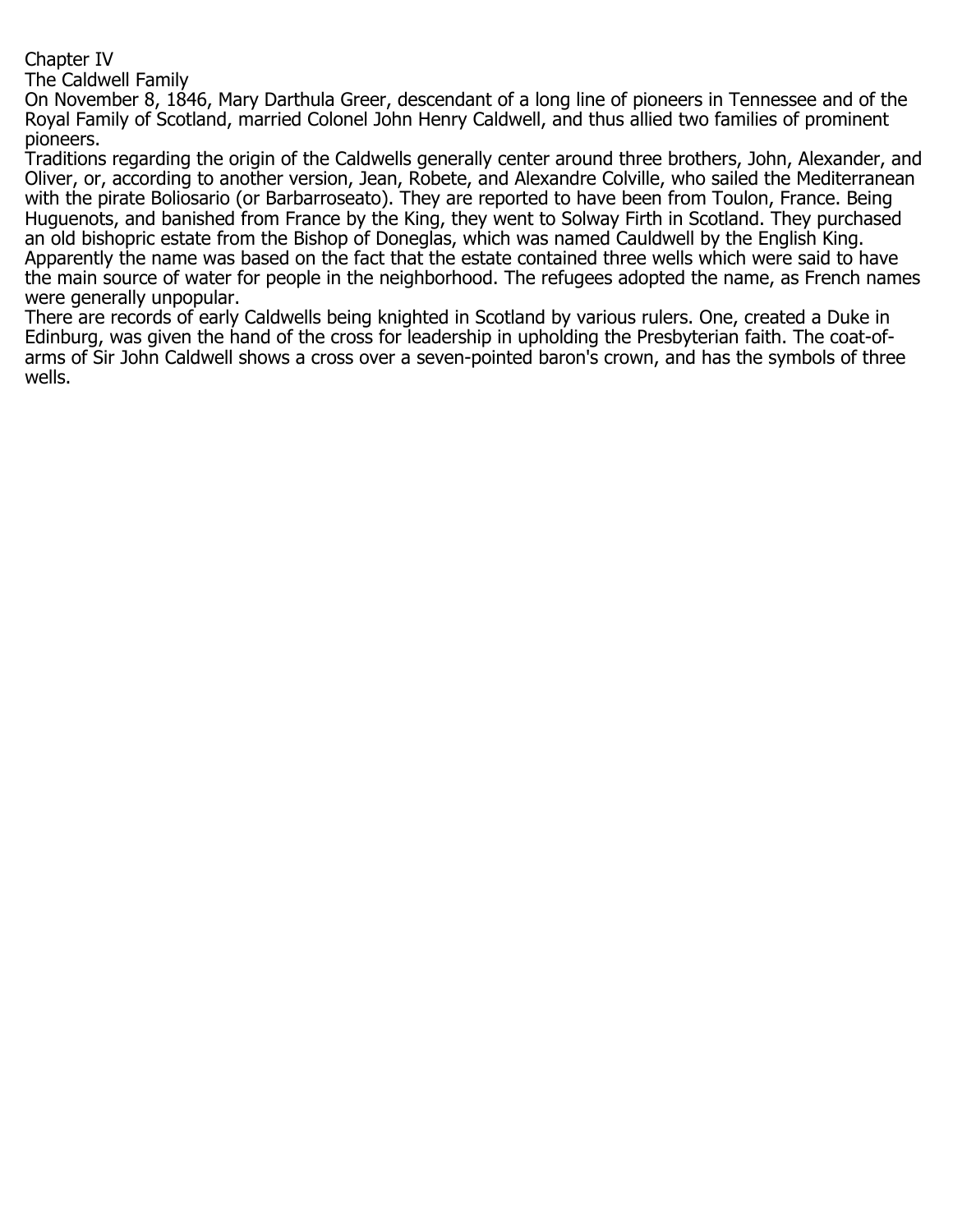Numerous Caldwells moved to Ireland from Scotland and England in 1649 in the company of Oliver Cromwell. Cromwell's grandmother was a Caldwell. They were prominent in the Puritan movement and the anti-Catholic sentiment that swept England in the 17th Century. No doubt they participated in the Parliamentary Revolution which resulted in the downfall of Charles I. After Cromwell's return to England, a number of the Caldwells remained in Ireland until Cromwell's elevation to the Protectorship in 1653. Some returned to England, other stayed in Ireland, and several emigrated to the British Colonies in the New World. Descendants of the three Caldwell brothers known to have moved to Ireland included Daniel, Joseph, John, Andrew, and David. They settled in counties Antrim and Kent. When the crown was restored to Charles II, John, David, and Andrew fled to America. Joseph and Daniel remained, although some of their children went to America and settled in Pennsylvania, Rhode Island, and Virginia.

The John Caldwell who came to Virginia, and from whom this family is descended, was apparently the eldest son of Joseph Caldwell and Janie McAhie, who married in Ireland in 1682. A daughter of this marriage, Catherine (b. in 1690), married John Dudgeon in Ireland.

John Caldwell, 1, was born in County Derry, Ireland, about 1680 or 1683. He married Margaret Phillips, and five children were born to them before

they came to America. With three of his brothers-in-law: Moore, Richey,

and Dudgeon (Catherine's husband), and a family named Dougherty, he sailed to America arriving at New Castle, Delaware, December 10, 1727, the day that George II was proclaimed King of England. The Dudgeons (or Dodgeons)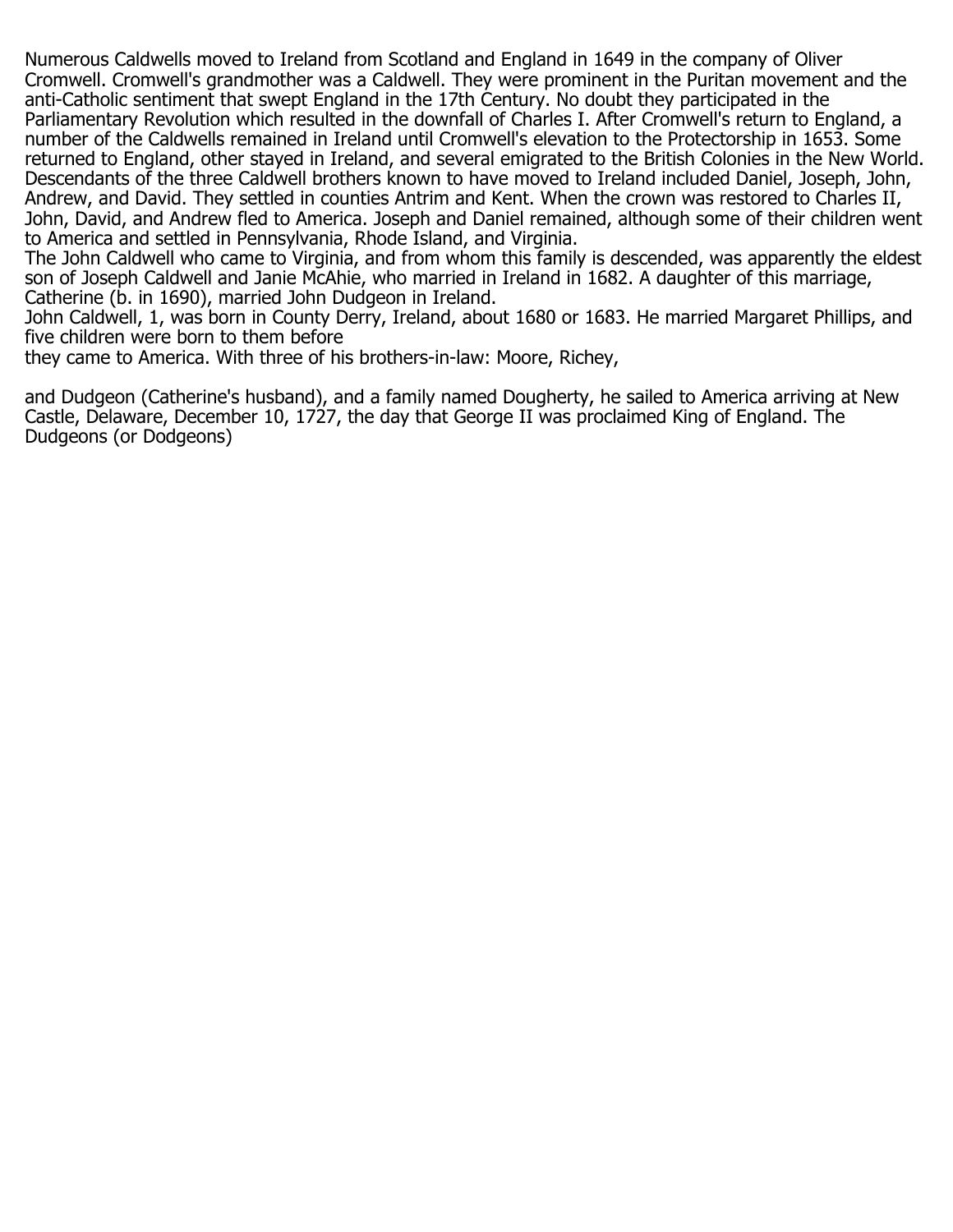arrived on Christmas Day, December 25, 1727. The families settled for a while at Chestnut Level, Lancaster County, Pennsylvania. The Dodgeons moved to the Virginia frontier in 1735, followed by the Caldwells by 1742. They settled in a part of Lunenburg County that later became Charlotte County (1764), Virginia. John Caldwell became the county's first Justice of the Peace.

Enough Scotch-Irish Presbyterian emigrants had settled in the region by 1742 to cause the erection of a log church on Cub Creek and to form what was known as Cumberland Parish Settlement, also called the Cub Creek Settlement, or Caldwell Settlement. This was one of the six churches of the first Presbytery of Virginia. Among the deeds preserved in Lunenburg County courthouse is one recorded April 2, 1751, from William Caldwell to John Caldwell, William Dudgeon and others conveying an acre of land, including a graveyard "that now stands on the land of the said Caldwell" for a burial place with timber for poling the said ground, reserving to himself and heirs a burial place there. Additional information on the Dudgeon family will be found in Appendix A.

The Caldwells were instrumental in founding Baffield and Walker's Churches in Prince Edward County, as well as Hat Creek and Concord Churches in Campbell County. Cub Creek was the first of the Virginia Presbyterian congregations south of the James River. For some time the settlers were dependent on their northern brethren for ministers. One of the Caldwells, Rev. David Caldwell, was received by the New Brunswick Presbytery and was one of the founders of the first Presbytery south of Virginia, Orange Presbytery, established in 1770 and including North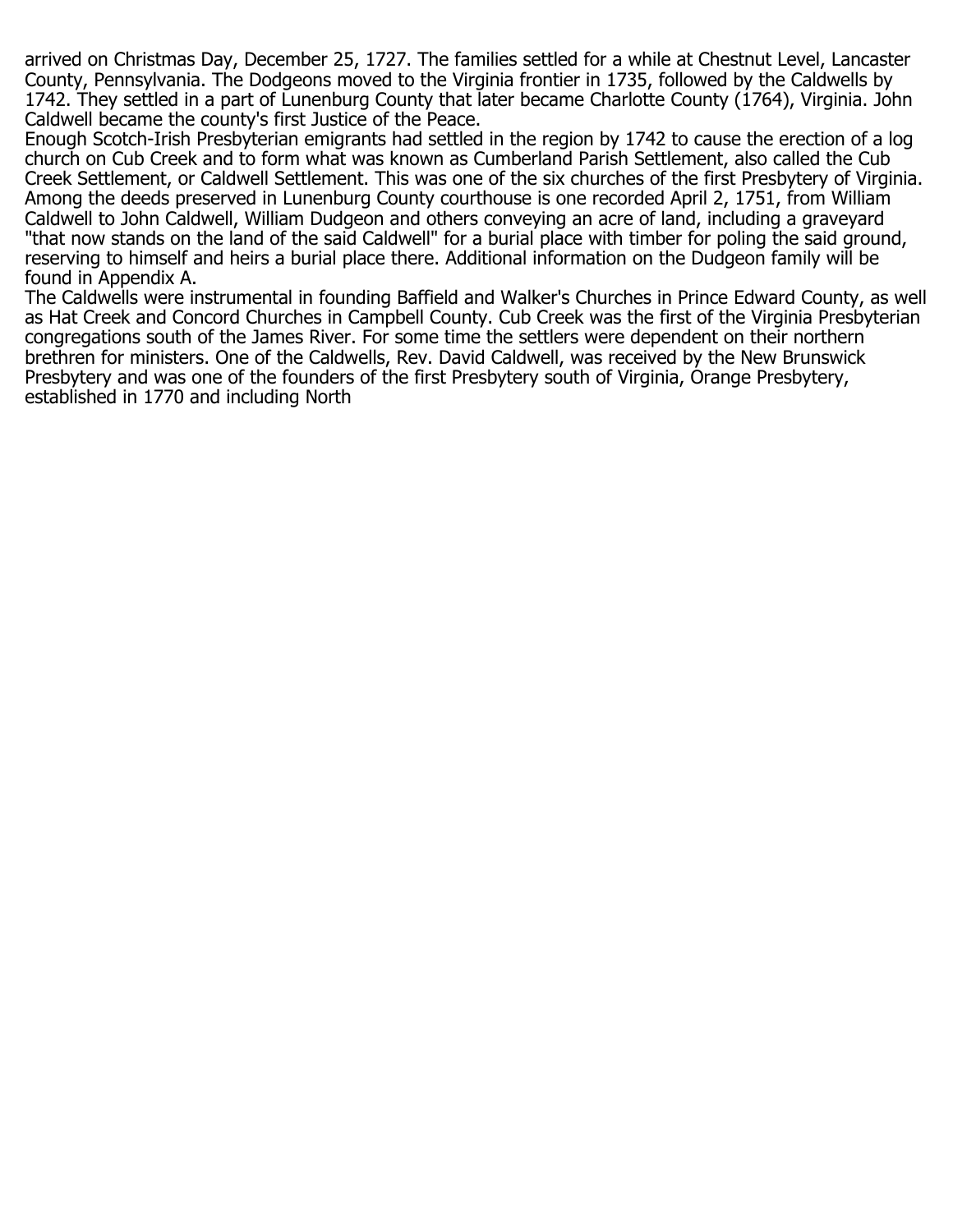and South Carolina.

John and Margaret Phillips Caldwell had seven children. He and his wife died in 1750, 14 days apart, and were buried in the yard of Cub Creek Church. Three of their children, William, Thomas, and David are buried there also. The will of John Caldwell is recorded in the deed book of Lunenburg County, dated November 26, 1748.

The Family of John and Margaret Phillips Caldwell (1).:

2 (1). William Caldwell was born in Ireland and married a girl (b 1708)

named Rebecca, perhaps before leaving the country. They followed the movement to the Caldwell Settlement in 1749, and are said to have had four sons and five daughters. The eldest son, John, went to the frontier and a major in the South Carolina Militia.

of South Carolina, and became a surveyor. William Caldwell died in Lunenburg County, and Rebecca, with her family, and her brother-in-law, John Caldwell, Junior, moved to South Carolina, probably persuaded by her son John to join him. John Caldwell, Junior, was killed by Indians, Caldwell

and her own son John was murdered by Tories during the Revolution.

A daughter, Elizabeth, born in October 1757, married Robert Gillam, who was at the Battle of Cowpens and the Siege of Ninety-Six. She married a second time to William T. Sheppard.

The second daughter, Martha, married Patrick Calhoun, leader of a Scotch-Irish Colony near Abbeville, South Carolina. Patrick Calhoun's father, James Calhoun, and his wife Catherine, emigrated from Ireland in 1733 and were pioneers in Bath County, Virginia in 1746. The Indian uprising

after the defeat of General Braddock caused them to found the Calhoun the Long Cane Country in 1756

Settlement in the South Carolina uplands. James died peacefully but Catherine d. Feb 15, 1796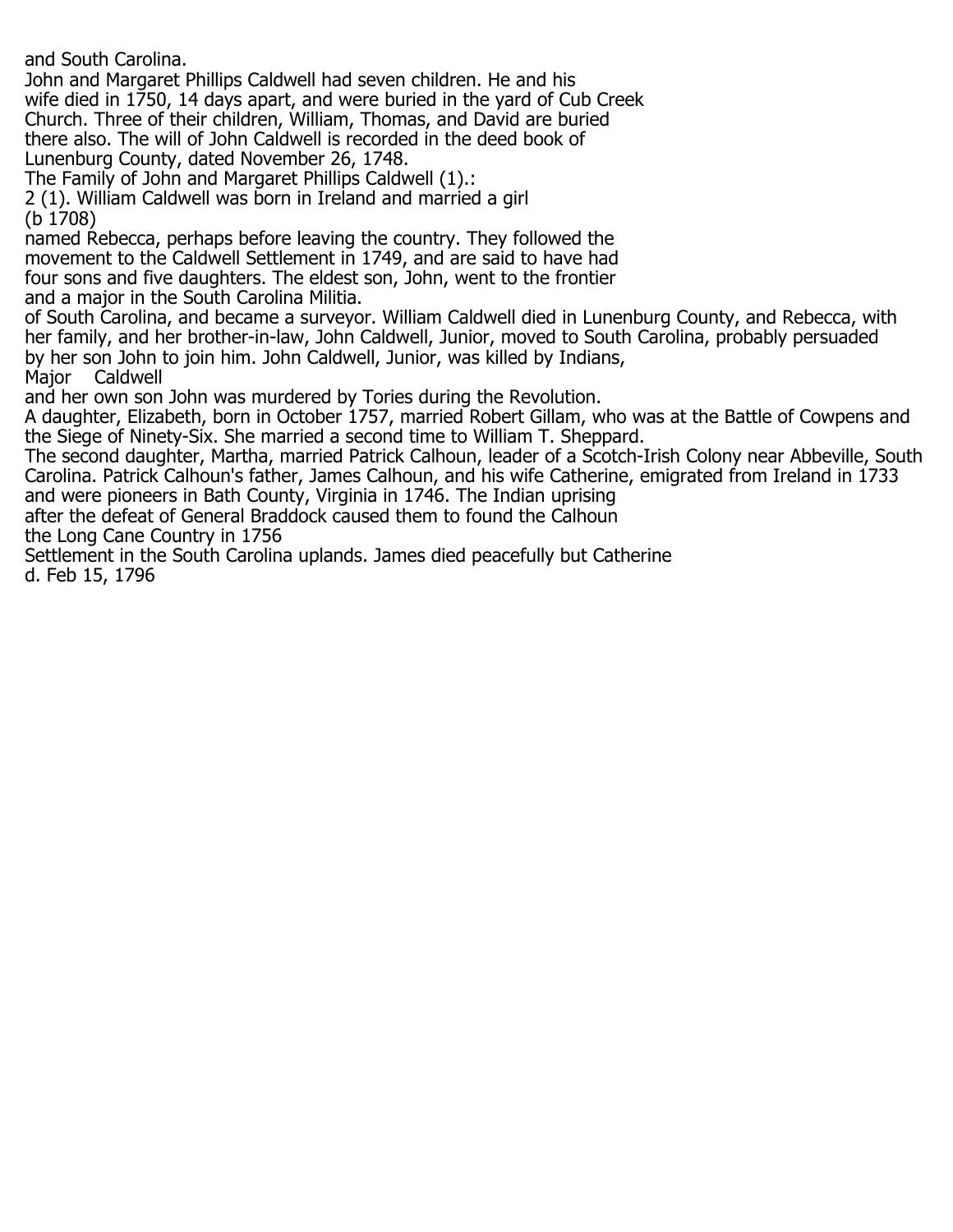was killed by the Cherokees in the Long Cane Massacre in February 1760. Four of their sons supported the American cause against Great Britain and Patrick became a member of the South Carolina Legislature. Martha Calhoun was his second wife in 1770. They had four sons and a daughter. The third son was named for his uncle (Major) John Caldwell, and John Caldwell Calhoun became a prominent American stateman, too well known to need Patrick Caldwell died Feb 15, 1796? further comment here. Rebecca Caldwell died at Mill Creek, Newberry District, in 1807, at the age of 99. b 1726 26 1746 2 (2). Thomas Caldwell 2 (3). David Caldwell (1718-1769) married Mary Dudgeon ( d. 1820). After David's Caldwell's death in Virginia, she moved to Kentucky with born in Lunenburg Cty. died in Columbia Ky was a soldier in the revolution her children (probably with her). Those of record are John (1746-1829), David, and Robert Va line.<br>(d. 1820). David Caldwell was a justice of the first court of Charlotte County, Virginia. David Caldwell was a justice of the first court of Charlotte County, Virginia. Very probably joining her brother in law Robert and his family in<br>2 (4). Margaret Caldwell. the grand emigration encouraged by the Boones. child 2(5). Robert Caldwell, 5th son of John Caldwell (the order is not certain) gave his name to Caldwell County, Kentucky, where he was an early settler. He died in Mercer County in 1806 leaving a large family who were an honor to the state. His son, John, was Lieutenant Governor of Kentucky. He was buried at Frankfurt and a monument is (was) dedicated to his memory. A (Another) son, Samuel Caldwell, was first clerk of Logan County, and a Major

General in the War of 1812. His granddaughter (A daughter of Samuel Caldwell), Eliza, became the wife of O. H. Browning, President Lincoln's Secretary of the Interior.

Caldwell became Patrick's third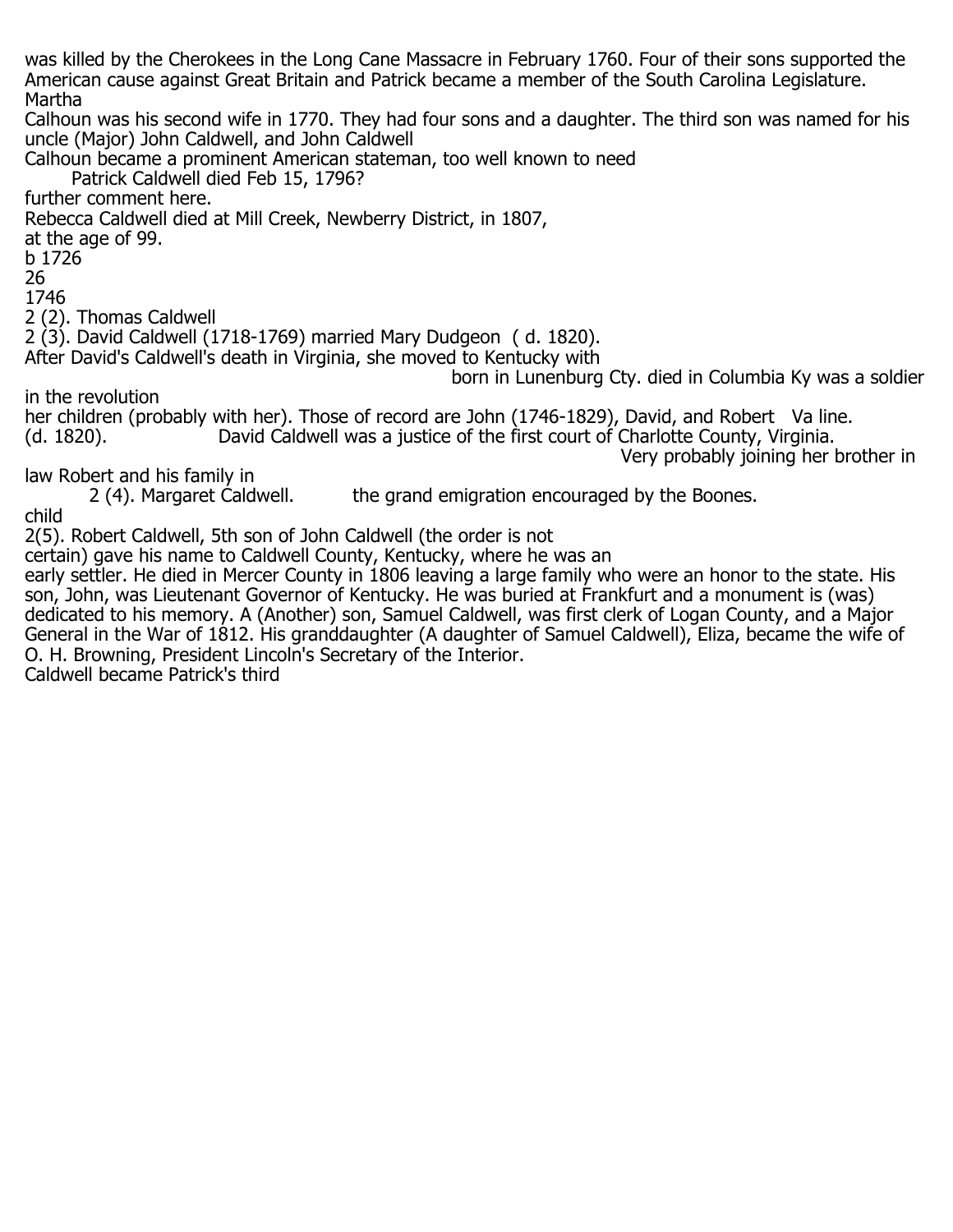2 (6). James Caldwell was born in Lunenburg County in April 1734. He was ordained by New Brunswick (New Jersey) Presbytery in 1761 and served as Chaplain of Dayton's New Jersey Brigade. He married Hannah in Elizabethtown, NJ

Ogden on March 14, 1763. On June 7, 1780, Mrs. Caldwell was killed by The church and house were burned by Tories.

a random bullet during Knyphausen's Raid. Patriots alleged that she more

was murdered and some histories so state. However, it is much / likely that her death was a tragic accident. The following year at Elizabethtown Point, November 24, 1781, the Reverend Caldwell was involved in a dispute over a package with an American sentry. During the argument Caldwell tried

was shot and killed. The sentry was later / and executed for the murder. They left a family of nine children. 2 (7). John Caldwell, killed by Indians in South Carolina.

 Moved to South Carolina with the widow of William Caldwell and his family and was killed by Indians. during the Revolution.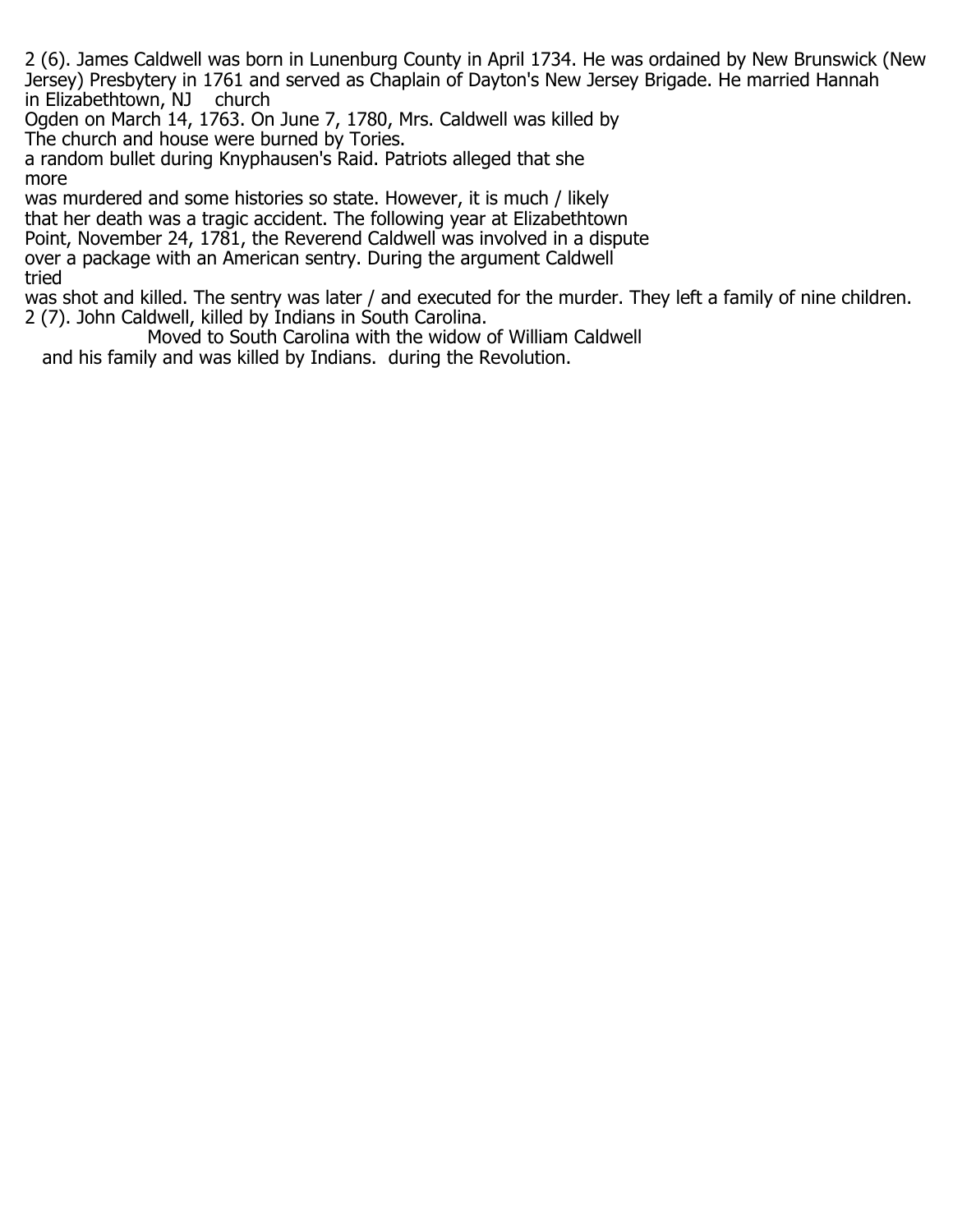2 (3)

The Family of David Caldwell and Mary Dudgeon

3. John Caldwell (b. 1746 in Lunenburg Co. VA;d. June 11, 1829) m. June 7, 1775 Dicey Mann(b. 1753; d. 1785). John Caldwell was a soldier of the Virginia Line and died in Columbia KY.<br>3. David Caldwell. No Information.

David Caldwell. No Information.

3. Robert Caldwell (d. 1820)

The Family of John Caldwell 3 (1) and Dicey Mann<br>4. (1) David Calhoun Caldwell (b. March 16, 177

4. (1) David Calhoun Caldwell (b. March 16, 1776 in

Kentucky, d. 1830), m. 1801, Lucy Ann Cabiness.<br>4. (2) William Caldwell

4. (2) William Caldwell<br>4. (3) Beverly Caldwell

(3) Beverly Caldwell

4. (4) Polly Caldwell 4. (5) Phebe Caldwell

George Edward?

David Caldwell joined the troops under General Andrew Jackson and fought in the Battle of New Orleans. He never returned to his family consisting of his wife and six(?) children. The (?)

family was very poor for years but eventually prospered in Huntsville AL. A relative, writing of a visit to the family

In 1838, described them as "affluent".

in Kentucky

The Family of David Calhoun Caldwell(4) and Lucy Ann Cabiness

5.(1) John M. Caldwell (1803-1868) m. November 26, 1824, in Madison Co. AL

Emily Garrett Bell. She was the daughter of Captain

Henry Bell and Elizabeth Garrett Bell (of Kentucky). John M.

Caldwell was a man of considerable property and numerous deeds were recorded by him in the records of Madison County AL. He later suffered financial reverses and lost almost all his property. He was lost overboard while on a trip with his family on a steamboat on the Red River in Texas in 1868.

(See Appendix ) There were fifteen children from

this marriage, three of whom died in infancy.<br>5. (2) Louisa m. Col Spotswood of Virginia

5. (2) Louisa m. Col Spotswood of Virginia<br>5. (3) Lucy Ann (b. 1813) m. William Dickso 5. (3) Lucy Ann (b. 1813) m. William Dickson Lanier of Huntsville, AL (d. Dec 9, 1837). Lucy Ann Caldwell (Lanier) was buried in an unmarked grave in Maple Hill Cemetery, Huntsville. Issue: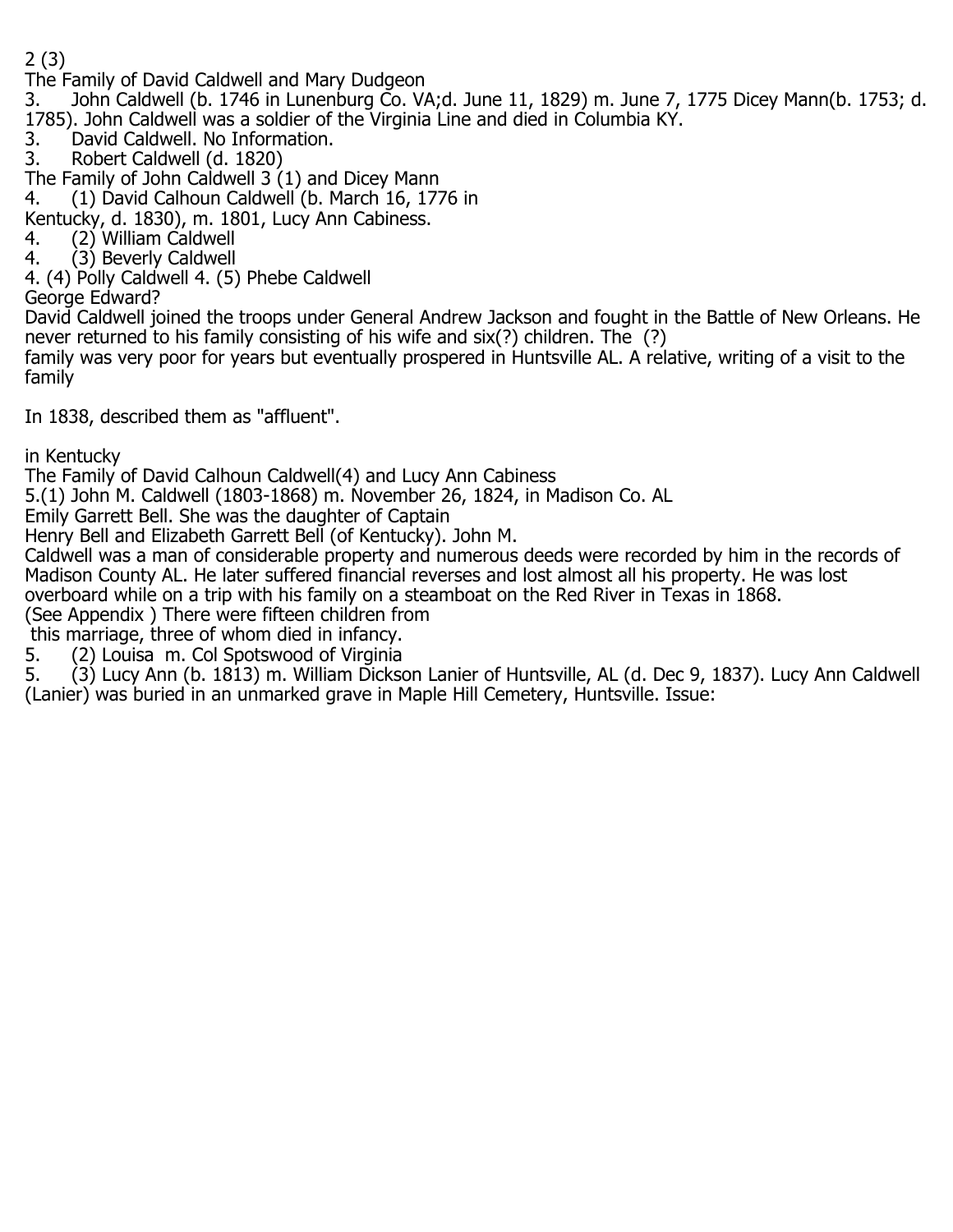The Family of John M. Caldwell (5(1) and Lucy Ann Cabiness.

5(1) John M. (Madison) Caldwell, b. 1803 in Kentucky, m. Nov. 26, 1824 Emily Garrett Bell. She was the daughter of Captain Henry Bell and Elizabeth Garrett Bell of Kentucky.

He was man of considerable property and numerous deeds are recorded by him in the records of Madison County AL. He suffered financial reverses and lost almost all of his property. He was lost overboard while on a trip with his family on a steamboat on the Red River in Texas in 1868.

(See appendices) There were fifteen children of this mARRIAGE, THREE OF WHOM DIED IN INFANCY. 6(1) John Henry Caldwell (b. April 24, 1826, d. Sept. 4,

1902). grew up in Madison County, Al. He came to Calhoun County in 1847 and taught school. In 1857 he represented the county in the State Legislature. In 1858 he moved to Ashville in St. Clair County and in 1861 helped to organize the Ashville Guards and was elected Captain. This company became part of the 10th Alabama Regiment. He served with distinction until he

was elected Solicitor of the judicial circuit and resigned his commission to take this position.

Meanwhile he had married Mary Darthula Greer (b. Aug. 25, 1825, in Fayetteville, Tenn. Both had conducted schools and Mary G. Caldwell conducted a school in Jacksonville during Col. Caldwell's war service. See complete life add career of Col. Caldwell in the Appendix.

Mary Darthula Greer died Jan. 25 27, 1919 in Jacksonville,

6(2) AL.

6(2) James Bell Caldwell, who served in the Confederate Army and was killed in action.

6 (3) Francis Louise Caldwell (b. 1828, d. May 14, 1866 in Madison County, AL.) m. March 21, 1850 Edmund Willcox Dason.

Issue: Frances Louise Eason (b. Feb. 1, 1856, d.

March 15, 1920 in Madison County AL. m. Dec. 23, 1858 W. Y. Vaughan.<br>Issue: Francis E Vaughan (b. 11/10/1887-

Issue: Francis E Vaughan (b.

d. 7/211 21/1951) m. 5/6/1907 John Fraser Jr. Issue: Margaret Louise Fraser, m. (11/20/42) Ward E. Sparkman b. 2/3/1908.

Issue: Wm. Francs Sparkman b. 7/29/47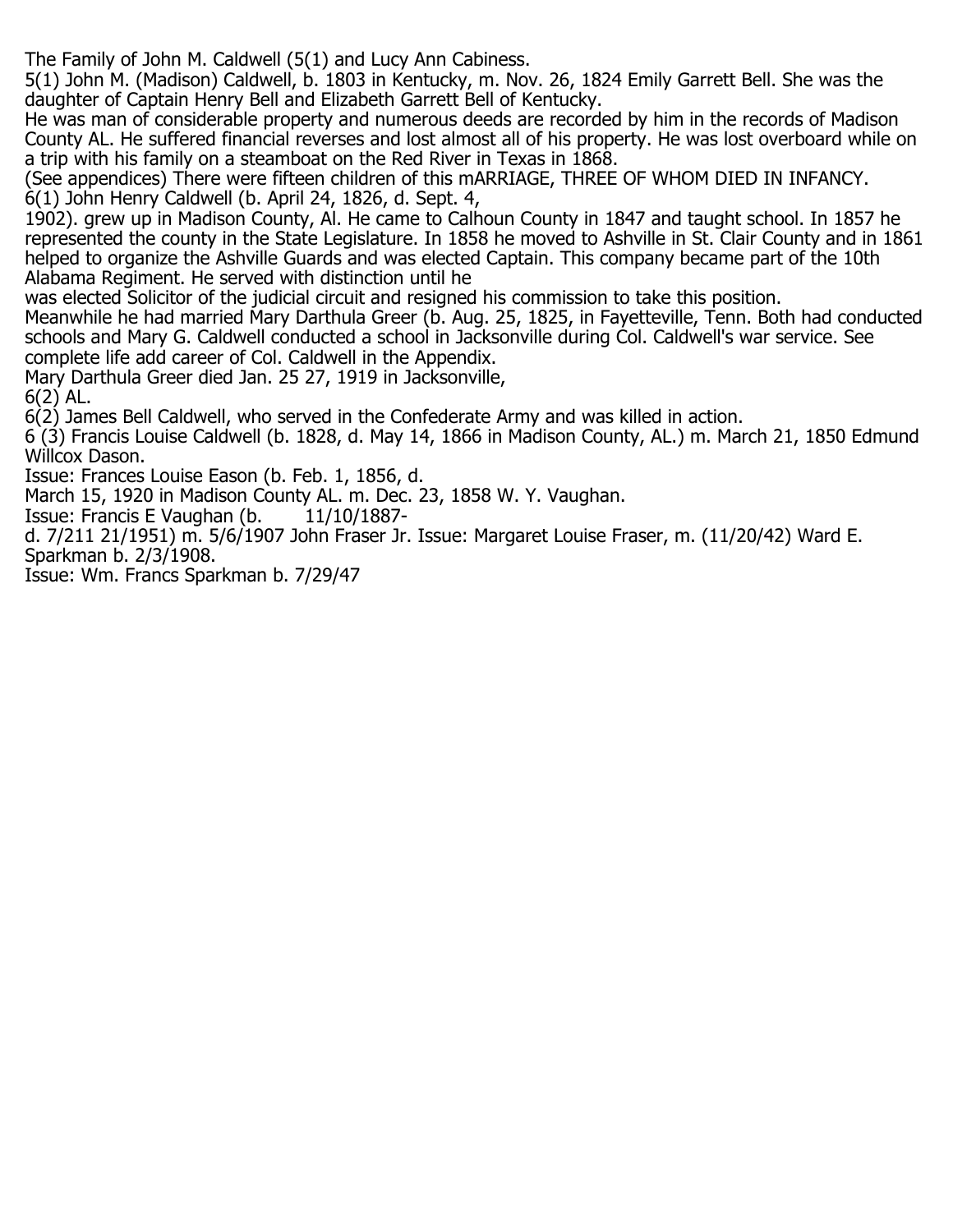Frances Louise Caldwell and Edmund Willcox Eason Issue Cont'd. William Pitt Eason Lucy Eason m. Killian White Aleuin Eason Lilia Bell Eason m. Mr. Bishop Emma Caldwell Eason never married Eddie Eason m. Lloyd. 6(4) Lucy Ann Caldwell m. Hopkins of Clarksville Tenn. (A letter from her to John H. Caldwell dated 4/20/1848 exists) Issue: Nina Jopkins m. Russell. 6(5) Rowena Webster Caldwell died in infancy. 6(6) Betty Garrett Caldwell m. Wyche of Shreveport, Louisiana. Issue: Ida, Claude and Ernest. 6(7) Emily Pickett Caldwell m (1st) Harndon Issue BetteBelle Herndon m( 2nd) Hutchinson Issue Rowena Hutchinson m. Sauls John Hutchinson 6(8) Mary Jane Caldwell never married 6 (9) Willie Ola Caldwell m. Park Issue Ola Park attended school at Hollins College In Va 6 (1)0 Helen Shepherd Caldwell m Willaim Perry 6 (11) Susan Bell Caldwell m. Cheatham of Sherwan, TX An adopted son John McDonald founded the MacDonald Mattress Company of New Orleans.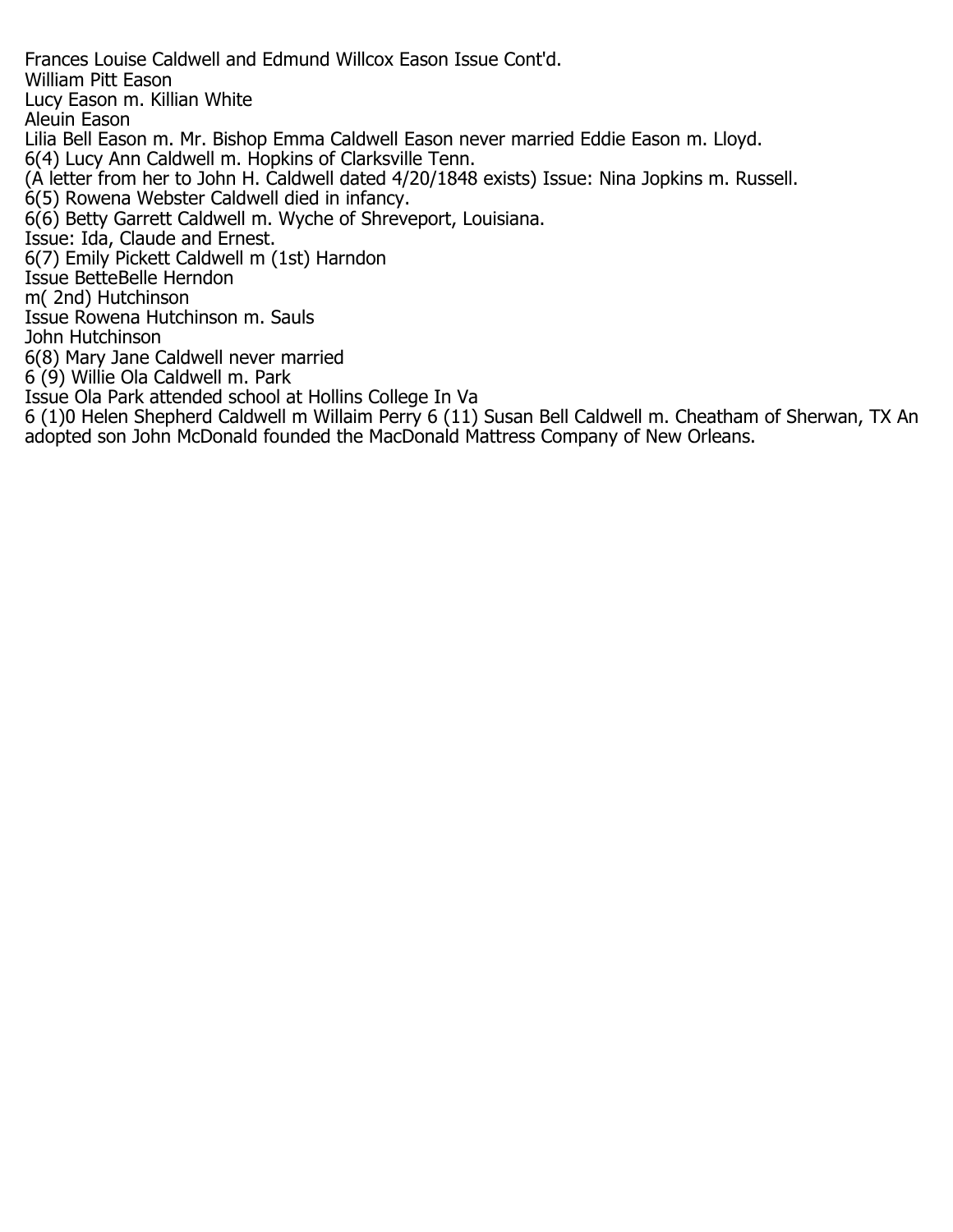Family of John H. Caldwell and Mary Darthula Greer. 7(1) David Wyly Caldwell, died in infancy in 1847 7(2) Walter Geeg Caldwell, (b. Feb. 22, 1850, d. March 1, 1897 of pneumonia.) m. Nov 29, 1875 Sarah Frances Forney (b. Nov 23, 1855, d. Dec. 22, 1930) This union had seven children. Listed below. 7(3) John Madison Caldwell (b. July 1851, d. Feb. 8, 1920). m (1st) Jennie Shropshire (b. Dec. 17, 1856, d. Nov. 10, 1875). They had one child Emily **Margean** Margebe Caldwell, who died in infancy. (Nov 9, 1875-8/13,,87 1876 NOV 15, 1881 m. (2nd) Carrie Randall (b. Jan 7, 1861 (Children of this marriage will be listed in the corrected edition) 7(4) Edmund Garrett Caldwell, b. Sept. 13, 1856, d. Dec. 18, 1938. Served as Postmaster of Jacksonville in 1919. d. 1963

7(5) Lucy Wyly Caldwell, died in Infancy in 1863.

Family of Walter Greer Caldwell and Sarah Frances Forney: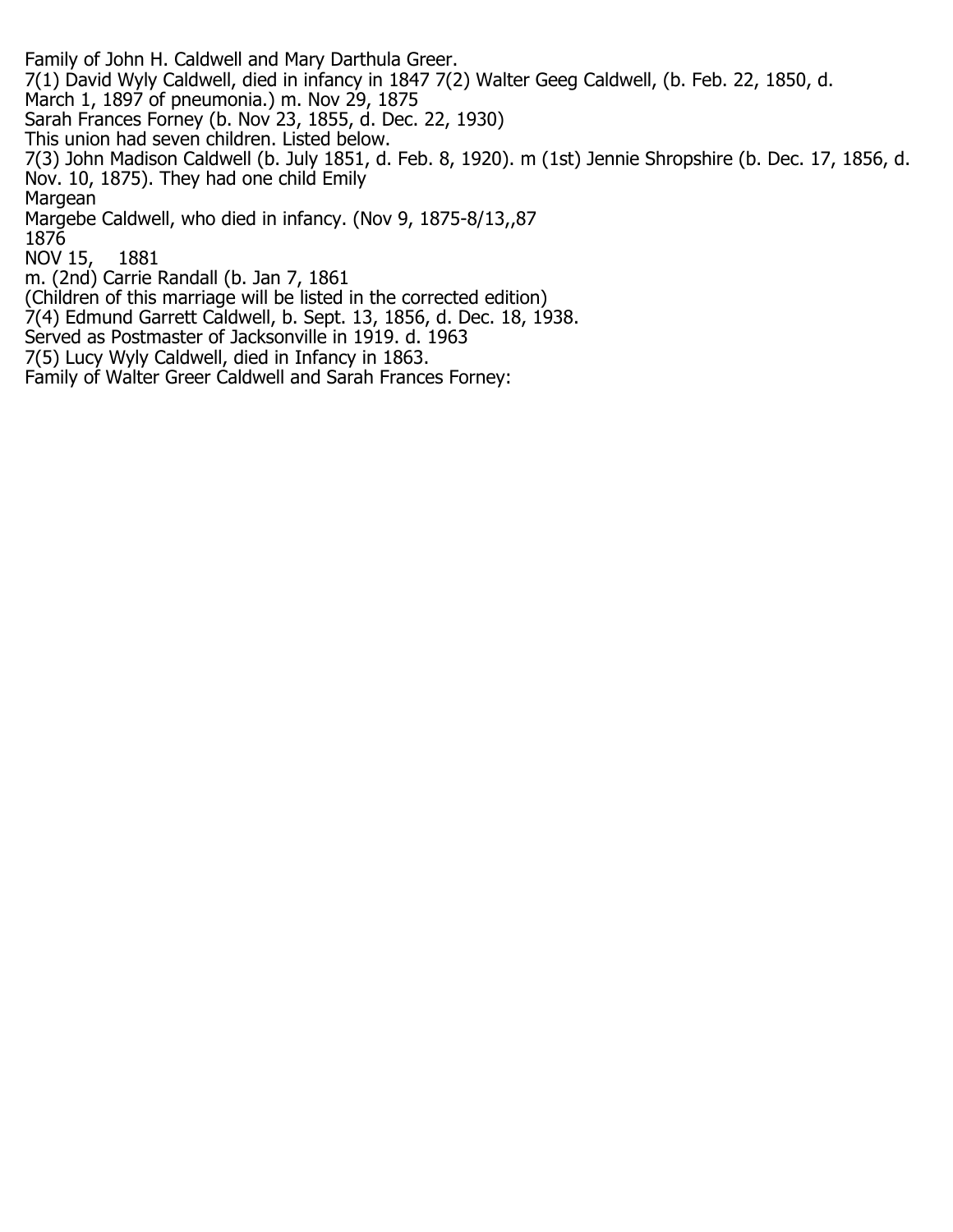The family of Walter Greer Caldwell, and Sarah Forney

1.

2.

3.

4.

4.

Mary Greer Caldwell (b. April 12, 1877; d. Dec. 1, 1959), m. xx Knox Fleming (b. May 27, 1879; d. Sept. 18, 1915)

No. children.

Josephine Diemer Caldwell (b. Dec. 15, 1881; d. July 24, 1970) m. Oct. 4, 1906 Carl Stanton Lay (b. May 13, 1880; d. July 11, 1969).

Issue: Carl Stanton Lay, Jr. (b. August 4, 1907 d. May 24, 1912 of pneumonia)

John Henry Caldwell (b. Dec. 1, 1883; d. in Gadsden, AL,

Nov. 10, 1942, unmarried). John Caldwell represented several mercantile houses as a salesman of upholstery and drapery material. He was the main support of his family for many years.

Kate Burke Caldwell (b. March 10, 1887; d. October 11,

1954) m. April 14, 1920 at St. Luke's Church, Jacksonville, AL, Hugh Carlon Aiken (b. Dec. 14, 1876; d. Nov. 9, 1935)

Issue: Hugh C. Aiken, Jr. (b. Aug. 3, 1921) m.

Iron River, MI)

Oct. 16, 1943, Eleanor Mary Frailing (b. Dec.

m. Nov. 25, 1965 Laurie Layton b. Nov. 14, 1945) Tulsa, Okla

Issue: Lisa Melanie Aiken (b. Apr. 20, 1969) Michael Page Aiken (b. (Ca??, NY) July 26,1975 Jeanne Margaret Aiken (b. Nov. (??? PA)

24, 1946 m. (1st) Nov. 22, 1967 Richard Louis Mathews (b. Dec. 27,1944) Issue: Ronald Scott Mathews (b. Aug 2, 1969), at Salem, Oregon.

Russell Page Mathews (Aug. 22,

1970 at Salem Oregon.

Merri Nicole Mathews (b. Jan 4, 1973. at Salem, Oregon.

17, 1920)

Issue: Richard Page Aiken (b. Nov. 3, 1944)

Daughter of Henry Frailing (1884-1974) and Mary

Esslinger (1888-1971)

at Stambaugh, MI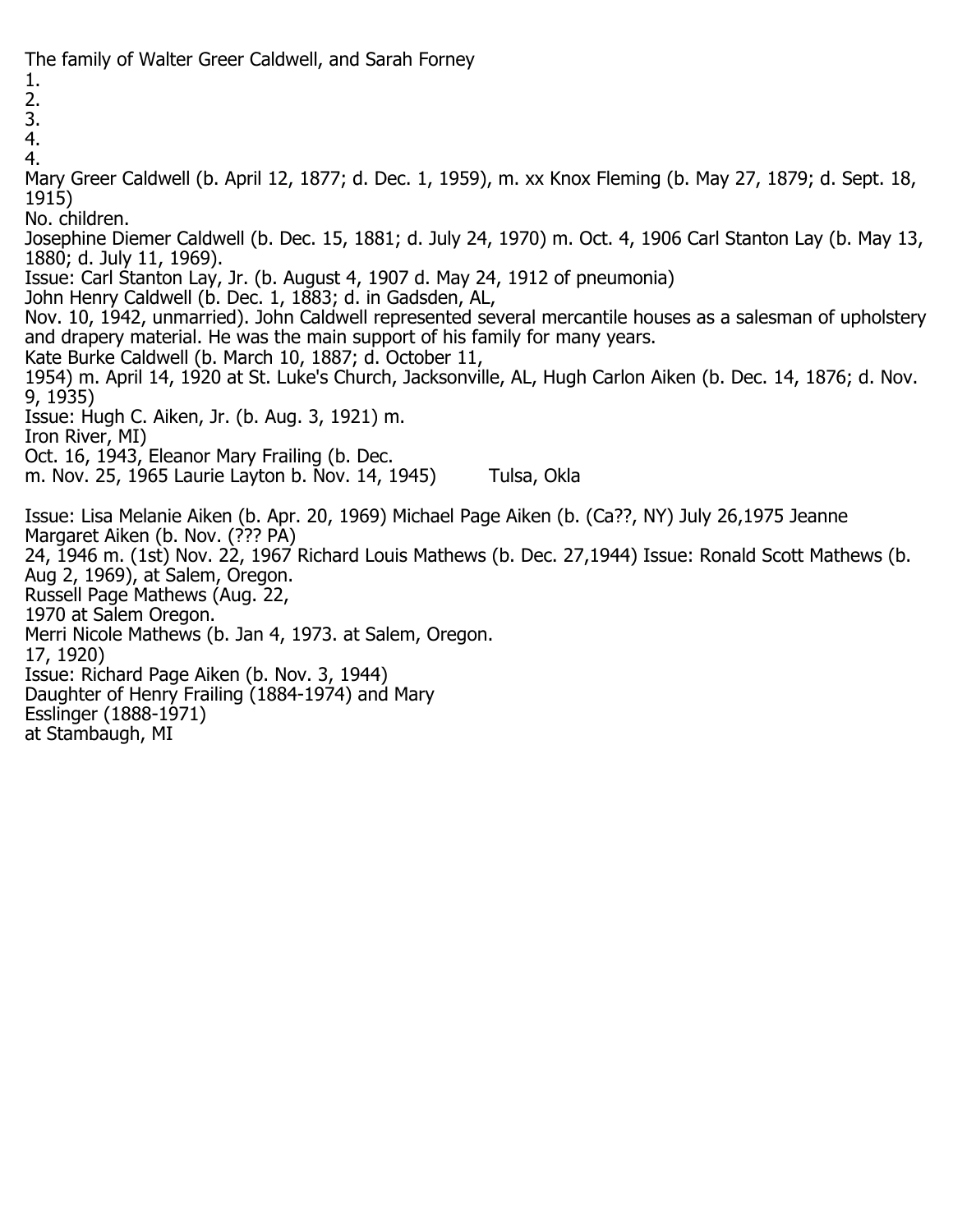2. Jeanne Margaret Aiken m. (2nd) June 5, 1979, Phillip Bloomenthal. Issues Brenton Jon Bloomenthal (b. March 16, 1980 at Denver Colorado. 5. Amelia Forney Caldwell (b. Oct. 13, 1888; d. ) m. July 17, 1918 William Wallace Heindel (b. Aug 6, 1884; d. Issue: William W. xxxxxxxx Heindel, Jr. (b. July 27, 1919; d. March 28, 1927) Greeg Caldwell Heindel (b. Dec. 17, 1924) m. July 14, 1951 at Newark, OH, Martha Mitchell, daughter of Dr. & Mrs. Louis Albert Mitchell. (b. Sept. 20, 1929). Issue: 6. Cary Forney Caldwell (b. Feb. 10, 1891; d. Nov. 9, 1952) m (1st) June 27, 1911, Kyle Elliott (b. Oct. 28, 1888; d. Aug. 2, 1971). Issues 1. Josephine Caldwell Elliott (b. Aug 25, 1912) m (1st) Nov. 1, 1932 William P. Gwin (b. Dec 25, 1911, 1951) (divorced) 2. m. (2nd) June 5, 1943, Harvey Earl Sheppard (b. April 27, 1912). No children. 2. John Caldwell Elliott (b. Feb. 10, 1916, at Jacksonville, AL) m.(May 10, 1946) Anne Bellenger (b. Feb. (Nov.) 17, 1922 at Gadsden, AL. Issue: Corrie Anne Elliott (b. March 17, 1947) m. Henry Anthony Doherty (b. Jan 16, 1938 Cary Caldwell Elliot at Londonderry, Ireland). Issue: Catherine Corrie Doherty (b Jan 3,1973 Cary Elliott (b. Nov 27, 1952 at Kinston, NC Aug 15, 1976 m. Susan Carol Stevenson (b. Nov. 24, 1952) Collier George Elliott (b. Oct. 15, 1958) Gadsden

John Caldwell Elliott, Jr. (b. Aug. 2, 1960)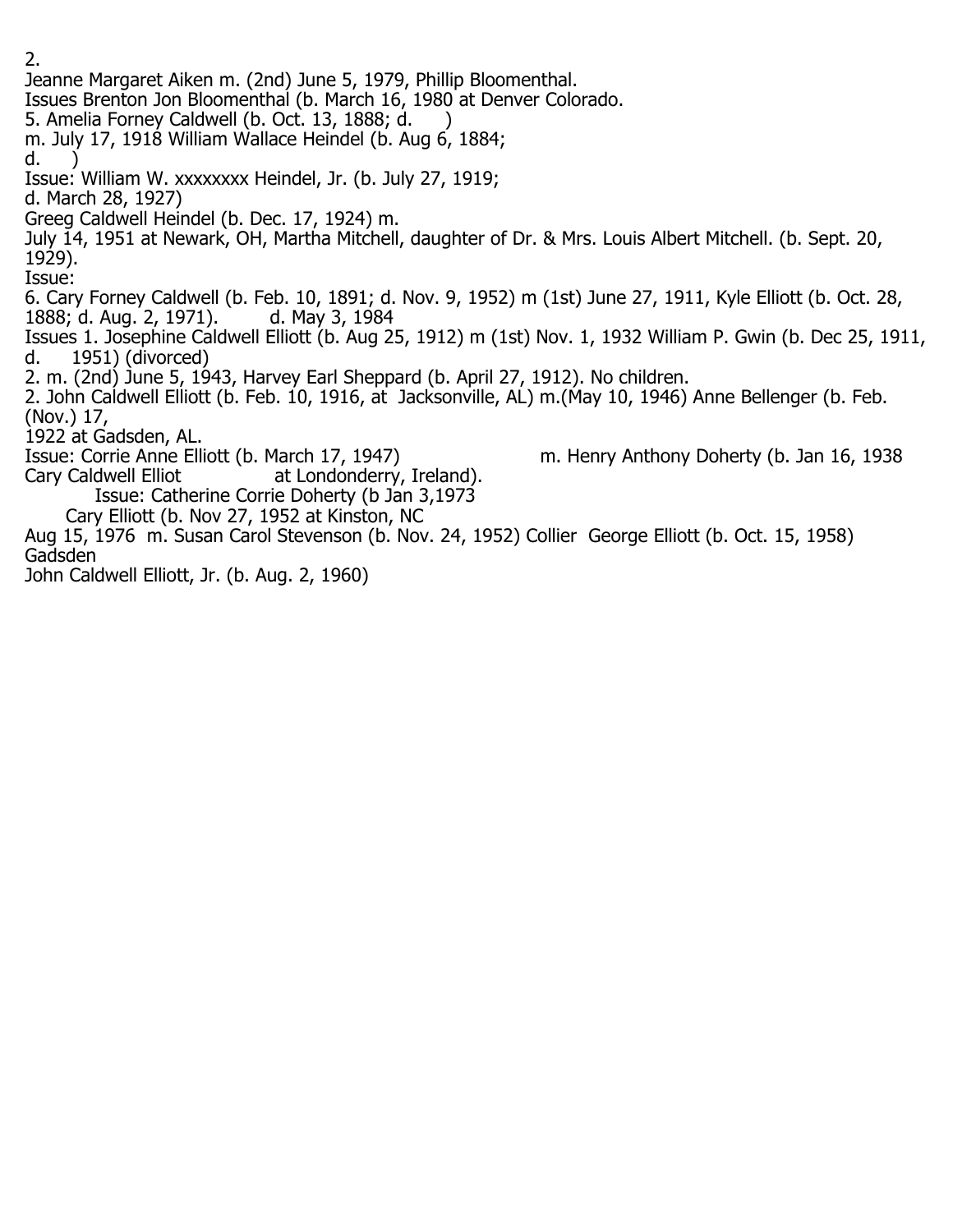3. April (1st) Margaret Elizabeth Holcomb March 1, May 9, 1959 Issue: Amelia Caldwell Elliott (b. 1951) m. (2nd) Sarah Elizabeth (Cundiff) Persons, (b. January 25, 1915) in Roanoke Va 4. Mary Knox Elliott (b. June 14, 1919) m. April 6, 1943 John Maynard Rife (b. July 22, 1917, d. Aug.7, 1969) Issue: John Maynard Rife Jr. (b. July 26, 1947) m. July 8, 1972, Shelley Frazier (b. June Issue John Maynard Rife III (b. Oct 15 Cameron Rife (b. Dec. 25, 1978) 25, 1952) Guerin DuBose Rife (b. Sept. 12, 1951). Carrie Forney Caldwell Elliott m. (2nd) James Guerin DuBose, (b. Oct. 28, 1888 (1886) d. July 24, 1946. He was the son of J. W. and Lizzie Lake Cobbs DuBose. There were no children. 1893 7. Avery Baker Caldwell (b. March 13, 1895, d. ) m. October 17, 1926 Eugene H. Cleary (b. Aug. 1895, d.) Issue: Eugene H. Cleary, Jr. (b. July 13, 1928) m. Yates 3. James Madison Elliott (b. Nov. 30, 1917) m. 1949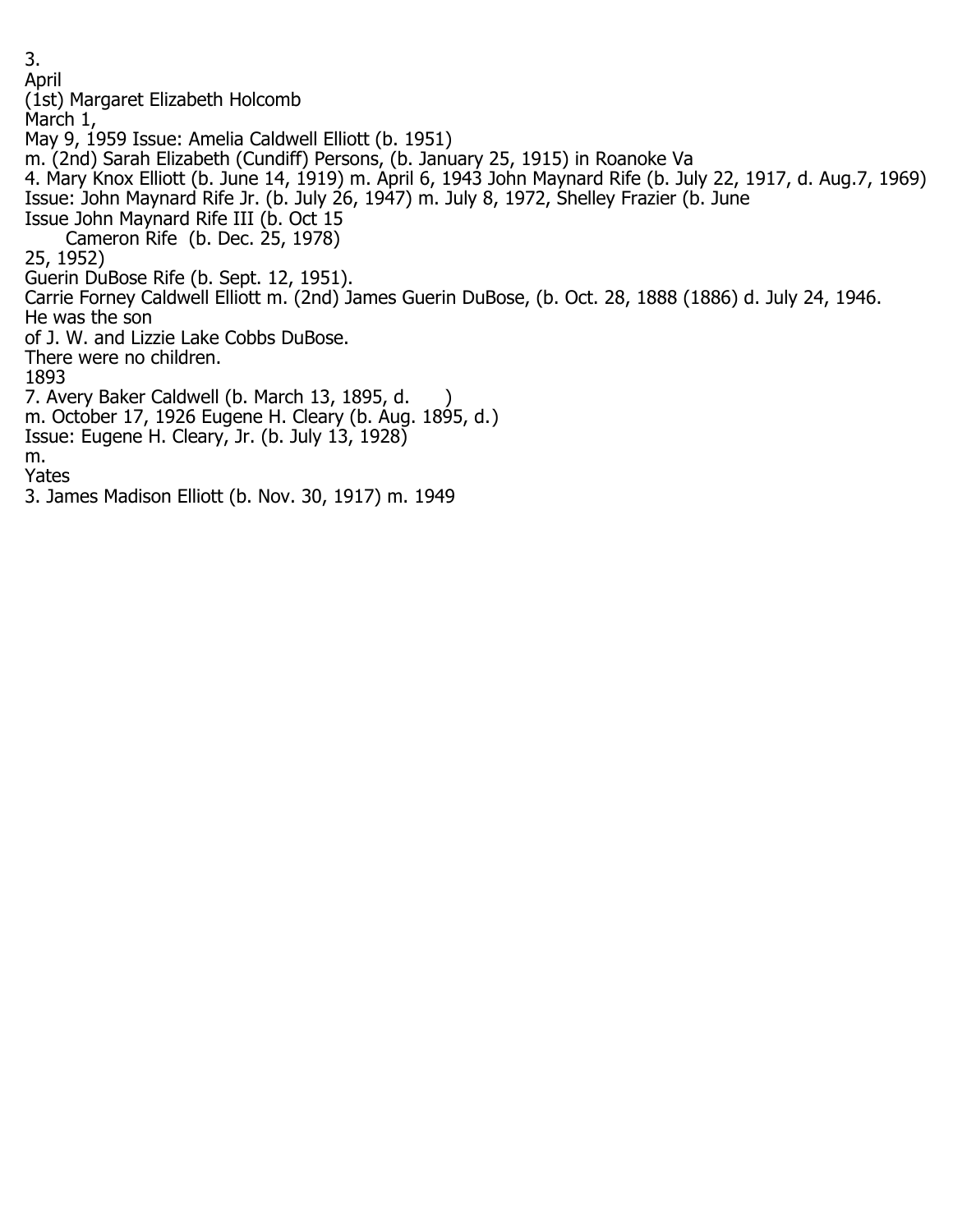## CHAPTER V

The Greer Family

The Naming of the McGreger Clan

The Greer Family is descended from the Scottish Clan of Greger. The Clan Greger is said to have sprung from Greger, or Gregerius, the third son of Alpin, King of Scotland in the 8th Century. The Clan Alpin included a long line of Scottish kings and were mentioned in ancient poems and ballads long before the days of Pindar, or the most ancient of the written classics. From a very early period they appear to have possessed a wide tract of land on the boundary lines of Argleshire and Perthshire around Loch Katrine and the northern end of Loch Lomond.

Up to the very close of the 18th Century the McGregers were a nameless clan in so far as the penal acts against them still held a place in the statute books, though the law recognized the name for all practical purposes, and the penal statutes were never enforced. The British Parliament finally abolished all these ancient traits of barbarity. As soon as this was done, or conferred upon the clan, the McGregers showed tokens of a strong clanship by acknowledging a head and chief. Eight hundred and twenty persons of the name of McGreger, under the different forms used during the strife, subscribed a deed admitting John Murray Lanwick, afterwards Sir John McGreger, Bart, as lawfully descended of the House of Glenstrae, and the true Head of Clan Alpin.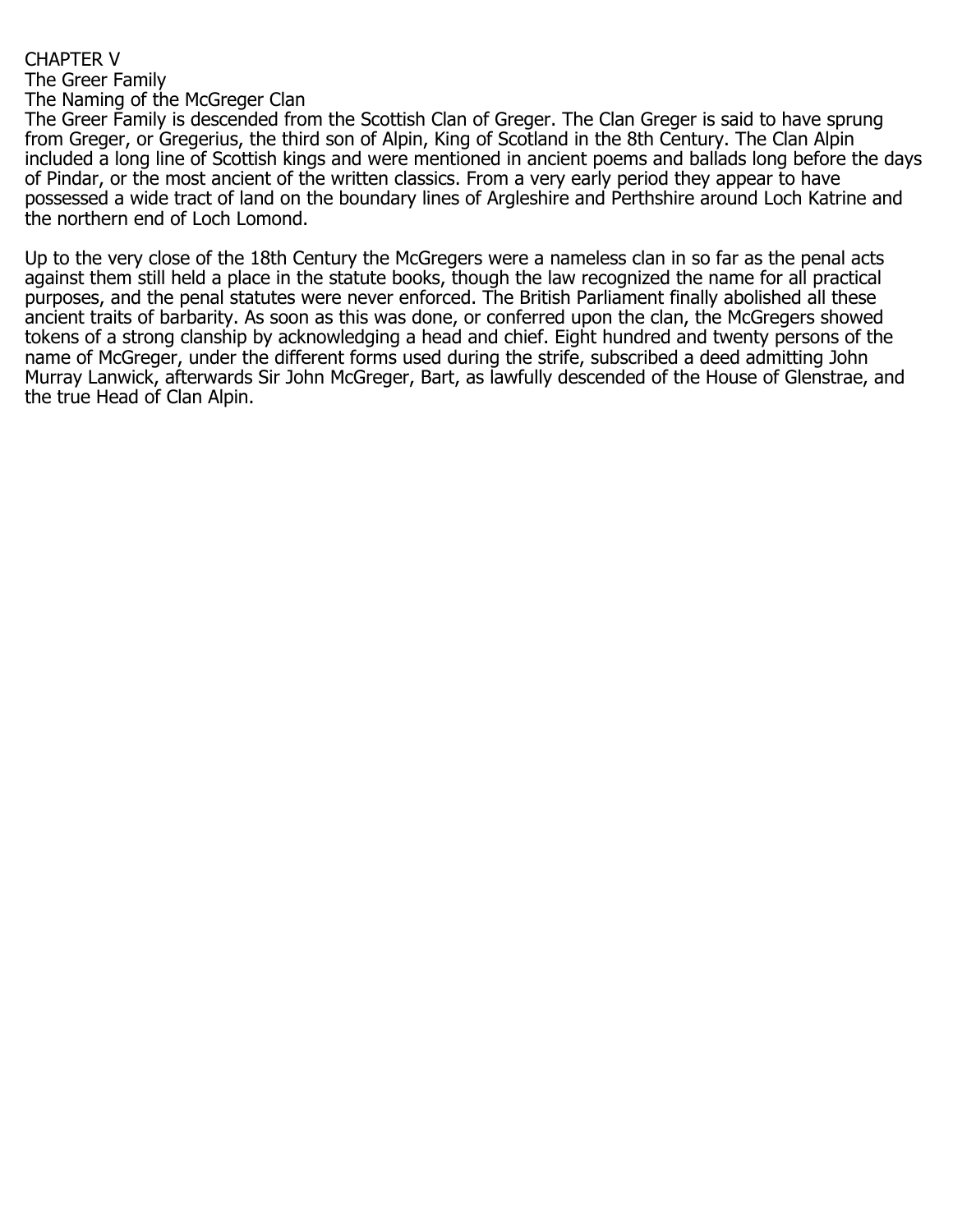The Lineage of the Scottish Kings to Clan Alpin

Carefully, and often perhaps painfully, have many human hands recorded the Annals of the Scottish Kings. The deeds of the Lairds and Thanes have been passed along in fragments, written on leather, wood, bone, cloth and on priceless parchment in characters of many languages by dutiful slaves of every Mediterranean nation shivering in their furs in an alien and forbidding land. Tales have been preserved in bars of weird and almost forgotten music spread by wandering minstrels to every court of Europe. Books, and fragments of books, have been faithfully copied by monks in damp and chilly towers by light of tallow and oil, no doubt while wondering which of the sentry's steps on the wall outside would be the last, as the hills beyond the moat

flickered weirdly with the fires of savage or more civilized enemies.

No one can know how much of fact has been lost down the centuries, nor how many strange superstitions are so forgotten that not even a hint remains. A thousand years is not a day - not in the life of man - since in far less time a language can change completely; a religion can be born and die; physical character can completely alter; a civilization can run its course

and disappear. Yet in the northern land a people persevered and for two

thousand years maintained its royal race, while the rest of the world rose to great heights, fell to great depths, and climbed the painful road of return to one day take the northern land within its commonwealth and justice. They were not easy years, nor should we think of these kings as typical of those of a more historical time. They were more likely rude, illiterate chieftains of tribes of fighting men whose existence depended on the strength of their fighting arms.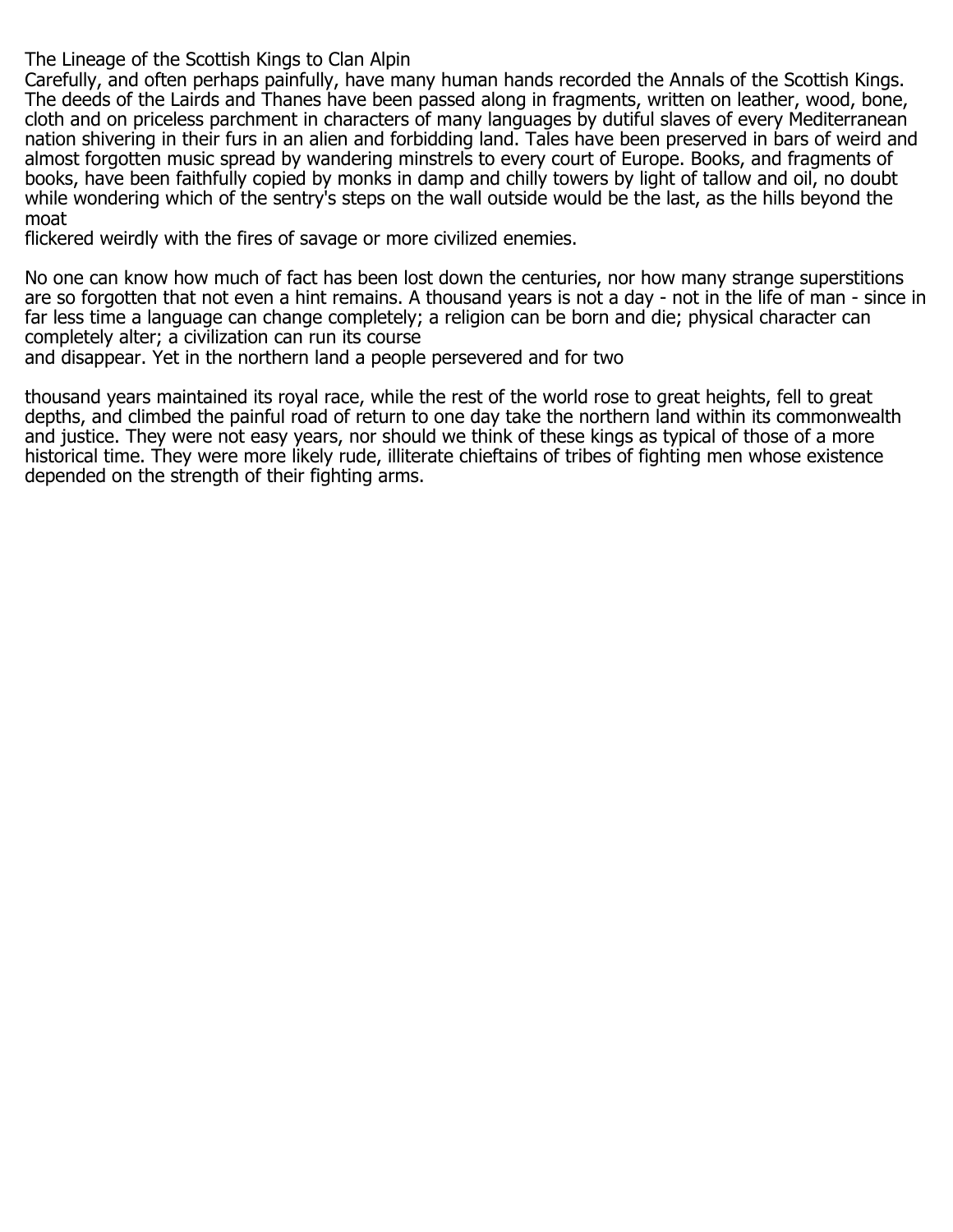At Inner-Temple, in the great City of London, on May the 1st, 1727, one David Scott dedicated a History of Scotland to the illustrious Prince James, Duke of Hamilton, Chattlerault and Brandon, first Peer and Prince of the Blood Royal of Scotland. Unfortunately he gives little reference to sources of the facts recorded, but they are used here to trace the line through the Scottish Kings to the founder of Clan Alpin in the 8th Century. The Scots were descended from a Greek Prince named Gathelus who served Pharoah-Orus, King of Egypt, against the Ethiopians. His service was so faithful that he was awarded Pharoah's daughter, Scota, in marriage. Being warned by the Hebrew leader, Moses, of the plagues to be visited upon Egypt, Gathelus fled with his people to Gallicia, a part of Spain. In this country he is said to have had a marble chair, whereon he sat and gave laws to his people.

From Spain, the Scots sailed and discovered Ireland, eventually removing all their people to that country, then called Hiberniae. With them they brought the Marble Chair, and at length subdued the whole of the island. About 600 B.C., the Scots came to a land called Albion, which they settled and called the country Scotland. At this time the Picts also came to Scotland and settled the east coast. The Picts built strong houses and were mainly an agricultural people, while the Scots lived in a wooded part of the country, owning great herds of cattle, and practised hunting and hawking, becoming very proficient in the use of arms. For a long while the Picts and Scots were at peace and freely intermarried with one another.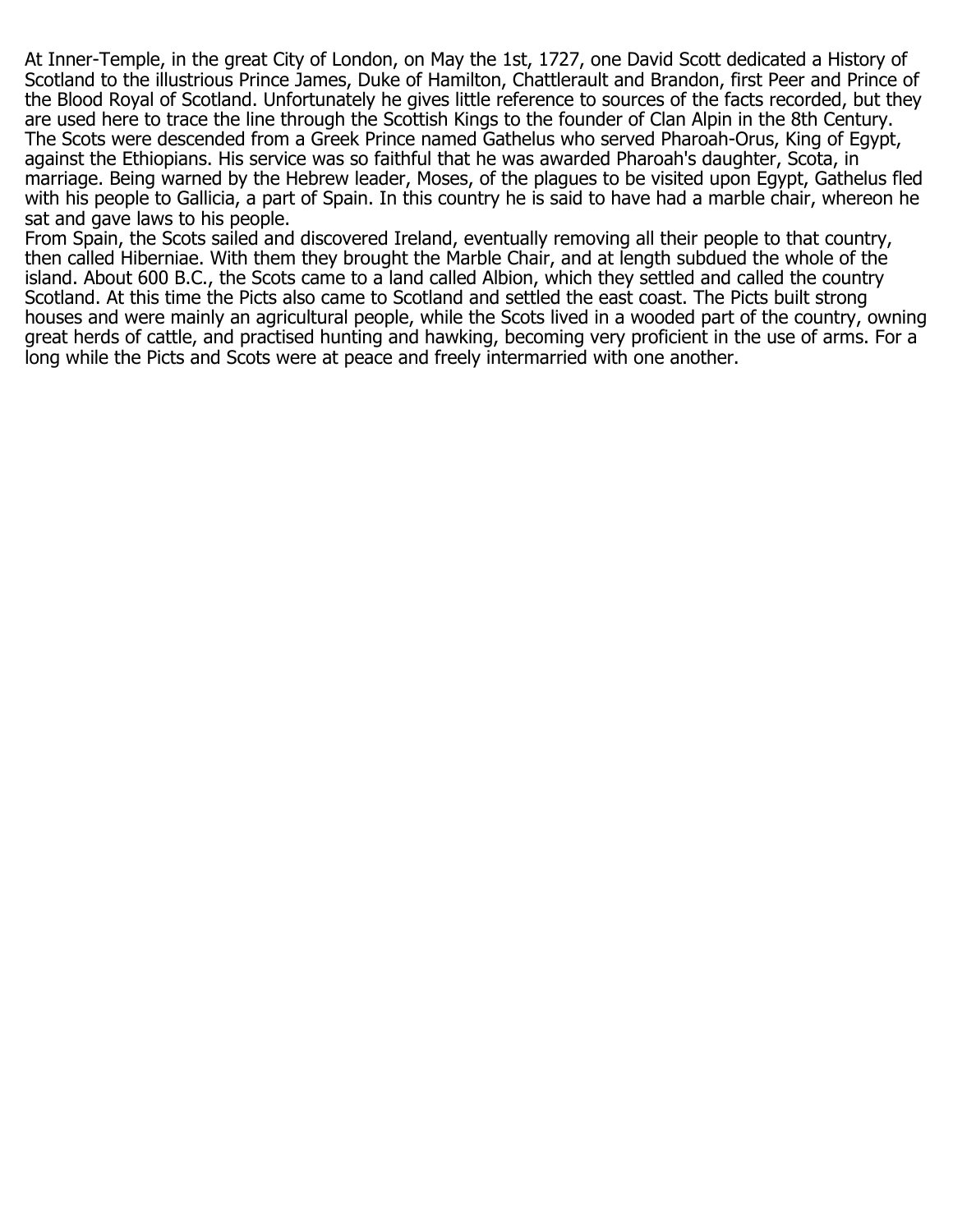At length jealousies and disputes arose, more or less incited by the Britons to the south. The Scots called on their kinsmen in Ireland for assistance. Ferquhard, the King of Ireland, sent his son Fergus with an army, and with him also the Marble Chair. The Scots assembled with the clans and chieftains at Argyle, and crowned Fergus the first King of Scotland. From this point we take the line of descent from Ferquhard, King of Ireland.

whom

1. Ferquhard, King of Ireland, about nothing is known except that

he sent his son Fergus to Scotland with the Marble Chair.

2. Fergus I, crowned at Argyle, 330 B.C. After praying to the Gods, and making sacrifice, he led the clans against the Picts and Britons. He emerged victorious and all the Scots swore allegiance to him. Fergus divided the country among the clans and established just laws. He died

at sea 305 B.C., leaving two sons Ferlegus, and Mainus. Since they were too young to rule, his brother Fritharis was crowned King and reigned 15 years.<br>3. Mainus, the second son of Fergus, v

3. Mainus, the second son of Fergus, was crowned at Argyle in the Marble Chair, in 291 B.C. He was a wise king and faithful in the worship Marble Chair, in 291 B.C. He was a wise king of the Gods. He died in 262 B.C. at his castle of Berigonium.<br>4. Dornadilla, son of Mainus, was crowned in 262

Mainus, was crowned in 262 B.C. He loved<br>vorship of Diana, the goddess of hunting. He had hunting and enforced the worship of Diana, the

all the laws engraved on marble tablets and given to the custody of the priests. He died at Berigonium in the 28th year of his reign, leaving an infant son, Reutherus. He was succeeded by his brother Nothatus, who reigned 21 years.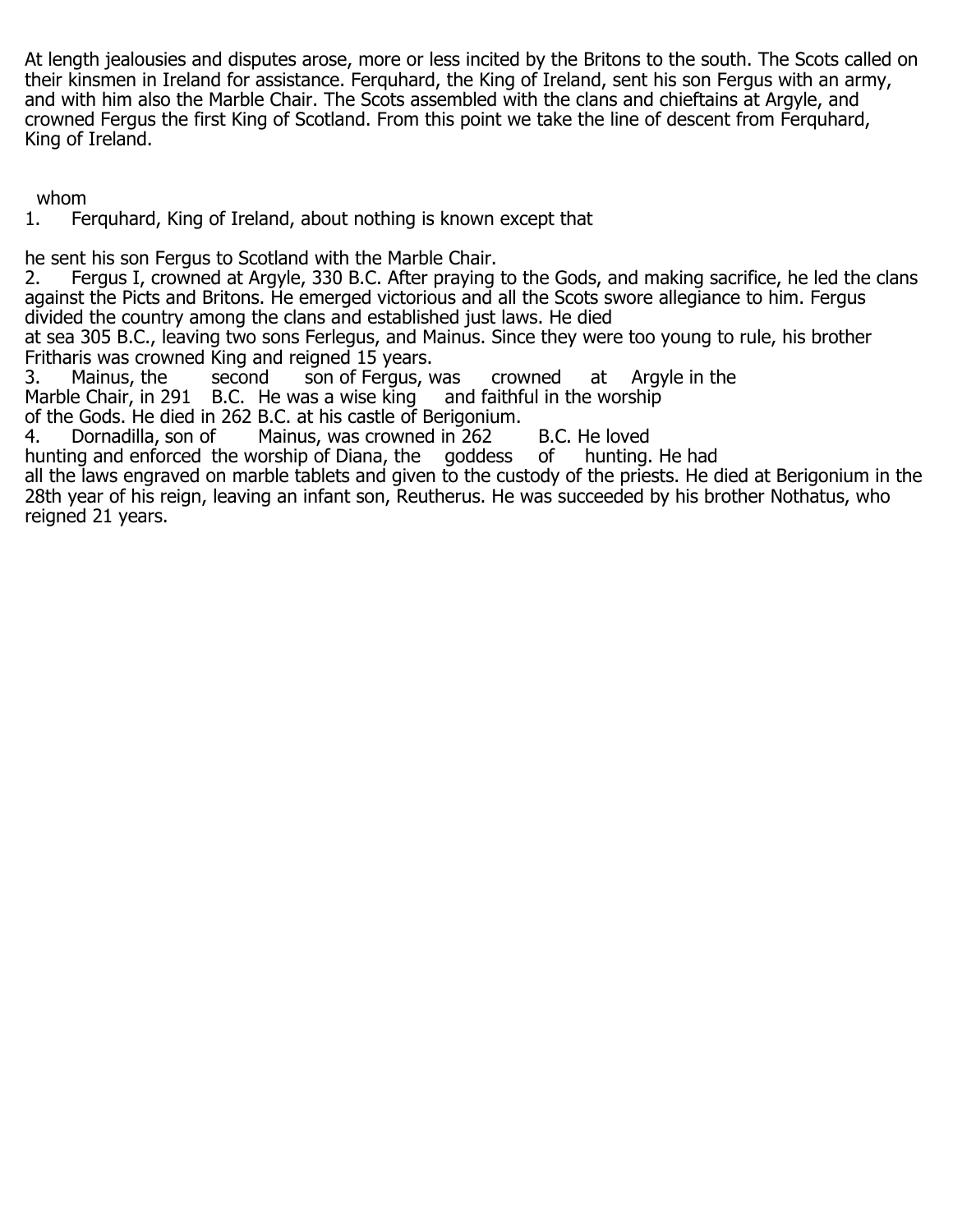5. Reutherus was crowned King in 216 B.C. War broke out against the Picts and the country was ravaged. The Britons then ran over nearly the whole country. The King escaped to Ireland. After 12 years the Scots again rose up, recalling Reutherus, and with the Picts drove the Britons from the land. Reutherus died in the 26th year of his reign, leaving two infant sons, Thereus and Josina. Reutha, a brother of Reutherus, succeeded to the throne in 190 B.C. It was during this reign that many mechanics and physicians were brought to Scotland from other lands, and also a mission from Ptolomeus, King of Egypt, was entertained. Reutha was succeeded by Thereus, who, in turn, was succeeded by Josina.

6. Josina, son of Reutherus, was crowned in 160 B.C. During his reign two priests from Spain, preaching a religion of only one God, came to Scotland. Josina believed their teaching and abolished the worship of the Sun, Moon, and Stars, and of the Egyptian Gods. It is very possible that these were of the sect of the Essenes who became very influential through-

out the Middle East about this time. Through Egypt they would have heard of the existence of Scotland. Josina died at Barigonium in the 24th year of his reign. His sons included Finanus and Donvallus.<br>7. Finanus, son of Josina was crowned in 146 B.C. He established a school on the Isle of Man Finanus, son of Josina was crowned in 146 B.C. He established a school on the Isle of Man for the sons of noblemen, and run by the Druids. His son Durstus married Agasia, daughter of the King of the Britons. Finanus died in the 30th year of his reign.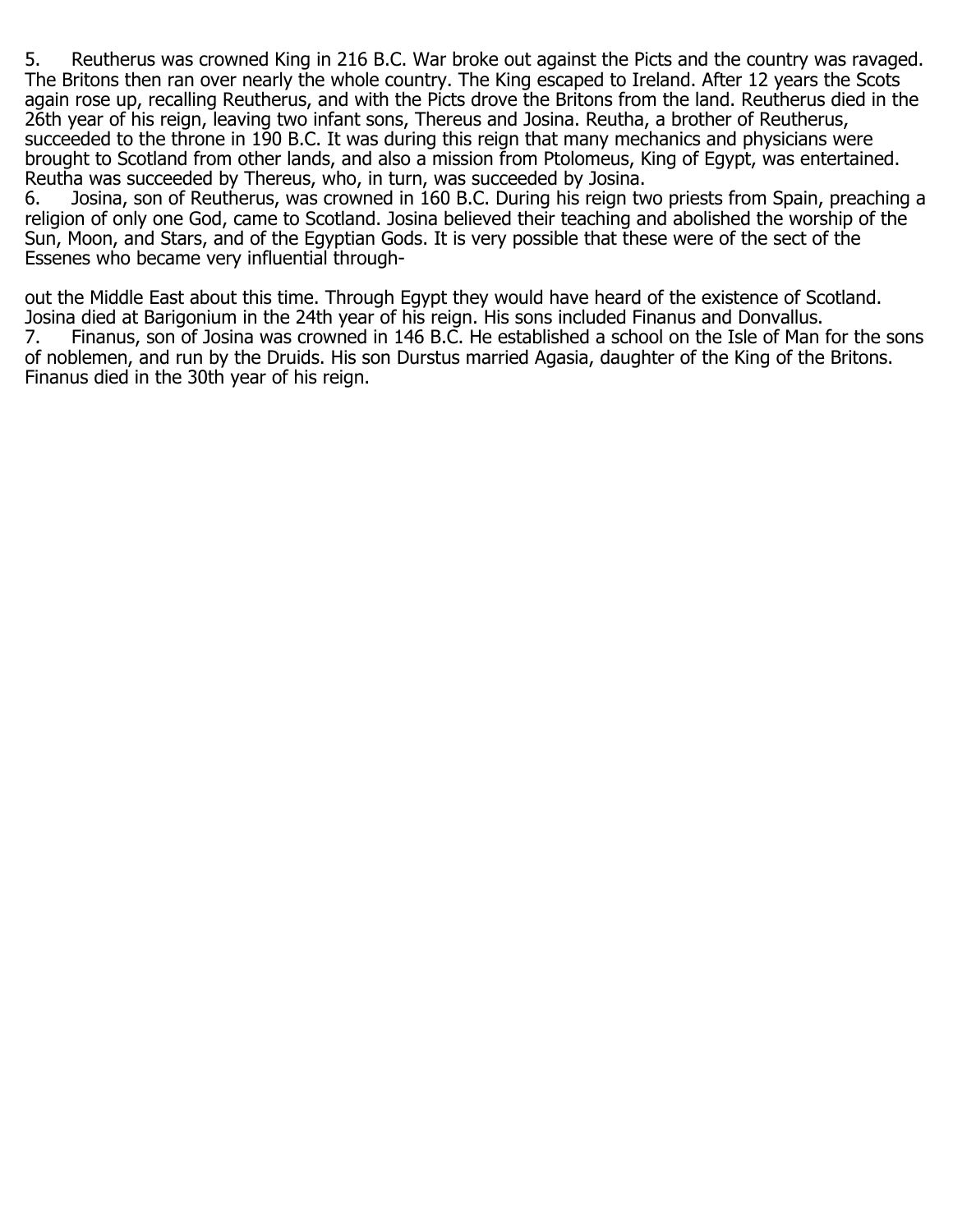8. Durstus was crowned in 116 B.C. He was a wicked king and was killed by his nobles in the 9th year of his reign. He had two sons, Donachus and Dorgal.

9. Donachus was slain by Gillus, a cousin who usurped the crown.

He had three sons, Lissmorus, Gormachus, and Ederus. The first two were slain by Gillus. There was also a daughter, sister to Ederus. Ederus, son of Donachus, was crowned in 69 B.C. During his reign Julius Caesar invaded Britain with a Roman army, and Ederus sent aid to the Britons. Together the Allies forced Caesar to withdraw to Gaul. Another attempt by Caesar against the Britons was successful, but the Scots would not form an alliance with him, and Caesar finally returned to Gaul without invading Scotland. Ederus died at Dunstaffage in the 48th year of his reign.

The next in line from Donachus was his daughter, sister to Ederus, whose name is not known. She had at least two children, Metellanus and Europea. Metellanus was crowned in the year 10 B.C. He was a wise ruler and greatly improved the kingdom. Augustus Caesar sent an ambassador to Scotland during his reign. Metellanus received him with respect and sent presents to the Emperor, although he made it clear that he was in no way subject to the Romans. In the 10th year of his reign (14th?) Jesus Christ was born in Bethlehem of Judea. Metellanus died in the 39th year

of his reign and was buried in Dunstaffage.

11. Metellanus' sister, Europea, married Cadallanus, or Cadella.

This union had two sons, Caratacus and Corbredus, and one daughter, Woda.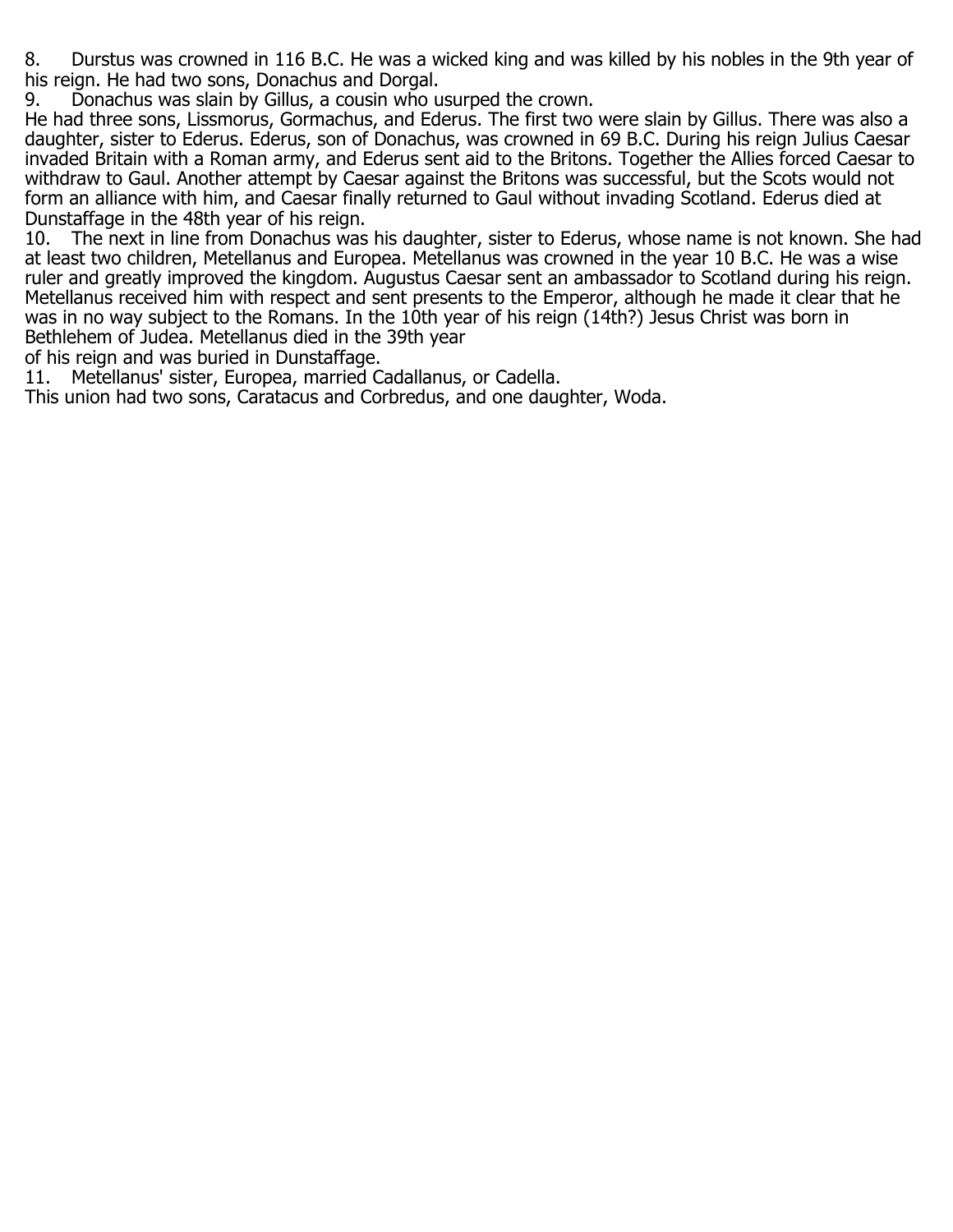Caratacus was crowned king in the year 29. During his reign he waged almost continuous war with the Romans. At length through treachery he was carried a prisoner to Rome. Claudius Caesar returned him to Scotland and restored him to his kingdom. He died in the 21st year of his reign and was buried at Dunstaffage.<br>12. Corbrec

12. Corbredus was crowned in the year 48. He was a brave and wise king, and successfully resisted the Romans. He had three sons, Corbredus, Tulcane, and Brekus. He died in 66 A.D. and was buried in Dunstaffage.<br>13. Corbred

13. Corbredus II, surnamed Galdus, ascended the Scottish throne in the year 70. He was a most virtuous and valiant king. Almost the whole of his reign was concerned with wars with the Romans and Britons in which Galdus was eventually victorious. He reigned 35 years and died at Epiack. He was buried at Dunstaffage where a magnificent monument was erected to commemorate his deeds. Lugtacus, son of Corbredus Galdus, succeeded to the throne and reigned only three years, being slain by his nobles because

## of his wicked and profligate life.<br>14. Next in line appears to be

Next in line appears to be a daughter of Galdus, whose name has not survived, but who had a son Mogaldus, and a daughter. The failure of so many of the names of women, even those of royal rank, to survive in the legends of the centuries is a pointed example of the low status they held in society of the times. Mogaldus, grandson of Galdus, succeeded to the government in the year 108. During his reign the Romans were badly defeated by the Scots and Picts and Hadrian built a wall and trench from the East to the West Seas which remains to this day. Mogaldus lived many years of peace but was slain violently and buried at Dunstaffage. He reigned 26 years.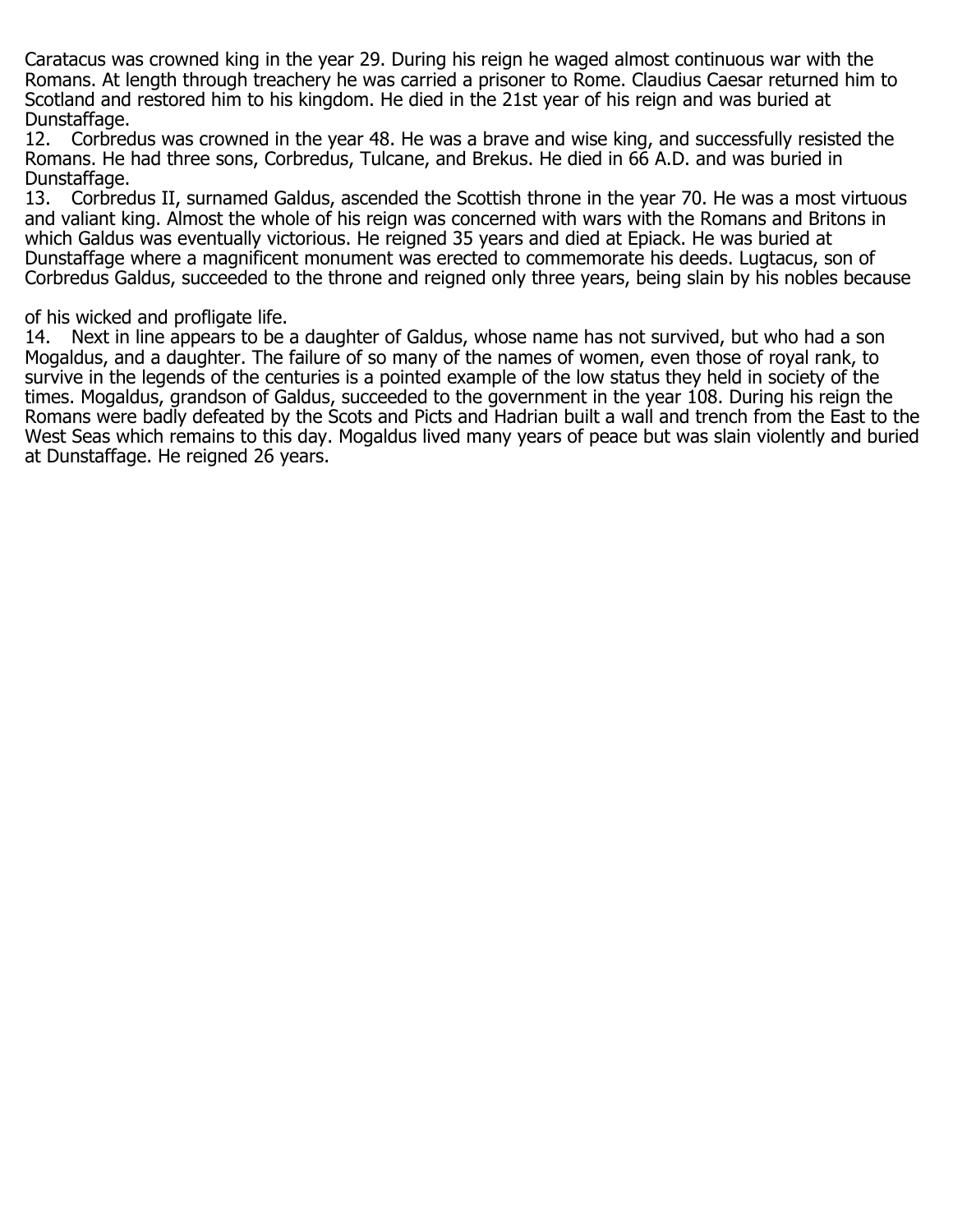15. The sister of Mogaldus, granddaughter of Galdus, is next in line.

She had three sons Ethodius, Satrael, and Donaldus.

16. Ethodius ascended the throne in the year 148. He was a great lover of justice and put all of the good laws of his predecessors in practice. He was noted for the establishment of good hunting laws. His fondness for music resulted in his death at the hands of an Irish harper whom he had befriended.

17. Ethodius II, son of Ethodius I, succeeded to the throne in the year 206. He lived in peace and reigned with justice and moderation. He was slain by accident in a tumult of the officers of his guard in the 16th year of his reign, and was buried at Dunstaffage.

18. Athirco, the 29th King of Scotland, succeeded his father Ethodius II in the year 222. He was slain by a nobleman, in revenge for the rape of his daughter, in the year 234. Dorus, his brother, fled to the Picts with the three sons of Athirco: Findocus, Carantius, and Donaldus.

19. Donaldus II, third son to Athirco, was crowned in the year 255, after the murder of his brother Findocus. He was a good and pious prince, but was mortally wounded in a fight with his enemies in the first year of his reign, and was buried at Dunstaffage.<br>20. Fincormachus, son of Donaldus II, succeede

20. Fincormachus, son of Donaldus II, succeeded in the year 292. He assisted Octavius to the Crown of Briton by helping him to defeat the Romans. He established peace throughout his kingdom and endeavored to propagate Christianity in Scotland. He offered asylum to many Christians fleeing from the persecutions of the Roman Emperor Diocletian. Fincormachus died in the 47th year of his reign. His son, Eugenius I, succeeded to the throne in the year 348. Eugenius was killed in a great battle against the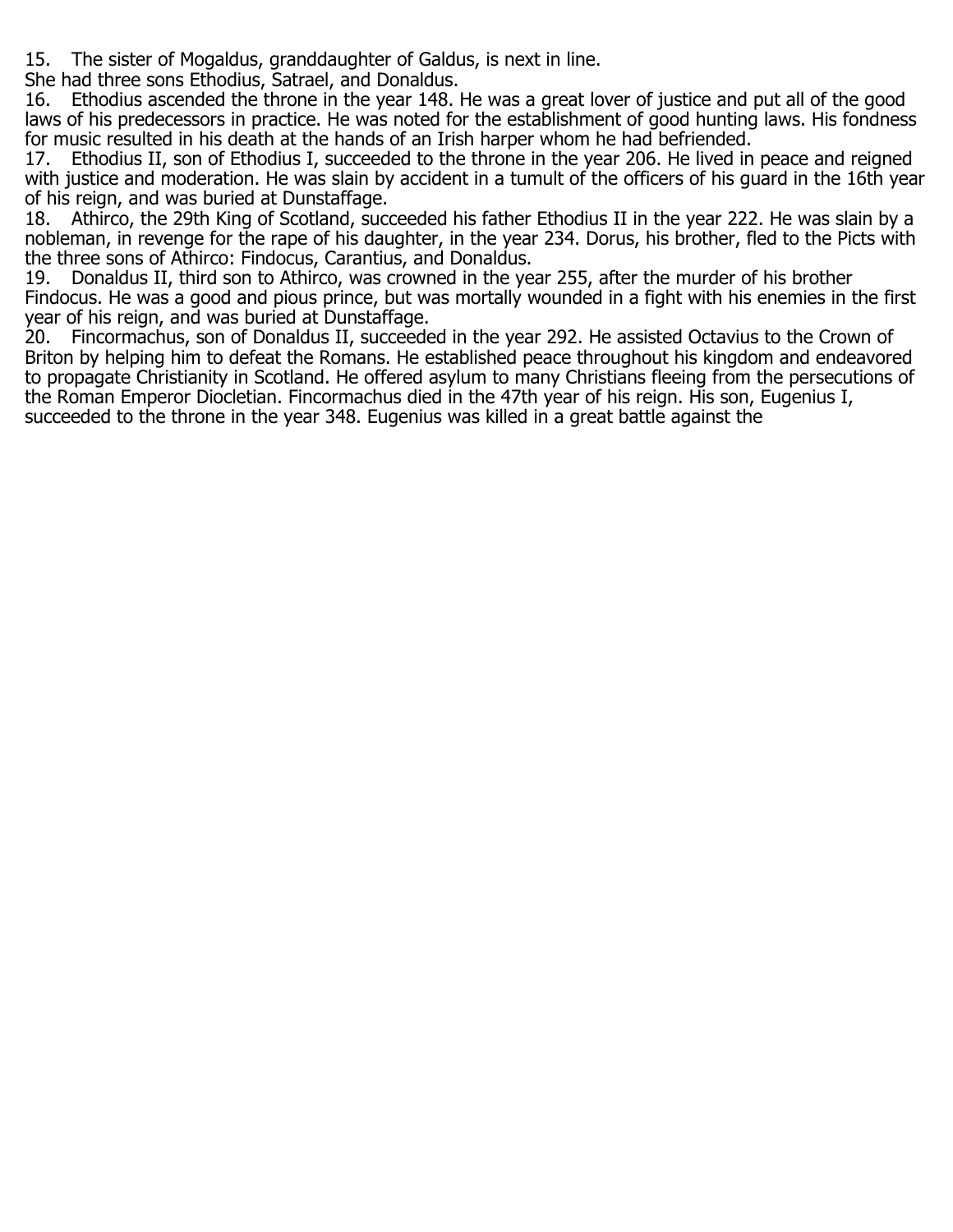Picts and the Romans under Maximus. Many of the Scots fled to the Isles and the remote parts of the kingdom after his death. Although the Romans and the Picts professed Christianity they abused the Monks, who were held in great esteem in Scotland. Many of these fled to the Isles where they built the Monastery of Icolmkill, which later became the burying place of many of the kings of Scotland.

21. Ethodius, son of Fincormachus, and brother of Eugenius, had fled with his son Erthus to Denmark, where he was well received.<br>22. Erthus married a ladv.

Erthus married a lady, named Rocha, Daughter of Roricus, first Prince of the Blood Royal of Denmark, and by her had a son Fergus.

23. Fergus joined the King of the Goths, Alarick, and fought with him against the Romans. At length the city of Rome was overthrown and plundered about 1164 years after it was built by Romulus. Fergus obtained many books as part of his share of the spoils which he sent to Icolmkill to be preserved with the Chronicles of Scotland. Fergus was restored to the

Scottish Throne in the year 404, and crowned in the Marble Chair at Argyle.

He was again forced to fight for his kingdom against the Romans with considerable success. He was finally slain in battle in the 16th year of his reign and was buried at Icolmkill.<br>24. Dongardus, son of Fergus II (above), was crowned in the vear 4!

24. Dongardus, son of Fergus II (above), was crowned in the year 451, succeeding his brother Eugenius II. Palladius, the first Bishop of Scotland, had become known as the Apostle of the Scots for his great missionary work among the Scots. Dongardus endowed churches with several revenues and privileges. He was slain in battle with the Britons after reigning 5 years. He left two sons, Congallus and Goranus.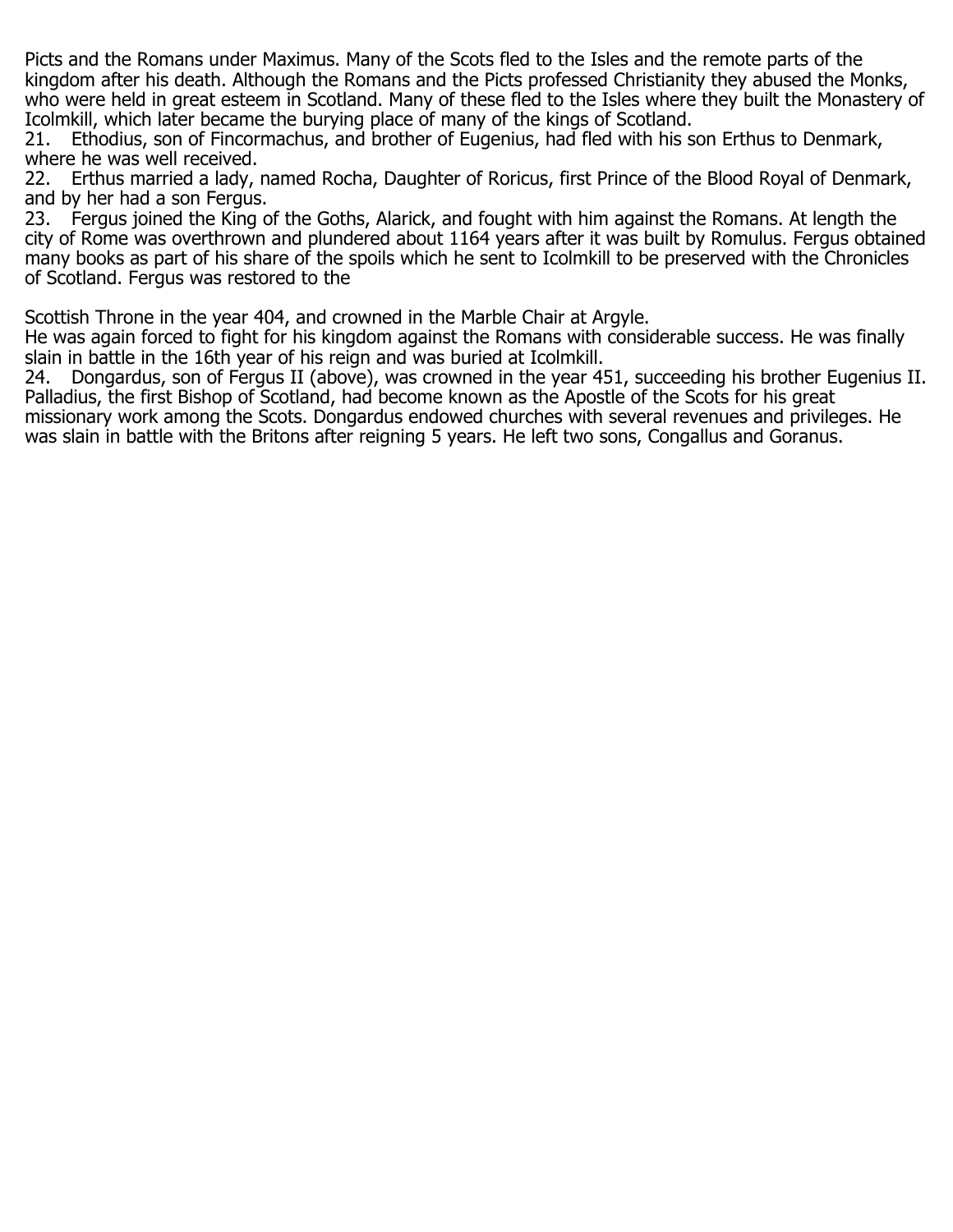25. Goranus married Ada, sister of Ambrose, King of the Britons, and succeeded to the crown in the year 493. He was a valiant prince and a great lover of justice. He established many laws which are still in use in Scotland. During his reign Goranus is said to have assisted King Arthur of the Britons in defeating the Saxons and establishing Christianity throughout the land. He died in the 34th year of his reign and was buried at Icolmkill.

26. Aidanus, son of Goranus, was crowned in the Marble Chair in the year 577 by St. Colm who placed the diadem on his head. He governed justly and died in the 27th year of his reign. He left one son, Eugenius. 27. Eugenius IV was crowned in 604. He was well educated in human learning, having been taught by St. Colm. He lived in great felicity and died in the 15th year of his reign and was buried at Icolmkill.<br>28. Donald IV, the second son of Eugenius IV, was crowned in the year 631. During his reign h Donald IV, the second son of Eugenius IV, was crowned in the year 631. During his reign he sent

churchmen who were successful in instructing the Saxons in Christianity. He died in the 15th year of his reign and was buried in Icolmkill.

29. Findanus, brother to Eugenius V and son to Donaldus IV, had two sons Amberkelethus and Eugenius. 30. Eugenius VII was crowned in the year 702. He married Spontana, daughter to Garnard, King of the Picts. He ordered historians to prepare the Chronicles of the Kingdom. During his reign the Convent of Abernathy was built. Eugenius VII lived in peace and died in the 18th year of his reign.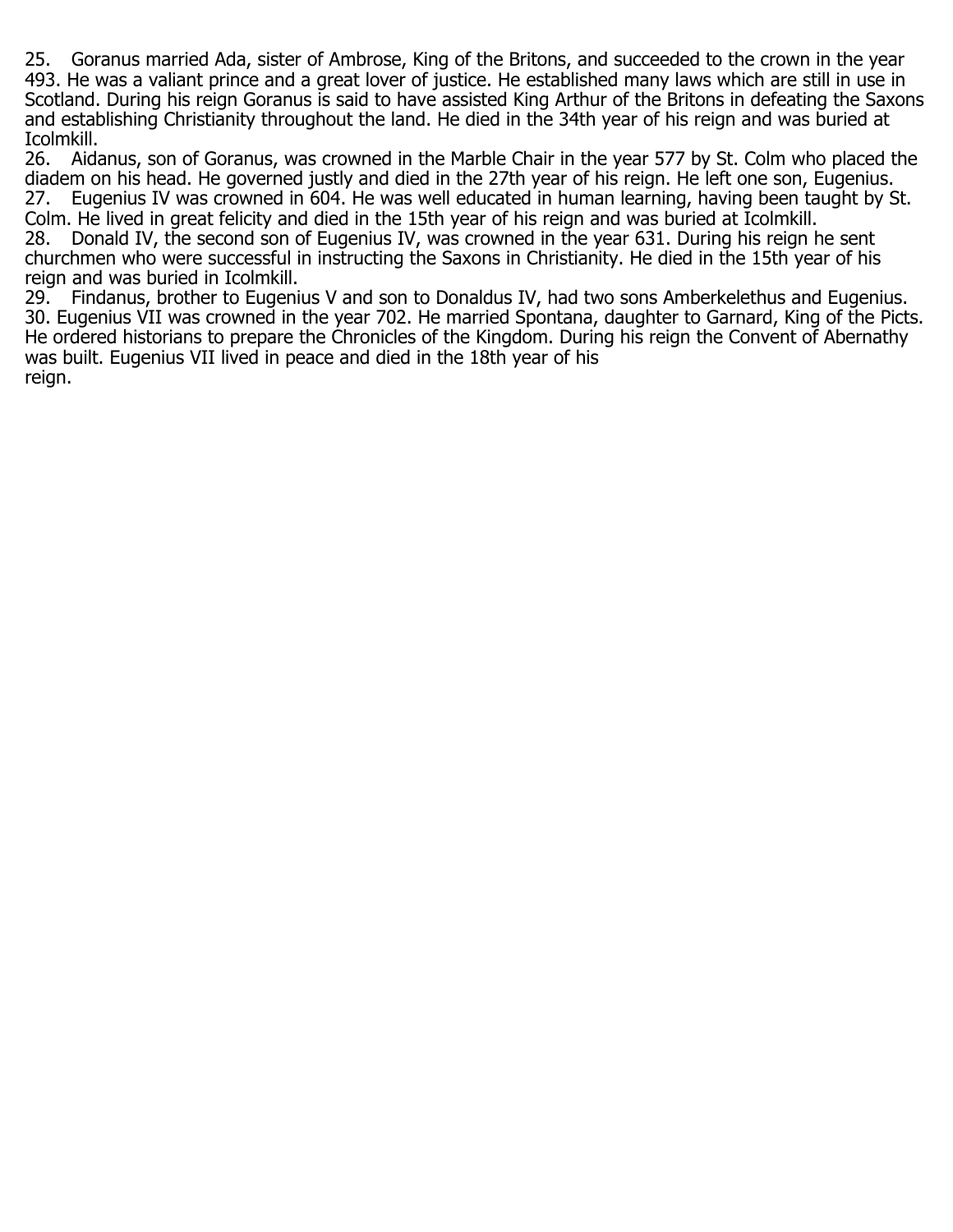31. Etfinus, son of Eugenius VII, was crowned in the Marble Chair in the year 736. He renewed the peace with the Picts, Britons, and Englishmen (Angles). Being infirm he committed his government to four nobles, Donald, Thane of Argyle, Colane, Thane of Athol, Murdoch, Thane of Galloway, and Conrath, Thane of Murray. Etfinus died at the Abbey of Abernethy in

the 30th Year of his reign.

(Eochaid IV<br>32. Achaiu

32. Achaius, son of Etfinus, was crowned in the year 792, as the 65th King of Scotland. (Other sources give the year 787 as the year he began his reign). He received an Ambassador from Charlemagne, King of France, who desired assistance in the Crusades. This assistance was granted and an alliance was concluded with France. He died in the 32nd year of his reign and was buried at Icolmkill. He left one infant son Alpinus.<br>33. Alpinus was crowned King in the year 831. He fought many battles with the Picts. In a battle near the 33. Alpinus was crowned King in the year 831. He fought many battles with the Picts. In a battle near the Castle of Dunkell he was taken

prisoner and beheaded by the Picts (834). This place was ever afterward

called Bas-Alpine, i.e., the Death of Alpine. Alpinus reigned only 4 years. He had among others three sons. Kenneth was crowned kinq in 839 and

avenged the murder of his father. Donald, another son, became Donaldus V and was crowned in 859. The Descent of the Greger Clan from King Alpin (From Burke's Baronetage; and P'Hart's Irish Pedigree) Having traced the descent of King Alpin through 33 generations, many of which sat on the throne of Scotland, beginning with Ferquhard, King of Ireland, the line of generations known of the Clan McGreger, to the Greers of America will be traced as accurately as available data will allow. He died in 18 858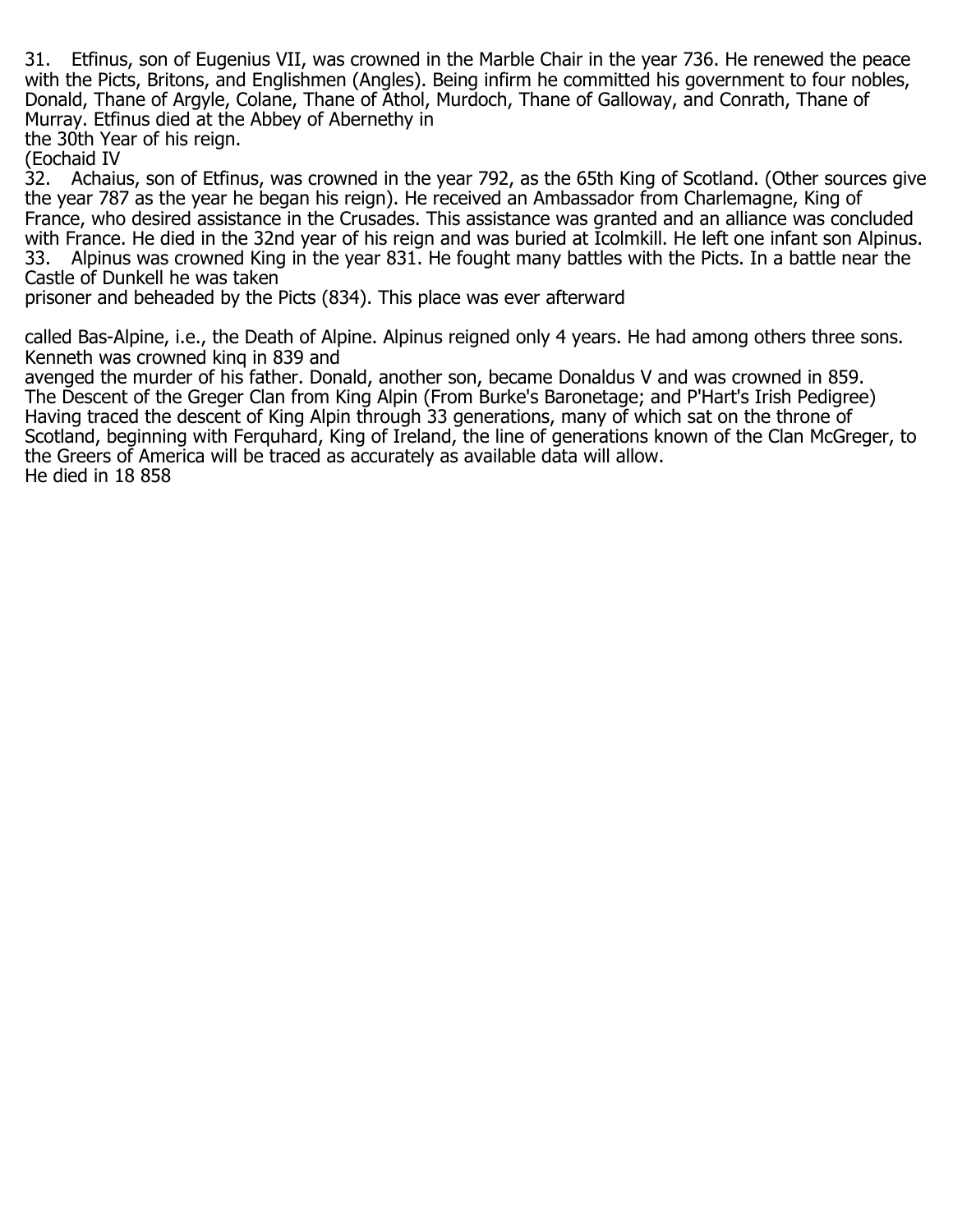1. The third son of King Alpin, Prince Greger, never became King of Scotland. He had two sons.<br>2. Dongallus, the eldest, married Spontana, sister of Duncan (or Donogh) a King in Ireland. He o 2. Dongallus, the eldest, married Spontana, sister of Duncan (or Donogh) a King in Ireland. He died in 900. His eldest son -<br>3. Constantine ma

3. Constantine married Malvina, his cousin and a daughter of Donald VI, the son of Constantine II and who reigned from 863 - 877.

He died in 940. His son -<br>4. Greger, de Bhratticl

4. Greger, de Bhrattich, Standard Bearer to his uncle Malcolm I (reigned (son of King Donald VI), was killed by the Danes in 961. Greger married Dorvigelda (Dorviegilda), daughter of Constantine, Commander of

the Army. His eldest son -<br>5. John (called "Eion M John (called "Eion More Macgregor de Brattich) married Alpina, daughter of Angus, great grandson of Achaius, Brother of Kenneth the Great. John was killed in battle in 1004 fighting on the side of Constantine IV, his grandfather.<br>6. Greger (Garutl

6. Greger (Garuth, or the Stout), son of John and Alpina, was Greger Laird of Glenurchy, and married a daughter of Campbell of Lochow, ancestor of the Dukes of Argyle, now Argyll. Greger fought under Duncan I against the Normans and the Danes. One of the sons of Greger of Glenurchy, Greger (Gregory), by name, became Bishop of St. Andrews. He highly

942-954

resented Duncan's murder by Macbeth and was a powerful promoter of the restoration of his son Malcolm, Prince of Cumberland. (Reigned 1057-1093)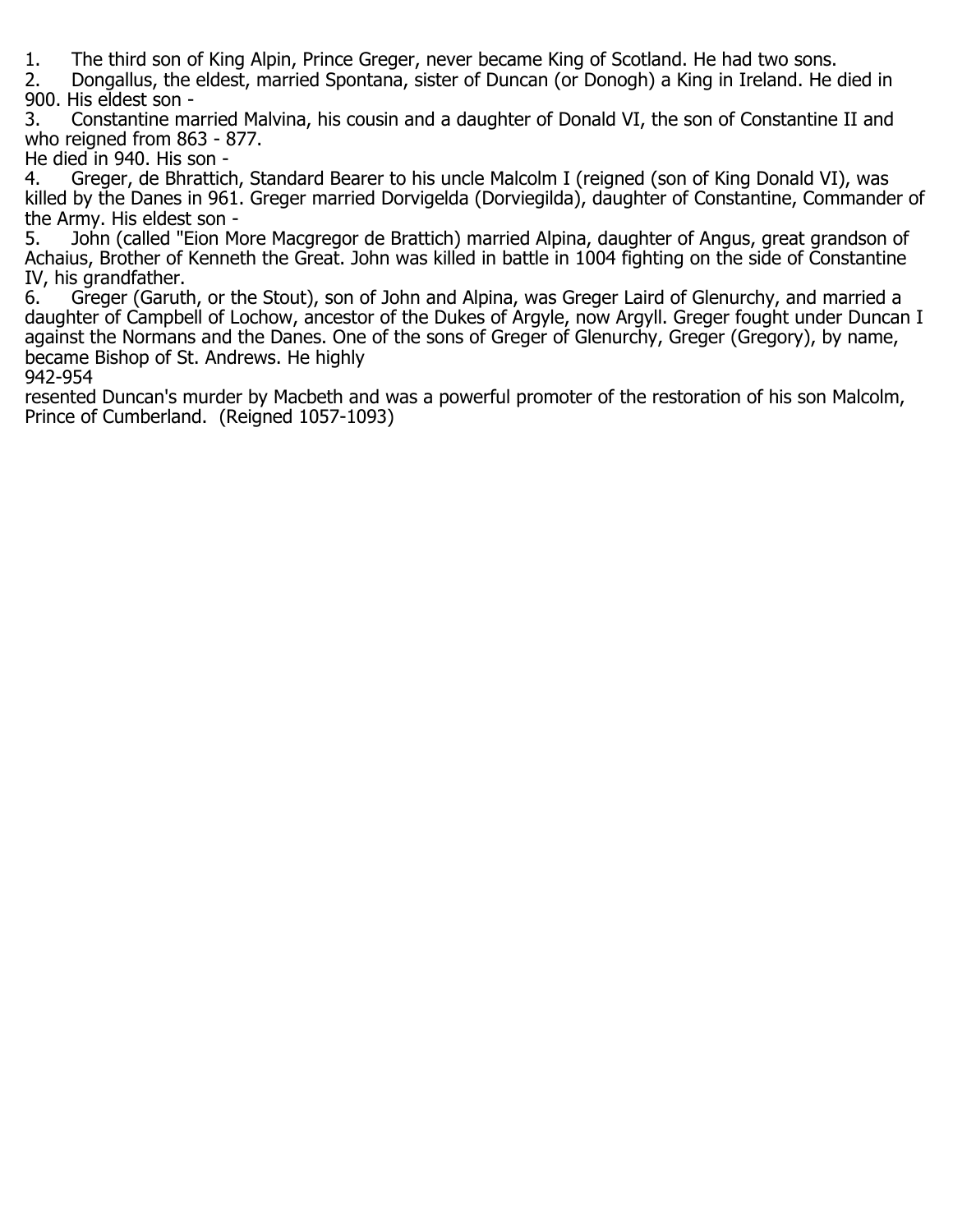7. The eldest son of Greger of Glenurchy was Sir John McGreger,

Laird of Glenurchy. He was called "Sir John the forward in battle."

He married an English lady of great beauty, who came to Scotland with Queen Margaret. His son Greger was Bishop of Dunkeld, and Lord Chancellor of Scotland in 1157. Sir John died in 1113. His eldest son was - 8. Sir Malcolm McGregor, Laird of MacGregor, who married Marjory, youngest daughter of William, chief of the army, and nephew of the King of Scotland. Sir Malcolm died in 1164, and his eldest son -<br>9. William, Laird of MacGreger, married a daughter of William

William, Laird of MacGreger, married a daughter of William

Lindsay, First Lord Crawford, by his first wife Marjory, daughter of Henry, Prince of Scotland, and brother of King William, the Lion. A son of William, Alpin, was Bishop of Dunblane from 1282 to 1290. William's eldest

son -  $10.$ Greger, Laird of MacGregor, died in 1300. He joined King Alexander II in 1248 with his followers in an expedition to recover the

He married Marion Gilchrist.

Western Isles from Haco of Norway. His son -

11. Malcolm, Laird of MacGreger, married Mary, daughter of Malise (Malin) McAlpin of Fennich. He was strongly attached to Robert Bruce. (King 1274-1329) He rescued the King from the great chief of Lorn, at Dalriogh, and concealed the King in a cave on his lands called to this day The King's Cave. He died in 1374 at an advanced age. His second son -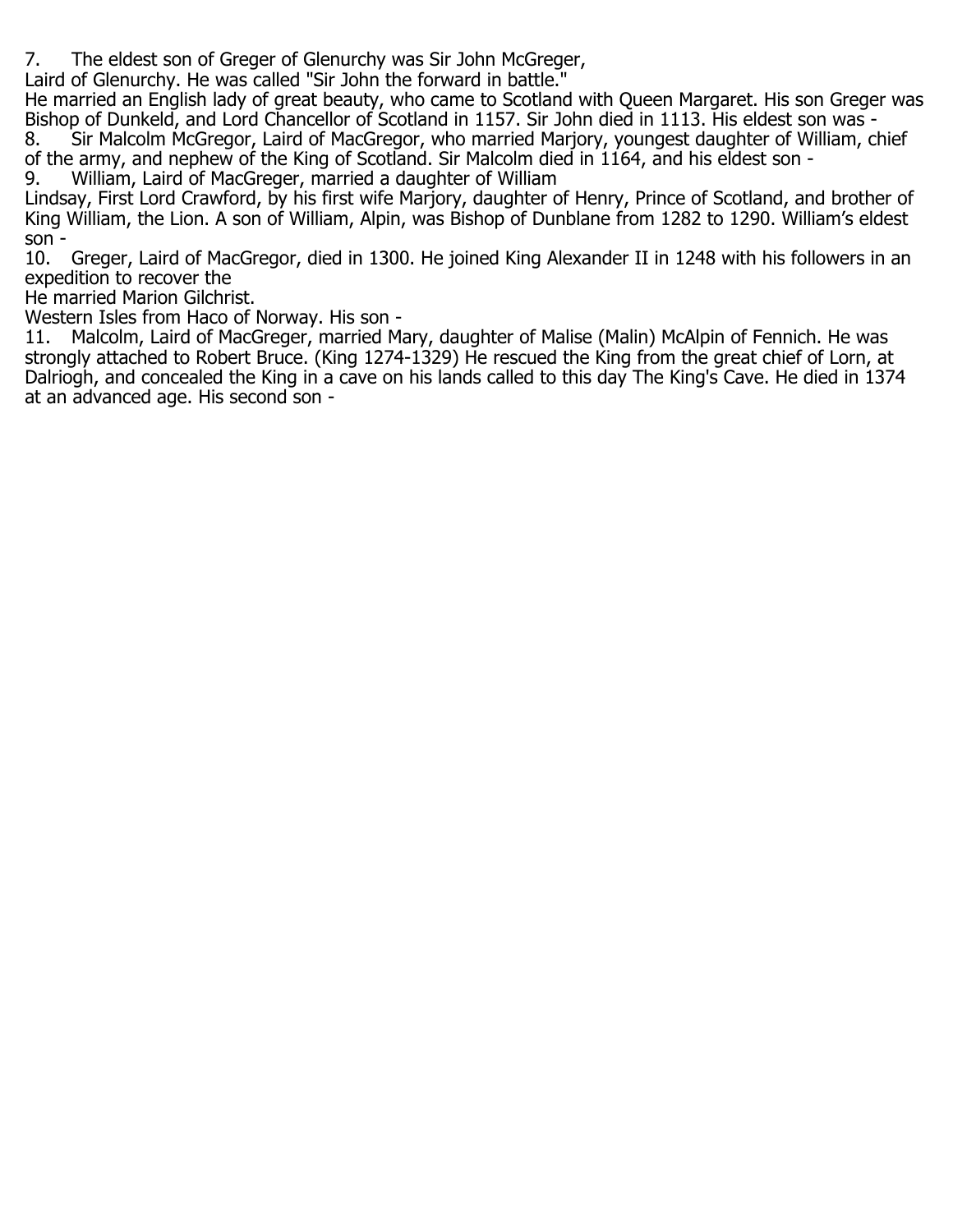12. Gilbert Gregerson, Laird of Arde and Lag, took the name of Grierson. He received by charter, dated May 1410, the lands of Lag in Dumfrieshire from his cousin Henry Sinclair, 2nd Earl of Orkney. He married Janet, daughter of Sir Simon Glendening, of Parton, by his first wife Lady Mary Douglas, daughter of Archibald, 4th Earl of Douglas and First Duke of Torraine, by his wife Princess Margaret (Stewart) daughter of King Robert III.

He changed his name from Gregor, or Greger, to Grier.<br>13. Vedast Grierson, of Lag, succeeded his father to t

13. Vedast Grierson, of Lag, succeeded his father to the estates in 1457, the eldest brother Gilbert being dead. His son -<br>14. Roger Gri

Roger Grierson, of Lag, was fatally wounded at Sawchyburn on the 11th of June 1488. He married Lady Isabel de Kirkpatrick, daughter of

Roger de Kirkpatrick of Closeburn and Rochall, Dumfrieshire, by his wife

Margaret, 3rd daughter of Thomas, 1st Lord Somerville of Cornwarth, by his wife Janet, daughter of Alexander Stuart, Laird of Darnley, ancestor of King James I of Scotland and England. By this marriage the Rockhall estate came into possession of the Griersons and is still, after 400 years, in the same family, being now the residence of Sir Alexander Grierson, 9th Bart, and head of the family. The son of Roger Grierson -<br>15. Roger, of Lag, married Janet, the daughter of James Douglas, 5th Lord Dunnlanrig by his wife Janet, 15. Roger, of Lag, married Janet, the daughter of James Douglas, 5th Lord Dunnlanrig by his wife Janet, daughter of David Scott (Sir) of Buccleuth, ancestor of the Dukes of Buccleuthand, Queensbury: he was M.P. at Edinburg in 1487. Roger, of Lag, was killed at Flodden Field Sept. 9, 1513. His son -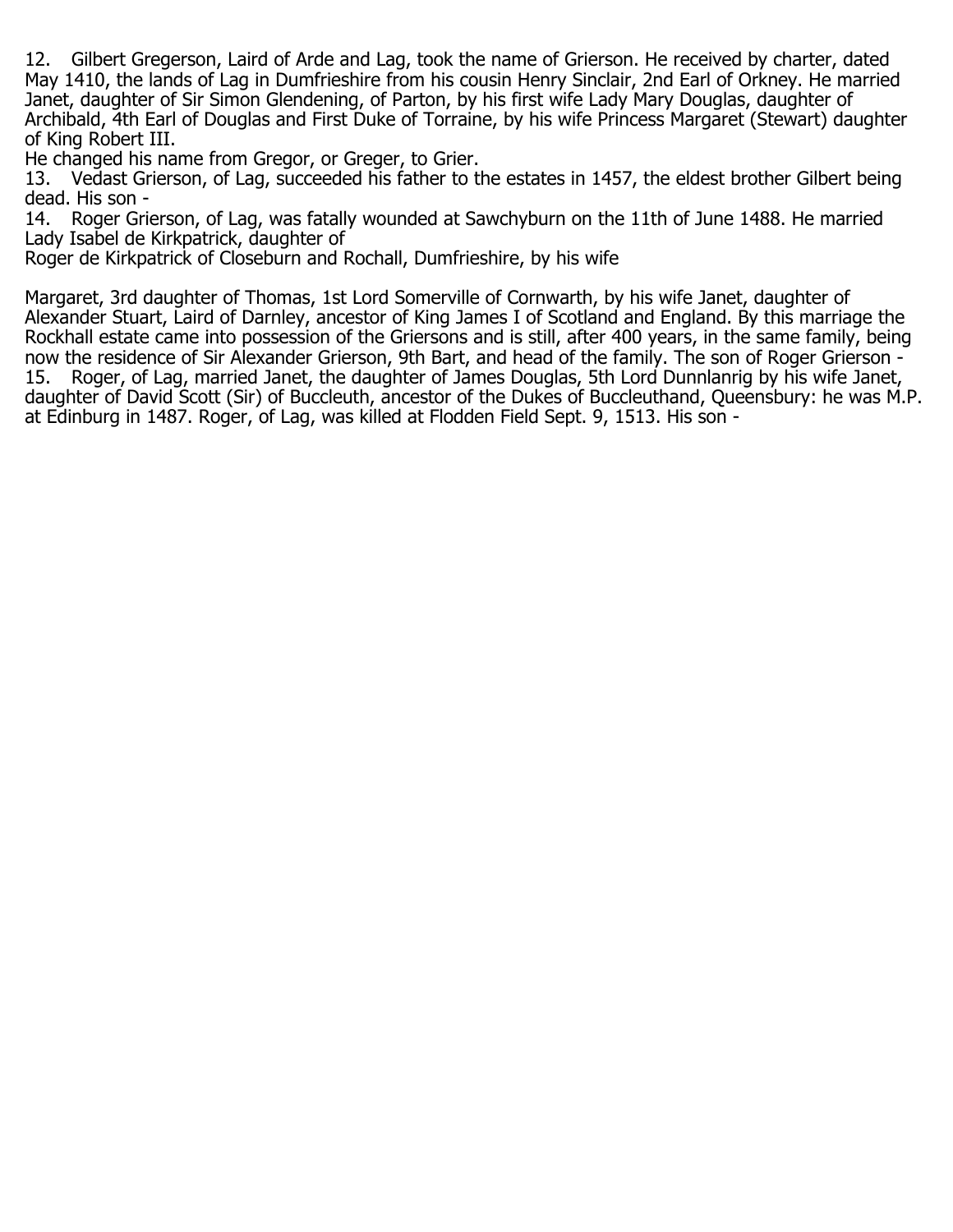16. Sir John Grierson, of Lag, died in 1566. He married Egidia, daughter of Sir John Kennedy, of Cuilean (by his wife Jane Stewart),

4th son of David, 3rd Lord Kennedy, and 1st Earl of Cassilis, ancestor of Marquis of Ailsa, by his wife Agnes, eldest daughter of William,

Lord Bothwick. His son -

17. Roger Grierson, of Lag, died in 1593. He married Helena, 2nd daughter of James Douglas, 7th Lord Drumlanrig, by his wife Christina, daughter of John Montgomery, Master of Eglinton, son of Hugh, 1st Earl of Eglinton. His son -

18. Sir William Grierson, Knight, of Lag and Rockhall, Dumfrieshire, died in 1629. On May 9, 1593 he married Nicola, daughter of Sir John

Maxwell, 4th Lord Harrisby, by his wife Agnes, Lady Herries in her own

right, daughter of William, 3rd Lord Herries, and granddaughter of Archibald Douglas, 5th Earl of Angus. His sons were called Grier. His fifth son -<br>19. Sir James Grier, of Capenoch Di

Sir James Grier, of Capenoch Dumfrieshire, and Rockhall, Alnwick,

Northumberland, died in 1666. He married in 1626 Mary, daughter of Rev. John Brown, of Glencairn,

Dumfries, and widow of Thomas Grier of Barjarg Tower, Dumfrieshire. His second son -<br>20. Henry Grier (died 1675) married in 1652 Mary (died 1671), daughter of Robert Tu

20. Henry Grier (died 1675) married in 1652 Mary (died 1671), daughter of Robert Turner, of Turnerstead, Northumberland, and in 1653 removed to and settled in County Tyrone, Bedford, Ireland.

21. James Greer, son of Henry, born 1653, married Elinor Rae,

He was expelled from Lag by Cromwell because he was loyal to Charles I.

daughter and co-heir of John Rae near Lurgan, in County Armagh.

June 21, 1678. His-son -

The eldest son, Henry born in 1681 married Sarah Henderson. The second son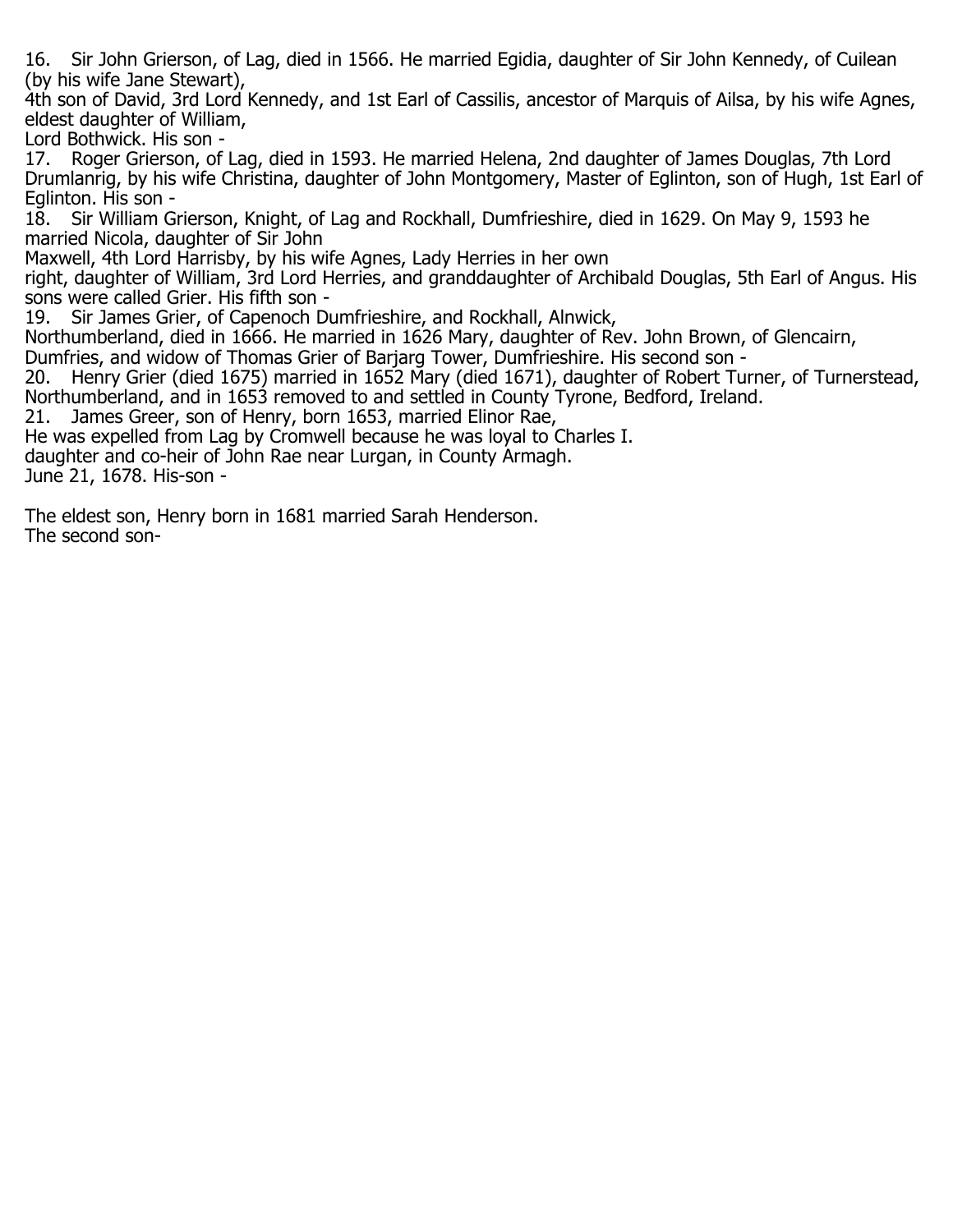22. Alexander Greer was born about 1690. His son -<br>23. Andrew Greer was born about 1720, and died in

23. Andrew Greer was born about 1720, and died in 1810. Note: Beginning with Henry Greer, a chart sent from Ireland spells the name Greer.

1. Andrew Greer, described by contemporary writers as the "white-haired Andrew Greer" and also as "Wee White Head," was born in Ireland about 1720. It is said that his father was killed in a street battle in Ireland in 1724, and that the widow and her three sons came to America about 1730. Accounts differ as to whether Andrew Greer came to America in 1730 or 1750. He came from Gaughwaugher, Ireland, and settled in Pennsylvania in the vicinity of Philadelphia. It is said that his two brothers remained in Pennsylvania and changed the spelling of the name to Grier according to the Dutch method of spelling.

Andrew married Ruth Kincaid and moved to Staunton, Virginia, where he lived twelve years. He was listed as a Sergeant of Militia of Albemarle County in 1758. There is little doubt that he became acquainted with John Sevier and others who were determined to move to the new settlements in what is now eastern Tennessee. It is not known when Ruth Kincaid Greer died, but it was probably before Andrew Greer moved to Tennessee. Augusta County records have a deed signed by both of them dated December 1768. Since John Sevier emigrated about 1773, it is probable that Andrew Greer and his family moved about this time. They were early pioneers and owned most of the land where Jonesboro and Greenville were later established.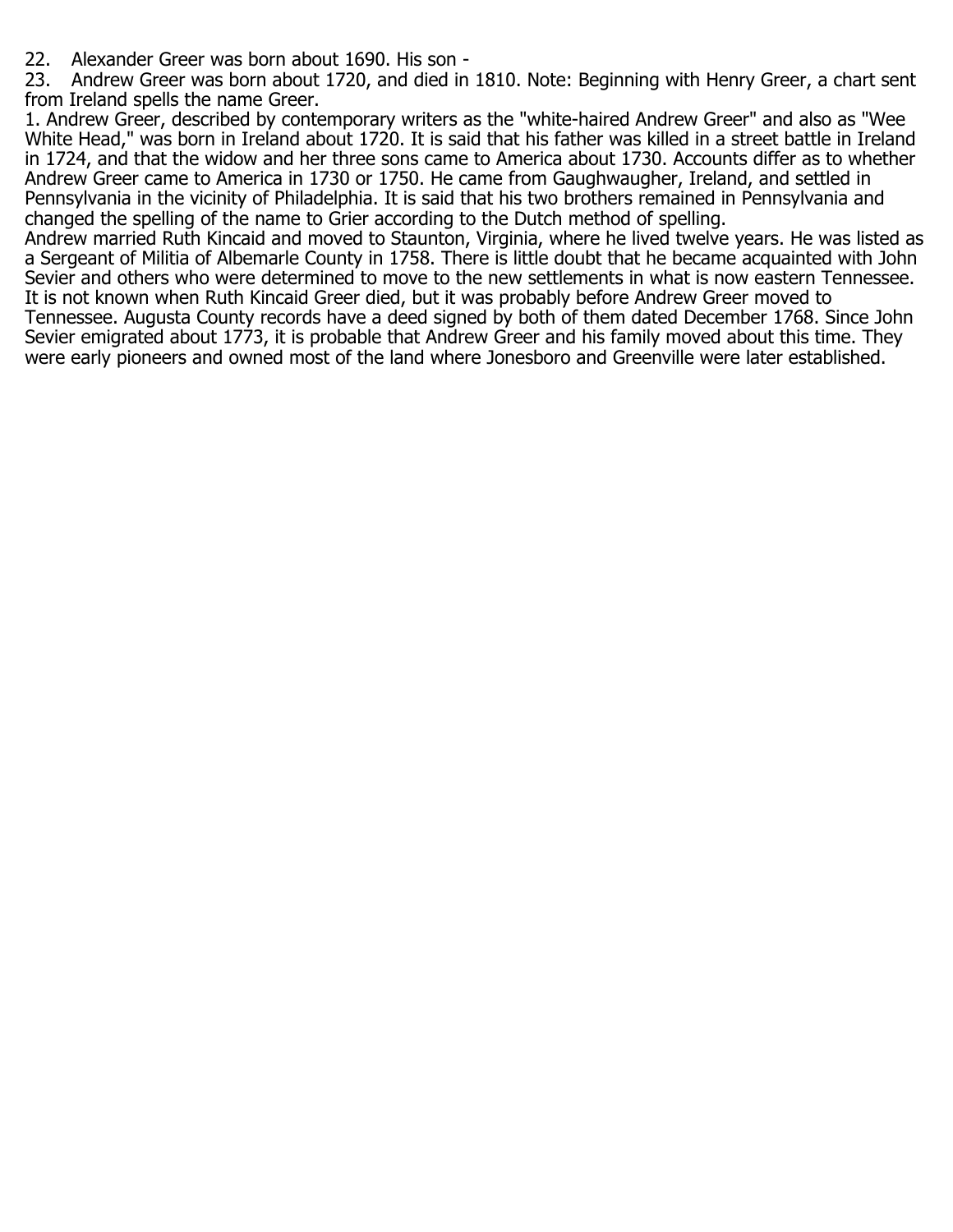The Children of Andrew and Ruth Kincaid Greer were as follows:

2. Alexander Greer (b. 1750, d. on Duck River, Bedford County, Tennessee, February 10, 1810) m. Jennie Brigham. Their children were: James, who died young; Mary Vance, m. Gen. James McKissick; Louise, m. Nathan Evans; Minerva, m. Dr. Grant Whitney; Elizabeth, m. a Mr. Porter; an infant son who died; and Jane, m. Hugh Moore. A son Hugh C. Moore married a cousin, Kate Greer.

2. Joseph Greer, b. 1752 or 54, d. February 23, 1837, and was buried at Petersburg, Tennessee. He was known as the "Giant" and is said to have been the King's Mountain messenger. More details of his large family are given later.

2. Andrew Greer, Jr. b. 1754, m. Sarah Burke, and had numerous descendants.

2. Jane Greer, m. Willis Barrow of Louisiana and raised a distinguished family. Their children were Jane Greer Barrow, who married twice. Her second husband was named Crab, and they had a son who was killed in Nicaragua; Washington Barrow, who became a U.S. Minister to Portugal; and Alexander Barrow, who became a U.S. Senator from Louisiana.

2. Ruth Greer, b. 1758, m. Thomas Talbot, who fought at King's Mountain at the age of 16 and was wounded by a sabre cut. They moved to Nashville in 1789. Thomas Talbot was Clerk of the Senate of the short-lived State of Franklin for two years. He was a son of Mathew Talbot, an early pioneer. Their children were: Sarah, m. (1st) Mr.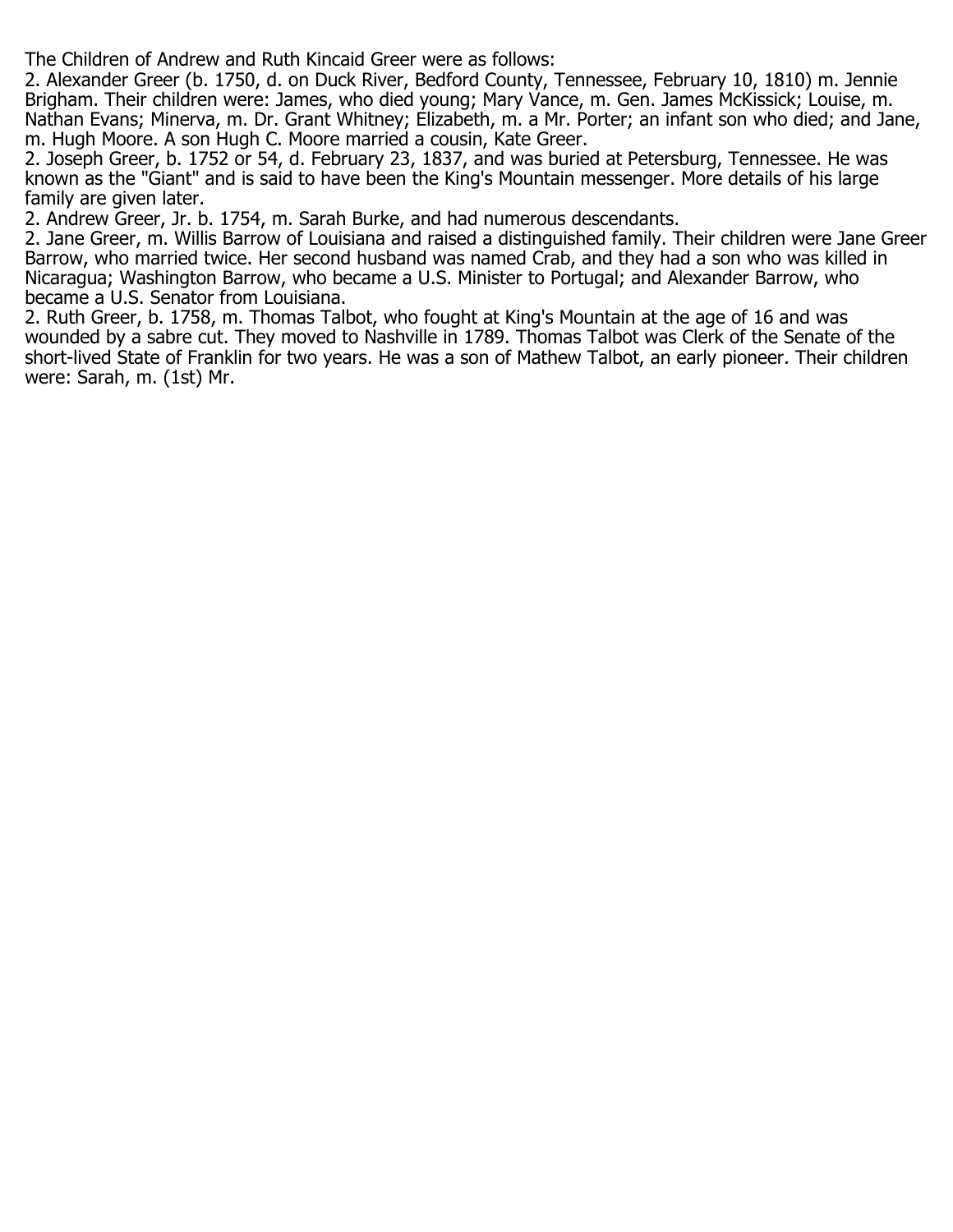McNeil (or McGill), and (2nd) Thomas Elliott Fletcher; Thomas; Polly, m. (1st) Dr. Hogg, and (2nd) Allan A. Hall; Caroline, m. Mr. Taylor; and Joseph Haile Talbot, m. Martha Priscilla Freeman (one daughter Delia Freeman m. Robert Chapman Williamson).

Summer's History of Southwest Virginia speaks of the services of both Andrew Greer (Sr.) and Joseph as Indian fighters in 1775 (page 46). John Allison, in his "Dropped Stitches from Tennessee History" states: "By order of the County Court of Pleas and Quarter Sessions at Jonesboro, November 1780, the Court appointed John Sevier, William Cobb, Thomas Houghton, and Andrew Greer Commissioners for the County, to be judges of the different kinds of paper commissions in circulation in this County, or may be hereafter in order to prevent frauds and impositions that might be committed on said County, and for the purpose of detecting and suppressing coins of this kind, who shall be judges and viewers of all such monies." These were the days of circulation of every kind of paper money. Continental currency was almost worthless, and it was to be some years before a good financial system was to be adopted by the Federal Government. An interesting story in Summers' History of Southwest Virginia follows: (p. 218) In the Spring of 1775, Andrew Greer had gone to the Cherokee towns to purchase furs. While there, he observed the conduct of two white traders, and was convinced that they intended to do him some injury, if possible. When he started from the Indian towns for his home, he left the main path and came up the Nolichucky Trace and escaped injury,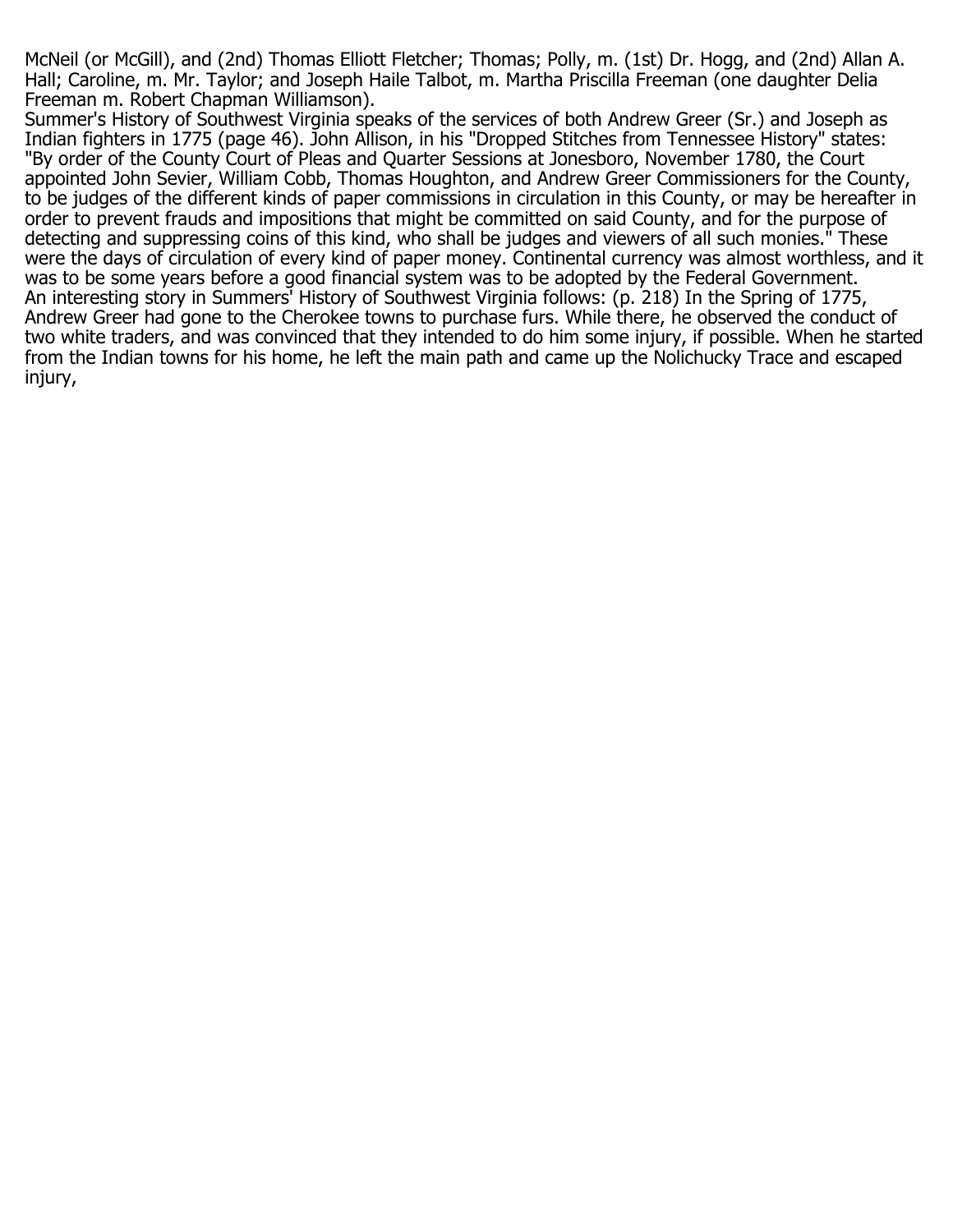but, at the same time, two men by the names of Boyd and Doggett, who had been sent to the Indian towns by the Virginia authorities, were met on the trace that Greer had left, at Boyd's Creek by Indians, and were killed by them and their bodies hidden. The Virginia settlements knew that war was coming and they shortly thereafter built the fort at Watauga, which was given the name of Fort Lee.

Alexander and Joseph Greer were grown and had fought Indians with their father under Colonel Preston of Virginia, at the time of the removal to the Watauga Settlements. They fought at King's Mountain with Andrew Greer on October 7, 1780. It is not quite certain whether this Andrew was Andrew Senior, or Junior. It is more likely to have been the latter. Joseph Greer was chosen to carry news of the victory to the Continental Congress at Philadelphia. The names of all three men are inscribed on the monument dedicated to Revolutionary soldiers in the Public Square of Nashville.

Not long after his arrival at the Watauga Settlements Andrew Greer married Mary Vance of North Carolina in 1774. Since this area was considered a part of North Carolina at that time, it is probably that Mary Vance was a near neighbor. Andrew Greer was most certainly acquainted with her parents, and more particulars on the Vance family are given in another chapter. She was the daughter of Samuel and Sarah Colville Vance, who had come from Ireland and settled near Abingdon, Virginia around 1773. Samuel Vance had fought in Captain Shelby's Company at the Battle of Point Pleasant, October 10, 1774. Andrew Greer was a member of the Washington County Court in 1778.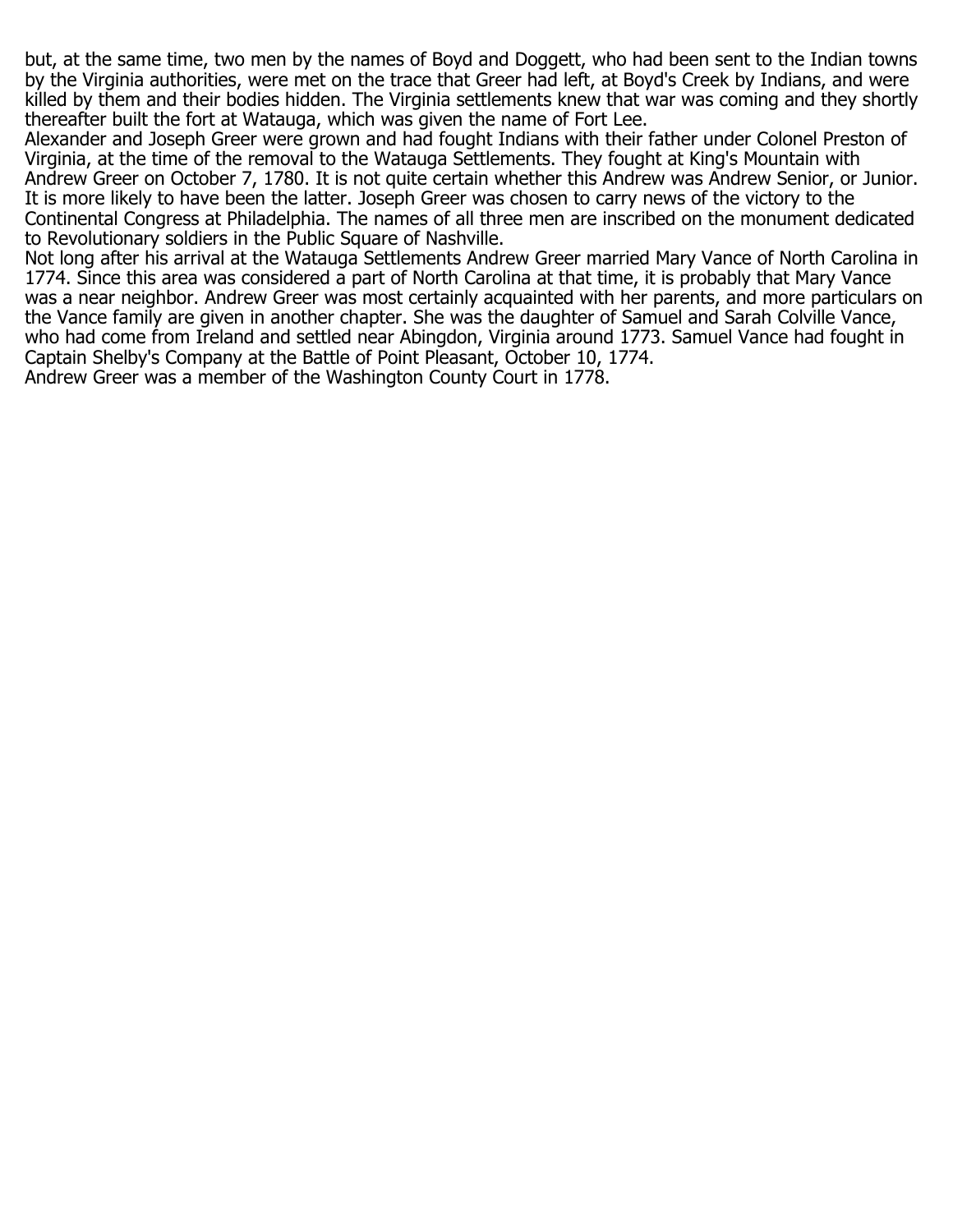Before proceedings with the descendants of Andrew Greer by this second marriage, it is appropriate to return to the families of Joseph

2. Joseph Greer married a widow by the name of Carter, and no

wounds received at King's Mountain

He was buried in Stoney

Creek, and may have been (?) a

friend of Joseph Greer

Mary Ann Harmon. Their children were as follows:

3. Joseph Harmon Greer, (b. Nov. 1811), m. Mary Edmiston Issue: 4. Joseph Marion Greer 3. Margaret Ruth Greer, (b. Aug. 8, 1813), m. Samuel W. Carmack

in 1834.

Issue: 4. George C. Carmack<br>4. Samuel W. Carmack

Samuel W. Carmack

3. Eliza Joe Greer; (b. 1815), m. Robert C. McEwan

Issue: 4. Margaret, m. Reuben Redman

4. Joseph, m. (1st) Miss Lane, (2nd) Miss Friend 4. Ebenezer, killed at the Battle of Franklin.

4. Alexander, m. Mary Bentley 4. Mary Ann, m. Ebenezer M. Ross 4. Jefferson

4. Campbell, m. a Miss Tatum

3. Alexander A. Greer, (b. 1817) m. Eliza Todd

Issue: 4. Lois, m. George A. Jarvis 4. Ella, m. W. C. Edmundson

3. Catherine Greer, (b. 1820), m. Jacob Gillespie

Issue: 4. Margaret, m. G. C. Boyles 4. Martha, m. Joseph Ringo 4. Ella Gillespie m. John Kelly Breast Issue: Nell, m. Mr Mersheimer Mattie (died single)

Ryland

children are known. Following her death he married a second time to

in Sugar Creek, Bedford County, Tenn Jan 17, 1811.

whose first husband, Maj Landon Carter, had died from and Andrew Greer, Jr.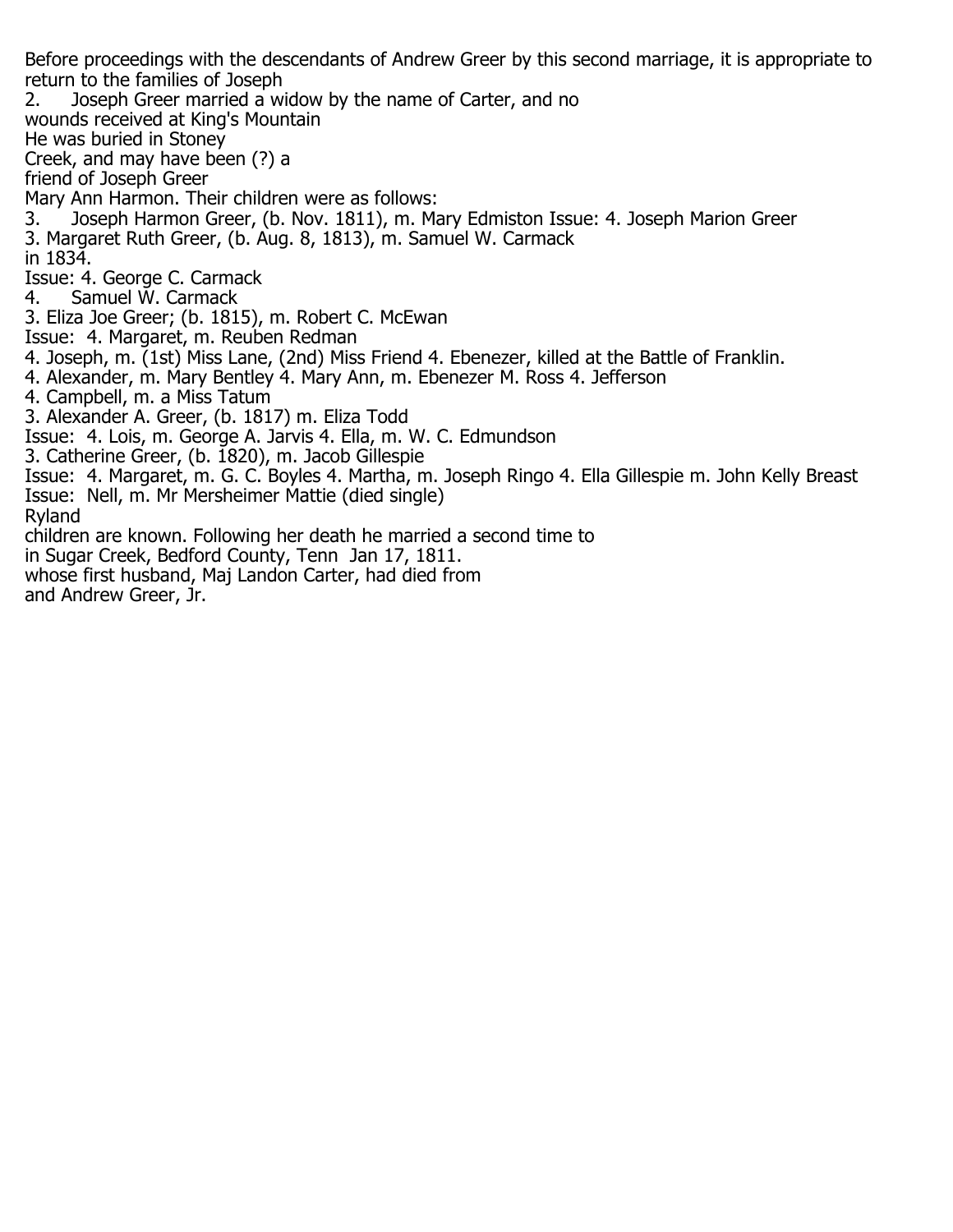3. John Jacob Greer, (b. 1824) (d. August 17, 1912) m. Eliza Belle Walker (d. 1898).

Issue: 4. J. W. Greer, m. (1st) Miss Carter, (2nd)

Eliza Belle Walker of Nashville 4. Carrie Belle Greer 4. Kate Greer (d. Aug 17, 1912 unmarried)

Thomas Vance Greer and John Jacob Greer (twins) were born January 20, 1824. They both lived to a great age and at the time of their deaths were the last surviving sons of Revolutionary War veterans in Tennessee. Jacob Greer went to California in the gold rush of 1848 and returned with \$30,000. Most of this was lost as a result of the Civil War. Both of the twins served in Company B, 44th Tennessee Regiment throughout the Civil War under Col. James S. Fulton.

3. Jefferson Greer (b. 1826), m. Eliza Jones

Issue: 4. Kate Jones Greer, m. her cousin Hugh Campbell Moore of Brentwood, Tennessee (see descendants of Alexander Greer above)

4. George C. Clement, m. Mattie Blake, (2nd)

Sallie Gill

4. Joseph, m. Annie Wirt

4. Jacob, m. (1st) Miss Cheatham, (2nd)

Jennie Greer

3. Jane Greer (b. 1821) m. David R. Smith

Issue: 4. Jennie Smith

4. John Smith, m. Kate Goggins 4. Carrie Smith, m. Abraham P. Smith 4. Buchanan Smith, m. Miss Goldstein 4. Braxton Bragg Smith, m. Irene Woodward

3. Thomas Vance Greer (b. January 20, 1824) (d. 1920), m. Elizabeth McMillan.

Issue: Six children, of which one, Fedora m. Dr. Joe Percy

Jan 20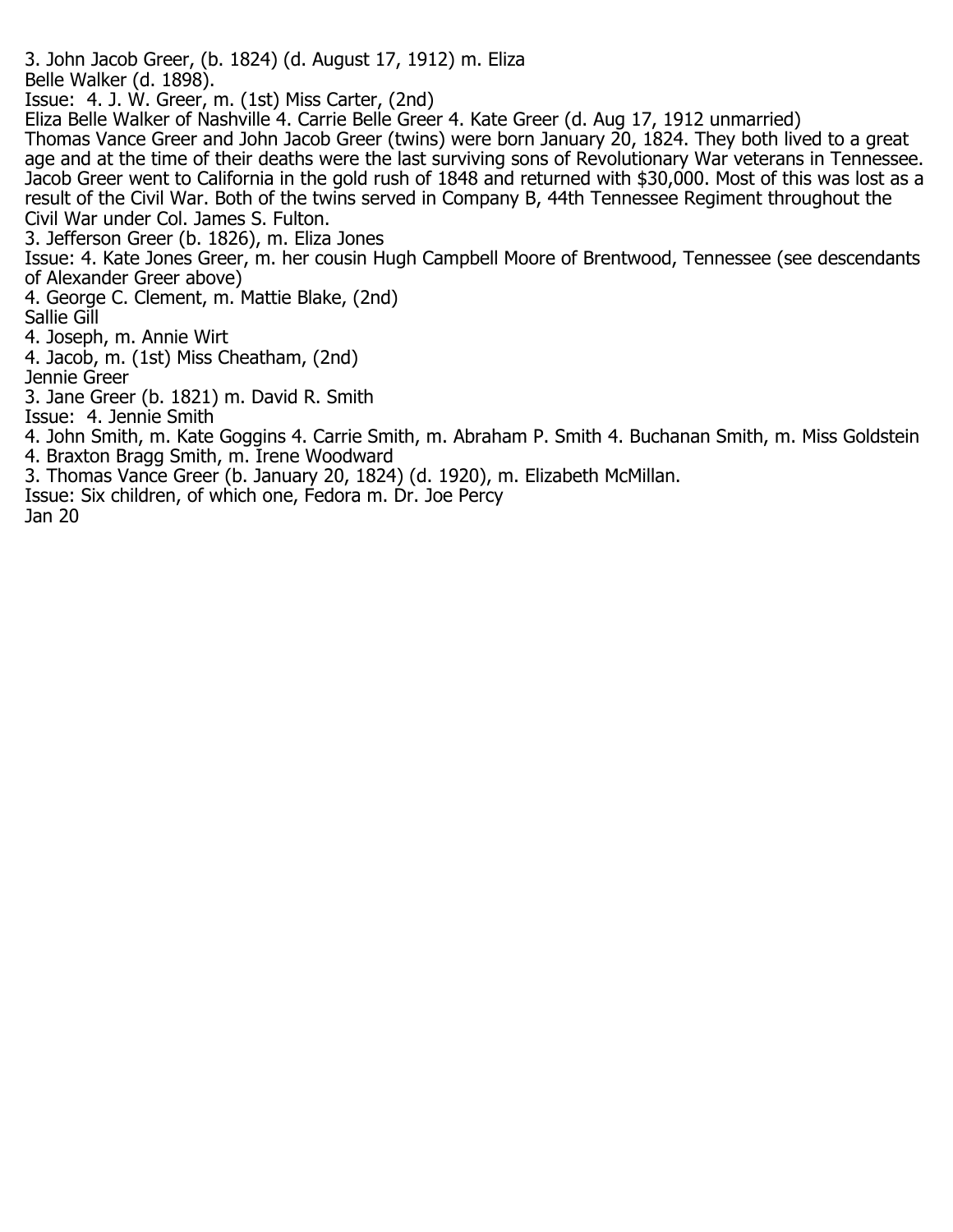Issue: 5. Jefferson, Campbell, Allan (1875) Hugh Irwon, and Robert (1888)

3. Julia Greer, (b. 1828), m. Dr. R. T. Evans

3. George Greer (b. 1830), died unmarried.

Joseph Greer

Joseph Greer was known as the Giant. He was six feet seven inches tall (one authority says seven feet two inches) and in 1813 built the first log cabin in what is now Lincoln County, Tenn. He had received a grant of 2,000 acres for his services as a revolutionary soldier from the State of North Carolina. (The land was on Cave Creek). He carried the news of victory at King's Mountain to the Continental Congress in Philadelphia in late Fall of 1780. Insisting on speaking with General Washington he brushed the Congressional doorkeeper aside. When Washington heard the message he is said to have exclaimed "Thank God the Over Mountain Men have risen, the tide has turned and we are saved."

2. Andrew Greer, Jr., m. Sarah Burke. Their children were:

3. Sarah (b. August 1790), m. Judge Martin

3. Matilda Golden Greer, (b. June 1792) (d. Nashville Aug 31,

1822), m. Col. George Wilson (b. Sep 28, 1778), (d. Nov. 8, 1848), (his 2nd wife) Dec. 6, 1813. There were four children: Wallace (1815-1844), Matilda (died in infancy), Matilda George (1818-1876) and Sarah (1821- 1896).

3. Ruth Talbot Greer, (b. April 1795), m. George McNeil

3. Mary Vance Greer, (b. January 1797), m. Jonathan Pickett

Issue: 4. Joseph (unmarried)

4. Lida Pickett, m. Theodore Haskins

Issue: Lida, Alice and Lucy

3. Emily Amy Burke Greer, (b. 1799), m. Archibald McNeil 3. David Greer, (b. 1801), died unmarried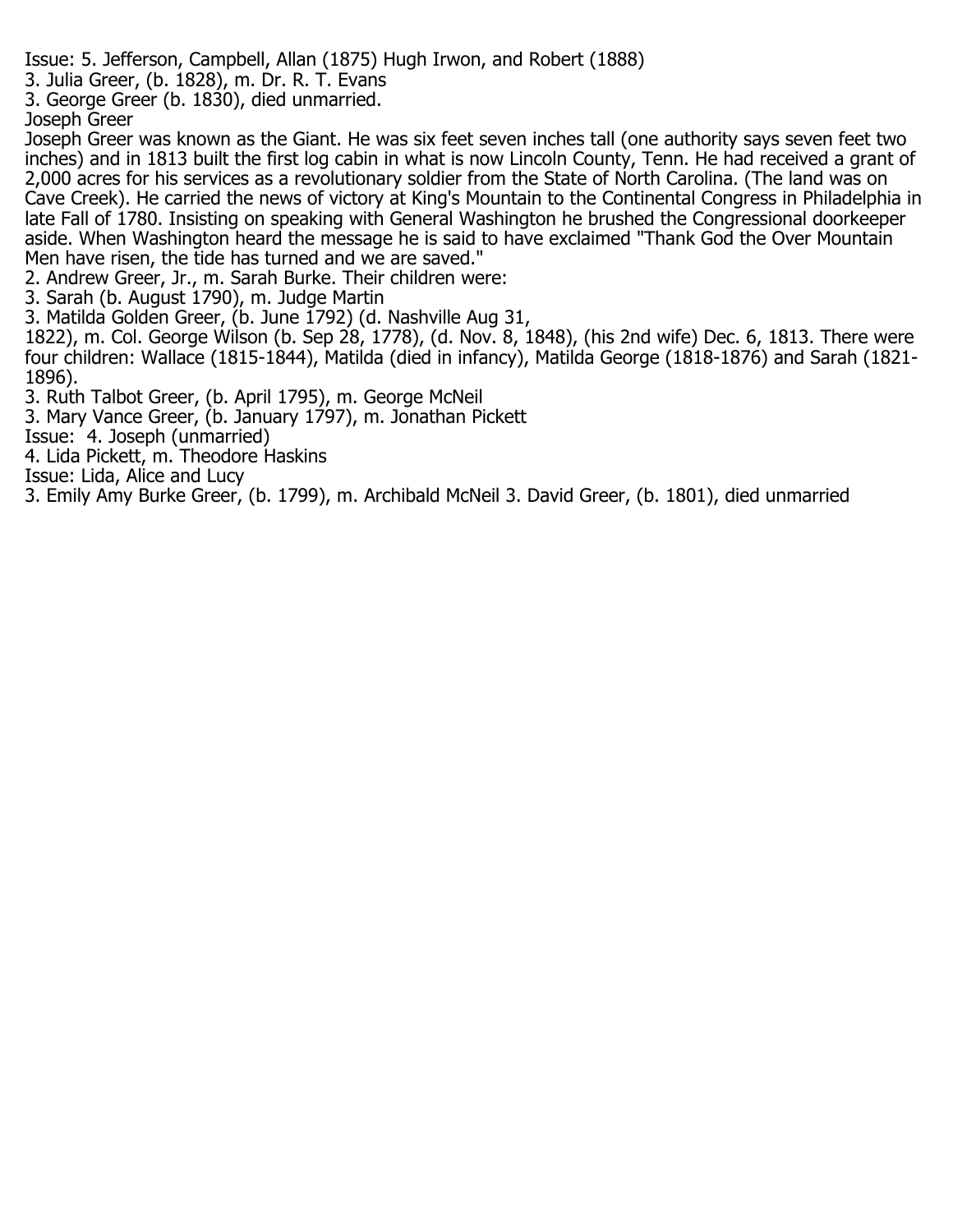- 3. Joseph A. Greer, (b. 1803), died young.
- 3. Andrew W. Greer, (b. 1805), died young.
- 3. Sarah Sophie Greer, (b. 1808), m. Mr. Butler
- 3. Elihu Hall Greer, (b. 1810), died unmarried
- 3. Marjory Wilson Greer, (b. April 1813), m. Leroy Settle
- Issue: 4. Leroy Settle, died unmarried at 50, a lawyer
- 4. Archibald Settle, killed in Civil War
- 4. Willie Settle, burned to death at 40 in Nashville Asylum
- 4. Jennie Settle, m. Mr. Rousseau had 3 children
- 5. Hallam Settle, died young
- 3. Jane B. Greer, (b. April 1813) (Twin to Marjory), m. Calvin Jackson
- Issue: 4. David Jackson (Atty. in Lebanon, Tennessee.)
- 3. Archibald O. Greer, (b. July 1815), m. Mary Ann Ferguson The children of Andrew Greer, Senior, and Mary Vance were:
- 2. Thomas Greer (b. 1773), m. (1837) (1st) Miss Bradford Issue: 3. Hatchy Jo 3. Robert
- m. (2nd) Catherine Harmon, a sister of Mary Ann Harmon who married his half-brother, Joseph Greer
- Issue: 3. Alexander Greer 3. Lewis Vance Greer 3. Thomas Greer
- 3. Harmon Greer 3. George Greer

3.

Benhamin Greer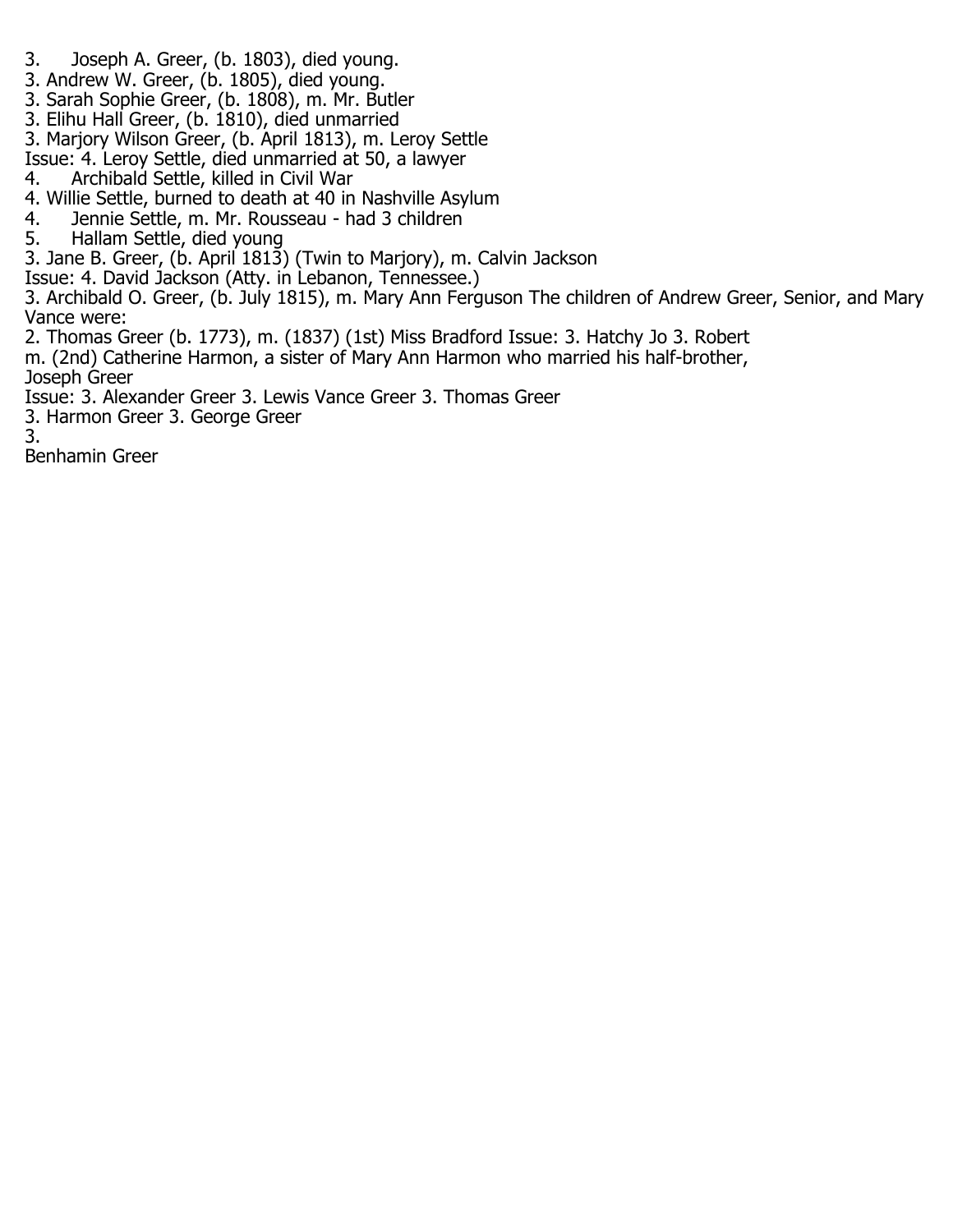- 3. Mary Vance Greer, m. Dr. George Fogleman, of Bedford County, Tenn.
- 3. Andrew Jackson Greer
- 2. John Thomas Greer (b. April 18, 1775) (d. May 28, 1837), m.
- (January 10, 1797) Mary Rhea Buckingham (1776-1837)
- Descendants will be discussed later.
- 2. Vance Greer, m. Elizabeth Kennedy
- Issue: 3. Andrew Jackson Greer, m. Miss Hicks
- 3. William Kennedy Greer, died unmarried
- 3. Hetty Greer, m. James D. Thompson (1st)
- (2nd) m. Mr. Wilson
- 2. David Brank Greer, died unmarried of yellow fever in
- Charleston, S. C. He was once engaged to Barbara Blount, daughter of the Governor of South Carolina.
- 2. Marjory Johnson Greer (d. Aug 30, 1812), m. (Dec 31, 1799)
- Col. George Wilson, from Mississippi. (Later Col. Wilson married Matilda Golden Greer, niece of his first wife, and daughter of Andrew Greer and Sarah Burke. He had four children by his second wife.)
- Issue: 3. Mason (b. Oct 30, 1800), (d. Oct 31, 1822)
- 3. Joseph (b. May 14, 1802), (d. Aug 1825)
- 3. Mary Eleanor (b. Jan. 9, 1804), (d. Feb. 17, 1825)
- 3. Caroline Louise (b. Sep. 9, 1806) (d. Apr. 6, 1807)
- 3. James Charter died an infant April 6, 1807
- 3. George Alexander (b. Mar 12, 1808), (d. May 11, 1846) m. Clara Eliza Wilkinson Dec. 12, 1830.
- 3. John Rhea (b. Mar. 24, 1810), (d. 1845), m.
- Emily S. Barton April 9, 1839. Two other sons were born dead in 1811 and 1812.
- or Blakemore
- 2. Mary Vance Greer, m. Andrew Blackamore (Blackmore) from near Fayetteville, Tennessee.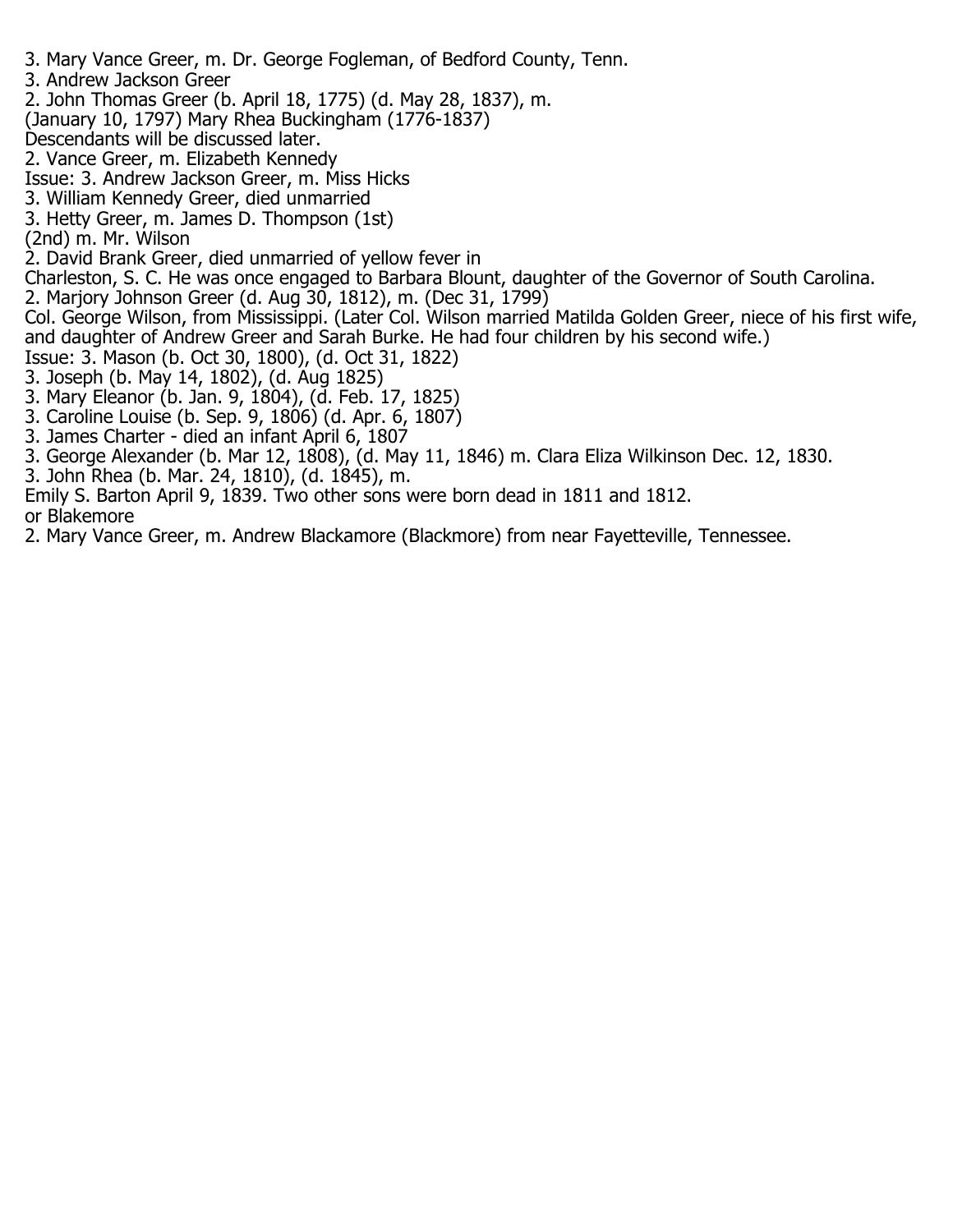Issue: 3.

Margery Blackamore, m. William Boyles Matilda Blackamore, m. Yates Dillingham 3.

3. Mary Blackamore, m. (1st) Thomas Allen, (2nd) Peterson Smith

3. Sophia Blackamore, m. R. Edmonson

3. Ruth Blackamore, m. Rev. John Balch, a Presbyterian minister

3. Andrew Blackamore, died unmarried

3. Joe Blackamore, married twice

3. Thomas Blackamore (twin to Joe) m.

Miss Bradley, and lived near Petersburg, Tennessee

3. Rebecca Blackamore, died in Arkansas

Andrew Greer, Senior, died in February 1810, and lies buried in what was once Washington County, Virginia, but which is now Tennessee. His grave is near Elizabethtown, county seat of Carter County.

John Thomas Greer

General John Thomas Greer, the son of Andrew Greer by his second marriage, was born April 18, 1775. On January 10, 1797, at the age of twenty-two, he married Mary Rhea Buckingham. She was born on

September 3, 1776. John Thomas Greer died May 28, 1837, and his wife on June 7, 1837. They are buried in Fayetteville, Tennessee. General Greer built a mill

They had five children:

at Fayetteville in 1818.

The family of Mary Rhea Buckingham is discussed in Chapter VI.

The children of General John Thomas Greer and Mary Rhea Buckingham were:

3. Sophia Wilson Greer (b. June 10, 1798) m. Holmes Hopkins. d Sept 1848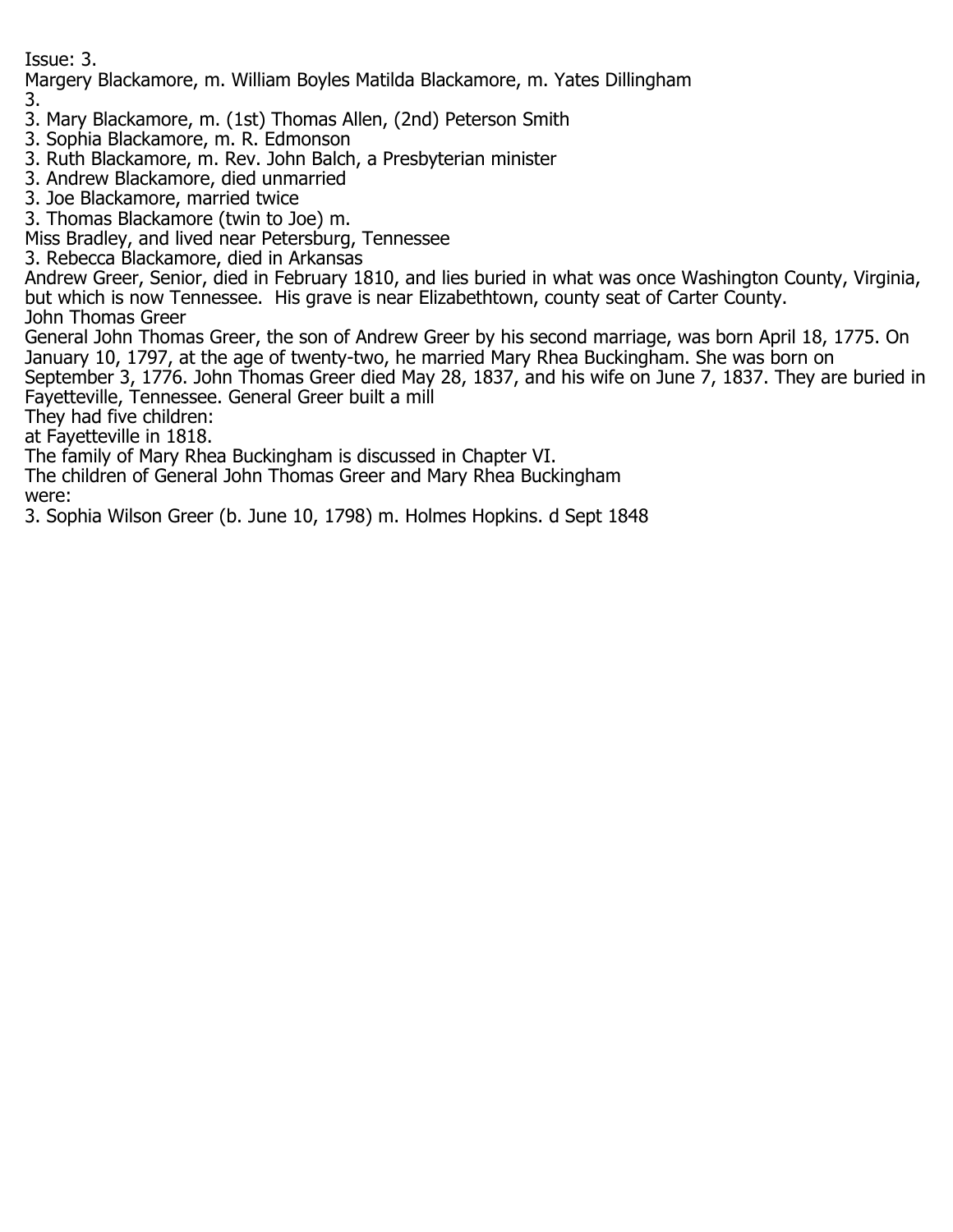- 4. Sarah Hopkins
- 4. Martha Hopkins, m. a Mr. Williams.
- 4. Sophia Hopkins, m. (1st) Clayton, and (2nd) Neal.
- 4. Nancy Hopkins, m. a Mr. Wade. There was one child Katie, who died in Havana, Cuba.
- 4. Holmes Hopkins
- 3. Rebecca Cobb Greer (b. April 17, 1800, d. in Havana May 29, 1854), m. Henry Allen (b. 1795, d. July 24,
- 1842) on July 18, 1816. Their children were:
- 4. James B. Allen, m. Sarah J. Brown
- Issue: Mary Louisa, Martha R., Sarah Alice, Margaret E., and Henry Marcus.
- 4. John Thomas Allen, d. unmarried.
- 4. David Alexander Allen, m. Elmira Jones
- Issue: Jonnella, Katie Byrd, William J., Sara Rebecca, and David Judson.
- 4.
- 4.
- b. May 21, 1858, d. July 17, 1952. m. (1879) John William
- Johnston of Athens, AL.
- William Vance Allen, m. Kate Bledsoe
- Issue: Mary Blanche, Katie Parmela, William H., Walter L., and Henry.
- 4. Sara Rebecca Allen, died in Havana, Cuba June 30, 1854, unmarried.
- 4. Henry Thomas Allen, unmarried, killed in a tornado at Grenada, Mississippi.
- 3. David Alexander Greer (b. January 11, 1802, d. July 1, 1837), m. October 31 , 1823 Lucinda Dorcas Wyly (b. August 20, 1802, d. August 30, 1867), a sister of Martha Wyly, who married Colonel Preston. The Salita
- Issue: Sara Rebecca
- Mary Ann Allen, m. J. Herbert Judson
- children of this marriage will be discussed later in this Chapter.
- Carried on a voluminous correspondence with Mary D. Caldwell for many years.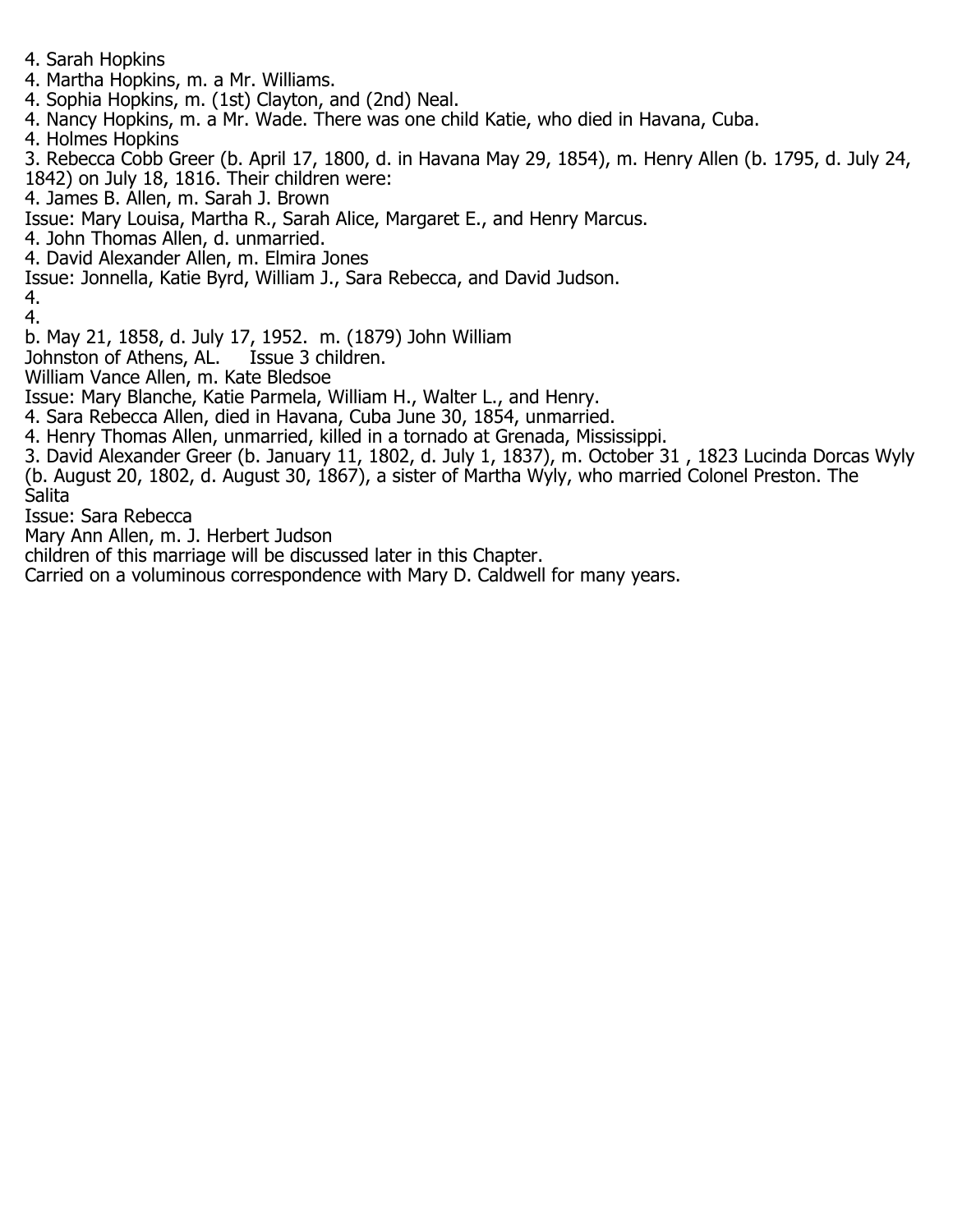3. Jane Barrow Greer, (b. April 1, 1804, d. Dec. 1853), m. August 12, 1820 to Dr. John A. Wilson of Memphis, Tennessee. Their children were: 4. James Wilson 4. John Wilson 4. Ruth Wilson, m. William Keene, Issue: Two children who died in infancy on the same day. 4. Sophia Wilson, m. Thomas Harper Issue: Thomas, Adele, and Agnes. 4. Sarah Wilson, m. Eugene Talbot Issue: Delia, Eugenia, Sarah, and Eugene. 4. Sam Wilson 4. Josephine Wilson m (1st) Charlie McComas, and (2nd) Mr. Pearson. Issue: Robert McComas. 4. Adelaide Wilson, m. Rufus Smith Issue: Elizabeth Smith. 4. Jane Wilson, m. Robert Fletcher Issue: John and Adelaide. 3. John Rhea Greer (b. January 25, 1806, d. September 15, 1840), m. in 1833 Nancy (Allen Hicks), of Springfield, Tennessee. 4. John Etta Greer, m. Charles Palmer Issue: Mary, Anna, Frances, Robert, Joseph, Charles, and Henry. 4. Joseph Greer (Capt of a Co in the Civil War) 3. Mary Vance Greer (b. March 25, 1808, d. March 23, 1829), m.

William L. Petty. Their children were: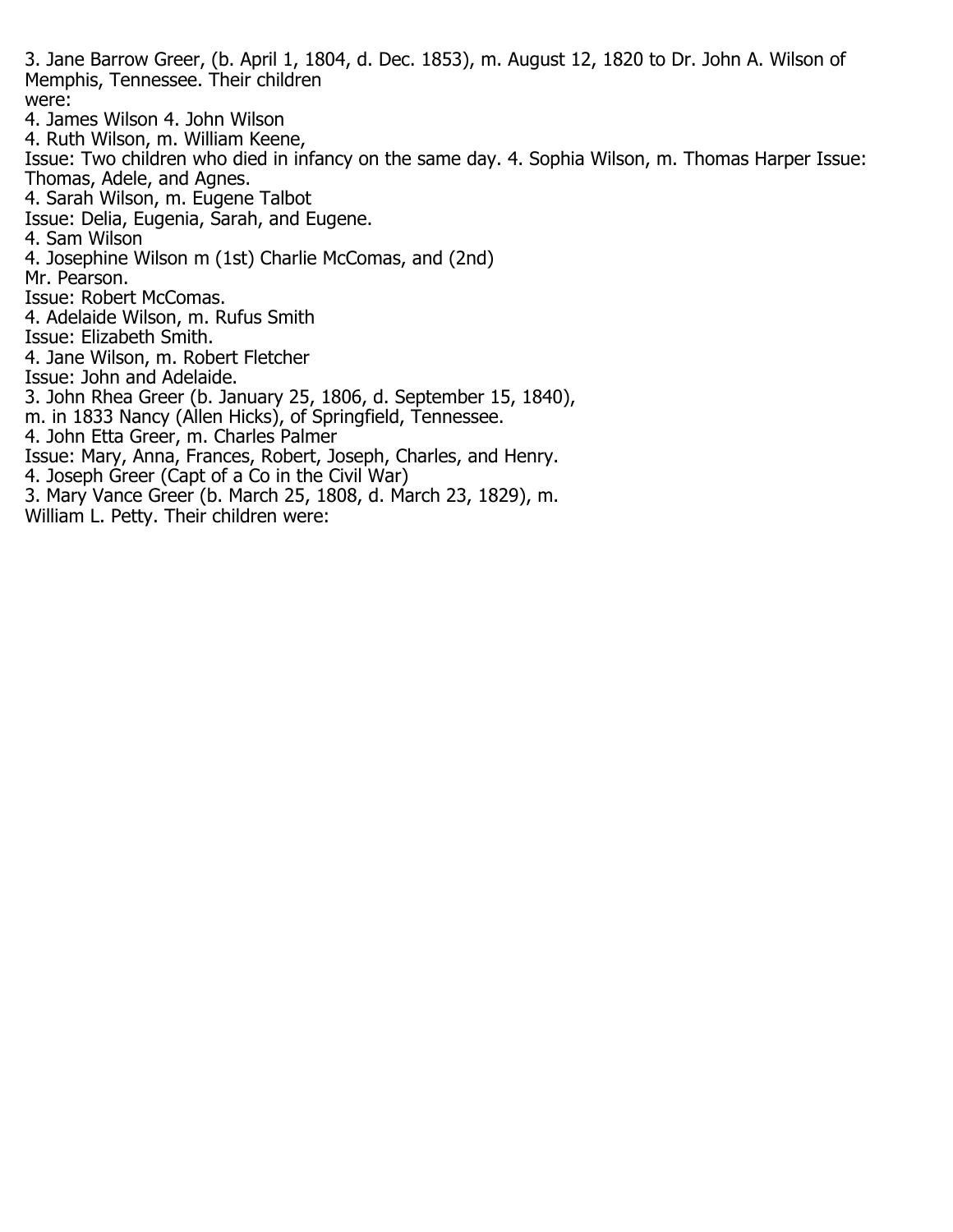- 4. Mary Petty, m. Mr. Bickely 4. One son, died unmarried. 3. Thomas Jefferson Greer (b. July 10, 1810, d. in 1884), m. Harriet Adeline Redditt (d. 1879). Their children were: 4. Mary Rebecca Greer (1839-1890), m. Francis Marion Roberts. Issue: Frank, Mary, Leslie, John, Lillian, Eugene, Oscar and Thomas. 4. John Rhea Greer (1842-1910), m. Julia Barramore Issue: Thomas Jefferson, Sarah Elise, John, Joseph, James, Mamia, and Lou. 4. Susan Adeline Greer (May 1, 1844-May 9, 1886) m. April 12, 1869 William LaFayette Dottery (1842-1918) Issue: Homer Greer Dottery m. Addie Lee Baskins 4. Jane Wilson Greer, m. Rev. Fennell Issue: Five children 4. Thomas Jefferson Greer, Jr. died unmarried. 4. Sarah Eliza Greer, b. 1860, m. (1879) John Robert Martin; Issue: Ruby, Addie, Nina, John, Eloise, and Nellie. 3. Eliza Greer (b. July 10, 1810, d. April 25, 1812). She was a twin to Thomas Jefferson Greer. 3. Sarah Eliza Greer, (b. July 13, 1813, d. March 9, 1895) m. (1st) Franklin Davis, a cousin of Confederate President Jefferson Davis, on February 22, 1832. They had five children, all of whom died in infancy. She married a second time to John Brewer. She went to Cuba where she lived in Havana during the War between the States. After the war she entertained many prominent guests, among them
- Jefferson Davis. She returned to the States and died in Tennessee.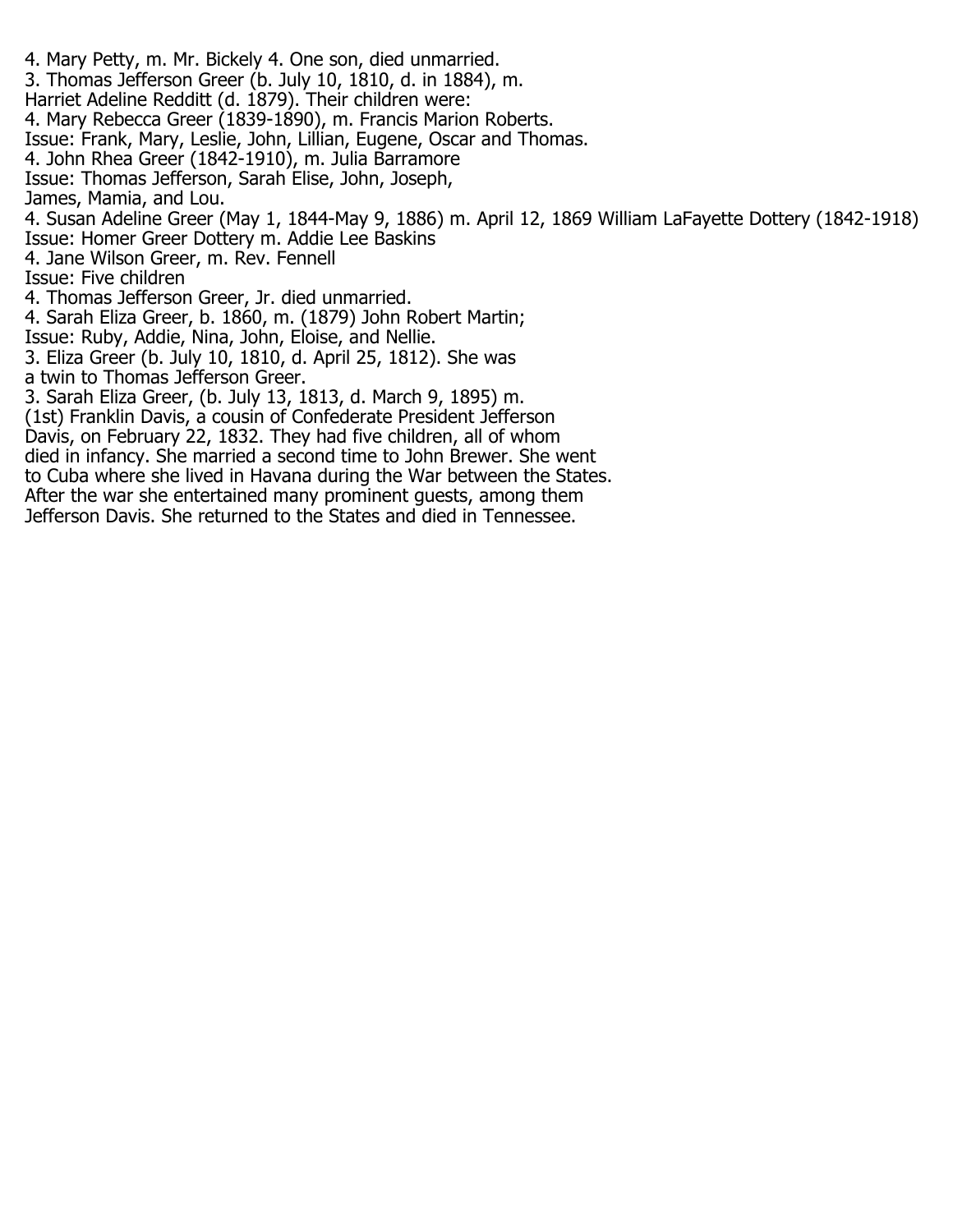David Alexander Greer, the third child of General Thomas Greer, married (October 31, 1823) Lucinda Dorcas Wyly (b. April 30, 1802. d. August 30, 1867). She was a brilliant and well educated woman and many of her letters survive. David Alexander Greer died when the children were very young, but Lucinda Dorcas Greer raised an outstanding family through many trials and saw that all of them were educated. They are buried in the Presbyterian Church Cemetery Fayetteville TN

She was descended from a prominent pioneer Presbyterian minister, the Rev. Hezekiah Balch. He was born in Harford County, Maryland, on Deer Creek in 1741. He became a licentiate of New Castle Presbytery, and after extensive preaching throughout the bounds of Hanover Presbytery (at that time including all churches south of the Potomac River) was ordained in March 1770. He finally left Virginia and began to preach near Greenville, Tennessee, in 1782. He organized the Greenville Presbyterian Church, his congregation first meeting under the trees by a large spring. A church was finally built, and in 1794 Hezekiah Balch applied to the territorial legislature for a charter for a college to be known as Greenville College. This college is still in existence, and is now known as Tusculum College.

Hezekiah Balch was involved in many disputes over Church doctrine and was tried by the church twenty-one times before his final acquittal before the General Assembly at Philadelphia. Williams College John

David Alexander Greer 4.

She was the author of an article on her experiences on the Confederate Veteran of July 1893.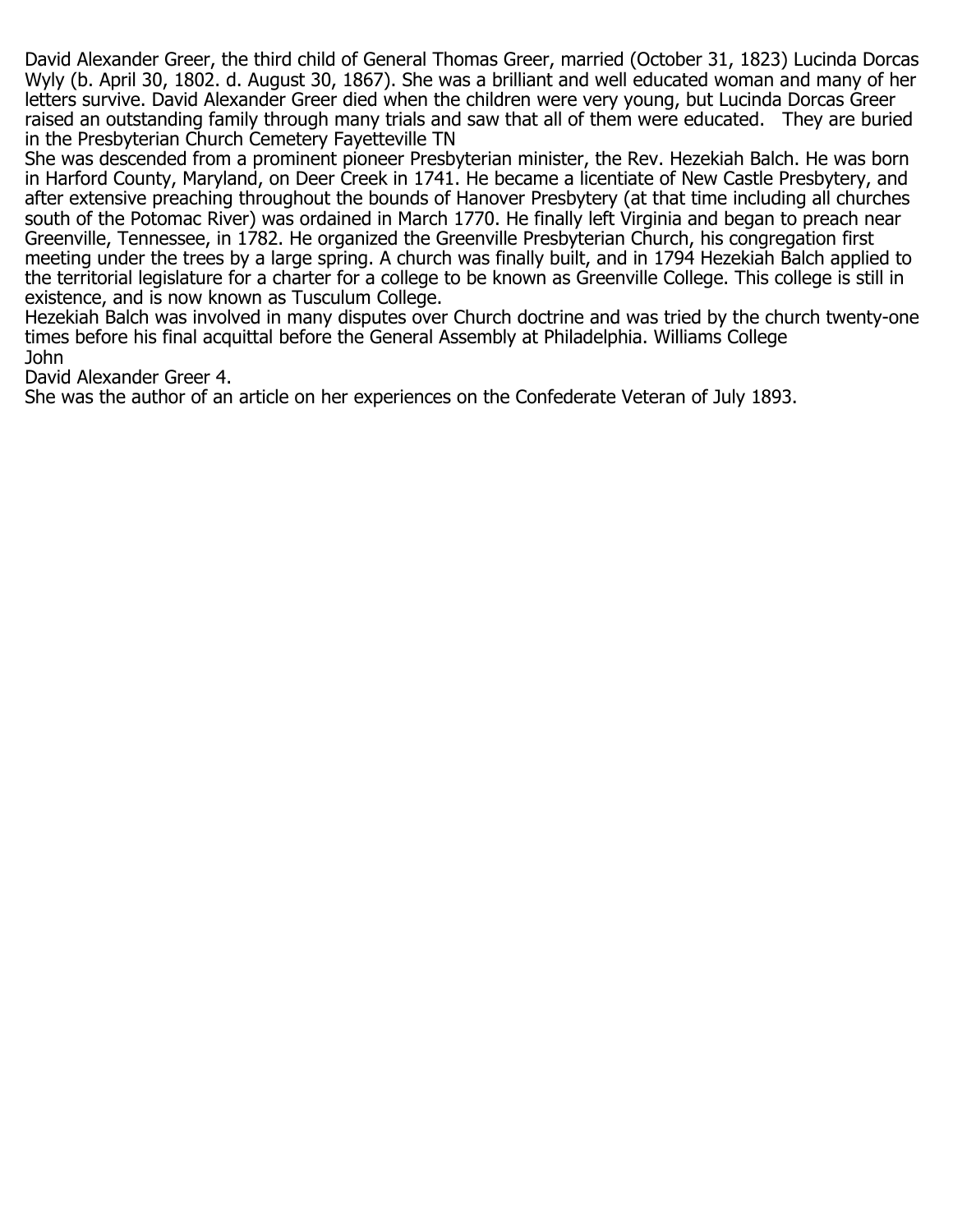granted him the honorary degree of Doctor of Divinity in 1806. He died in 1812.

Hezekiah Balch's wife was named Anna. While the record is very obscure she may have been the daughter of the Rev. David Caldwell who was received by Hanover Presbytery from New Brunswick Presbytery on October 11, 1767. He was a signer of a petition along with Hezekiah Balch to establish the Orange Presbytery and which was sent to the Synod in Philadelphia in May 1770. Anna Balch died in 1820. A daughter of Hezekiah and Anna Balch, named Dorcas, married Robert Wyly. This union had the following children:<br>1. Jan

- 1. James Wyly, who married Elizabeth Gillespie. He later became a judge and lived in New Orleans.<br>2. Hezekiah Balch Wyly, who died as young man.
- 2. Hezekiah Balch Wyly, who died as young man.<br>3. Robert Wyly
- 3. Robert Wyly
- 4. Alfred Wyly, who is known to have married.
- 5. Samuel Wyly, who married and became a minister.
- (d June 24, 1854)
- Martha Wyly, who married Colonel Preston of Virginia,

owner of the Preston Salt Works near Abingdon.<br>7. Eliza Wyly, who married James Jordan.

- Eliza Wyly, who married James Jordan.
- **Dorcas**

8. Lucinda Darthula Wyly (April 30, 1802-August 30, 1867), m. October 31, 1823 David Alexander Greer. The children of David Alexander and Lucinda Dorcas Greer were as follows:

5. Mary Darthula Greer, b. August 26, 1825 in Fayetteville, Tennessee, and died in Jacksonville, Alabama, January 27, 1919.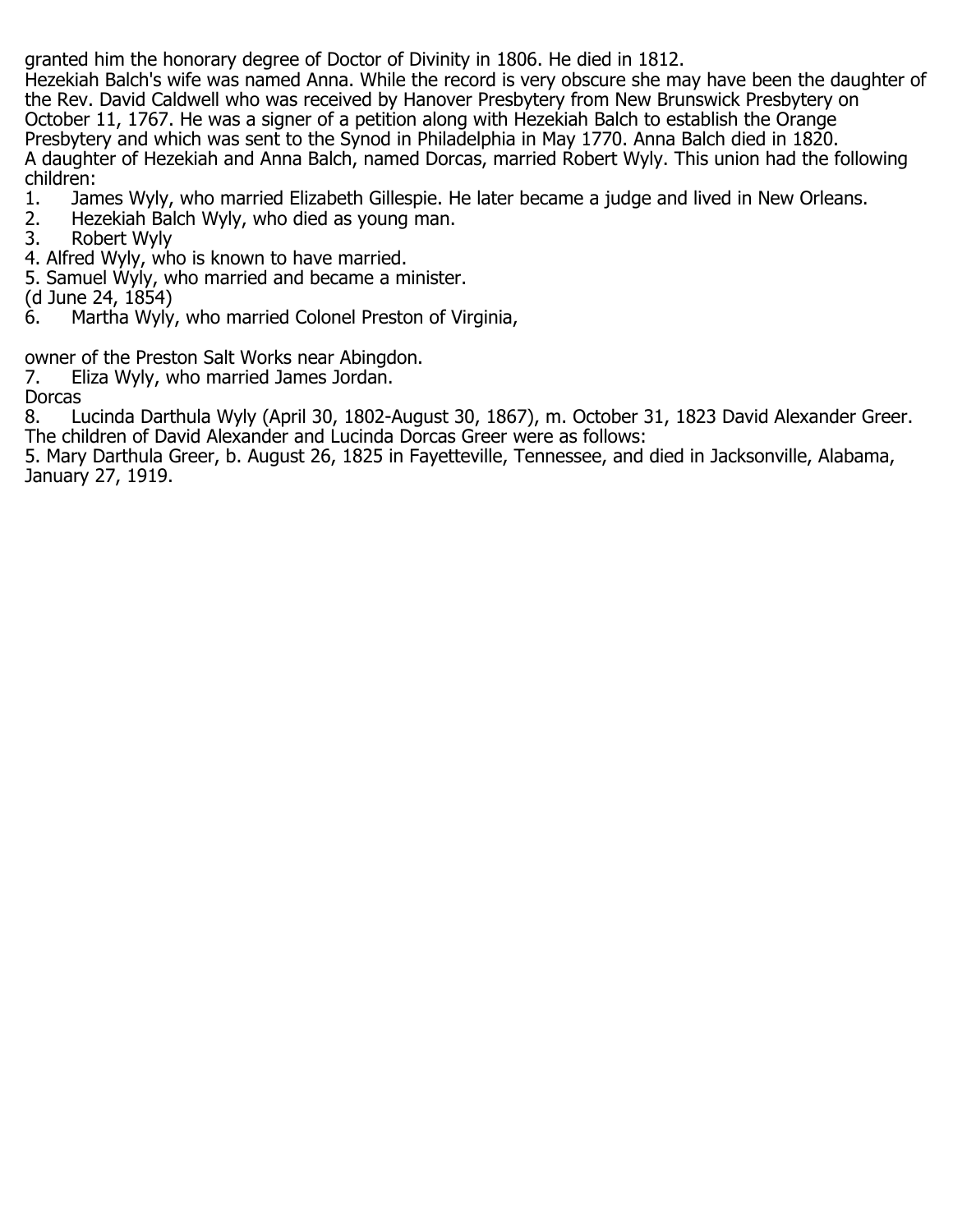She married John Henry Caldwell (b. April 24, 1826, d. September 4,

1902) on November 5, 1846, at Mooresville, Alabama. They had five children, and this family is discussed fully later in the chapter.

5. Eliza Maria Greer, b. November 6, 1826, d. June 7, 1864, m. (1st) Edmond Alexander Garrett (b. March 3, 1818, d. May 24, 1856) on March 4, 1846. They had two children. She married (2nd) John R. Harris, b. September 9, 1810, d. January 13, 1863, on July 25, 1860, and there was one daughter, Ida Harris, who married Richard Pryer.

5. Martha Preston Greer, b. April 18, 1830, d. May 22, 1911.

She married Craig at Fayetteville, (in 1854) and a second time to Galenus

Madison Steele. There was one son by her second marriage, William Angelo Steele, b. August 1, 1860, d. April 19, 1882. She died in Athens, Alabama, and was buried in Fayetteville, Tennessee. 5. Rebecca Jane Greer, b. 1832, d. December 1, 1908. She

married Dr. Clement Alexander Diemer (b. November 13, 1821, d. October 13, 1907) in Fayetteville, Tennessee, on December 3, 1856. Dr. Diemer practised in Fayetteville, Tennessee for 44 years. He died as a result of accidental burns. This union had six children. March 5. Catherine (Kate) Isabelle Greer, b. 1834, d. 1884, unmarried.

5. John Thomas Greer, b. 1836, d. 1871, while visiting Eliza Brewer in Havana, Cuba. He was buried in New Orleans, and his body was

later moved to Fayetteville, Tennessee.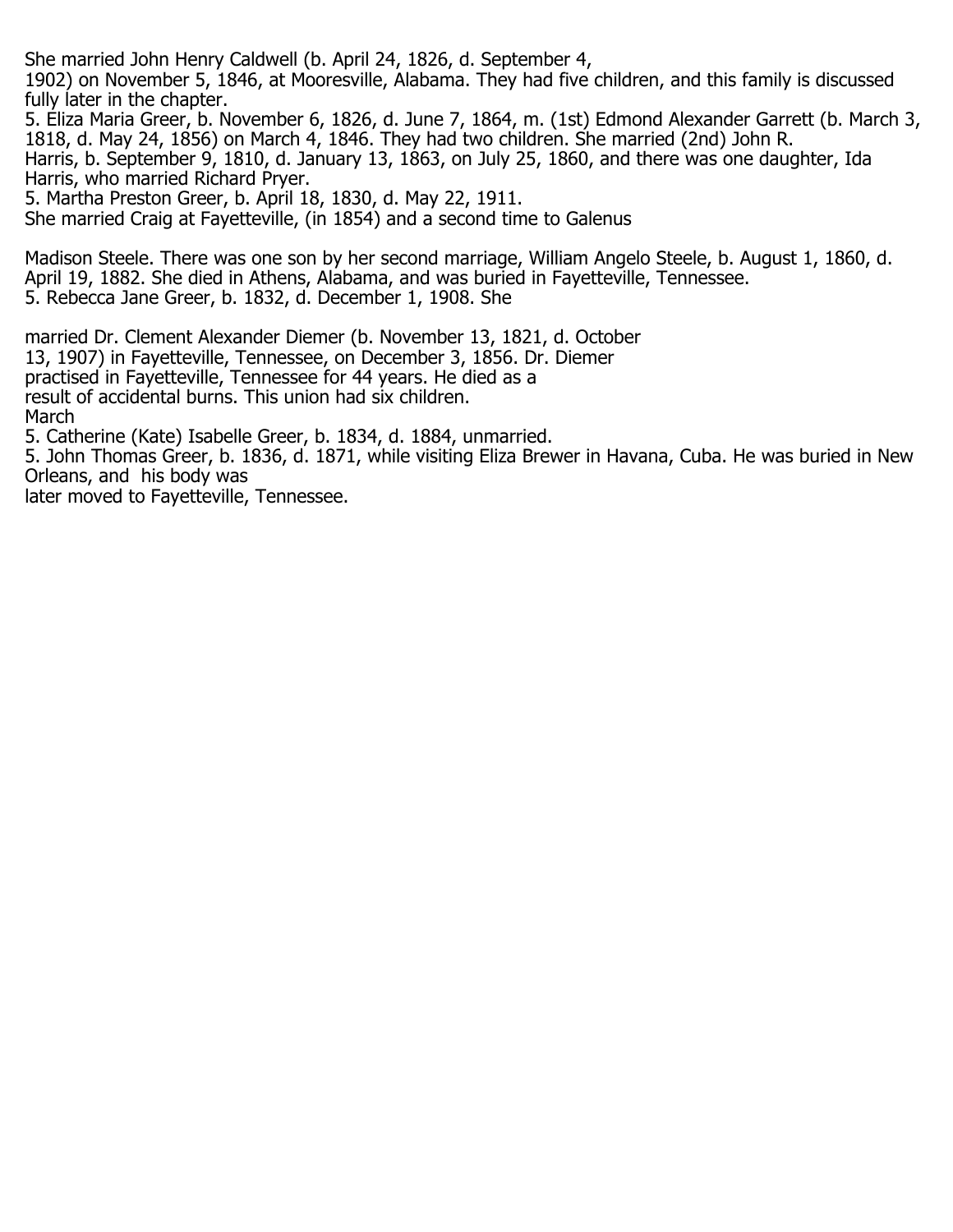Robert Beaty was born in Scotland or Ireland in 1762 and came to America with several of his brothers. On September 20, 1809 he married Sallie Parrott of Huntingdon County, Pennsylvania. He was an early pioneer settler in Alabama, purchasing land in Madison County and moving there prior to 1815. About 1818 he purchased land in Limestone County and moved there from Huntsville. In 1826 he built a school house in Athens, which he later converted into a home. Mrs. Beaty died in 1836, and Robert Beaty moved to Missouri where he died a year later. He left a son-in-law George Smith Houston, who later became Governor of Alabama and a U.S. Senator, and his youngest daughter, Glorvinia (1818-1894) in the Athens home. Glorvinia married John Mason, whose parents had come to Limestone County from Susex County, Virginia. She was Mason's second wife. He purchased the remaining interest in the Beaty home and made many alterations. Their son, Robert Beaty Mason married Mary Pleasants Garrett. Their children were Clod Ormond Mason, who died at 16, Robert Beaty Mason, Jr., who died single at 54, John Greer Mason, and Mary Elise Mason.

Mary Elise Mason was a close friend of Josephine Caldwell Lay and corresponded with her for many years, sharing her researches on the Greer and Vance family genealogy. Much of her correspondence has survived among the Lay papers.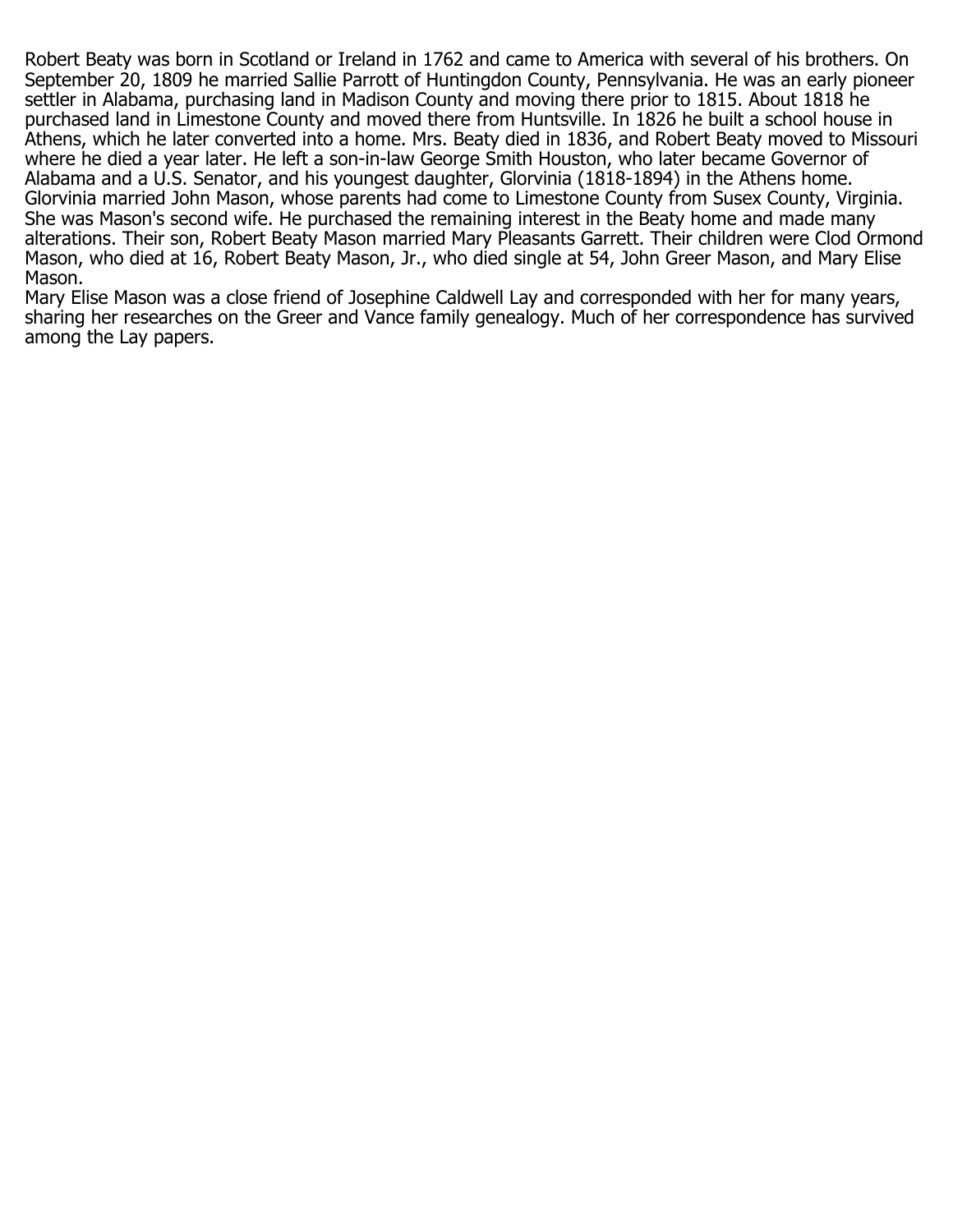The Family of Eliza Maria Greer and Edmund Alexander Garrett

The children of Eliza Maria Greer and Edmund A. Garrett were as follows:

6. Mary Pleasants Walton Garrett, b. August 17, 1849, d. March 31, 1882, m. October 12, 1870 to Robert Beaty Mason (b. June 27, 1846, d. May 19, 1904). This union had the following children:

- 7. Cloyde Ormond Mason (Sept. 8, 1871-Oct. 20, 1886)
- 7. Robert Beaty Mason, Jr. (May 15, 1873-March 9, 1927)
- 7. John Greer Mason (August 24, 1876-July 18, 1944)

7. Mary Elise Mason (November 4, 1880-January 1958 All of these children died unmarried. Mary Elise Mason died in the old Beaty Mason home in Athens, Alabama.

6. Edmond A. Garrett, Jr. b. September 4, 1851, d. August 16, 1852.

Family of Marthe Preston Greer (Craig) and Galenus Madison Steele There was one child of this marriage: William Angelo Steele, b. August 1, 1860, d. April 19, 1882, of tuberculosis. He lies with his mother in Rose Hill Cemetery, Fayetteville, Tennessee.

Family of Rebecca Jane Greer and Dr. Clement Alexander Diemer The children of this marriage follow: 6. Josephine Diemer, b. September 1857, d. January 23, 1945, m. May 18, 1881, to William Bonner Lamb, b. January 5, 1858, d. December 28, 1933. There were three children: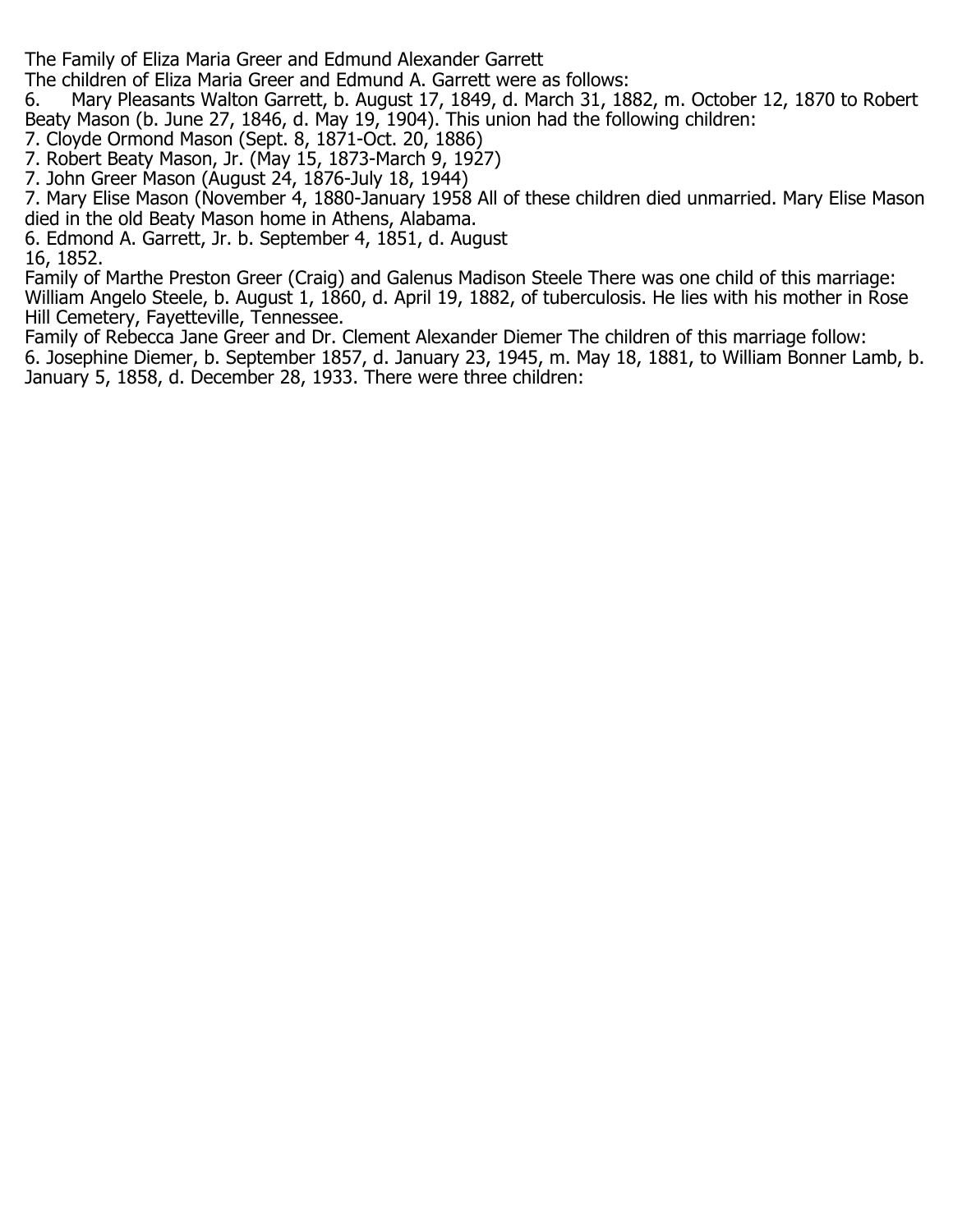7. William Bonner Lamb, b. June 12, 1882, d. October 11, 1939, m. November 15, 1911 to Martha Carolyn Hancock (b. 1892).

Issue: 8. William Bonner Lamb III, b. May 31, 1913, killed in automobile accident.

8. Robert Hancock Lamb, b. October 10, 1914, m. December 31, 1939 to Mary Charlotte Conger.

- 8. James Britton Lamb, b. March 13, 1923.
- 8. Martha Carolyn Lamb, b. July 19, 1926.

7. Elise Lamb, b. October 29, 1883, m. May 24, 1911 to Nathan Bell Dozier (Dec. 23, 1881 - Oct. 8, 1932). Issue: 8. Natalie Josephine Dozier, b. Feb 26,1912, m. June 17, 1942 to John Wilson Conley, (b. Nov. 25, 1911).

Issue: John William Jr., Stephen.

- 8. Culver Bradshaw Dozier, b. Nov 2, 1917, m. August 30, 1942 to Margaret Bennie Thompson.
- 8. Nathan Bell Dozier III, b. January 24, 1921, d. January 27, 1921.
- 7. Clement Diemer Lamb, b. October 20, 1892, m. June 14, 1923 to Lila Motlow, (b. August 15, 1898).
- Issue: 8. Betty Lamb, b. April 30, 1924, m. June 30, 1948 to Luke Pryor IV.
- Issue: Luke Pryor V, b. Oct 25, 1949.
- Lila Lamb Pryor, b. Dec. 1950.
- 8. Clement Diemer Lamb, b. July 10, 1928.
- 6. Clement Alexander Diemer, Jr., b. February 23, 1859, d. October 28, 1904, unmarried.
- 6. Lucie Annie Diemer, b. September 7, 1860, d. May 2, 1863.
- 6. John Caldwell Diemer, b. February 2, 1862, d. May 7, 1945, m. Exie Hines, (b. July 8, 1883), on December 9, 1906.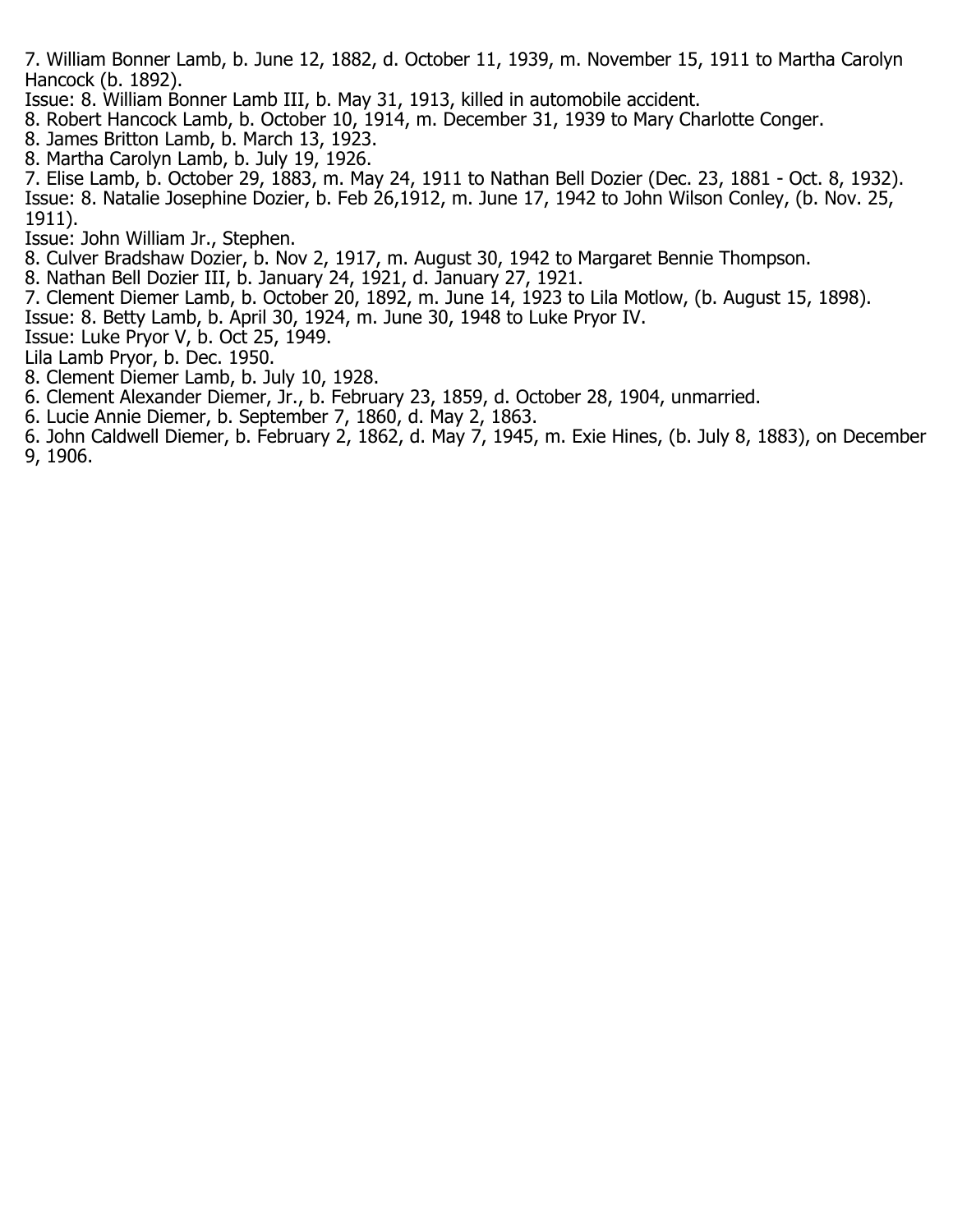6. George Lee Diemer, b. July 21, 1863, d. February 15,

1939, m. Lucy Bonner, b. September 6, 1875. Issue: 7. Doublas Diemer.

6. David Wyly Diemer, b. December 13, 1869, d. June 21, 1921, m. January 10, 1906 to Vera Constance Farnham. Issue: 7. David Farnham Diemer, b. September 1907.

Family of Mary Darthula Greer and John Henry Caldwell

Mary Darthula Greer was born in Fayetteville, Tennessee on August 26, 1825, She married John Henry Caldwell in Mooresville, Alabama on November 5, 1846. There were three (5) children of this marriage; Walter Greer Caldwell, John Madison Caldwell, and Edmond Garrett Caldwell. This family is discussed in detail in Chapter IV,

The Caldwell Family.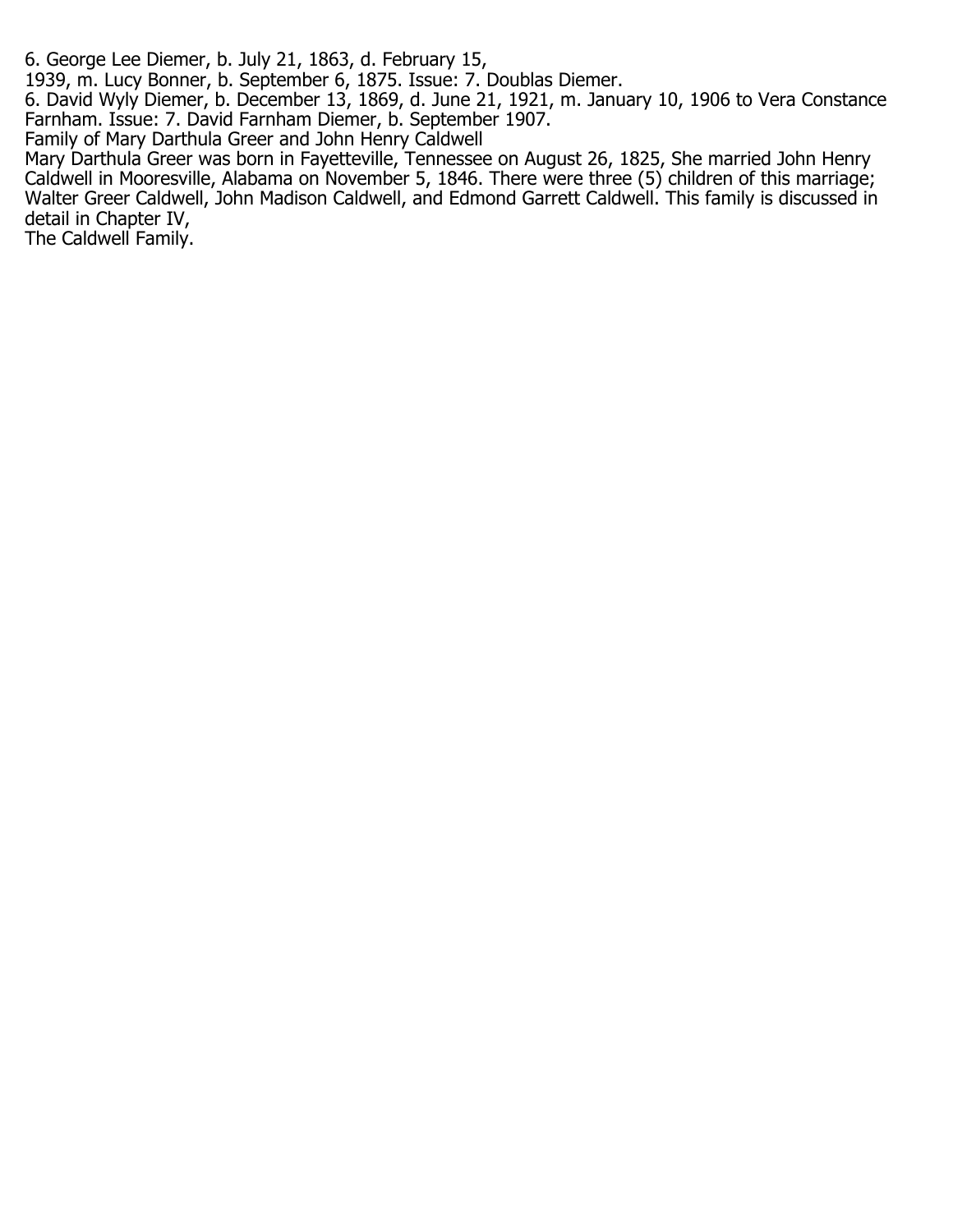Chapter VI

The Kyle-Elliott Families

The Name Kyle, "Coyle" in the ancient Gaelic tongue, is a ancient one. The word means light and hence candles were used in the Court-of-Arms. It is said that the two candles refer to the two branches of the family in Scotland. Many Kyles came to Ireland from Scotland with the armies of Cromwell.

James Kyle of County Tyrone, Ireland, had six sons in the eighteenth century: William, David, Robert, Joseph, Jeremiah, and Claudius. The sons of William Kyle emigrated to Virginia and settled in the southwest frontier, Montgomery County, and in North Carolina where they have numerous descendants today. David Kyle came to Virginia with his family and settled in Virginia's southwest frontier. The family is traced from the third son, Robert Kyle.

1. Robert Kyle, of Drumraugh, County Tyrone, Ireland (d. 1833) m. (1797) Sarah Hunter in Ireland. Their children were:

- 2. Robert (b. 1798) died in Wytheville, VA unmarried.
- 2. James (b. 1800) died in Leaksville NC, m. Elizabeth Lee Jones.
- 2. David (b. 1802) died in New York. Had one daughter.
- 2. Elizabeth (b. 1803) Married Robb; had three sons and one daughter, died in Ireland.
- 2. Rhoda (b. 1804) married Orr from New York, had several children.
- 2. Jane Ward (b. 1805), m Hamilton Kyle in Ireland and died there, had 7 or 8 children.
- 2. Sarah (b. 1807) m. McCutchen, had one son, died in Philadelphia.
- 2. Mary (b. 1809) m. Calhoun, had 6 children, died in Ireland.
- 2. Joseph (b. 1802 (1812?) (1), m. James Kyle's widow, had a
- John Hunter, and daughter Elizabeth Parmelia, died in Columbus GA in 1903.

2.(3) John (b. 1814) m. Elizabeth Phillips of Russell County, AL, died in Columbus GA. Had children: J.P.

Kyle,

Lucy (Norwood) and Johnny (Woodruff).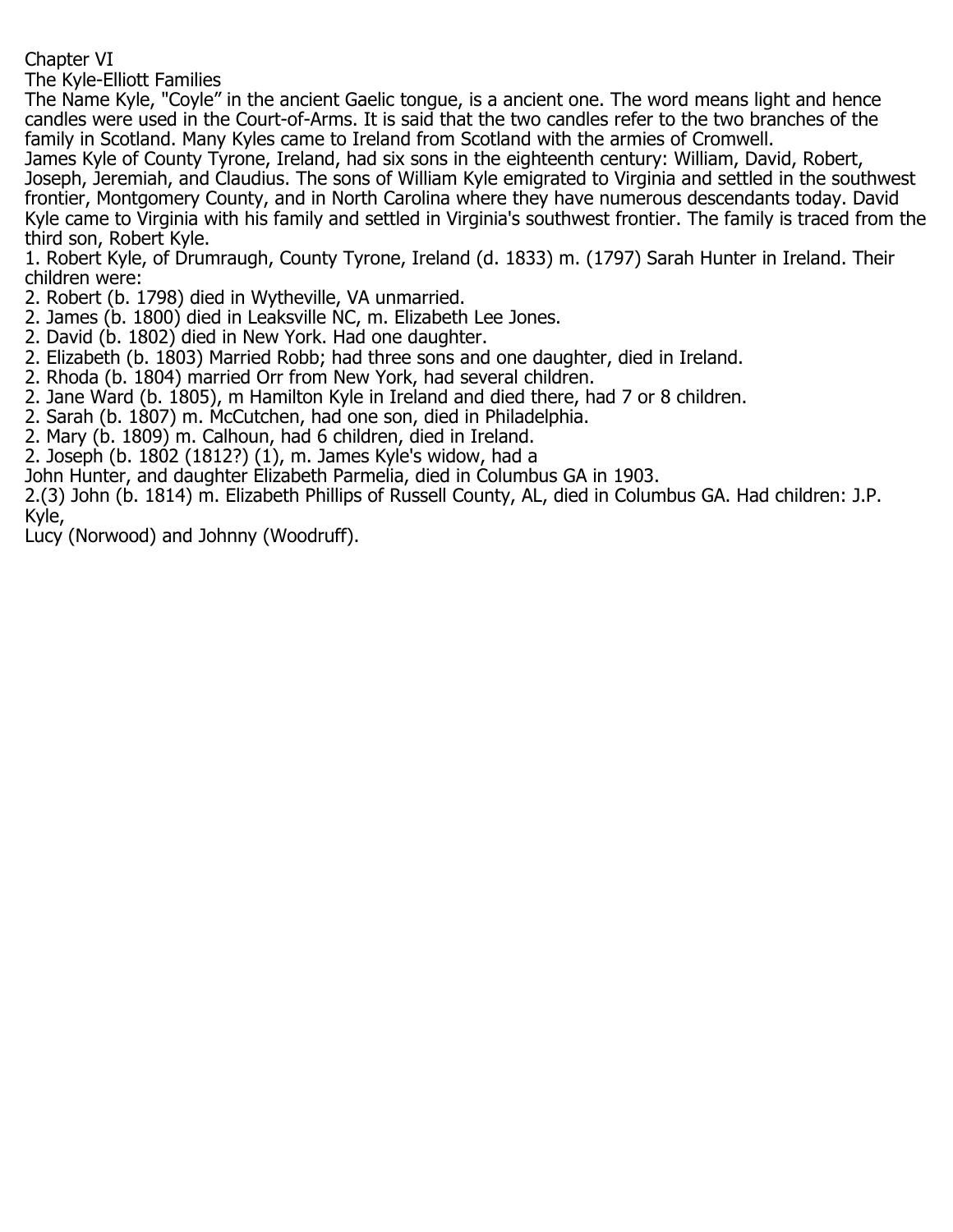2. James Kyle (18OO-1836) came from County Tyrone, Ireland

about 1825; m. Elizabeth Lee Jones (b. 1801 in Henry County VA) at Leaksville NC. She was the daughter of Benjamin and Elizabeth Jones of Martinsville VA. Benjamin Jones (b. April 25, 1752, Culpeper County VA, d. Aug. 22, 1843) assumed the responsibility of the family when his father died in 1770. His father had moved to Culpeper County from Baltimore where his family had been early settlers.

The name survives as Jone's Falls in the City of Baltimore. Benjamin enlisted in the Culpeper Minute Men in July 1776 and on Sept. 7, 1776 married Elizabeth de Remi (Reamy)

in Prince William County VA. He served on the Potomac with General Taylor. The couple moved to Henry County VA in 1792 where he became a doctor and served in the Virginia Legislature. Benjamin died in 1843, and his wife Elizabeth in 1852 at the age of 101.

James Kyle and Elizabeth Lee Jones had one son, Robert Benjamin Kyle. After the death of James Kyle, Elizabeth married her brother-in-law, Joseph Kyle (b. 1812).

Soon after this marriage, in 1837, Joseph Kyle moved his new family from Leaksville to Columbus GA. There were two children of this marriage: John Kyle (m. Kate Moragne of Gadsden AL) and Elizabeth Kyle (m. Nuckolls).

Elizabeth Jones Kyle died in Columbus GA April 5, 1875, and Joseph Kyle married a second time to Normezia Crook of Jacksonville AL. He died at Columbus in 1903.

3. Robert Benjamin Kyle (b. May 24, 1826 at Leaksville NC, d. January 22, 1922)at Gadsden AL) attended Edge Hill

School at Princeton NJ. He clerked for the firm of J & J Kyle at Columbus GA and became a partner in 1846. On Dec. 1, 1848 he married Mary Allen Thornton (b. July 7, 1833, d. 1855), a daughter of Major Dozier Thornton, (1755-1843). They moved in 1853 to a plantation on the Coosa River in Alabama a short distance above Gadsden. There were two children of this marriage: Robert (d. young) 2.

The Kyle-Elliott Families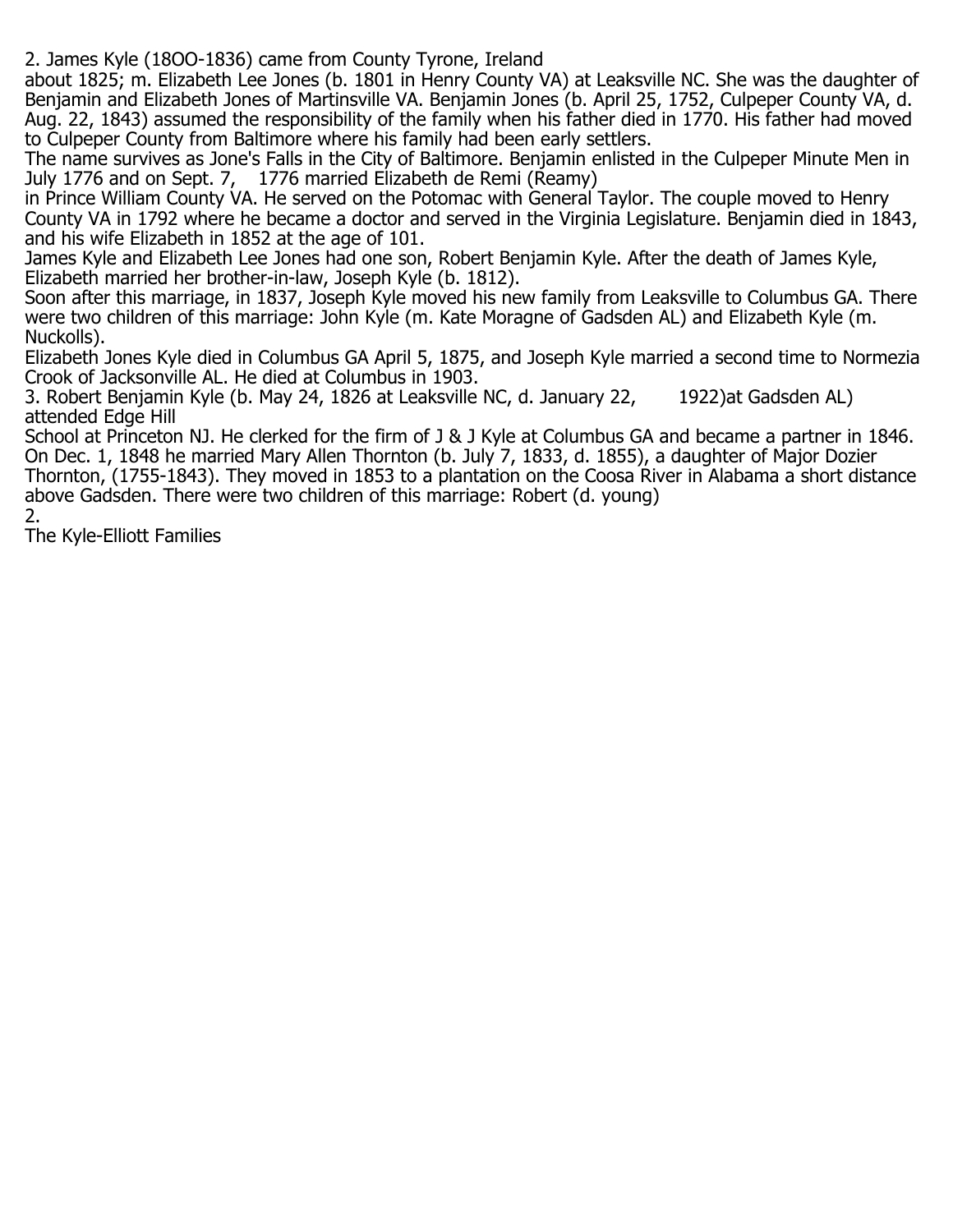The Kyle- Elliott Families

and Mary (b. 1855), who married Marcus L. Foster. There was an adopted son, Benjamin. His wife died in childbirth and Kyle moved to Gadsden in 1857 and engaged in banking and general merchandizing business. In the meantime he married a second time (Oct. 2, 1856) to Mary Virginia Nuckolls,

(b. 1835, d. April 4, 1893). She was a first cousin to his first wife and an outstanding beauty of Columbus GA. She was the daughter of Nathaniel Nuckolls of Columbus (b. Nov. 26, 1800 in Louisa County VA, d. 1869 in Muscogee County GA) who m. (Nov. 13, 1826) Louisiana Hawkins Thornton (b. Dec. 2, 1809, d. Jan. 11, 1868).

Mary Virginia Nuckolls had six sisters and three brothers. (A picture of her is in the family records and another picture shows five of the sisters and Mary Virginia in their old age). They were: Dela Nuckolls Nowlin, who lived on Chestnut Street in Gadsden and raised a large family; Cornelia Nuckolls Richardson, who married (1st) Major Truitt, later killed in the War between the States, in a double wedding with Robert B. Kyle and Mary Virginia Nuckolls, Oct. 2,

1856, and (2nd) John Richardson; Laura Nuckolls Freeman;

Emma Nuckolls Cox, who lived across the river from Gadsden; Louise Nuckolls Hawkins who lived at Hawkinsville AL; and Elizabeth Nuckolls Ware. The sons were Thomas and James who married sisters and Nathaniel, who married R. B. Kyle's half-sister Elizabeth Kyle.

Robert B. Kyle became a prominent citizen of Gadsden and built one of the early steamboats on the Coosa River.

In 1862 he helped organize a company of volunteer infantry and was elected first Lieutenant of Company A, 3lst Alabama.

He was later made quartermaster and when his health failed he went to Columbus to recuperate and served as quartermaster at Columbus until the end of the War in 1865. He returned to Gadsden and engaged in the mercantile business and in 1870 he organized the Kyle Lumber Company to give his former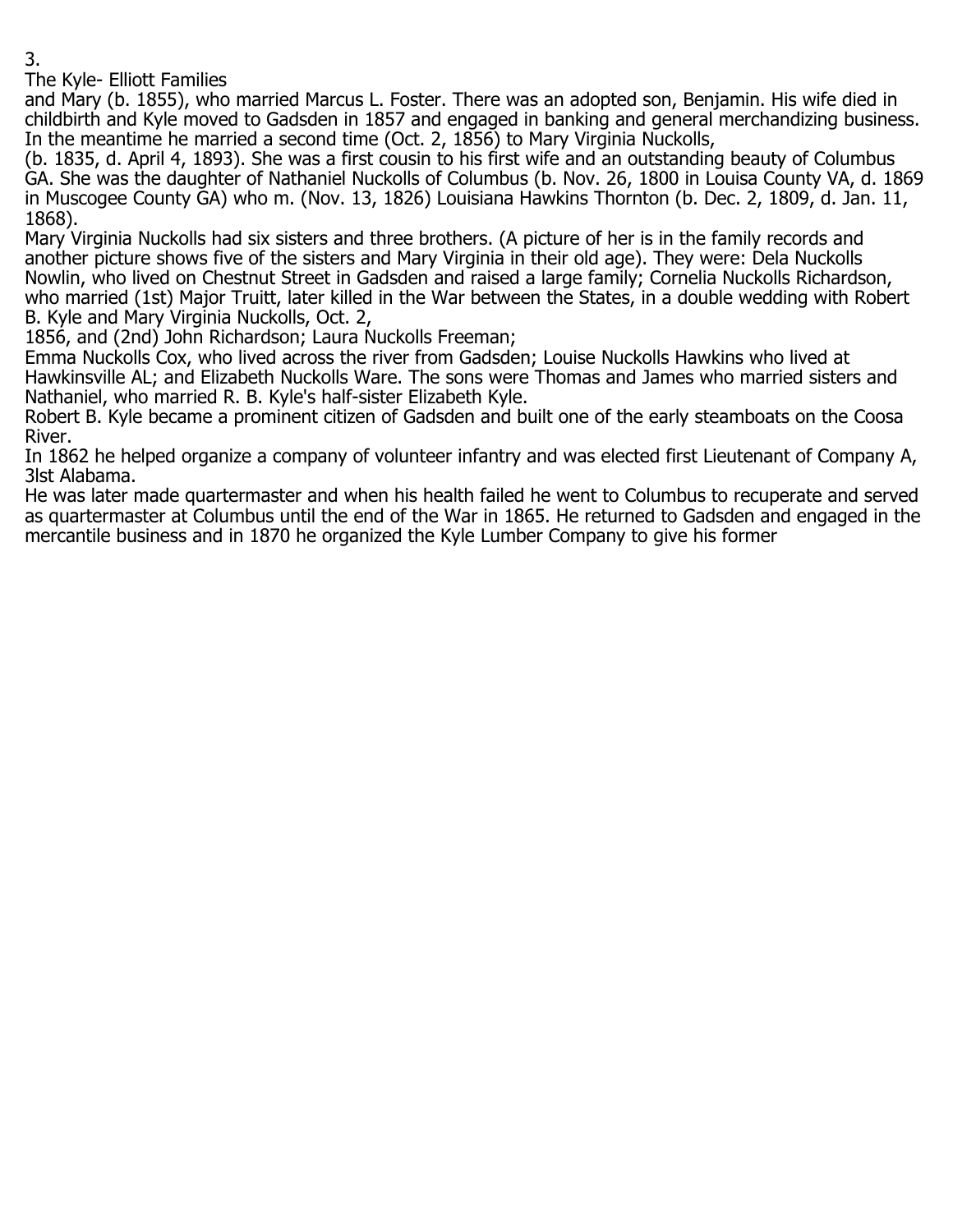The Kyle-Elliott Families

4.

slaves work. In 1887 he helped to organize the Gadsden Car and Machine Company, and with W. P. Hollingsworth built the railroad from Attala to Gadsden. He built the Elliott Car Works with Capt. James M. Elliott, Jr. He is also known to have built the first brick store in Gadsden and the first Opera House. After the death of Mary Virginia Nuckolls Kyle he married Sarah HM Huguly, in 1894, daughter of John White of Pulaski, TN.

Children of Robert Benjamin Kyle and Mary Virginia Nuckolls Kyle.

There were twelve children born of the couple, six of whom died early in life. Those who reached maturity were:<br>4.

4. Cornelia (Nena) Adele Kyle (b. 1859, d. 1945) m.

Jan. 15, 1878 in Gadsden AL, Capt. James M. Elliott, Jr. (1854-1914) of Rome GA.

4. Thomas Stonewall Kyle (b. Dec. 18, 1865) d. Oct. 8, 1940) attended Washington & Lee University in Virginia, m. Sudie Murphy of Salisbury NC. In 1904, he was President of the First National Bank of Gadsden. 4. Issue: 5. Robert Bartlett Kyle (Sept 7, 1888) m.

April 26, 1943 Ruth Pettit Thompson (b. April 4, 1901).

5. William Conrad Kyle (B. April 12, 1891, d. August 15, 1897)

4. Bessie Kyle (b. 1870) m. William J. Beggs of Gadsden. Issue: 5. Edith Beggs (b. 1891) m. 1916 Charles Rufus Perkins jr. (b. 1880)

Joseph Kyle Perkins (b. 1917) m. Feb. 27, 1947 Helen Bernard. m. (2nd) (1934) Oliver Thomas Snellgrove.

5- William George Beggs (b. 1892) m. 1915,

Agnes Chandler (b. 1894).

6. William George, Jr. (b. March 25, 1920) m. June 27, 1945 Ruth Lillian Rockwood, (b. Oct. 2, 1921).

6. Bettijane m. Ervin Johan Anderson (1943) 6. John David m. (1949) Edith Smith.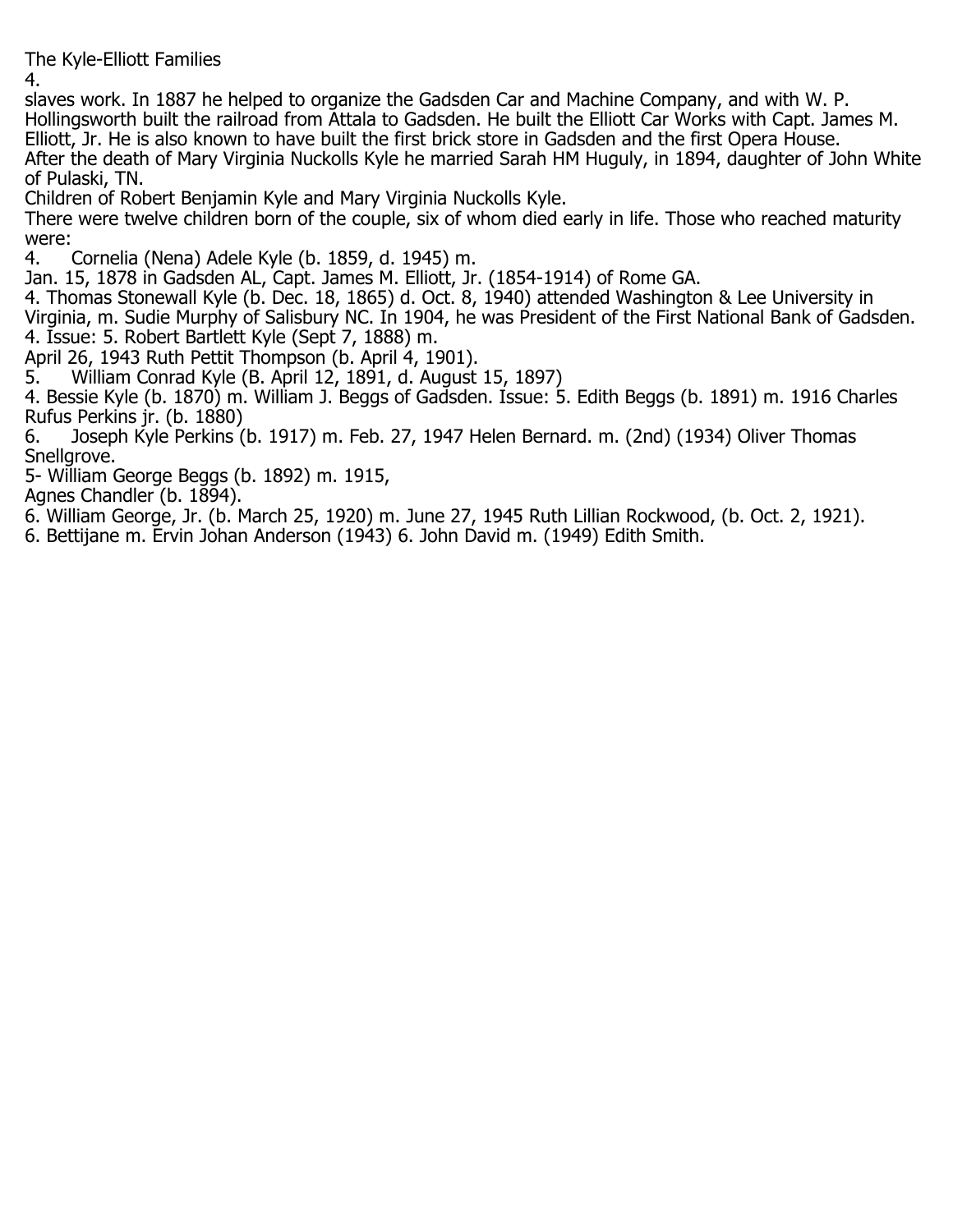5. The Kyle-Elliott Families 4. Bessie Kyle m. William J. Beggs Their children cont'd: 5. Catherine, (b. 1894). 5. Robert (b 1901) m. Florence Knecht. 5. Susan (b. 1908) m. 1930 Douglas China, Jr. Issue: Douglas China III, b. 1933. 4. Edith Kyle (b. 1872) m. Eugene Exum Thompson of Baltimore. Issue: 5. Mary Louise (b. Feb. 15, 1893) m. Piers Grobe Eliot Warburton (b. Jan. 24, 1896). Issue: Patricia (b. 1925), Anne Marion (b. 1927), Piers Eliot de Dutton (b. 1930), John Richard (b. 1934). 5. Marian (b. Feb. 22, 1895) m. Aug. 11, 1915 Robert Gordon Bowie (b. Oct. 25, 1893). Issue: Edith Marian, Robert Gordon, Mary Louise. 5. Florie (b. Oct. 2, 1896) m. Nov. 30, 1920, Cecil Baker Wright (b. Aug. 16, 1896). Issue: Cecil Baker Wright Jr. (b. Aug. 7, 1926). m. 1950 Peggy Starr. 5. Eugenia (b. Sept. 16, 1901) m. 1929 Maurice Cutts McRae (b. 1904). Issue: Jean McRae (b. Feb. 18, 1931). 5. John Washington II (b. 1904) m. Aug. 17, 1927, Annie Burton Gay (b. July 23, 1904). Issue: John Washington Jr. (b. Oct. 22, 1927) m. Aug. 12, 1950, Joan Deen. 5. Elizabeth (b. Sept. 14, 1909) m. Aug. 5, 1936 William Frank Gresham (b. Oct. 19, 1908). Issue: William Rice Gresham (b. Jan 1, 1940) 5. Cornelia (b. Dec. 3, 1911) m. Oct. 24, 1934 James Ribert Maxwell Alston (b. Dec. 1, 1902) Issue: James Ribart Maxwell, Jr. (b. Aug 13, 1936) Edith Eugenia (b. May 15, 1941).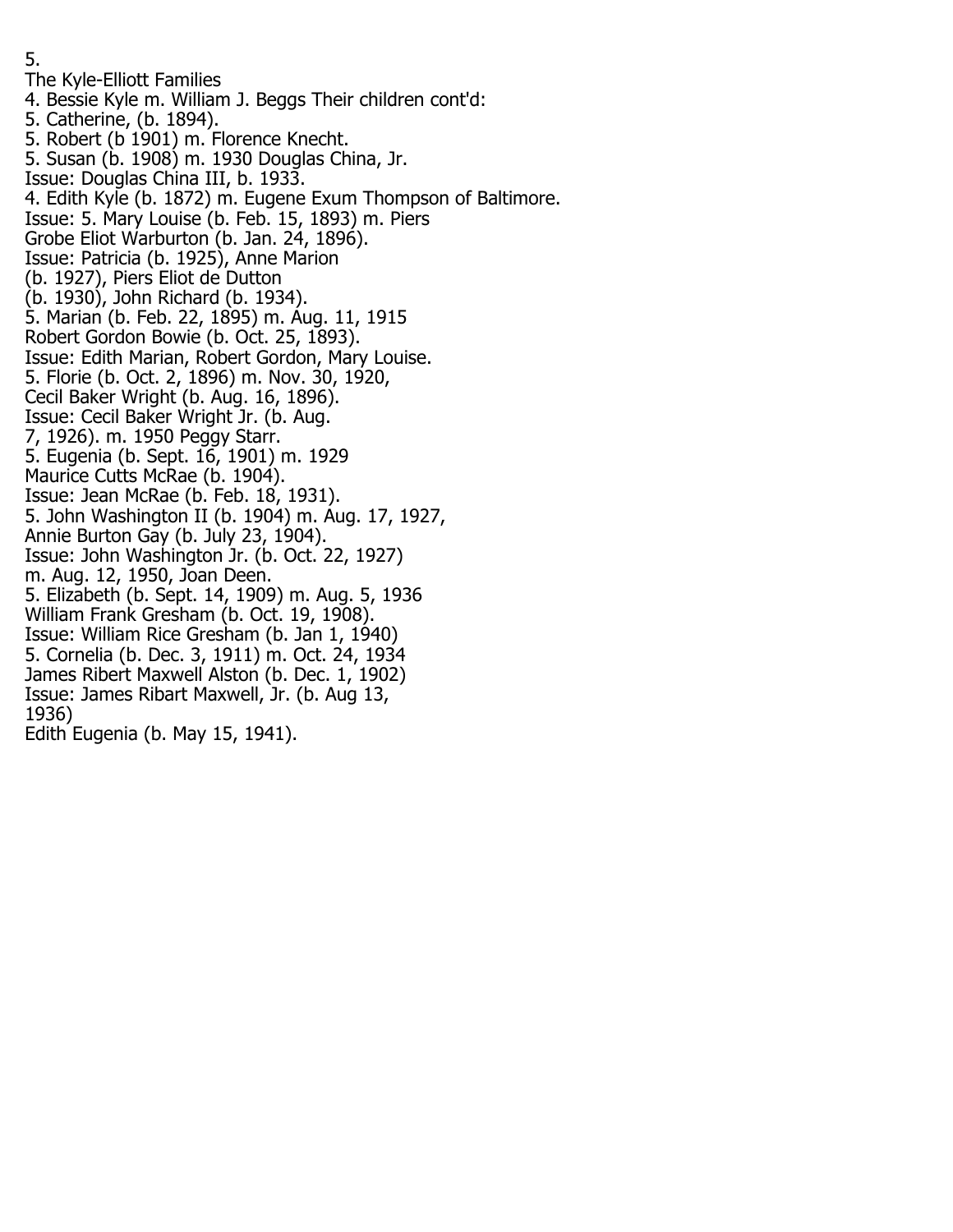M. Elliott Sr. (B. Nov. 28, 1822, d. May 28, 1899). He died in Alabama City and is buried in Rome GA. James Elliott, Sr. was the owner of steamboats on the Coosa River between Rome and Gadsden, and a prominent merchant and manufacturer. He was originally from North Carolina and his father, Daniel A. Elliott, was a tobacco farmer in that state. His mother was a daughter of Christopher Columbus Stanley, a Revolutionary officer, participating in the battles of Long Island, White Plains, Brandywine, and Germantown. He was wounded and drew a pension for his services.

The mother of James M. Elliott, Jr. was Emily J. Hoss. b. Oct. 6, 1831) M. James M. Elliott, Sr. Jan. 5, 1851 at Cedar Bluff, AL. She was the daughter of Jacob Hoss of Johnson City, TN, and a descendant of Daniel Boone.

Captain Elliott became a clerk on one of the steamboats on the Coosa River at Rome GA. After one year he became a Captain, a position he held for four years. He then moved to Gadsden where he became General Manager of the Gadsden Steamboat Company, absorbing the Red Star Line and the Georgia-Alabama Steamboat Line. He was a partner of Col. R. B. Kyle in

The Kyle-Elliott Families

4. Robbie Kyle (b. 1872), m. Franklin Fletcher Smith of

Salisbury NC. She was the author of the privately printed "In the Days of My Youth" a valuable history of Kyle family and its traditions.

Issue: 5. Franklin Fletcher Smith, Jr. (b. 1904) killed, 1943 in World War II) m. 1923 Alice Lentz (b. 1904). Issue: Franklin Fletcher Smith III (b. 1927).

4. Florie Kyle (b. 1877), m. 1901 Richard Marshall Harris of Gadsden NC.

5. Sarah (b. 1904) m. 1929 Knox Ide Issues Sarah Ann (b. 1931) m.

Captain James M. Elliott, Jr.

Captain James M. Elliott, Jr. was a distinguished, citizen of

Gadsden. He was born Nov. 12, 1854 at Rome GA, the son of James James M. Elliott Sr.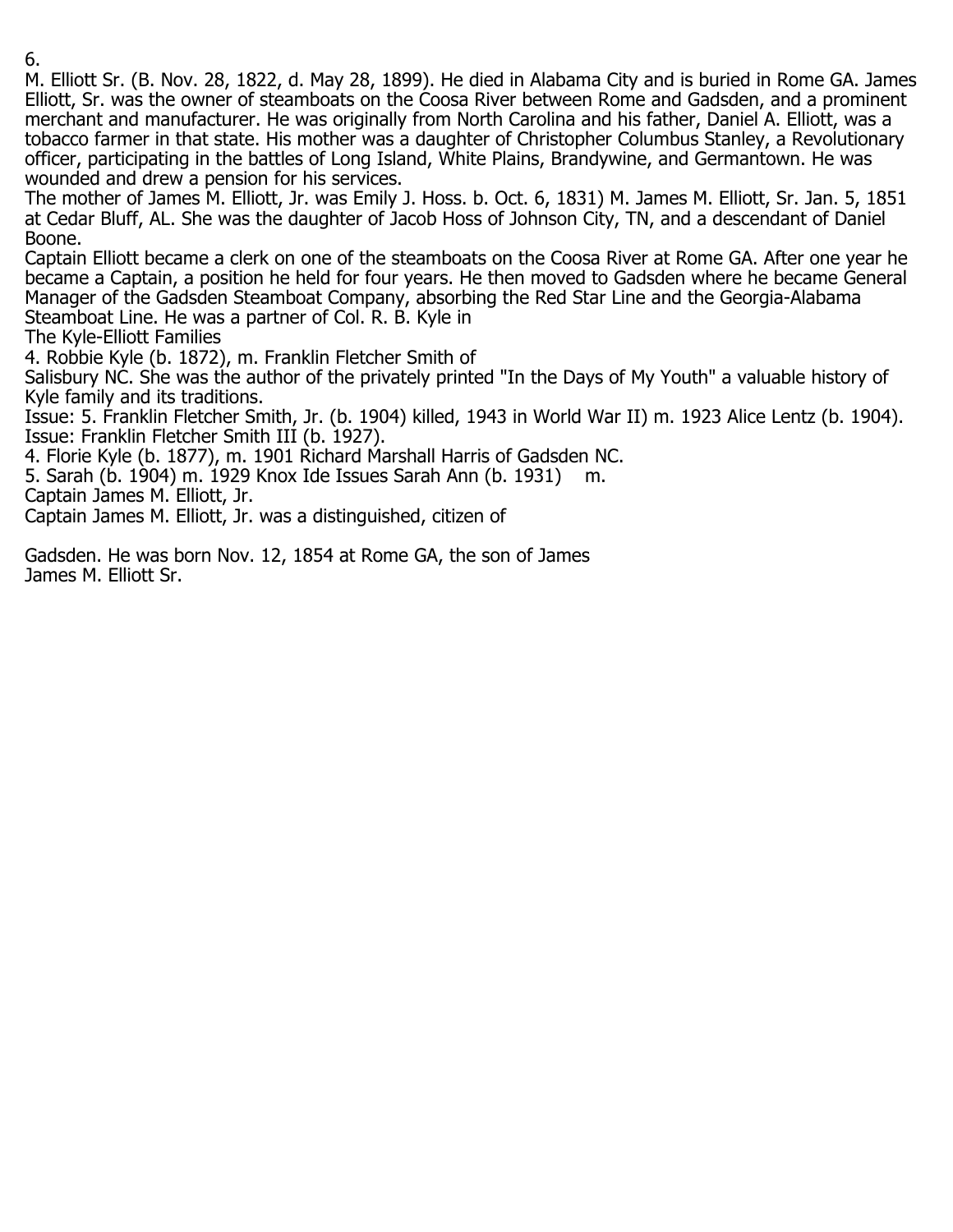Captain James M. Elliott, Jr.

the operation of several sawmills and a large cotton warehouse.

Capt. Elliott married Cornelia (Nena) Kyle on January 15, 1878. In 1883 he disposed of his Gadsden business interests and went to Kansas City where he engaged in the lumber business.

He returned to Gadsden in 1887 and built the Elliott Car Works, which, after twelve years, was reorganized and became the Southern Car and Foundry Company, with J. M. Elliott, Jr. as President and General Manager.

In December 1902 the company was sold to Pittsburg capitalists. Captain Elliott resigned and disposed of his stock, being involved with the Elliott-Chapman Coal & Coke Company as President. This company controlled fourteen thousand acres of coal land in Alabama. Captain Elliott was also President of the Alabama Iron and Steel Company, the Alabama City Land and Development Company, The Elliott Fruit Company, and the Elliott Live Stock Company.

Captain Elliott was the founder of Alabama City and attracted a number of industries to locate there. He served as Mayor of Gadsden in the early 1890's. His home was one of the most magnificent in Gadsden and occupied nearly an entire block.

The property is now occupied by the County Court House.

He died November 6, 1914 after a lingering illness of two years. He was survived by five of his children, two brothers and two sisters. His brothers were William w. Elliott (b. Aug. 26, 1860, d. at Zenith WA in 1945) m. March 11, 1887,

Sallie Bogan of Seattle WA, and Benjamin Hill Elliott (b. Sept.

23, 1858) m. Lillian Linton May 6, 1879 in Rome GA. He lived in Estelle Springs, TN.

His sisters were Jennie G. Elliott, m. Oct. 22, 1873 John C. Printup of Rome GA, and Sallie H. Elliott, (b. Sept. 23, 1858) m. Feb. 19, 1882 John M. Wingfield in Rome GA.

There were three other sisters who preceded him in death:

Virginia, Maggie, and Lula.